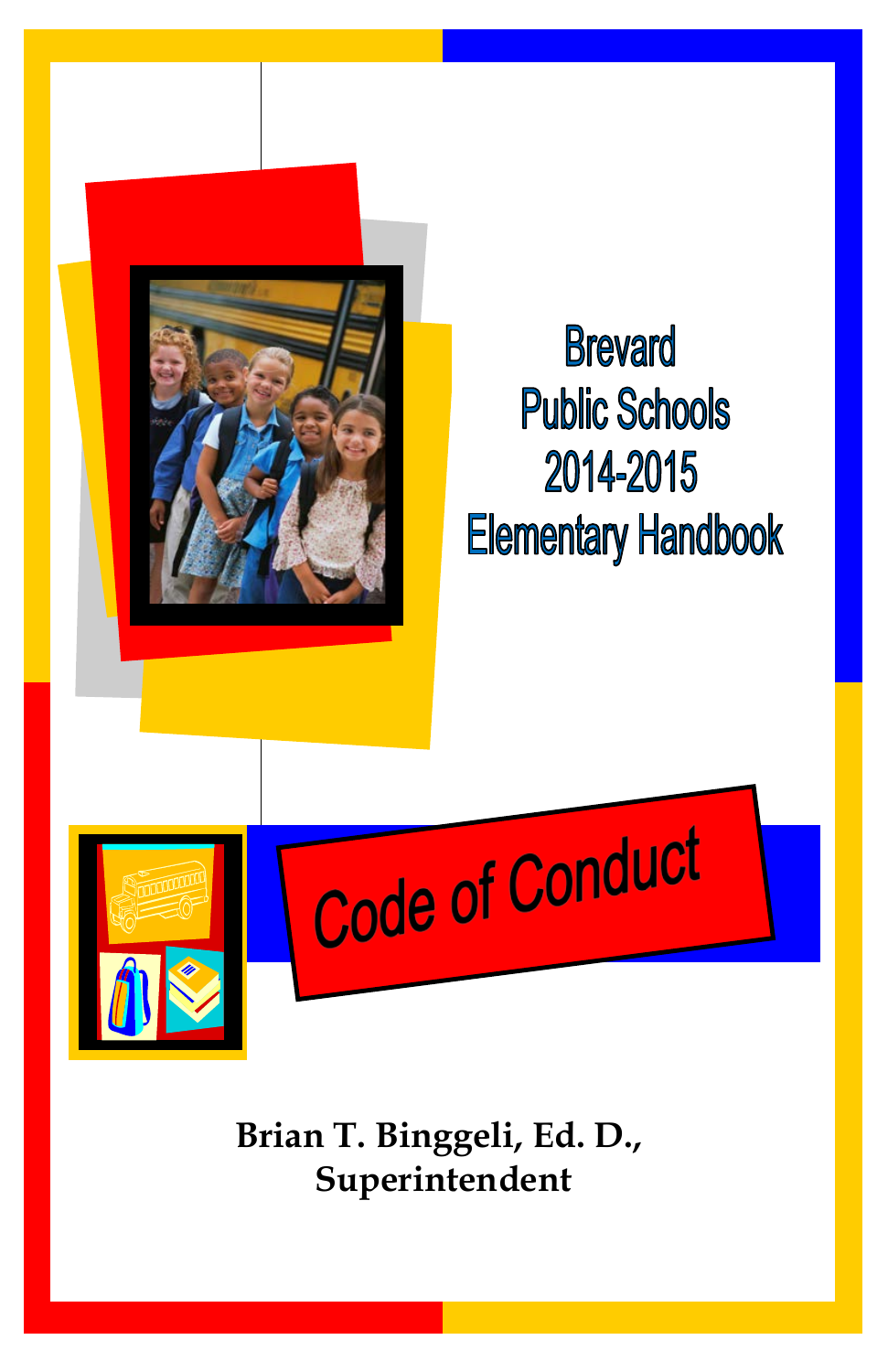# **Welcome To Brevard County Public Schools**



Welcome Students and Parents!

Elementary school is a time to thrive, learn and discover interests and talents. On behalf of the School Board and the employees of Brevard Public Schools (BPS), I would like to welcome you to our schools and to the 2014-2015 school year. We are truly committed to *serving every student with excellence as the standard.* 

This new school year represents a blank slate of opportunity, and this handbook is intended to be a guide for these opportunities. It provides beneficial information regarding practices, policies, procedures and programs that are common to the elementary schools of the Brevard County School District. I would also encourage you to visit our district's website at www.brevardschools.org as updates and additional news and information related to BPS are posted daily.

Additionally, there are many options for involvement in BPS. School volunteer programs provide opportunities for parents, guardians, senior citizens, and other interested community members to support schools and participate in the educational experiences of children. Students can enrich their school experience by participating in extracurricular activities and campus clubs. Please feel free to contact your school's administration for information about these opportunities or whenever you have any questions, comments or concerns.

Thank you for taking the time to learn the information in this handbook. I hope that it helps you as we work together in the service of children.

Best Regards,

Bri 7. Brigge.

Brian T. Binggeli, Ed. D.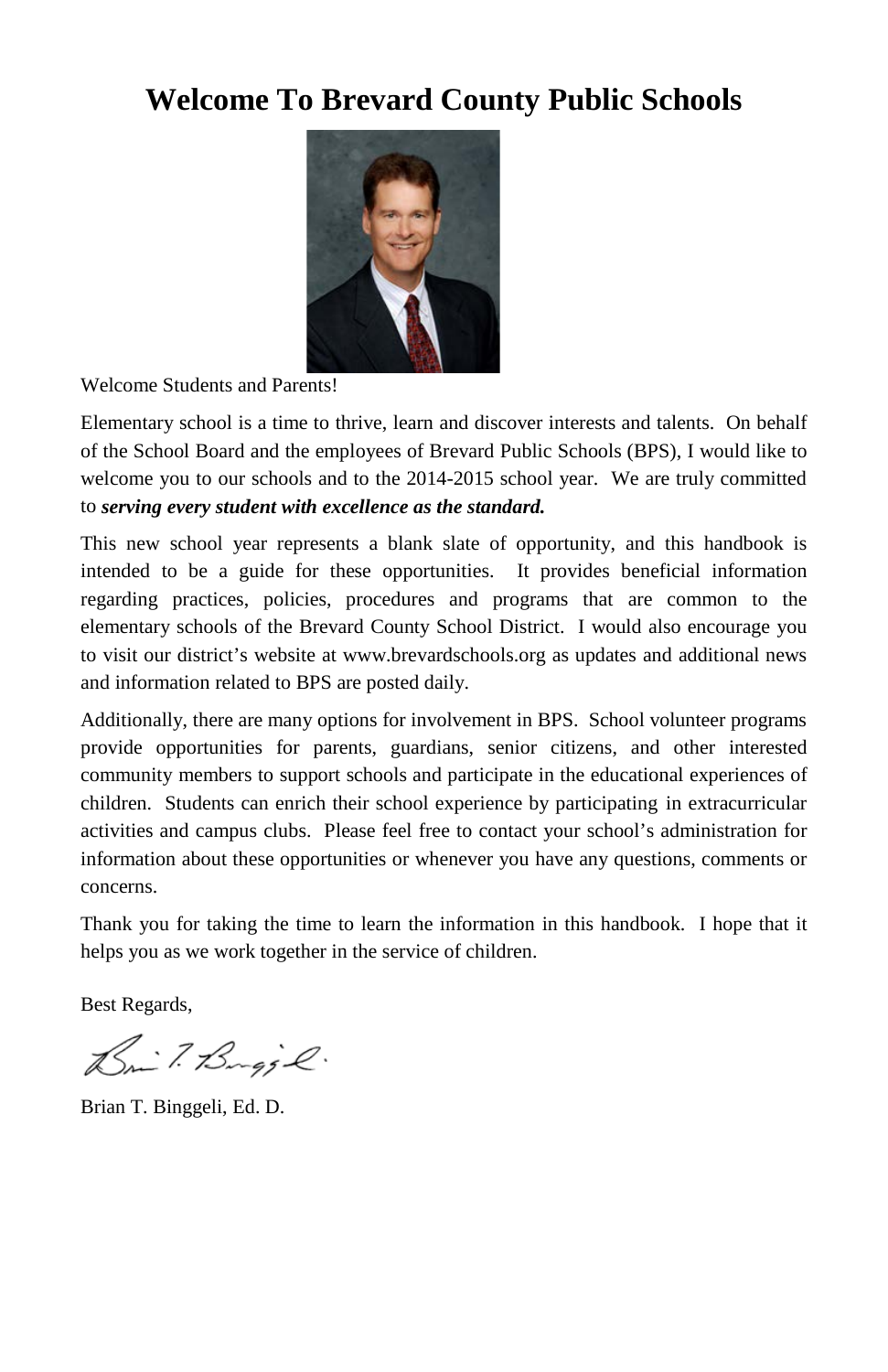#### <span id="page-2-0"></span>**SCHOOL BOARD OF BREVARD COUNTY**

2700 Judge Fran Jamieson Way Viera, Florida 32940-6601

#### **BREVARD COUNTY SCHOOL BOARD MEMBERS**

Karen Henderson, Chairman Andrew Ziegler, Vice Chairman Dr. Barbara A. Murray Amy Kneessy Dr. Michael Krupp

**SUPERINTENDENT**

Brian T. Binggeli, Ed. D.

#### **STUDENT SUPPORT SERVICES** Beth Thedy, Ed. D., Assistant Superintendent



# **Brevard County Public Schools**

## **MISSION STATEMENT**

<span id="page-2-1"></span>*Our mission is to serve every student with excellence as the standard.*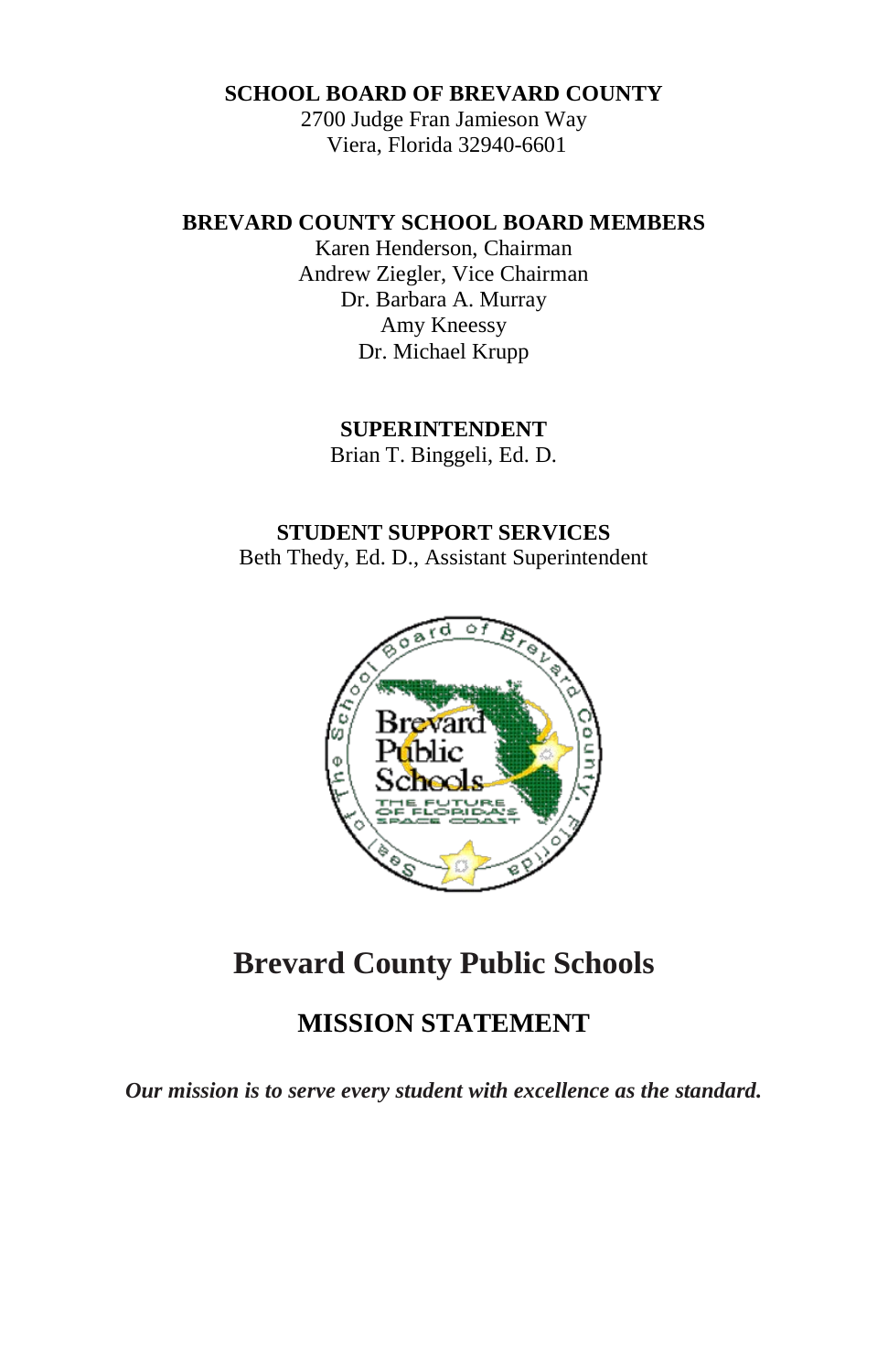## **NONDISCRIMINATION NOTICE**

<span id="page-3-0"></span>It is the policy of the School Board of Brevard County to offer the opportunity to all **students** to participate in appropriate programs and activities without regard to race, color, gender, religion, national origin, disability, marital status, or age, except as otherwise provided by Federal law or by Florida state law.

A **student** having a grievance concerning discrimination may contact:

Dr. Brian T. Binggeli Superintendent Brevard Public Schools

Ms. Cyndi Van Meter Associate Superintendent, Division of Curriculum and Instruction Equity Coordinator

 Robin Novelli, Director High School Programs

Ms. Pam Treadwell, Director Student Services ESE ADA/Section 504 Coordinator

School Board of Brevard County 2700 Judge Fran Jamieson Way Viera, Florida 32940-6601 (321) 633-1000

It is the policy of the School Board of Brevard County not to discriminate against **employees** or **applicants** for employment on the basis of race, color, religion, sex, national origin, participation and membership in professional or political organizations, marital status, age, or disability. Sexual harassment is a form of employee misconduct which undermines the integrity of the employment relationship, and is prohibited. This policy shall apply to recruitment, employment, transfers, compensation, and other terms and conditions of employment.

An **employee** or **applicant** having a grievance concerning employment may contact:

Ms. Susan Standley, Director Office of Compensation & Benefits

Mr. Jim Hickey, Director Human Resources Services and Labor Relations

School Board of Brevard County 2700 Judge Fran Jamieson Way Viera, Florida 32940-6601 (321) 633-1000

This publication or portions of this publication can be made available to persons with disabilities in a variety of formats, including large print, Braille or audiotape. Telephone or written requests should include your name, address, and telephone number. Requests should be made to Kim Parker, Exceptional Education Projects, 631-1911, extension 535, at least two (2) weeks prior to the time you need the publication.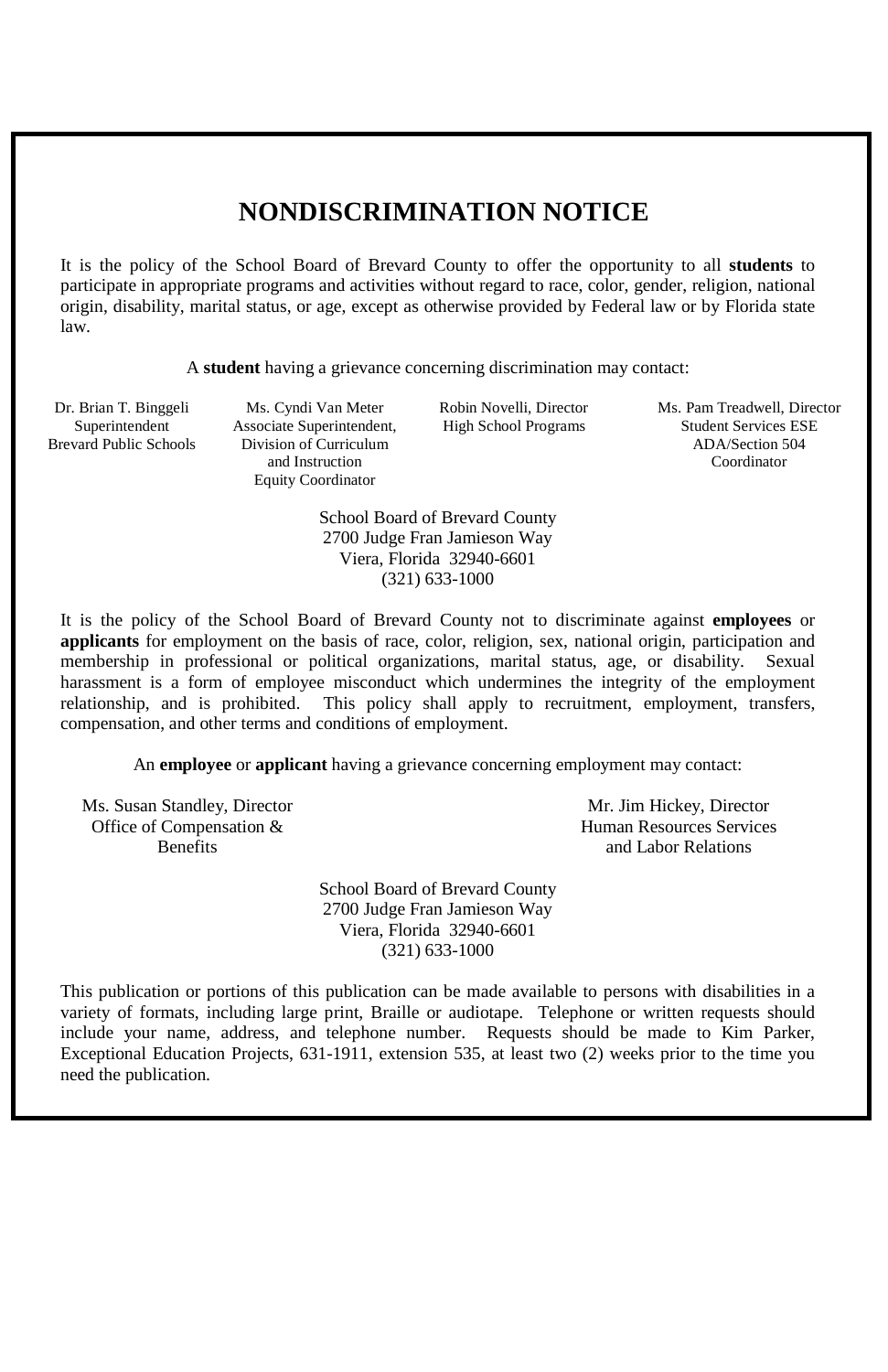# **Table of Contents**

| STUDENTS ARE UNDER CONTROL OF SCHOOL 13                          |  |
|------------------------------------------------------------------|--|
| <b>GUIDELINES FOR STUDENT RIGHTS AND RESPONSIBILITIES</b>        |  |
|                                                                  |  |
|                                                                  |  |
|                                                                  |  |
|                                                                  |  |
|                                                                  |  |
|                                                                  |  |
|                                                                  |  |
|                                                                  |  |
| ACCESS TO RESOURCES AND SERVICES IN THE SCHOOL                   |  |
|                                                                  |  |
|                                                                  |  |
|                                                                  |  |
| BULLYING, HARASSMENT AND DATING VIOLENCE AND                     |  |
|                                                                  |  |
|                                                                  |  |
|                                                                  |  |
|                                                                  |  |
|                                                                  |  |
|                                                                  |  |
| Expected Behavior from Students and School Employees 18          |  |
|                                                                  |  |
|                                                                  |  |
|                                                                  |  |
|                                                                  |  |
|                                                                  |  |
|                                                                  |  |
|                                                                  |  |
| Support Services and Reasonable Accommodations to the Victim  24 |  |
|                                                                  |  |
|                                                                  |  |
|                                                                  |  |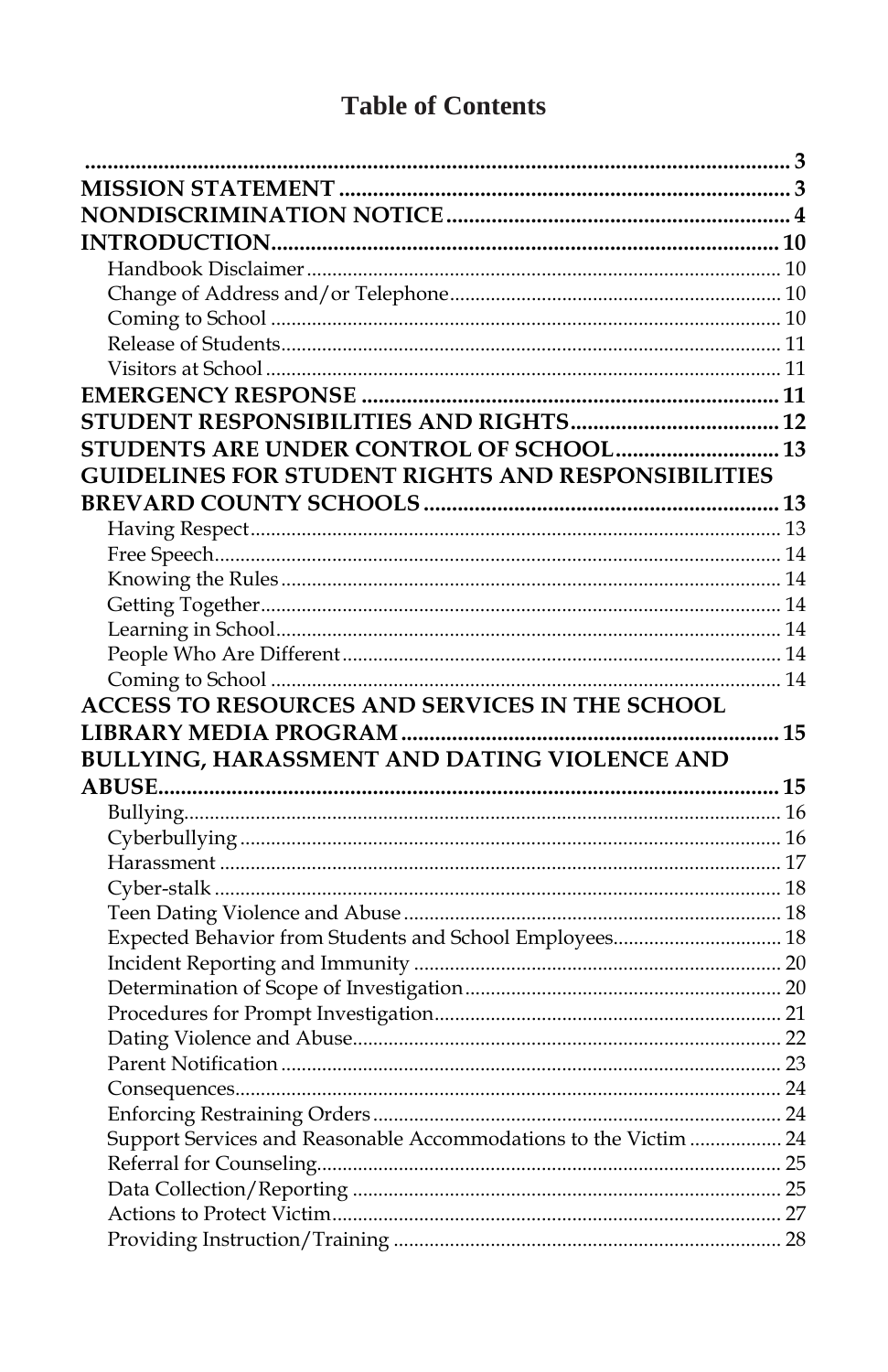| District Framework for Brevard Public Schools character education 29 |  |
|----------------------------------------------------------------------|--|
|                                                                      |  |
| Guiding Principles for the Brevard Character Education Program 30    |  |
|                                                                      |  |
|                                                                      |  |
|                                                                      |  |
|                                                                      |  |
|                                                                      |  |
|                                                                      |  |
|                                                                      |  |
|                                                                      |  |
|                                                                      |  |
|                                                                      |  |
|                                                                      |  |
|                                                                      |  |
|                                                                      |  |
|                                                                      |  |
|                                                                      |  |
|                                                                      |  |
|                                                                      |  |
|                                                                      |  |
|                                                                      |  |
|                                                                      |  |
|                                                                      |  |
|                                                                      |  |
|                                                                      |  |
|                                                                      |  |
|                                                                      |  |
|                                                                      |  |
|                                                                      |  |
|                                                                      |  |
|                                                                      |  |
| Symbols or Clothing Showing Membership/Affiliation with a Gang 39    |  |
|                                                                      |  |
| Administrators Advocating a Stricter Dress Code for Their School 40  |  |
|                                                                      |  |
| Objections to the Policy                                             |  |
|                                                                      |  |
|                                                                      |  |
|                                                                      |  |
|                                                                      |  |
|                                                                      |  |
|                                                                      |  |
|                                                                      |  |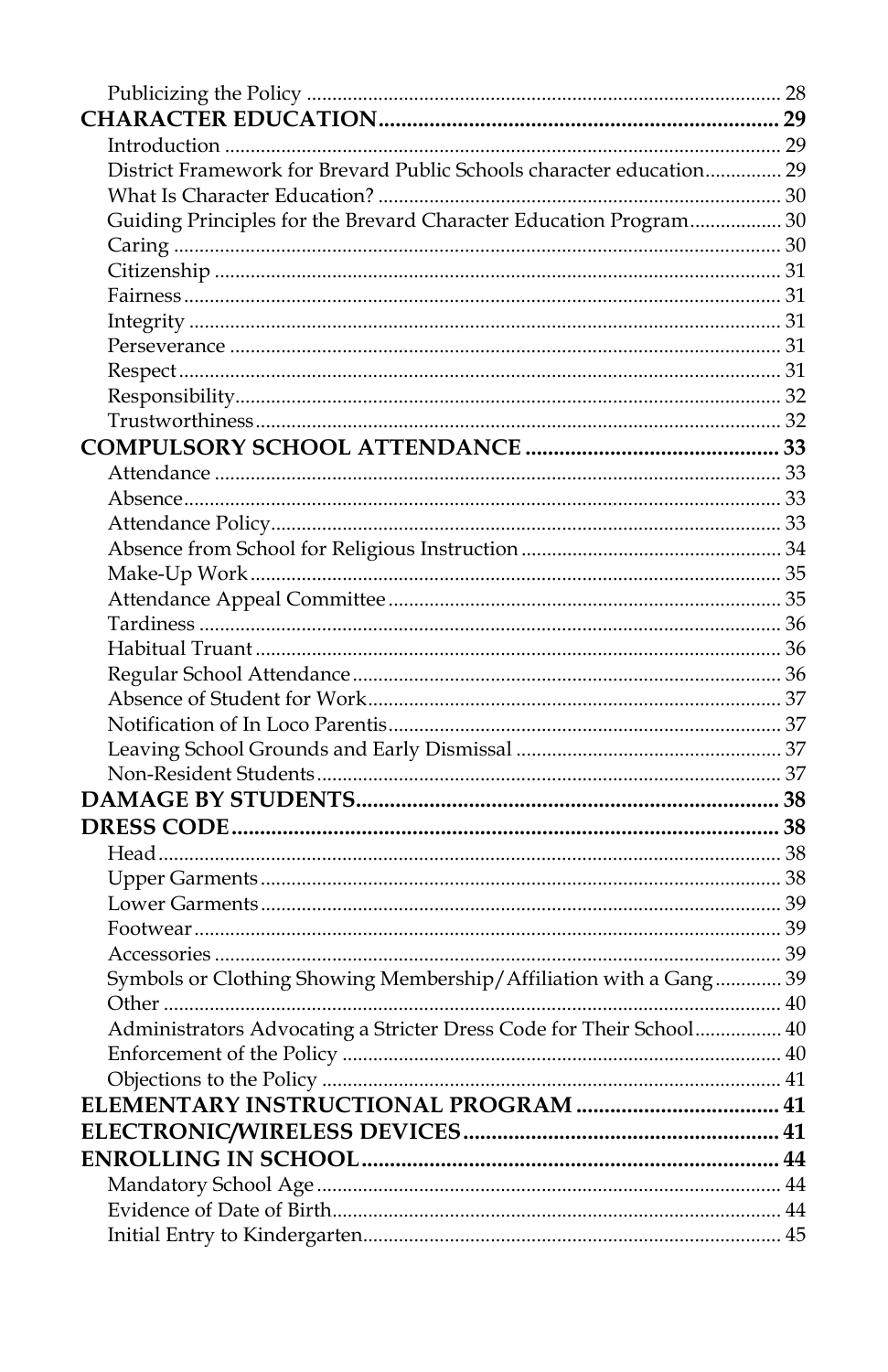| Underage Transfers From Out-of-State to Kindergarten and First Grade 45 |  |
|-------------------------------------------------------------------------|--|
|                                                                         |  |
|                                                                         |  |
|                                                                         |  |
|                                                                         |  |
|                                                                         |  |
|                                                                         |  |
|                                                                         |  |
|                                                                         |  |
| 2014 - 2015 IMMUNIZATION REQUIREMENTS  48                               |  |
|                                                                         |  |
|                                                                         |  |
|                                                                         |  |
|                                                                         |  |
|                                                                         |  |
|                                                                         |  |
|                                                                         |  |
|                                                                         |  |
|                                                                         |  |
|                                                                         |  |
|                                                                         |  |
|                                                                         |  |
| LIBRARY BOOKS AND OTHER SCHOOL MATERIALS 52                             |  |
|                                                                         |  |
|                                                                         |  |
| RACIAL SLURS, HATE SLURS, NAME-CALLING  52                              |  |
| REQUEST FOR OUT-OF-AREA ASSIGNMENT (K-12) 53                            |  |
|                                                                         |  |
| RULES OF DISCIPLINE FOR DISABLED STUDENTS 54                            |  |
|                                                                         |  |
|                                                                         |  |
|                                                                         |  |
|                                                                         |  |
|                                                                         |  |
|                                                                         |  |
|                                                                         |  |
|                                                                         |  |
|                                                                         |  |
|                                                                         |  |
|                                                                         |  |
|                                                                         |  |
|                                                                         |  |
|                                                                         |  |
|                                                                         |  |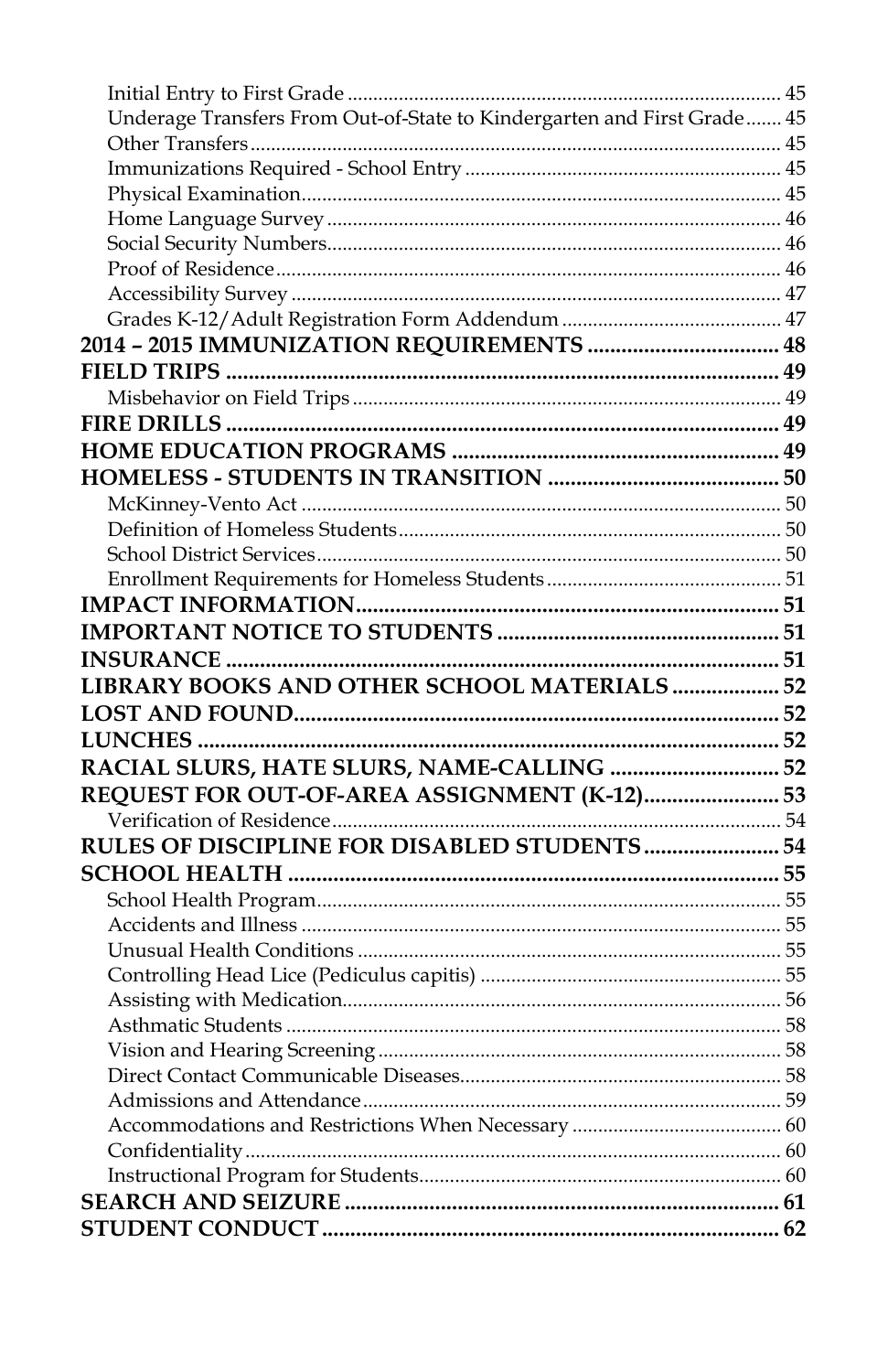| Family Educational Rights and Privacy Act (FERPA) Notice for Directory |  |
|------------------------------------------------------------------------|--|
|                                                                        |  |
|                                                                        |  |
|                                                                        |  |
| Notification of Rights Under the Protection of Pupil Rights Amendment  |  |
|                                                                        |  |
|                                                                        |  |
|                                                                        |  |
|                                                                        |  |
|                                                                        |  |
|                                                                        |  |
|                                                                        |  |
|                                                                        |  |
|                                                                        |  |
| SUSPECTED ABUSE, NEGLECT OR ABANDONMENT 89                             |  |
|                                                                        |  |
|                                                                        |  |
|                                                                        |  |
|                                                                        |  |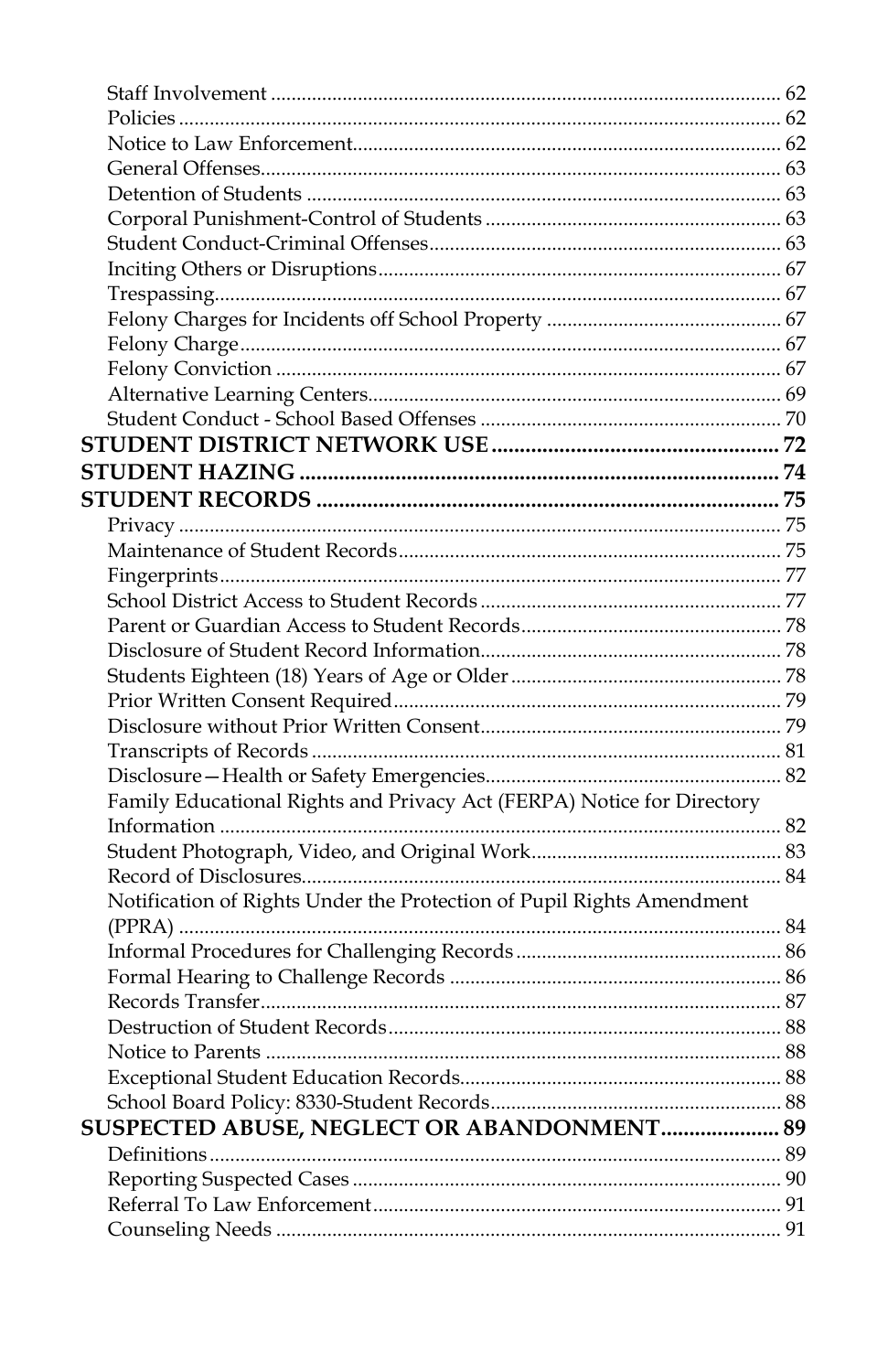| Students May Be Videotaped at Anytime while on School Bus 96 |  |
|--------------------------------------------------------------|--|
|                                                              |  |
|                                                              |  |
|                                                              |  |
|                                                              |  |
|                                                              |  |
|                                                              |  |
| ZERO TOLERANCE FOR SCHOOL RELATED CRIME 99                   |  |
|                                                              |  |
|                                                              |  |
| NONDISCRIMINATION POLICY AND GRIEVANCE                       |  |
|                                                              |  |
|                                                              |  |
|                                                              |  |
|                                                              |  |
| PARENT/STUDENT RIGHTS AFFORDED BY SECTION 504/ADA OF         |  |
|                                                              |  |
| 2014-2015 BREVARD COUNTY SCHOOL CALENDAR  107                |  |
|                                                              |  |
|                                                              |  |
|                                                              |  |
|                                                              |  |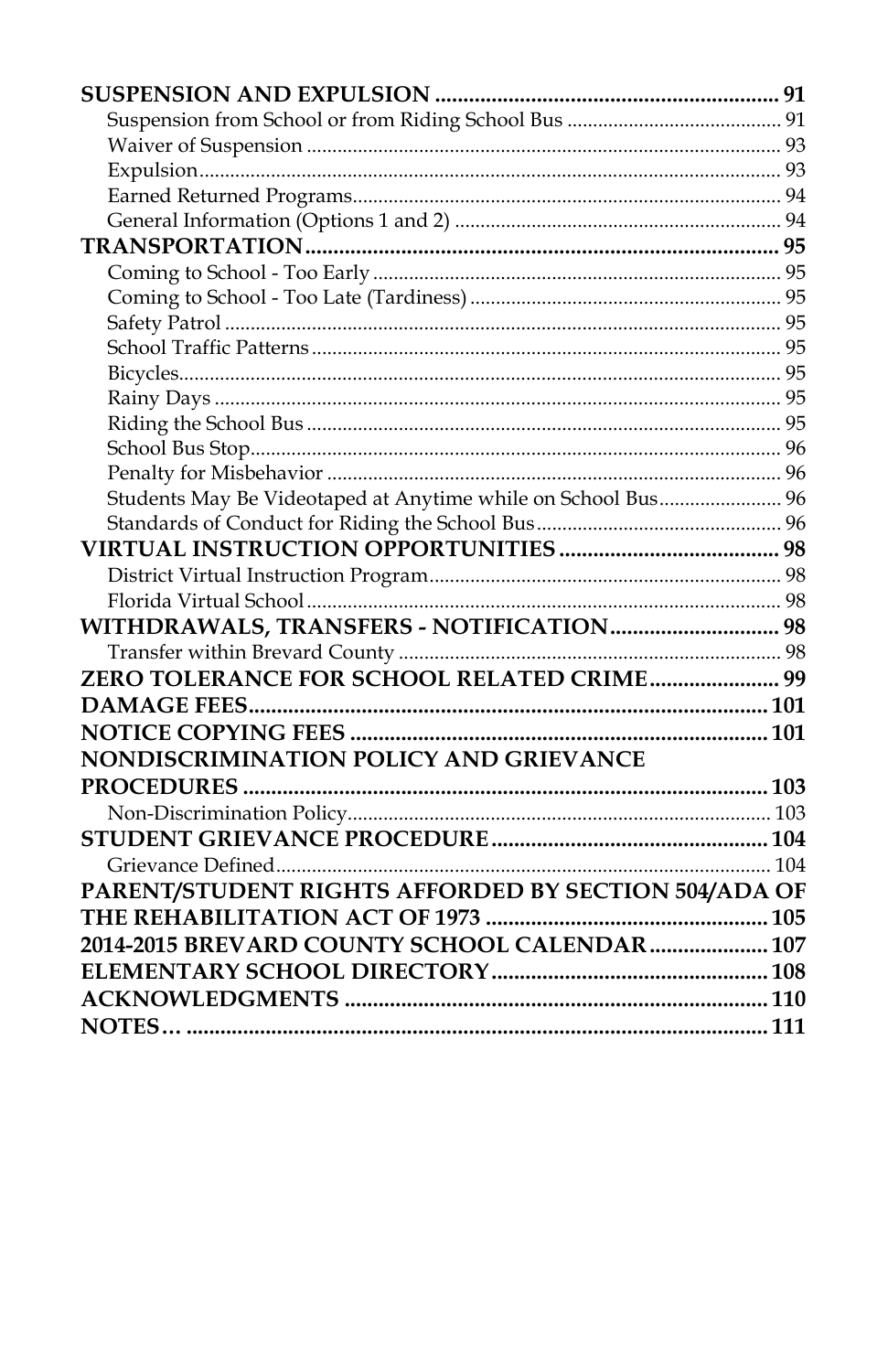## **INTRODUCTION**

<span id="page-9-0"></span>This handbook has been prepared to provide elementary students and their parents with some of the rules and guidelines concerning Brevard County elementary schools. The Elementary Student/Parent Handbook covers school attendance as well as rules of conduct for students in elementary schools.

State Law requires the school district to adopt a code of student conduct for elementary schools and a code of student conduct for secondary schools. The codes must be distributed to teachers, school personnel, students, and parents or guardians at the beginning of every school year.

It is the responsibility of the school Principal, faculty, and staff to help students and parents understand and follow the rules of conduct. Parents are urged to read and discuss this handbook with their children in order to help them adjust more successfully at school.

Parents are encouraged to keep in close contact with their child's school. Also, your school may have additional guidelines which are specific to the local school activities and facilities. The support of parents is needed continuously as we provide a safe and friendly place for children to learn.

#### <span id="page-9-1"></span>**Handbook Disclaimer**

The Elementary Handbook/Code of Conduct contains Board policies and other documents pertaining to the rules and regulations of Brevard Public Schools. The District reserves the right to revise any of these documents during the course of the school year. For the current version of any of these documents, please check the District website at:

[http://www.edline.net/pages/Brevard\\_County\\_Schools/Departments/Department](http://www.edline.net/pages/Brevard_County_Schools/Departments/Departments__K-Z/Student_Services) [s\\_\\_K-Z/Student\\_Services](http://www.edline.net/pages/Brevard_County_Schools/Departments/Departments__K-Z/Student_Services)

#### <span id="page-9-2"></span>**Change of Address and/or Telephone**

It is most important that parents notify the school immediately of any change in address or telephone number. Unlisted numbers will be held in confidence when requested.

#### <span id="page-9-3"></span>**Coming to School**

You must attend school each day and be on time. When you are sick or have a family emergency, you may remain at home. When you return to school, be sure to have a note from your parent or guardian, explaining why you were absent.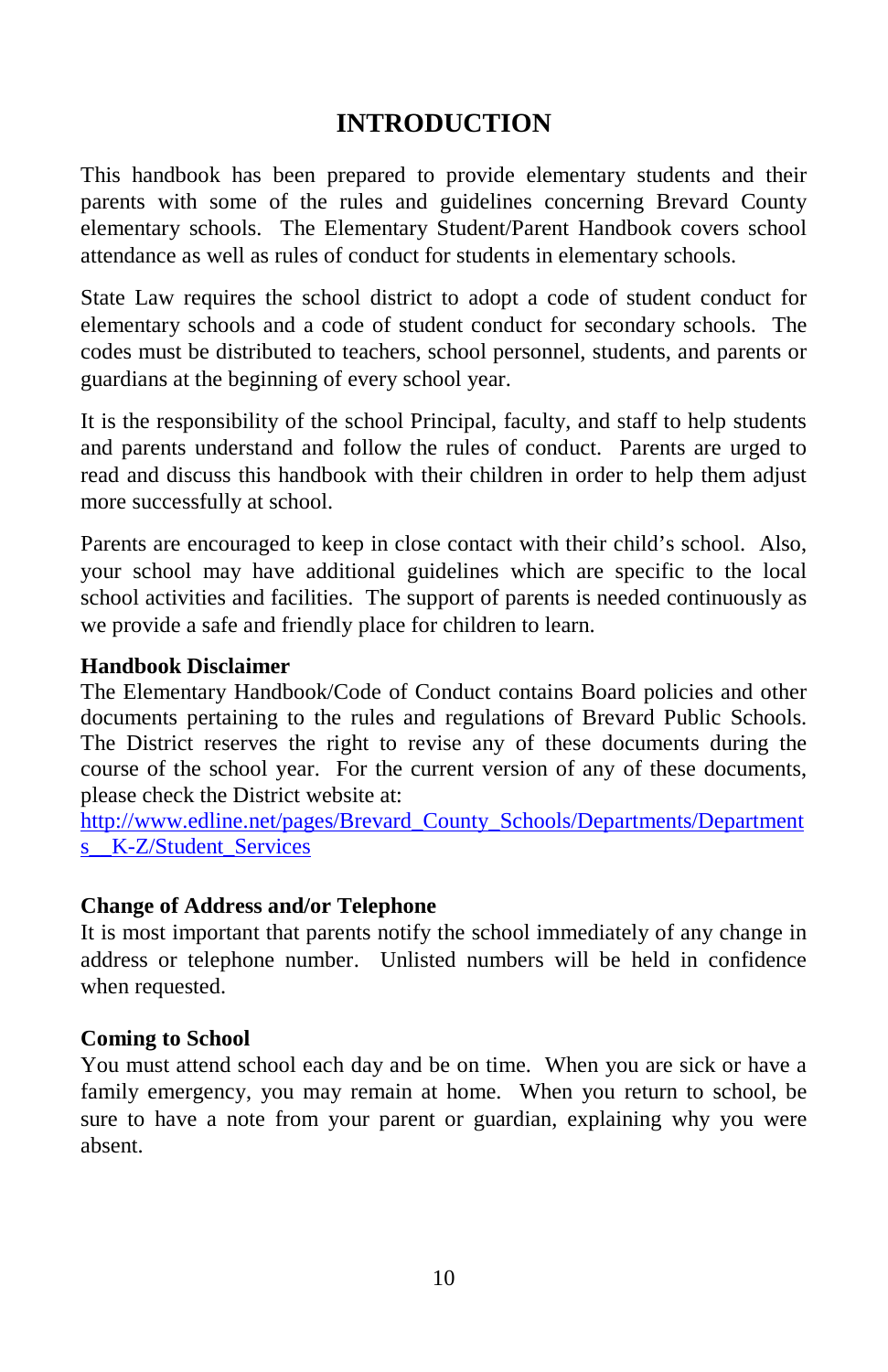### <span id="page-10-0"></span>**Release of Students**

Students are released to the parent/guardian of record only. A parent/guardian must give advance written notice to the school when requesting a child be released to other designated persons. School personnel may require persons who are requesting to pick up children from school to show proper identification.

### <span id="page-10-1"></span>**Visitors at School**

Parents, visitors, and volunteers may visit the school office at any time. It is necessary for you to identify yourself to the school Principal or his/her designee prior to contacting a child or entering school grounds. This is done for the protection of the children, the parents, and the school district. Children who are not enrolled in the school are not permitted to come to school with other students.

## **EMERGENCY RESPONSE**

<span id="page-10-2"></span>When emergency conditions exist, such as an impending tornado or hurricane, which may result in schools and/or the district being closed, there are three levels of response that each Brevard County School Board employee needs to know and understand.

## **Level I: Schools Closed**

When an announcement is made that **SCHOOLS ARE CLOSED**, all schoolbased employees who work the standard school year - teachers, teacher assistants, cafeteria workers, bus drivers, etc. **do not** report to work. Schoolbased and district level administrative personnel, office staffs, custodians and cafeteria managers will report to work as usual.

## **Level II: District Closed**

When this condition exists, only employees who are assigned or designated as emergency responders are required to report to work or be on standby.

## **Level III: Clear and Present Danger**

Under this condition, no one is required to report.

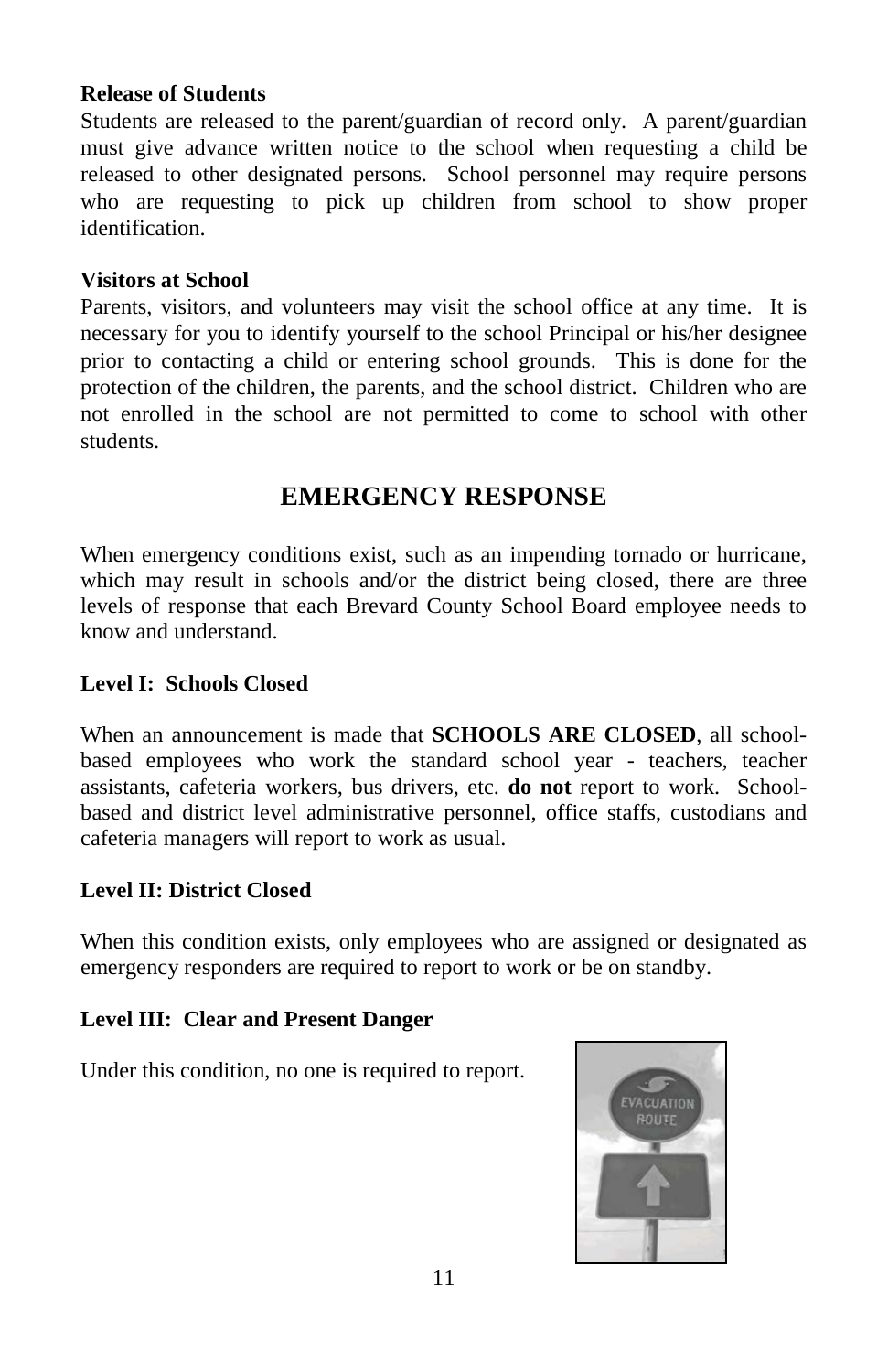## **STUDENT RESPONSIBILITIES AND RIGHTS**

- <span id="page-11-0"></span>A. Students have the responsibility to know and obey rules and laws which govern their conduct while at school or on school property and to expect consequences for any inappropriate behavior.
- B. Schools must provide opportunities for learning. Students have the responsibility to learn and use the educational experiences provided for them.
- C. Students have the responsibility to respect the rights of other persons who may have different points of view on some issues.
- D. Students have an obligation to attend school and avail themselves of a free and appropriate public education.
- E. Students have the responsibility to inform the school (main office) when they plan to withdraw or transfer from school as soon as possible prior to the last day of attendance.
- F. Students have a responsibility to respect other persons and the property of others in the school setting and at school activities.
- G. Students have the responsibility to conduct themselves so that disciplinary action will not be necessary.
- H. Students have the responsibility to take care of the property (e.g., *textbooks, equipment, materials*) provided to them by the school system.
- I. Students have the responsibility to show respect during the pledge of allegiance to the flag. Students who do not desire to stand for personal or religious convictions have the choice to remain seated quietly, stand without reciting the pledge or leaving the classroom during the pledge. A reason does not have to be given.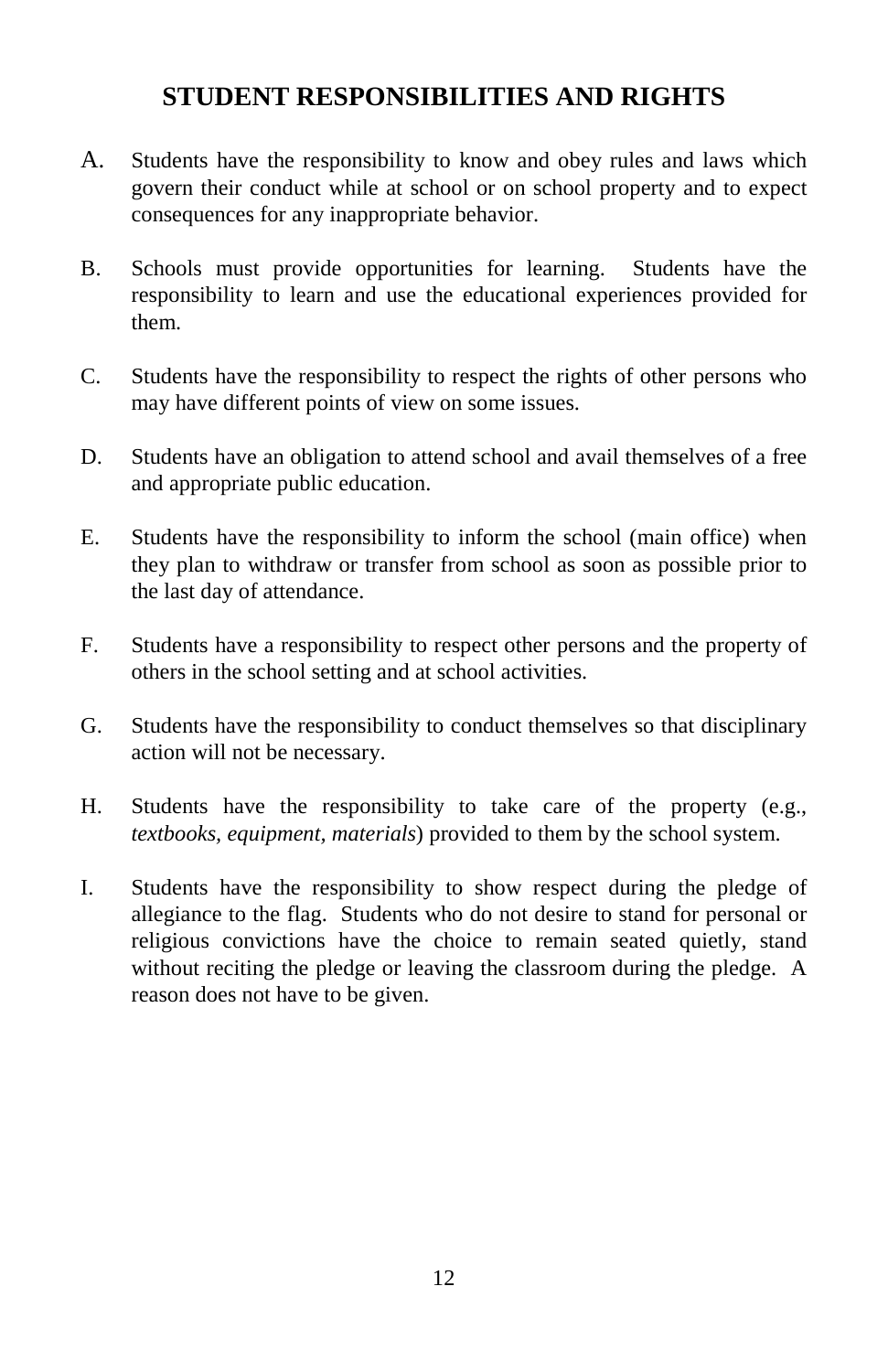## **STUDENTS ARE UNDER CONTROL OF SCHOOL**

<span id="page-12-0"></span>All students are under the control and direction of the school Principal, or designee and the immediate control and direction of the teacher or another member of the instructional staff or bus driver to whom such responsibility may be assigned by the Principal;

- while they are being transported to or from school at public expense
- when they are attending school
- when they are engaged in a school-sponsored activity on the school premises or away from school premises
- during a reasonable time before and after a student is on the premises for attendance at school or for authorized participation in a school-sponsored activity and only when on the premises

A "reasonable time" shall mean thirty (30) minutes before the school day or school-sponsored activity is scheduled or actually begins or ends; whichever period is longer.

## <span id="page-12-1"></span>**GUIDELINES FOR STUDENT RIGHTS AND RESPONSIBILITIES BREVARD COUNTY SCHOOLS**

Being a member of a school is like being a part of a family or a nation. In order for everyone to get along and to have freedom, all must share certain duties. Rights (freedom) and responsibilities (duties) go hand in hand.

The following pages list student rights and responsibilities which will help to guide you, the student, to success while you attend school.

## <span id="page-12-2"></span>**Having Respect**

At school everyone works to make sure that you are safe and well and that your day will be pleasant. You must do your part by:

- 1. Not hurting other people or their feelings.
- 2. Not taking items that do not belong to you.
- 3. Not damaging other people's property or things.
- 4. Dressing in the right manner for school.
- 5. Helping us keep our school neat and clean.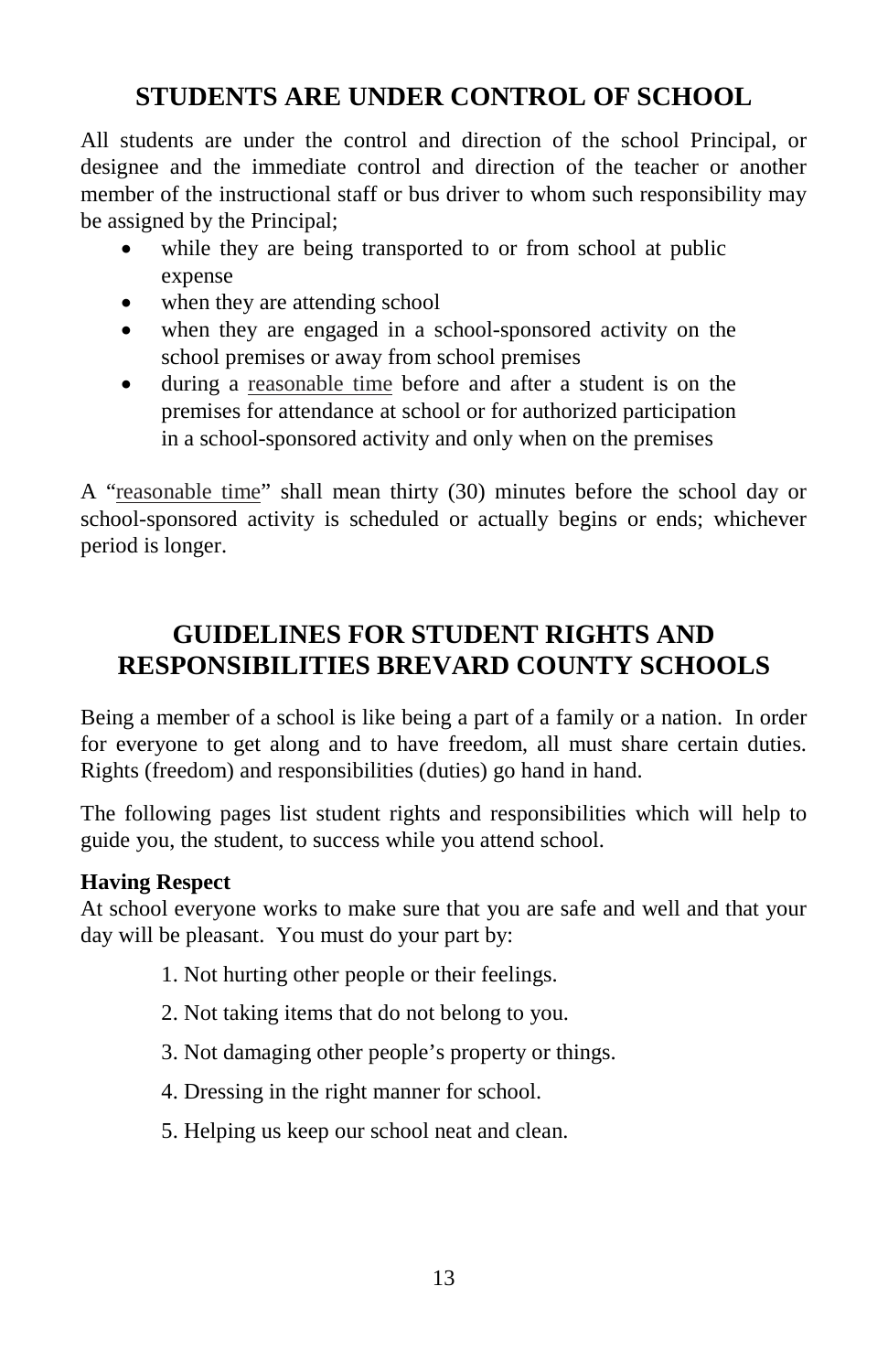## <span id="page-13-0"></span>**Free Speech**

All students have the right to express themselves as long as it does not hurt others. You may wish to speak in the classroom or place items of interest on the bulletin board or show them to your class. Arrangements should be made with the teacher.

When pledging the flag, you should stand with everyone else unless your parents say you should not because of religious beliefs. If there is a school program, party, or play which your parents will not allow you to attend because of religious beliefs, let your teacher know in advance.

#### <span id="page-13-1"></span>**Knowing the Rules**

The school has rules for all students, which you must know and follow. If you break a rule, you will be treated fairly. You will be allowed to tell your side of the story to your teacher or someone in the office. Punishment may include talking with you, talking with your parents or guardians, or your staying after school.

## <span id="page-13-2"></span>**Getting Together**

During their free time, students may get together on school grounds or buildings if permission has been given and it will not disturb others.

#### <span id="page-13-3"></span>**Learning in School**

Schools will help you grow into a useful and successful adult. To do this, you must take part in all of your classes and other activities to the best of your ability. All school workers are there to help you do your best. If you have any questions or problems, ask for help.

Students who bother others and make it hard for them to learn may be removed from the classroom.

#### <span id="page-13-4"></span>**People Who Are Different**

Everyone is different in his or her own special way. We should treat all people in the same way and not make fun of others because they are different.

#### <span id="page-13-5"></span>**Coming to School**

You must attend school each day and be on time. When you are sick or have a family emergency, you may remain at home. When you return to school, be sure to have a note from your parent or guardian, explaining why you were absent.

However, when you come to school, you must obey the school safety rules.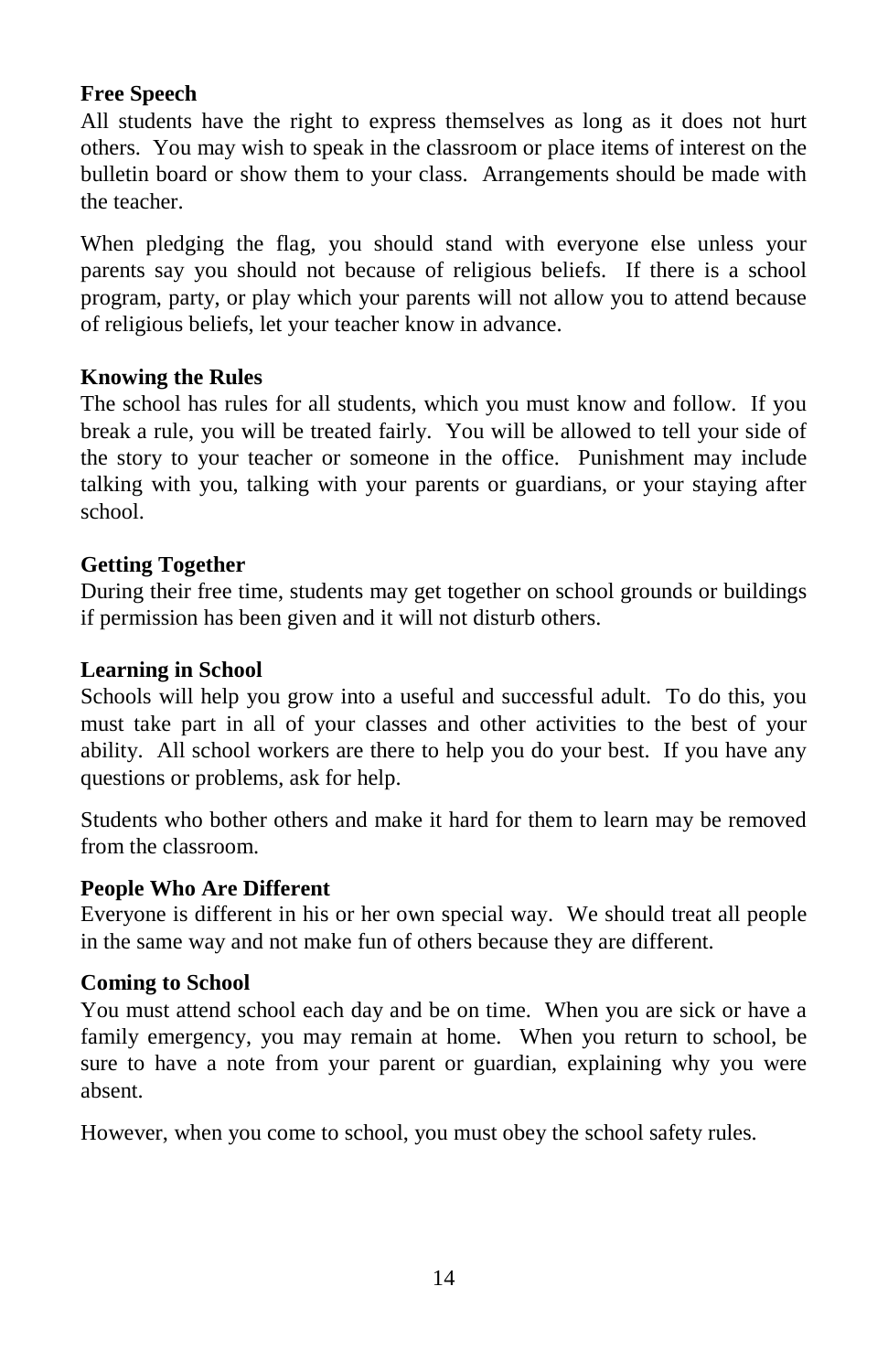## <span id="page-14-0"></span>**ACCESS TO RESOURCES AND SERVICES IN THE SCHOOL LIBRARY MEDIA PROGRAM**

Your school has a wonderful room that houses information on lots of topics, with something special for everyone. That room is the library media center. In it you will find what our School Board recognizes as "the center of the educational program of the school. It provides materials and services that meet academic, technical, personal and social needs of the school community."

In meeting these needs, the media selection policy makes available a wide range of materials on varying levels of difficulty, with something to appeal to everyone. Many religious, ethnic, and cultural groups are represented in the school library, and specific criteria are used in considering items to be included. We have a selection policy; specific selection criteria are appropriately applied to the extent possible for every title purchased. Because libraries are forums for information and ideas, books are provided for the interest and enlightenment of all students and teachers.

Many of these books are on various reading program lists, such as Sunshine State Young Readers' Awards, Accelerated Reader, Reading Counts, and Young Adult Choices. Some of these lists also include recommended reading levels. These reading levels are determined by companies that are selling the book product, and while they may indicate the level of vocabulary and grammar that your child may understand, they do not necessarily reflect the appropriate chronological age, developmental age, maturity level, or family values for all students.

Since reading is vital to success in our world, and since we know that many of the best readers are those whose parents are involved in their education, we encourage parents to read and review the books your student selects. Come in and visit your school's media center. Browse through the books. Your child's media specialist and classroom teachers are also excellent resources for further information about books. You may find just the right book to share with your child.

## <span id="page-14-1"></span>**BULLYING, HARASSMENT AND DATING VIOLENCE AND ABUSE**

The Board is committed to providing a safe, secure, positive, productive, and nurturing educational environment that is free from bullying, harassment, and dating violence and abuse of any kind for all of its students, employees, and volunteers. The Board encourages the promotion of positive interpersonal relations between members of the school community. All school members are expected to conform to reasonable standards of socially acceptable behavior, respect the person, property, and rights of others, obey constituted authority and respond to those who hold that authority. Bullying, harassment and dating violence and abuse toward a student, employee, volunteer, or visitor whether by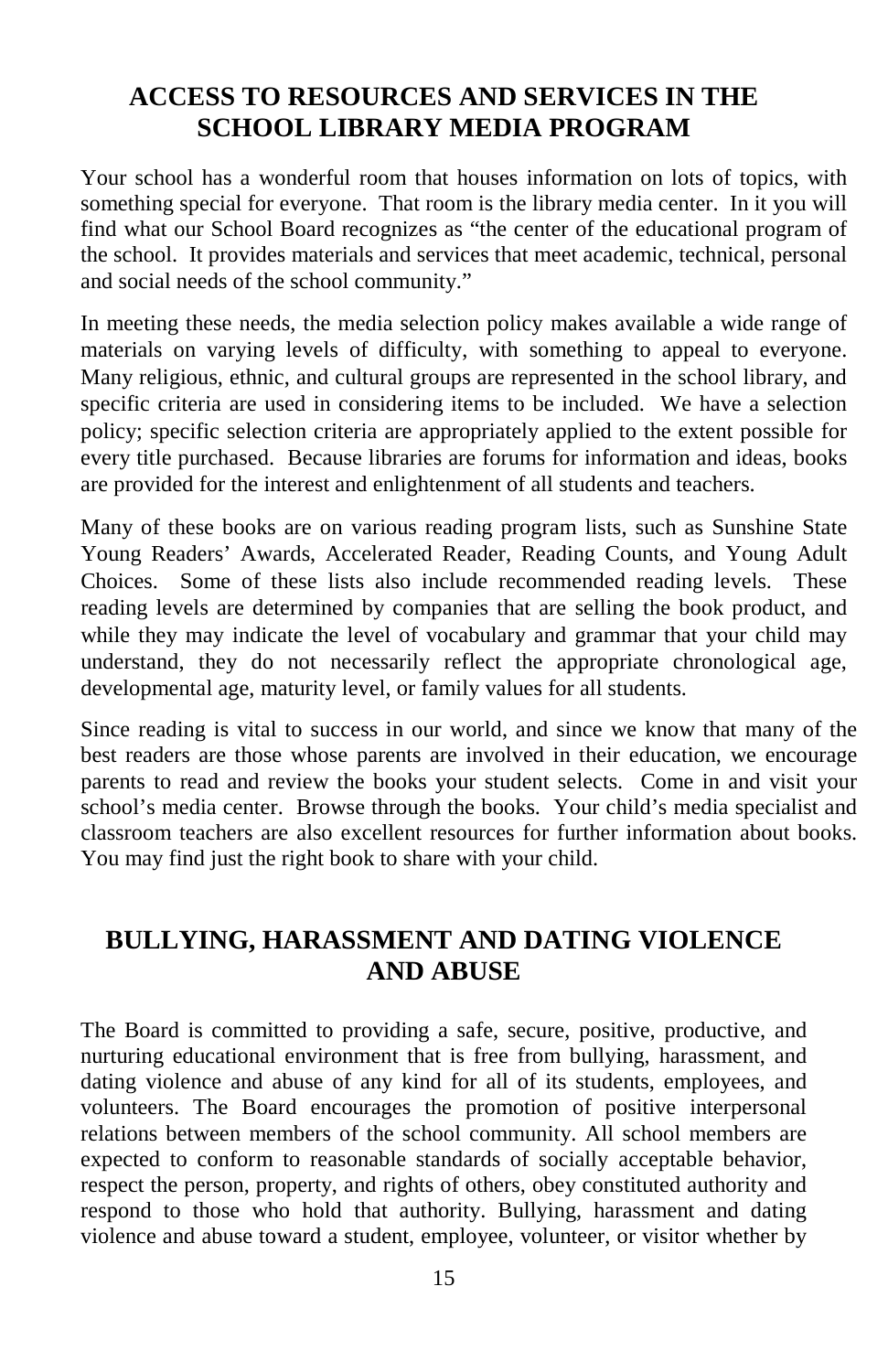other students, employees, or third parties is strictly prohibited and will not be tolerated. This prohibition includes physical, verbal, and psychological abuse. The Board will not tolerate any gestures, comments, threats, or actions which cause or threaten to cause bodily harm or personal degradation. This policy applies to all activities in the District, including activities on school property or while en route to or from school-sponsored activities and those occurring off school property if the student or employee or volunteer is at any schoolsponsored, school-approved, or school-related activity or function, such as field trips or athletic events where students are under the school's control, or where an employee or volunteer is engaged in school business. Bullying, harassment and dating violence and abuse will not be tolerated and disciplinary action will be taken. In addition to school consequences, criminal charges may also be filed. This policy shall be interpreted and applied consistently with all applicable State and Federal laws. Conduct that constitutes bullying, harassment and dating violence and abuse as defined herein, are prohibited in all educational environments.

<span id="page-15-0"></span>**Bullying** includes cyber-bulling and means systematically and chronically inflicting physical hurt or psychological distress on one or more students or school employees. It is further defined as unwanted and repeated written, verbal, or physical behavior, including any threatening, insulting, or dehumanizing gesture, by an adult or student, that is severe or pervasive enough to create and intimidating, hostile, or offensive educational environment; cause discomfort or humiliation; or unreasonably interfere with the individual's school performance or participation; is often characterized by an imbalance of power; and may involve but is not limited to:

- A. Unwanted teasing
- B. Social exclusion
- C. Threat
- D. Intimidation
- E. Stalking
- F. Physical violence
- G. Theft
- H. Sexual, religious, or racial/ethnic harassment
- I. Public and private humiliation
- J. Destruction of property

<span id="page-15-1"></span>**Cyberbullying** means bullying through the use of technology or any electronic communication, which includes, but is not limited to, any transfer of signs,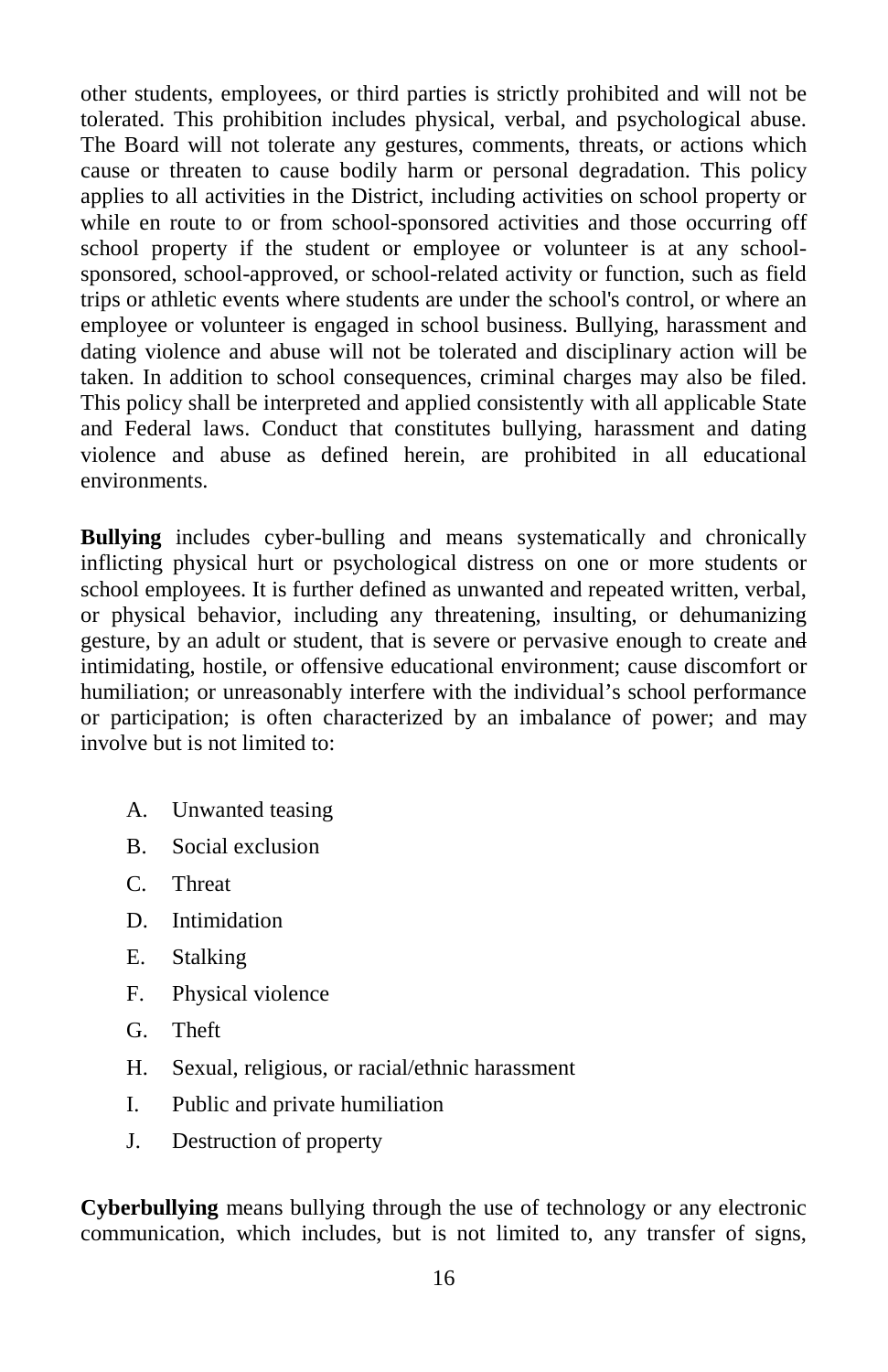signals, writing, images, sounds, data or intelligence of any nature transmitted in whole or in part by a wire, radio, electromagnetic system, photoelectronic system, or photooptical system, including, but not limited to, electronic mail, Internet communications, instant messages, or facsimile communications. Cyberbullying includes the creation of a webpage or weblog in which the creator assumes the identity of another person, or the knowing impersonation of another person as the author of posted content or messages, if the creation or impersonation creates any of the conditions enumerated in the definition of bullying. Cyberbullying also includes the distribution by electronic means of a communication to more than one person or the posting of material on an electronic medium that may be accessed by one or more persons, if the distribution or posting creates any of the conditions enumerated in the definition of bullying.

<span id="page-16-0"></span>**Harassment** means any threatening, insulting, or dehumanizing gesture, use of data or computer software, or written, verbal or physical conduct directed against a student or school employee that:

- A. places a student or school employee in reasonable fear of harm to his/her person or damage to his/her property;
- B. has the effect of substantially interfering with a student's educational performance, opportunities, or benefits;
- C. has the effect of substantially disrupting the orderly operation of a school.

#### **Bullying** and/or **harassment** also encompasses:

- A. Retaliation against a student or school employee by another student or school employee for asserting or alleging an act of bullying and/or harassment. Reporting an act of bullying and/or harassment that is not made in good faith is considered retaliation.
- B. Perpetuation of conduct listed in the definition of bullying and/or harassment by an individual or group with intent to demean, dehumanize, embarrass, or cause emotional or physical harm to a student or school employee by:
	- 1. Incitement or coercion
	- 2. Assessing or knowingly and willingly causing or providing access to data or computer software through a computer, computer system, or computer network within the scope of the District school system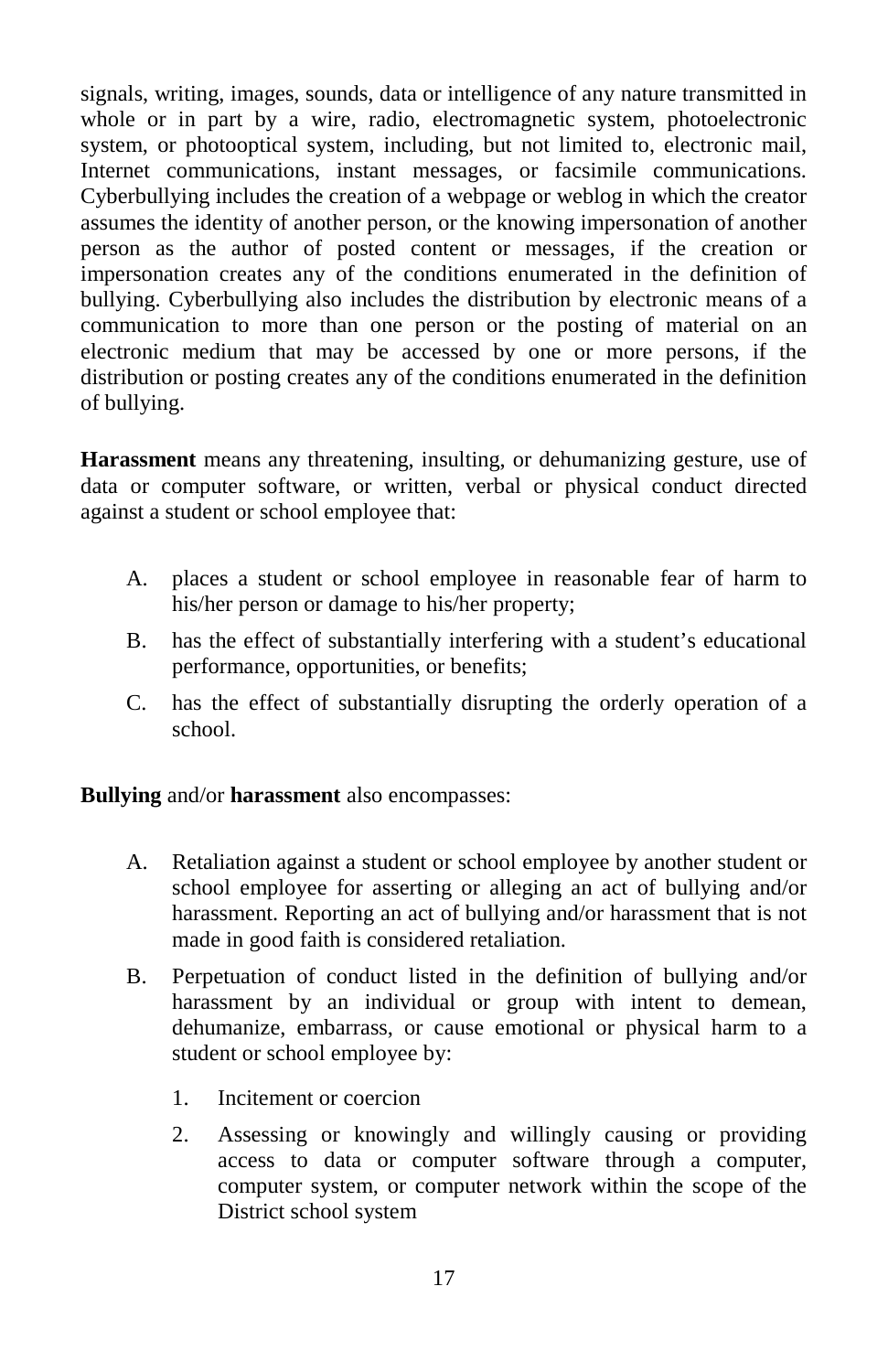3. Acting in a manner that has an effect substantially similar to the effect of bullying and/or harassment

<span id="page-17-0"></span>**Cyber-stalk**, as defined in F.S. 784.048(1)(d), means to engage in a course of conduct to communicate, or to cause to be communicated, words, images, or language by or through the use of electronic mail or electronic communication, directed at a specific person, causing substantial emotional distress to that person and serving no legitimate purpose.

<span id="page-17-1"></span>**Teen Dating Violence and Abuse** is a pattern of emotional, verbal, sexual, or physical abuse used by one person in a current or past intimate relationship to exert power and control over another when one or both of the partners is a teenager. Abuse may include insults, coercion, social sabotage, sexual harassment, threats and/or acts of physical or sexual abuse. The abusive partner uses this pattern of violent and coercive behavior to gain power and maintain control over the dating partner.

## <span id="page-17-2"></span>**Expected Behavior from Students and School Employees**

The District expects students to conduct themselves in keeping with their levels of development, maturity, and demonstrate capabilities with a proper regard for authority, the rights and welfare of other students, and school staff, respecting the educational purposes underlying all school activities while providing proper care of school facilities, school buses, and equipment.

The School District believes that standards for student behavior must be set cooperatively through interaction among the students, parents/legal guardians, staff, and community members producing an atmosphere that encourages students to grow in self-discipline. The development of this atmosphere requires respect for self and others, as well as for District and community property on the part of students, staff and community members. Since students learn by example, school administrators, faculty, staff, and volunteers will demonstrate appropriate behavior, treat others with civility and respect, and refuse to tolerate bullying and/or harassment.

The School District upholds that bullying and/or harassment of any student or school employee is prohibited:

- A. during any education program or activity conducted by the School District;
- B. during any school-related or school-sponsored program or activity or on District school bus and/or bus stop;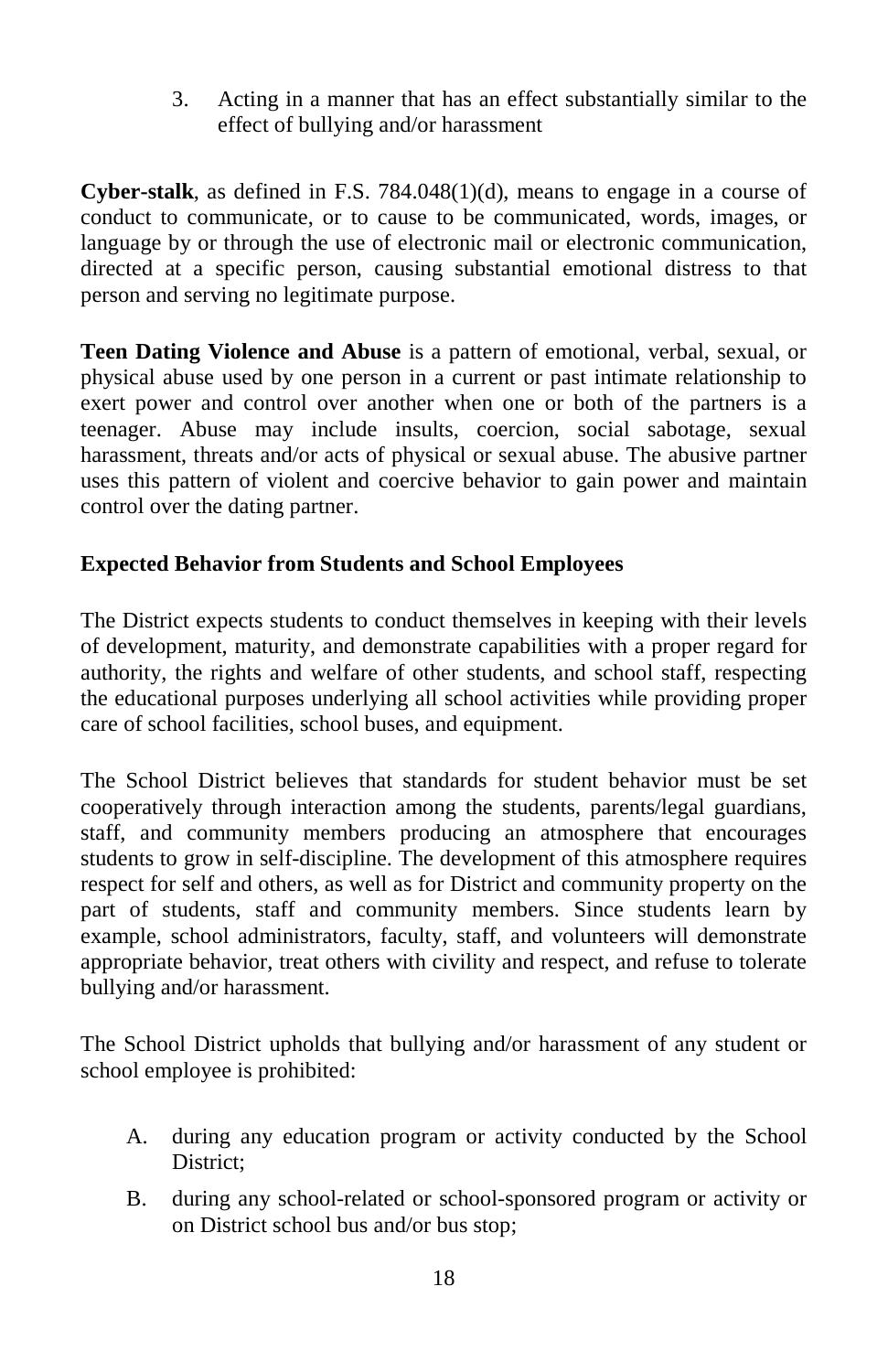- C. through the use of data or computer software that is accessed through computer, computer system, or computer network of the District within the scope of the School District, meaning regardless of ownership, any computer, computer system, or computer network that is physically located on school property or at a school-related or school-sponsored program or activity; or
- D. through the use of data or computer software that is accessed at a nonschool-related location, activity, function, or program or through the use of technology or an electronic device that is not owned, leased, or used by a School District or school, if the bullying substantially interferes with or limits the victim's ability to participate in or benefit from the services, activities, or opportunities offered by a school or substantially disrupts the education process or orderly operation of a school.

The above section does not require a school to staff or monitor any non-school-related activity, function, or program.

### **Consequences for a Student or Employee of a Public K-12 Educational Institution who is Found to Have Wrongfully and Intentionally Accused Another of an Act of Bullying or Harassment**

Consequences and appropriate remedial action for a student found to have wrongfully and intentionally accused another as a means of bullying or harassment range from positive behavioral interventions up to and including suspension or expulsion, as outlined in the Code of Student Conduct. Consequences and appropriate remedial action for a school employee found to have wrongfully and intentionally accused another as a means of bullying or harassment may be disciplined in accordance with District policies, procedures, and agreements. Consequences and appropriate remedial action for a visitor or volunteer, found to have wrongfully and intentionally accused another as a means of bullying or harassment shall be determined by the school administrator after consideration of the nature and circumstances of the act, including reports to appropriate law enforcement officials.

All administrators, faculty, and staff, in collaboration with parents, students, and community members, will incorporate systemic methods for student and staff recognition through positive reinforcement for good conduct, self-discipline, good citizenship, and academic success, as seen in the required school plan to address positive school culture and behavior.

Student rights shall be explained as outlined in this policy and in the Student Code of Conduct.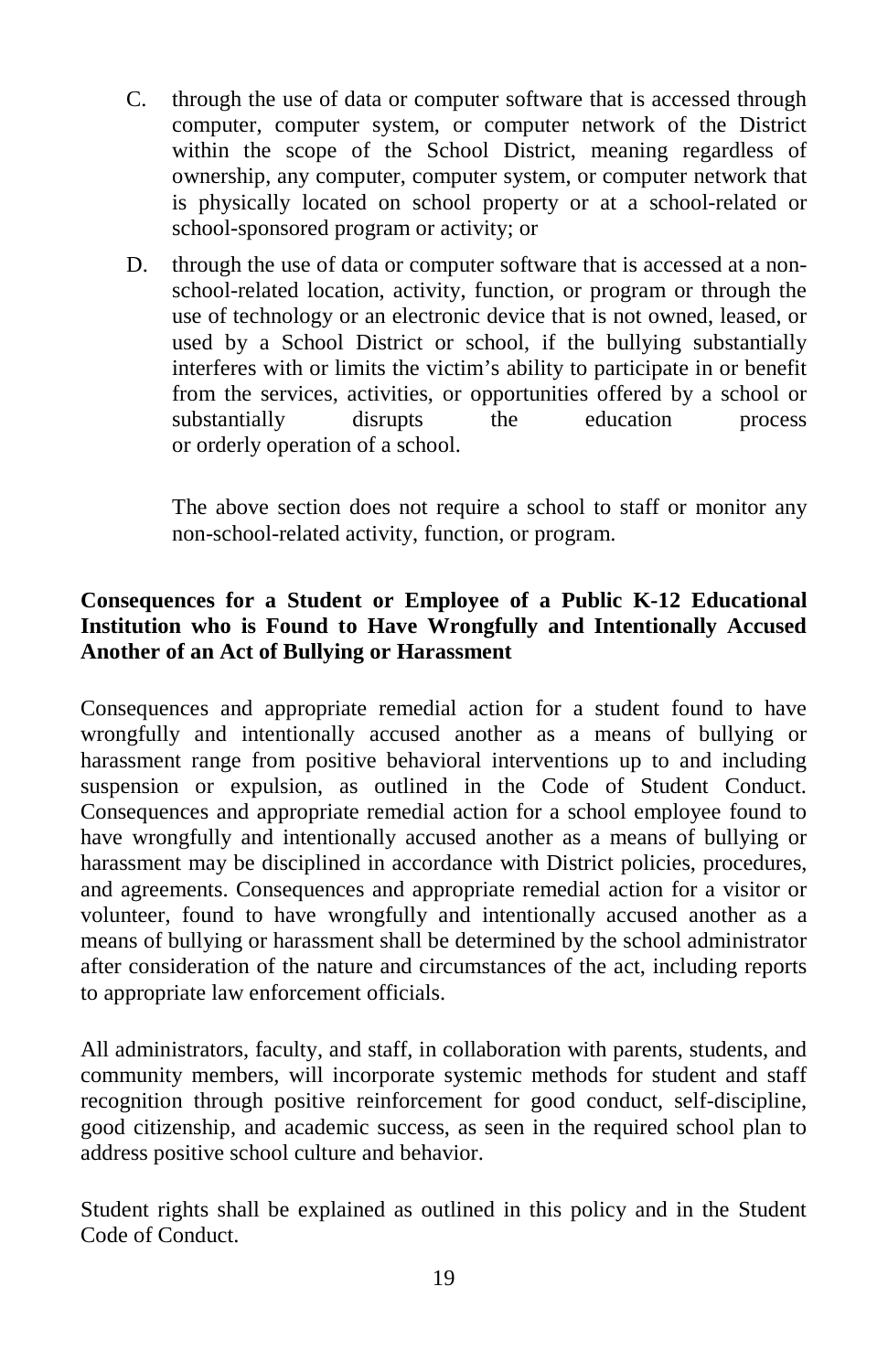Proper disciplinary sanctions and intervention steps shall be taken based on the level of severity of infraction as outlined in the Student Code of Conduct and this policy.

## <span id="page-19-0"></span>**Incident Reporting and Immunity**

At each school, the principal or principal's designee is responsible for receiving complaints alleging violations of this policy. All school employees are required to report alleged violations of this policy to the principal or the principal's designee. All members of the school community, including students, parents/legal guardians, volunteers and visitors are encouraged to report any act that may be a violation of this policy anonymously or in-person to the principal or the principal's designee.

The principal of each school in the District shall establish and prominently publicize to students, staff, volunteers, and parent/legal guardians, how a report of bullying, harassment and dating violence and abuse may be filed either inperson or anonymously and how this report will be acted upon. The victim of bullying, harassment and dating violence and abuse, anyone who witnessed the bullying, harassment and dating violence and abuse, and anyone who has credible information that an act of bullying, harassment and dating violence and abuse has taken place are encouraged to file a report of bullying, harassment and dating violence and abuse.

A school employee, school volunteer or visitor, student, parent/legal guardian or other person who promptly reports in good faith an act of bullying, harassment and dating violence and abuse to the appropriate school official, and who makes this report in compliance with the procedure set forth in this District policy is immune from a cause of action for damages arising out of the reporting itself of bullying, harassment and dating violence and abuse will not affect the complainant or reporter's future employment, grades, learning or working environment, or work assignments within the District.

Any written or oral reporting of an act of bullying, harassment and dating violence and abuse shall be considered an official means of reporting such act(s). Reports may be made anonymously, but formal disciplinary action may not be based solely on the basis of an anonymous report.

## <span id="page-19-1"></span>**Determination of Scope of Investigation**

When a report of bullying, harassment, and dating violence and abuse has taken place, the principal or the principal's designee that is trained in investigative procedures will promptly initiate a preliminary investigation to determine whether there is probable cause to believe such an act has occurred and falls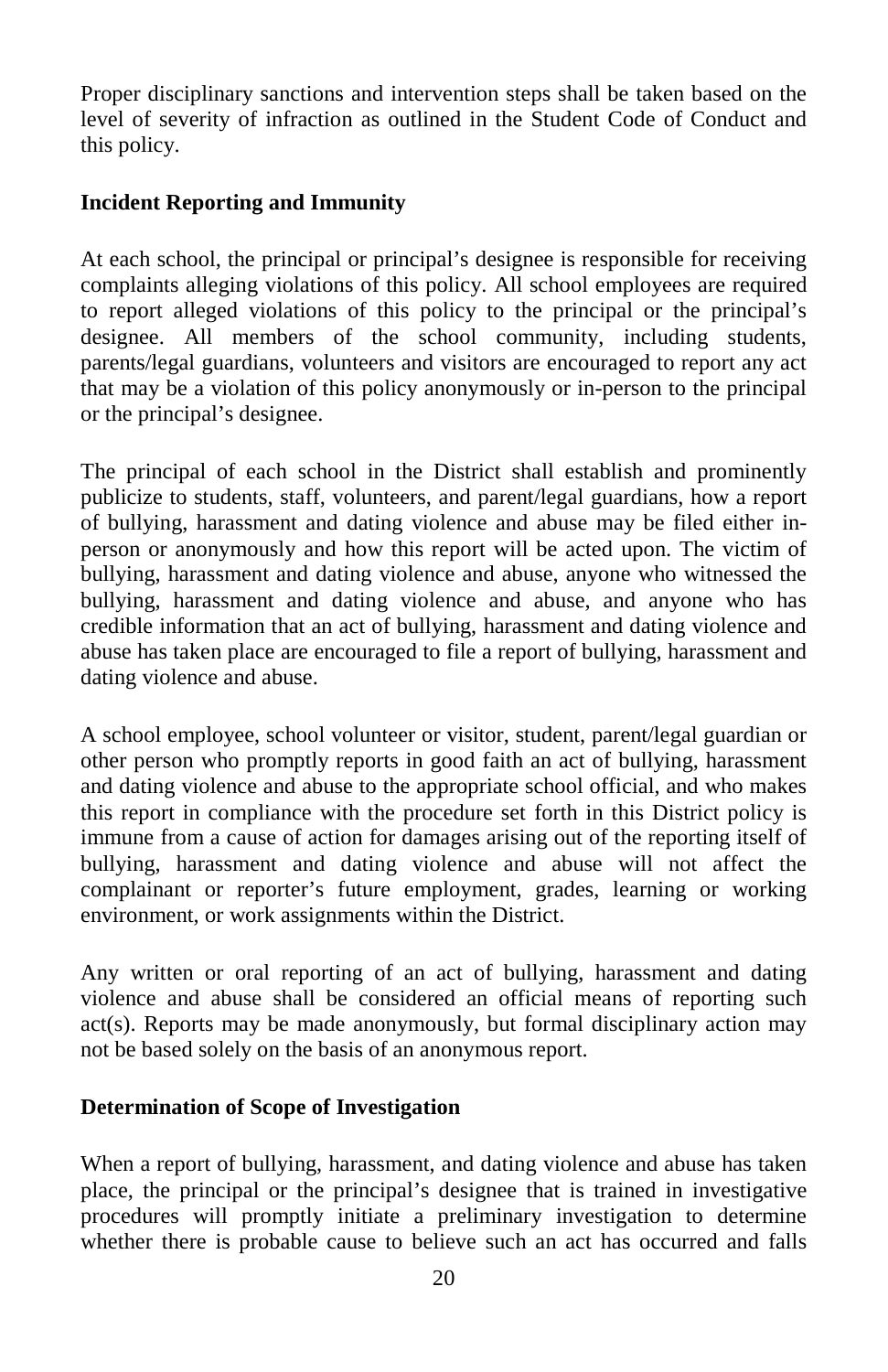within the scope of the School District's Student Code of Conduct. Computers without web-filtering software or computers with web-filtering software that is disabled shall be used when complaints of cyber-bullying are investigated.

- A. If it is within scope of the District's Student Code of Conduct, move to Procedures for Prompt Investigation Act of Bullying and/or Harassment.
- B. If it is outside the scope of the District, and determined a criminal act, refer to appropriate law enforcement immediately, notify parent or legal guardian, and document the referral.
- C. If it is outside the scope of the District, and determined not a criminal act, inform parents/legal guardians of all students involved.
- D. While the District does not assume any liability for incidents that must be referred for external investigation, it encourages the provisions of assistance and intervention as the principal or the principal's designee deems appropriate, including the use of School Resource Officer and other personnel.

## <span id="page-20-0"></span>**Procedures for Prompt Investigation**

The investigation of a reported act of bullying and/or harassment of a student, school-based employee, or other persons providing service to the school is deemed to be a school-related activity and begins with a report of such an act. Incidents that require a reasonable investigation when reported to appropriate school authorities shall include alleged incidents of bullying and/or harassment allegedly committed against a child while the child is en route to school aboard a school bus or at a school bus stop.

The principal or the principal's designee shall document all complaints in writing to ensure that problems are addressed in a timely manner. If the complaint is about the principal, then the Superintendent or designee shall be asked to address the complaint.

At each School District, the Procedures for Investigating Bullying and/or Harassment include:

A. Documented interviews of the victim, alleged perpetrator(s), and witnesses are conducted privately, separately, and are confidential. At no time will the alleged perpetrator and victim be interviewed together. It is recommended that the victim be interviewed first.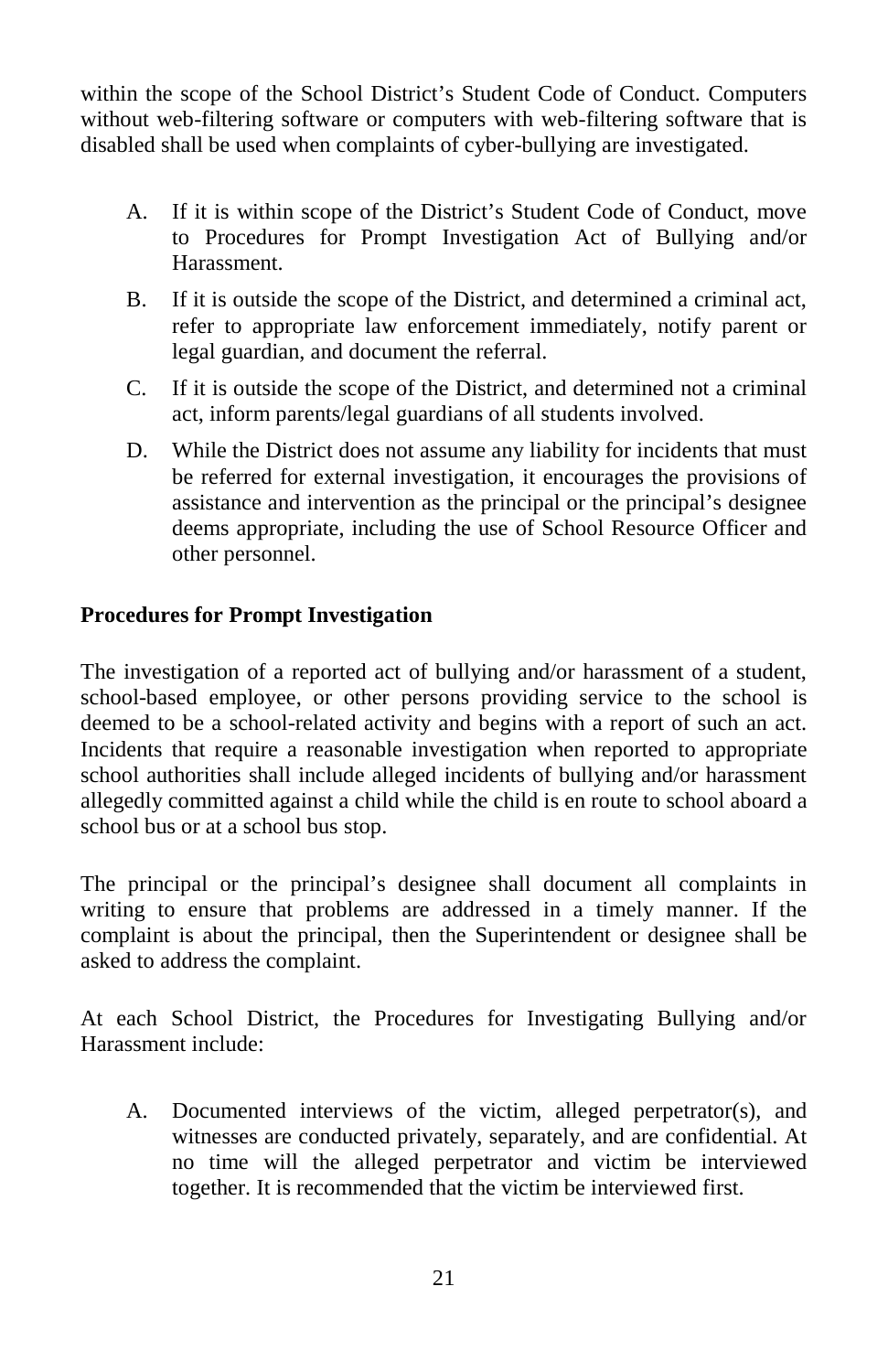- B. The investigator shall collect and evaluate the facts including, but not limited to:
	- 1. Description of incident(s) including nature of the behavior (physical hurt or psychological distress), context in which the alleged incident(s) occurred, etc.;
	- 2. How often the conduct occurred;
	- 3. Whether there were past incidents or past continuing patterns of behavior;
	- 4. The relationship between the parties involved;
	- 5. The characteristics of parties involved (i.e., grade, age, etc.);
	- 6. The identity and number of individuals who participated in bullying and/or harassing behavior;
	- 7. Where the alleged incident(s) occurred;
	- 8. Whether the conduct adversely affected the student's education or educational environment;
	- 9. Whether the alleged victim felt or perceived an imbalance of power as a result of the reported incident; and
	- 10. The date, time, and method in which the parents/legal guardians of all parties involved were contacted.
- C. Whether a particular action or incident constitutes a violation of this policy requires a determination based on all the facts and surrounding circumstances and includes:
	- 1. Recommended remedial steps necessary to stop the bullying and/or harassing behavior; and
	- 2. A written final report to the principal and Superintendent.
- D. The maximum of fifteen (15) school days shall be the limit for the initial filing of incidents and completion of the investigative procedural steps. The highest level of confidentiality possible will be upheld regarding the submission of a complaint or a report of bullying and/or harassment, and the investigative procedures that follow.

#### <span id="page-21-0"></span>**Dating Violence and Abuse**

- A. If a crime has been committed, the police will be immediately notified.
- B. The principal selects a designee(s), employed by the school, trained in investigative procedures to initiate the investigation. The designee(s) may not be the accused perpetrator or victim.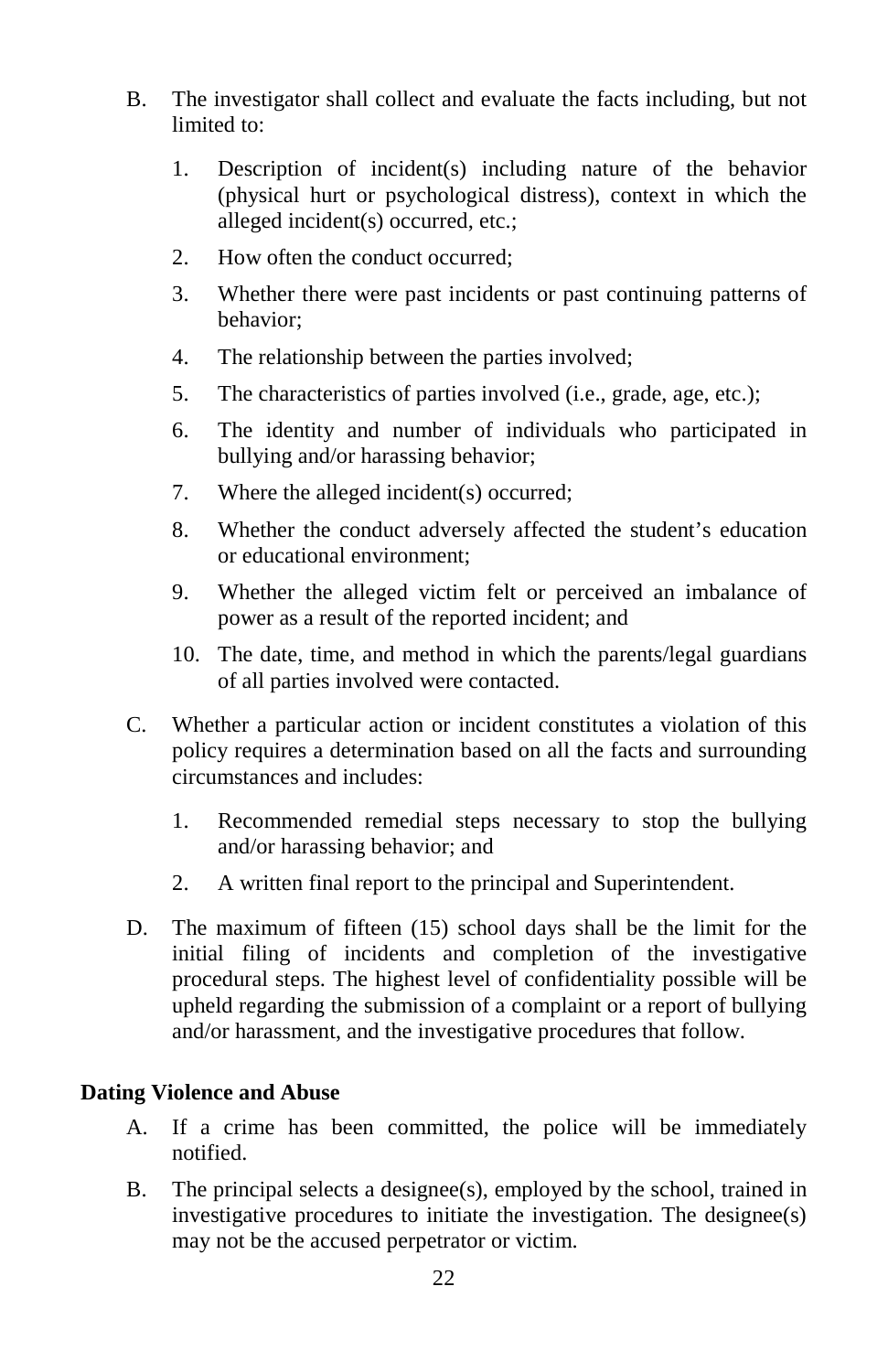- C. Documented interviews of the victim, alleged perpetrator, and witnesses are conducted privately, separately, and are confidential. Each individual (victim, alleged perpetrator, and witnesses) will be interviewed separately and at no time will the alleged perpetrator and victim be interviewed together.
- D. The maximum of fifteen (15) school days shall be the limit for the initial filing of incidents and completion of the investigative procedural steps. The highest level of confidentiality possible will be upheld regarding the submission of a complaint or a report of teen violence and/or abuse, and the investigative procedures that follow.
- E. If it is determined that inappropriate behavior(s) has occurred, the designee will make recommendations for disciplinary action to the principal.
- F. Immediate action will be taken to eliminate the behavior and disciplinary action will be taken. Disciplinary action will be taken based on the circumstances of the behavior(s).

## <span id="page-22-0"></span>**Parent Notification**

The principal, or the principal's designee, shall notify via telephone, personal conference, and/or in writing, the occurrence of any incident of bullying, harassment and dating violence and abuse as defined by this policy to the parent or legal guardian of all students involved as soon as possible on the same day the investigation of the incident has been initiated. Notification must be consistent with the student privacy rights under the applicable provision of the Family Educational Rights and Privacy Act of 1974 (FERPA). If the bullying incident results in the perpetrator being charged with a crime, the principal, or designee, shall by telephone or in writing by first class mail, inform parents/legal guardian of the victim(s) involved in the bullying incident about the Unsafe School Choice Option (No Child Left Behind, Title IX, Part E, Subpart 2, Section 9532) that states "...a student who becomes a victim of a violent criminal offense, as determined by State law, while in or on the grounds of a public elementary school or secondary school that the student attends, be allowed to attend a safe public elementary school or secondary school within the local educational agency, including a public charter school."

Once the investigation has been completed and it has been determined that criminal charges may be pursued against the perpetrator(s), all appropriate local law enforcement agencies will be notified by telephone and/or in writing.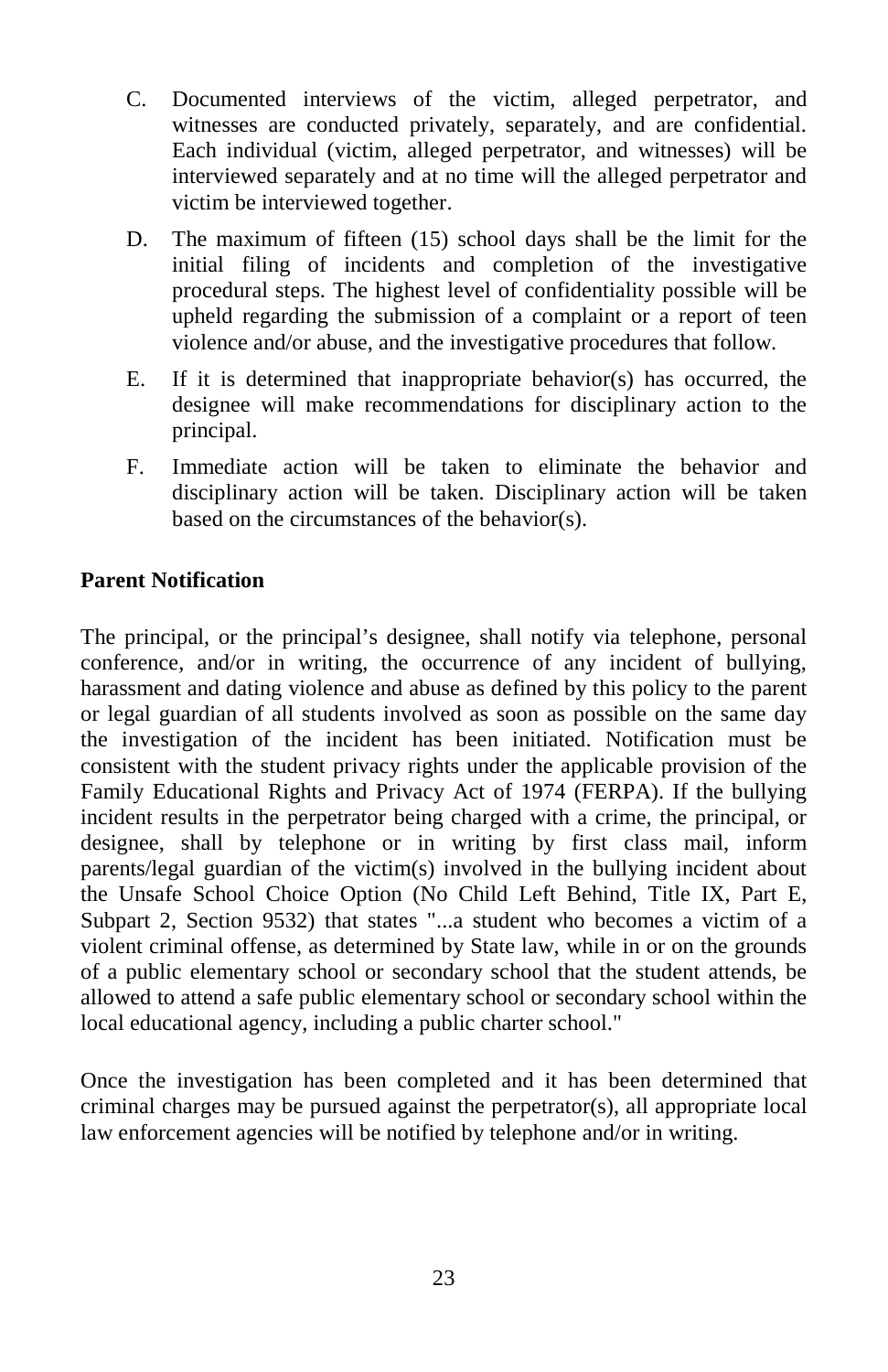### <span id="page-23-0"></span>**Consequences**

Concluding whether a particular action or incident constitutes a violation of this policy requires a determination based on all the facts and surrounding circumstances. Consequences and appropriate remedial actions will apply to persons, whether they be student, school employees, or visitors/volunteers, who are found to have wrongfully and intentionally accused another of an act of bullying, harassment and dating violence and abuse. The physical location or time of access of a computer-related incident cannot be raised as a defense in any disciplinary action initiated.

**Student** consequences and appropriate remedial actions for a committed act of bullying, harassment and dating violence and abuse are outlined in the Student Code of Conduct.

## <span id="page-23-1"></span>**Enforcing Restraining Orders**

Students and/or parents should inform the school or the District that an order of protection has been issued. The designee will contact the abuser and his/her parents to initiate a Stay Away Contract, consistent with the terms of the order, with penalties for known violations of the contract. The principal or District administrator will notify law enforcement immediately if they have a reasonable belief that a criminal or civil restraining order has been violated. The School Resource Officer or a District Security Officer will respond immediately to a report of a violation of a criminal or a civil restraining order by reporting it to local law enforcement.

## <span id="page-23-2"></span>**Support Services and Reasonable Accommodations to the Victim**

The school or the District will provide a victim of dating violence and abuse with the following, based on the circumstances and may be provided to victims of bullying or harassment:

- A. Stay Away Contract: a contract with the offender to stay away from the victim while on school grounds, on school transportation, and during school sponsored programs and events.
- B. Reasonable accommodations, such as class schedule changes.
- C. Timely and comprehensive investigation of dating violence and abuse complaints.
- D. Referrals for outside support and/or counseling.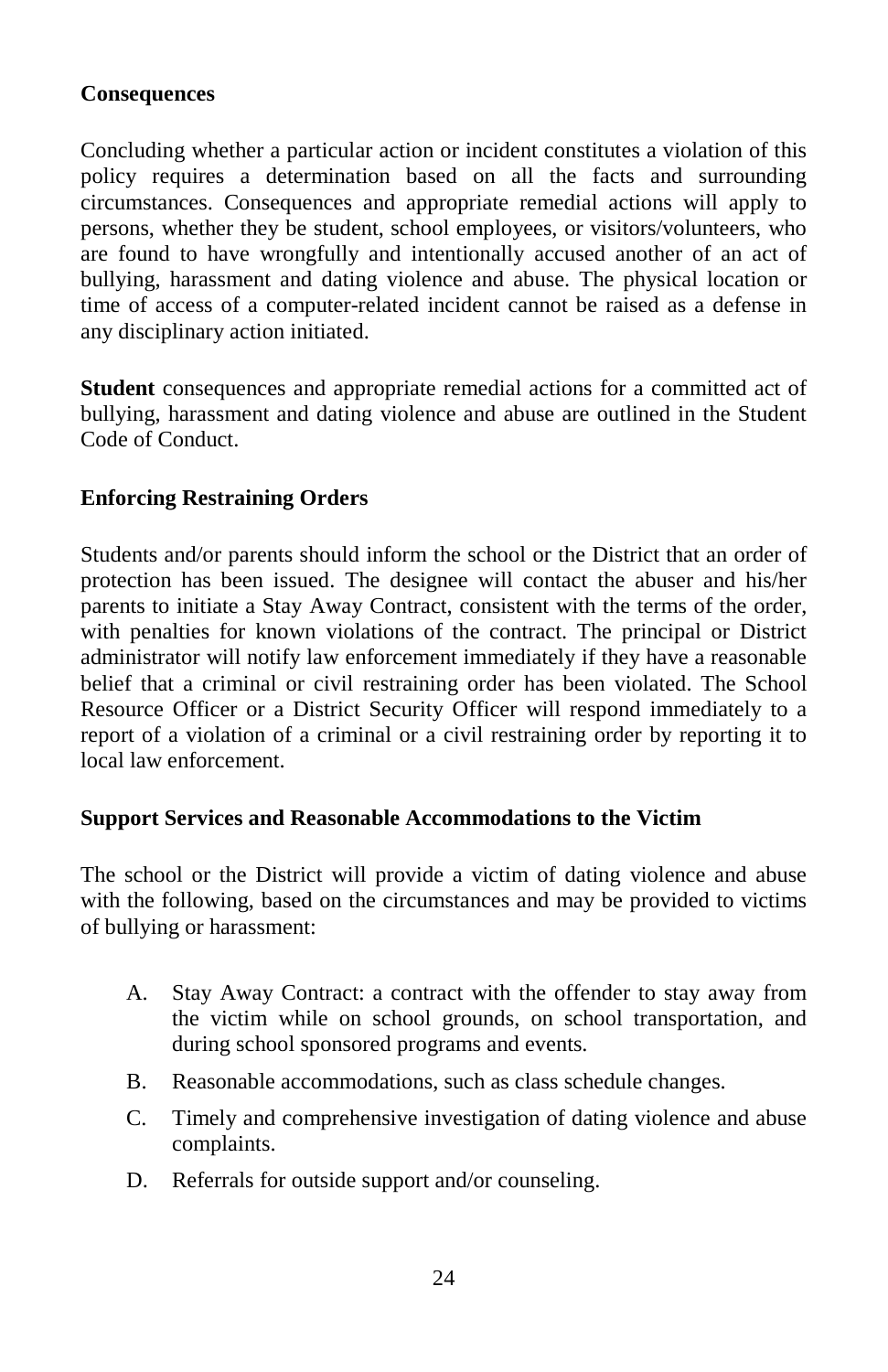## <span id="page-24-0"></span>**Referral for Counseling**

School personnel or parents may request informal consultation with school staff (specialty staff, e.g. school counselor, school social worker, school psychologist, etc.) to determine the severity of concern and appropriate steps to address the concern.

If a formal discipline report or formal complaint is made, the principal or the principal's designee must have a procedure in place to determine the consideration of appropriate services for students involved. Parent or legal guardian notification is required at this point. Counseling may be provided by school or District personnel. A referral may be made to Student Services for determination of counseling, assistance, and interventions.

Referral of school or area/District personnel to the Employee Assistance Program (EAP) for consideration of appropriate services will be made by the administrator.

Intervention and assistance for bullying/harassment includes:

- A. counseling and support to address the needs of the victims;
- B. counseling/interventions to address behavior of the students who bully and/or harass others;
- C. counseling/interventions which include assistance and support provided to parents/legal guardians, if deemed necessary or appropriate.

## <span id="page-24-1"></span>**Data Collection/Reporting**

The procedure for including incidents of bullying and/or harassment in the school's report of safety and discipline data is required under F.S. 1006.09(6). The report must include each incident of bullying and/or harassment and the resulting consequences, including discipline, interventions, and referrals. In a separate section, the report must include each reported incident of bullying and/or harassment that does not meet the criteria of a prohibited act under this policy, with recommendations regarding said incident.

The School District will utilize Florida's School Environmental Safety Incident Reporting (SESIR) Statewide Report on School Safety and Discipline Data, which includes bullying and harassment as an incident code as well as bullyingrelated element codes.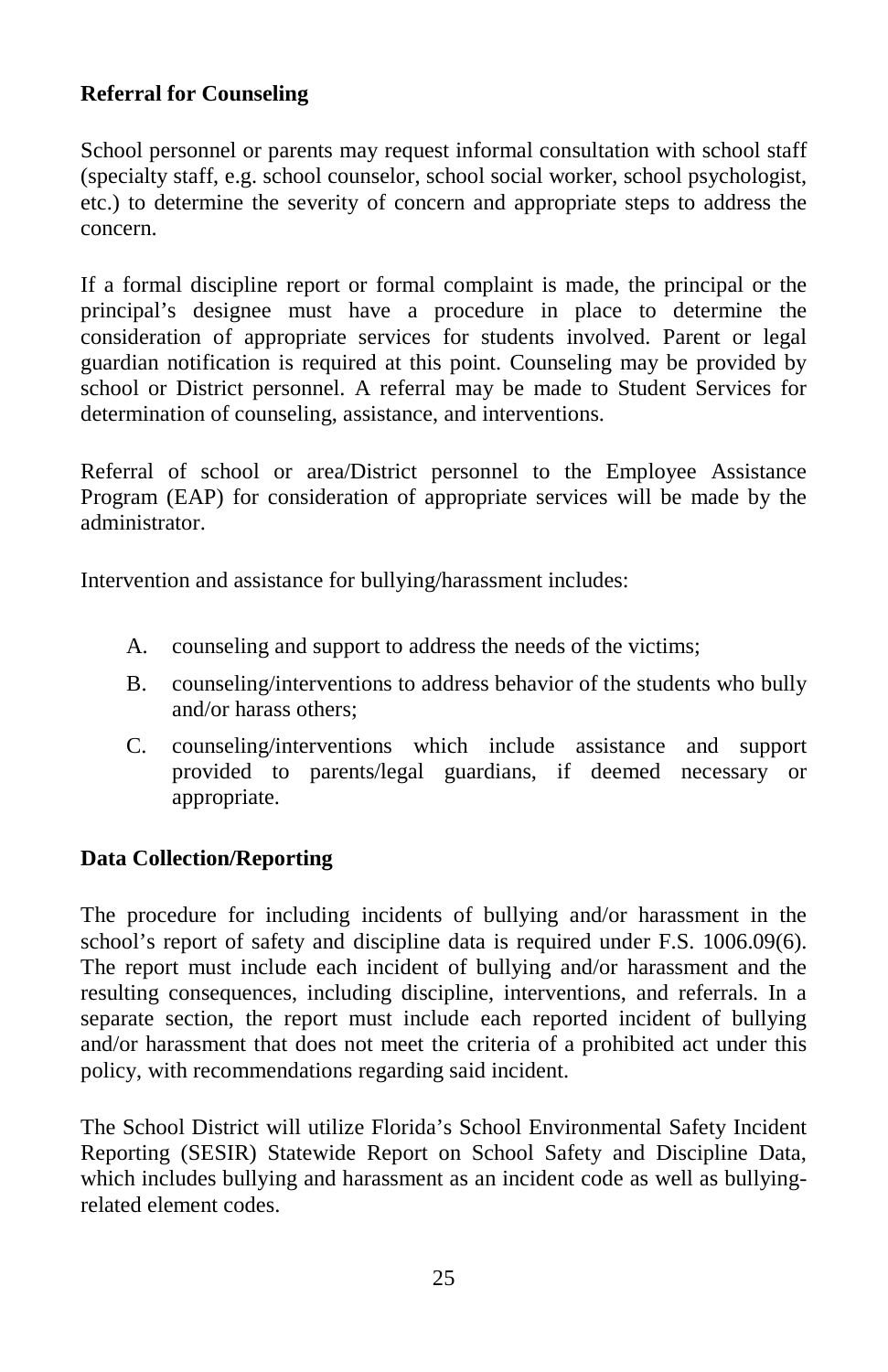If a bullying, harassment and/or dating violence and abuse incident occurs then it will be reported in SESIR. If the bullying or harassment results in any of the following SESIR incidents, the incident will be coded appropriately using the relevant incident code AND the related element code entitled bullying-related code. Those incidents are:

- A. alcohol
- B. arson
- C. battery
- D. breaking and entering
- E. disruption on campus
- F. drug sale/distribution excluding alcohol
- G. drug use/possession excluding alcohol
- H. fighting
- I. homicide
- J. kidnapping
- K. larceny/theft
- L. robbery
- M. sexual battery
- N. sexual harassment
- O. sexual offense
- P. threat/intimidation
- Q. trespassing
- R. tobacco
- S. vandalism
- T. weapons possession
- U. other major (other major incidents that do not fit within the other definitions)

The SESIR definition of bullying is systematically and chronically inflicting physical hurt or psychological distress on one (1) or more students or employees that is severe or pervasive enough to create an intimidating, hostile, or offensive environment; or unreasonably interfere with the individual's school performance or participation. The SESIR definition of harassment is any threatening, insulting, or dehumanizing gesture, use of data or computer software, or written, verbal, or physical conduct that 1) places a student or school employee in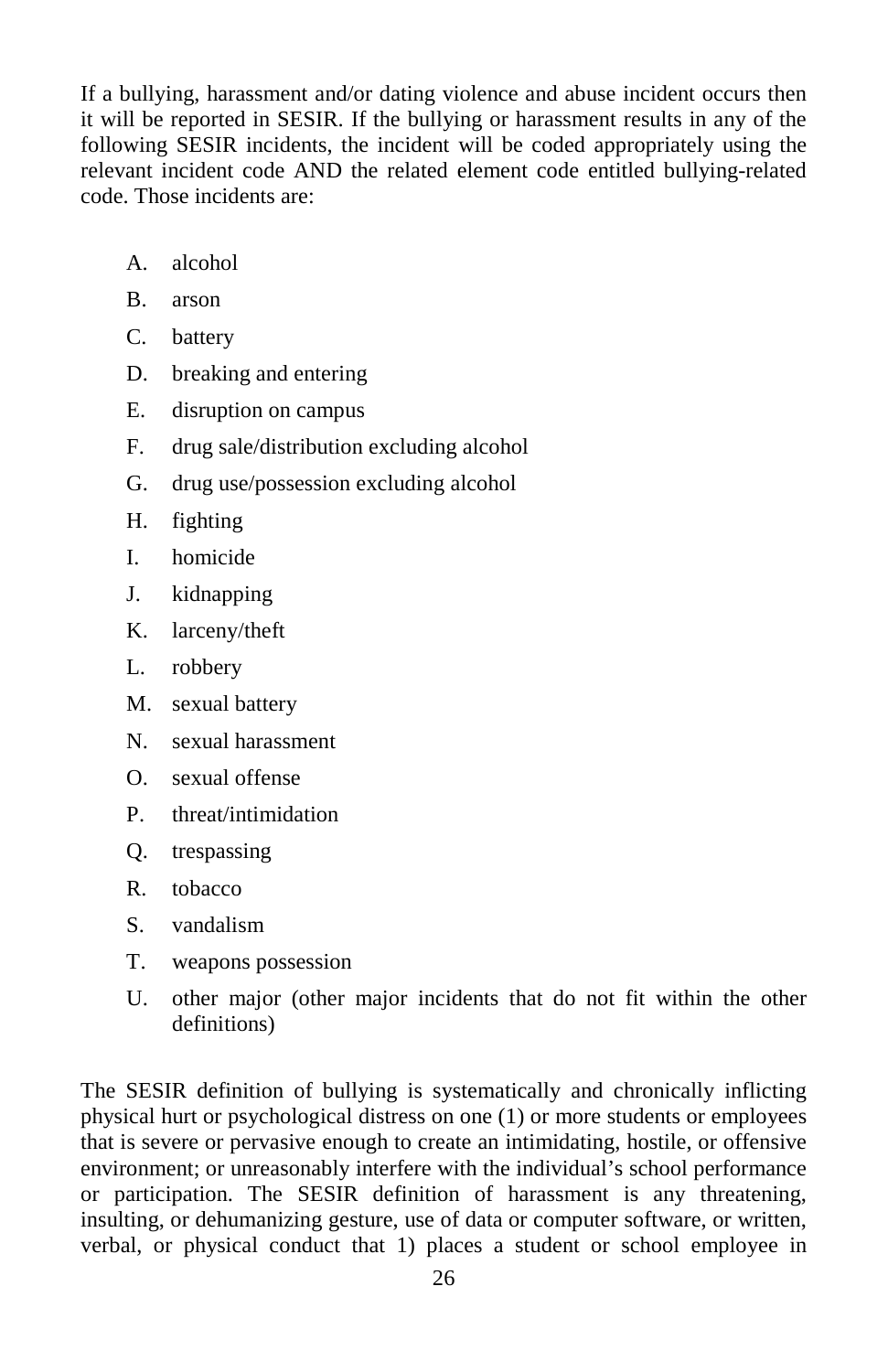reasonable fear of harm to his/her person or damage to his/her property, 2) has the effect of substantially interfering with a student's educational performance, opportunities, or benefits, or 3) has the effect of substantially disrupting the orderly operation of a school including any course of conduct directed at a specific person that causes substantial emotional distress in such a person and serves no legitimate purpose.

Discipline and referral data will be recorded in Student Discipline/Referral Action Report and Automated Student Information system.

The District will provide bullying incident, discipline, and referral data to the Florida Department of Education in the format requested, through Survey 2, 3 and 5 from Education Information and Accountability Services, and at designated dates provided by the department. Data reporting on bullying, harassment, unsubstantiated bullying, unsubstantiated harassment, sexual harassment and threat/intimidation incidents as well as any bullying-related incidents that have as a basis sex, race or disability should include the incident basis. Victims of these offenses should also have the incident basis (sex, race or disability) noted in their student record.

## <span id="page-26-0"></span>**Actions to Protect Victim**

According to the level of infraction, parents/legal guardians will be notified by telephone and/or writing of actions being taken to protect the child; the frequency of notifications will depend on the seriousness of the incident. Notifications must be consistent with the student privacy rights under the applicable provisions of the Family Education Rights and Privacy Act of 1974 (FERPA).

Limited disclosure may be necessary to complete a thorough investigation as described above. The District's obligation to investigate and take corrective action may supersede an individual's right to privacy.

The complainant's identity shall be protected, but absolute confidentiality cannot be guaranteed. The identity of the victim of the reported act shall be protected to the reasonable extent possible.

Retaliation is prohibited and includes, but is not limited to, any form of intimidation, reprisal, or harassment in response to filing a complaint or assisting with an investigation under this policy. Retaliatory or intimidating conduct against any individual who has made a bullying complaint or any individual who has testified, assisted, or participated, in any manner, in an investigation is specifically prohibited and as detailed in this policy, shall be treated as another incidence of bullying.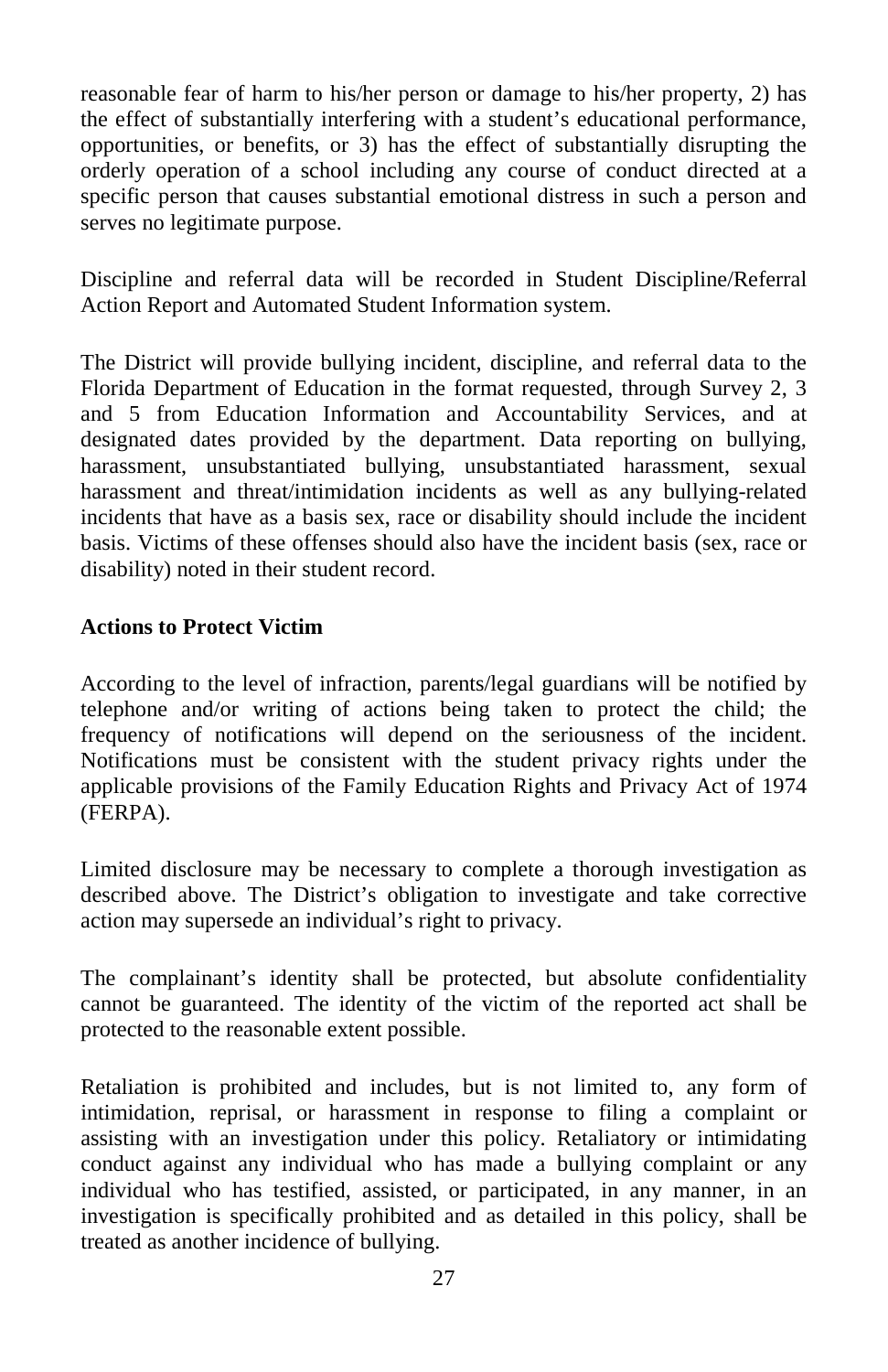### <span id="page-27-0"></span>**Providing Instruction/Training**

The District ensures that schools sustain healthy, positive, and safe learning environments for all students. It is important to change the social climate of the school and the social norms with regards to bullying, harassment and dating violence and abuse. This requires the efforts of everyone in the school environment – teachers, administrators, counselors, school nurses, all nonteaching staff, parents/legal guardians, and students.

Students, parents/legal guardians, teachers, school administrators, counseling staff, bus drivers, non-teaching staff and school volunteers shall be given annual instruction at a minimum on the District's policy and regulations prohibiting bullying, harassment and/or dating violence and abuse. The instruction shall include evidence-based methods of preventing bullying, harassment and/or dating violence and abuse, as well as how to effectively identify, prevent, and respond to bullying, harassment and/or dating violence and abuse in schools.

Instruction will be provided to students in grades 7-12 through the District's comprehensive health education that includes a teen dating violence and abuse component.

Members of the instructional staff of the public schools, subject to the rules of the State Board of Education and the Board, shall teach efficiently and faithfully, using the books and materials required that meet the highest standards for professionalism and historic accuracy, following the prescribed courses of study and employing approved methods of instruction.

All comprehensive health components listed in F.S. 1003.42, include a health education curriculum for students in grades 7 through 12 in the area of dating violence and abuse. This instruction shall include a teen dating violence and abuse component that includes, but is not limited to, the definition of dating violence and abuse, the warning signs of dating violence and abusive behavior, the characteristics of healthy relationships, measures to prevent and stop dating violence and abuse, and community resources available to victims of dating violence and abuse. The curriculum has an emphasis on prevention based education.

## <span id="page-27-1"></span>**Publicizing the Policy**

The District shall provide notice to students, parents/legal guardians, and staff of this policy through appropriate references in the Student Code of Conduct and employee handbooks, and/or through other reasonable means.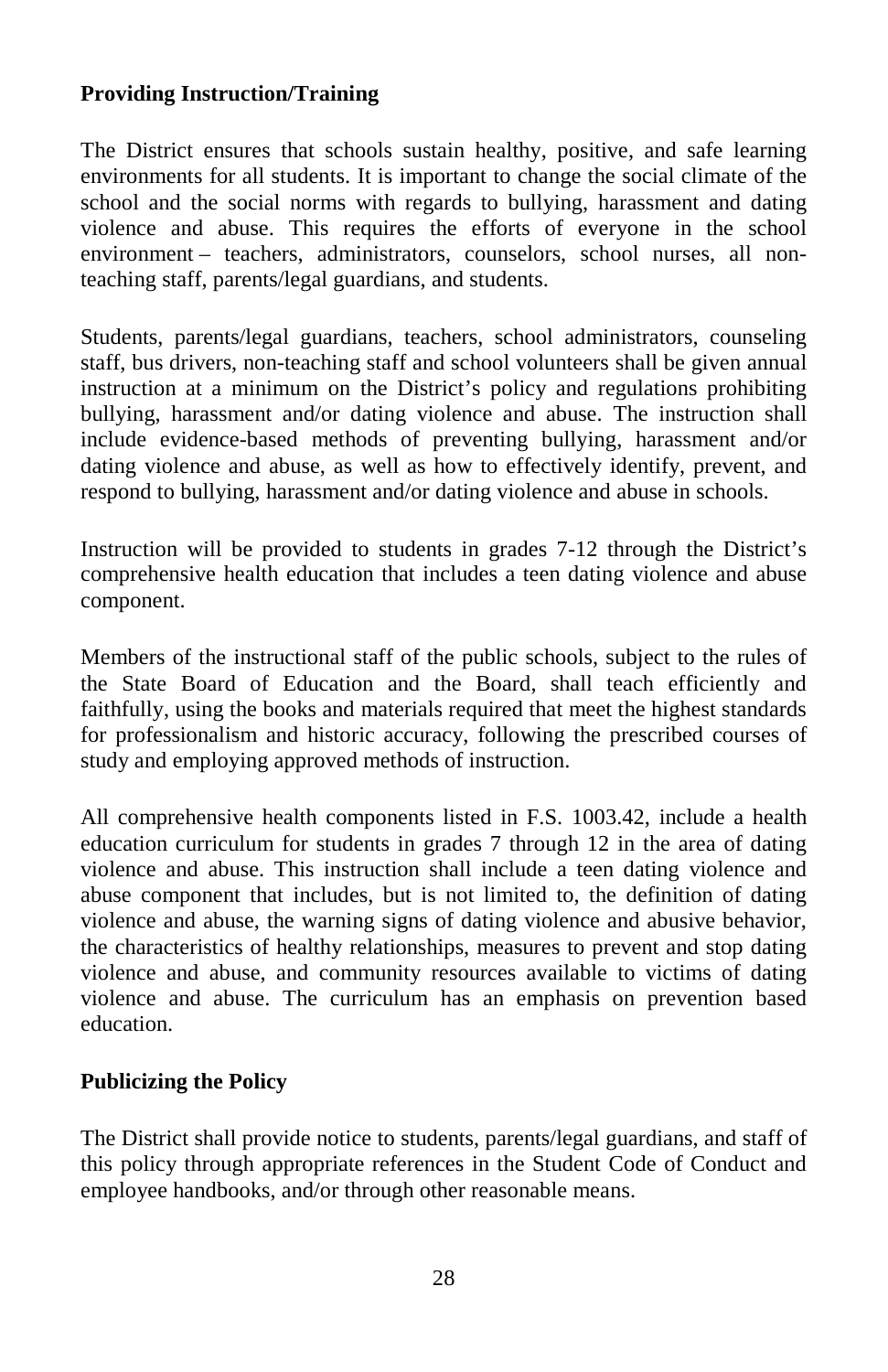Each school principal shall develop and document an annual process for discussing the School District policy on bullying, harassment and dating violence and abuse with students.

## **CHARACTER EDUCATION**

## <span id="page-28-1"></span><span id="page-28-0"></span>**Introduction**

In response to the Florida legislation in 1998 that suggested character education be taught in every elementary school, a district Character Education Committee was formed to determine current programs and needs. A questionnaire was sent to each of the elementary, middle and secondary schools asking them to describe their current Character Education Program and tell of any supplemental district help that might be needed. The survey of schools indicated that character education is an integral part of the curriculum and activities at each school. Suggestions for district support were noted. In response, several staff development opportunities have included character education.

Character education was mandated through Florida state legislation in 1999. Each school shall have a Character Education Plan on file at the school site. Plans should be reviewed and revised, as needed, each school year. In order to assist the Brevard Public Schools promote character education guidelines and accountability, the Character Education Committee was expanded for further action steps.

The committee of fifteen is representative of students, parents, teachers, guidance counselors, school and district administrators, and community leaders. The following overview of philosophy, guiding principles, and procedures is the result of a consensus of the 1999 Character Education Committee.

## <span id="page-28-2"></span>**District Framework for Brevard Public Schools character education**

- 1. **Appropriate character traits and behaviors need to be molded by teachers, staff, administrators, and parents.** Examples from the committee of what adult behaviors influence students include language, habits, dress, and attitudes.
- 2. **District instruction should occur.** Examples: Character education traits including courtesy protocols could be taught in high school life management and personal fitness classes; in elementary school-wide instruction or classroom guidance lessons.
- 3. **Character education should be reinforced throughout all aspects of school life.** Examples: Throughout the day - on the playground, in the halls, in the lunchroom, on field trips, on the bus, in aftercare programs, during sporting events - every adult has the opportunity to help students in real-life situations use what they have learned in the classroom.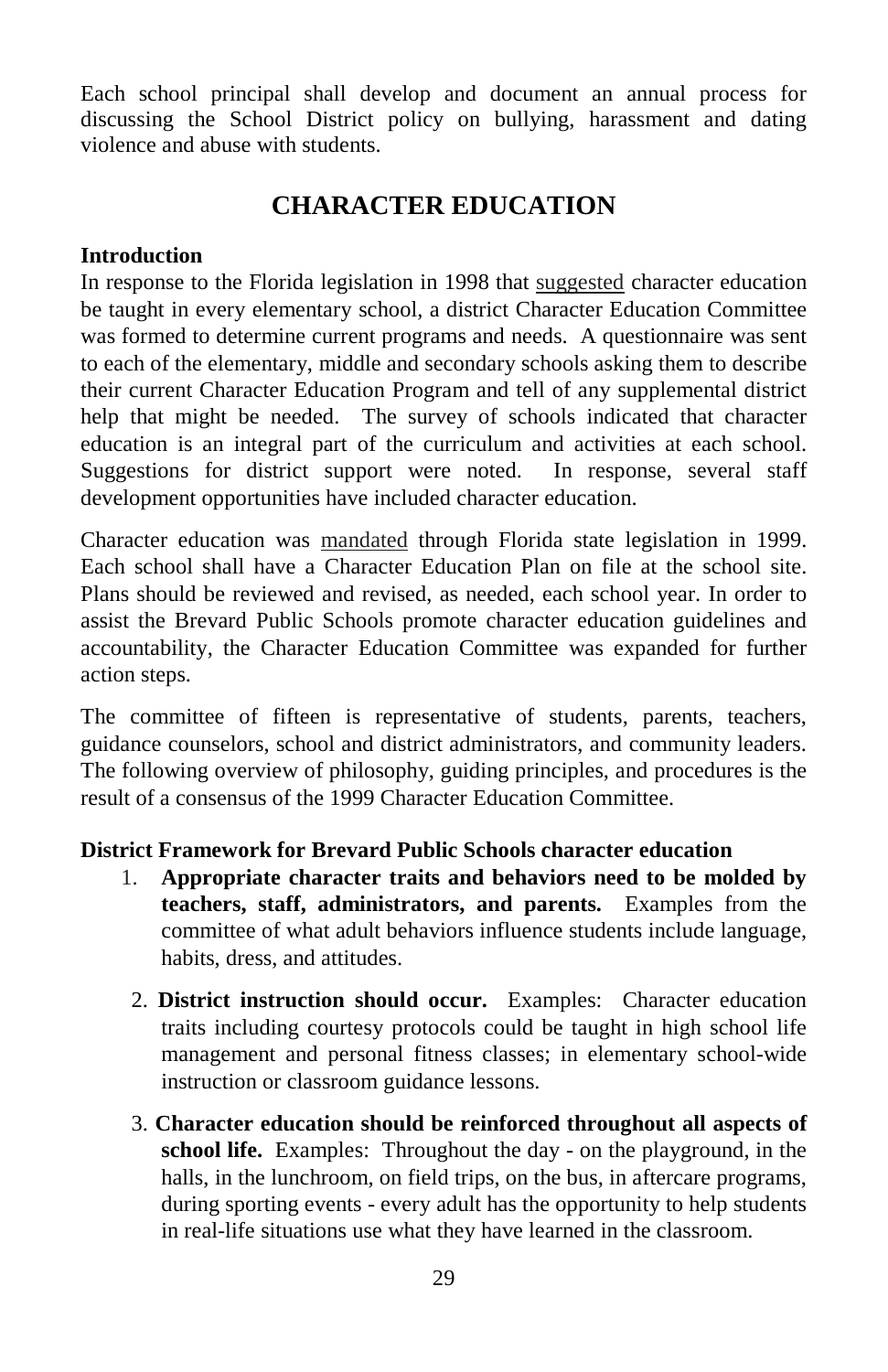- 4. **Encourage student leadership, opinions, and rights.** Students derive more benefit from character education programs that they help design, plan, and implement. Examples: Peer mediation, student council/government, and committee representation.
- 5. **School-wide focus and activities offer a support for character education.** Examples: Optimistic, upbeat environment, motivational events, school-community plans, service learning, mentors, and career education speakers.
- 6. **District-wide support of character education goals is needed**. Examples: District committee, instructional guidelines, staff development, information about resources, motivational events, and a logo for the overall District Character Education Program.
- 7. **Family involvement is important.** Example: While parents need to instruct their children in home values, it is also necessary for students to learn socially accepted behaviors in the school, workplaces, and in the community.

## <span id="page-29-0"></span>**What Is Character Education?**

- Character education is learning about character traits and how they are linked to good behavior.
- It is learning that an individual can be in control of choices concerning his/her own behavior and it is learning to make good decisions.

## <span id="page-29-1"></span>**Guiding Principles for the Brevard Character Education Program**

The Character Education Committee agreed that there are universal principles or character traits that foster a safe, orderly, and caring school environment. The character traits of emphasis for schools are caring, citizenship, fairness, integrity, perseverance, respect, responsibility, and trustworthiness. Specific qualities of these traits might be included in the following descriptions:

<span id="page-29-2"></span>

## **Caring**

Showing understanding of others by treating them with kindness, compassion, generosity, and a forgiving spirit. Caring is also listening for understanding and communicating with each other about such feelings as concern and gratitude.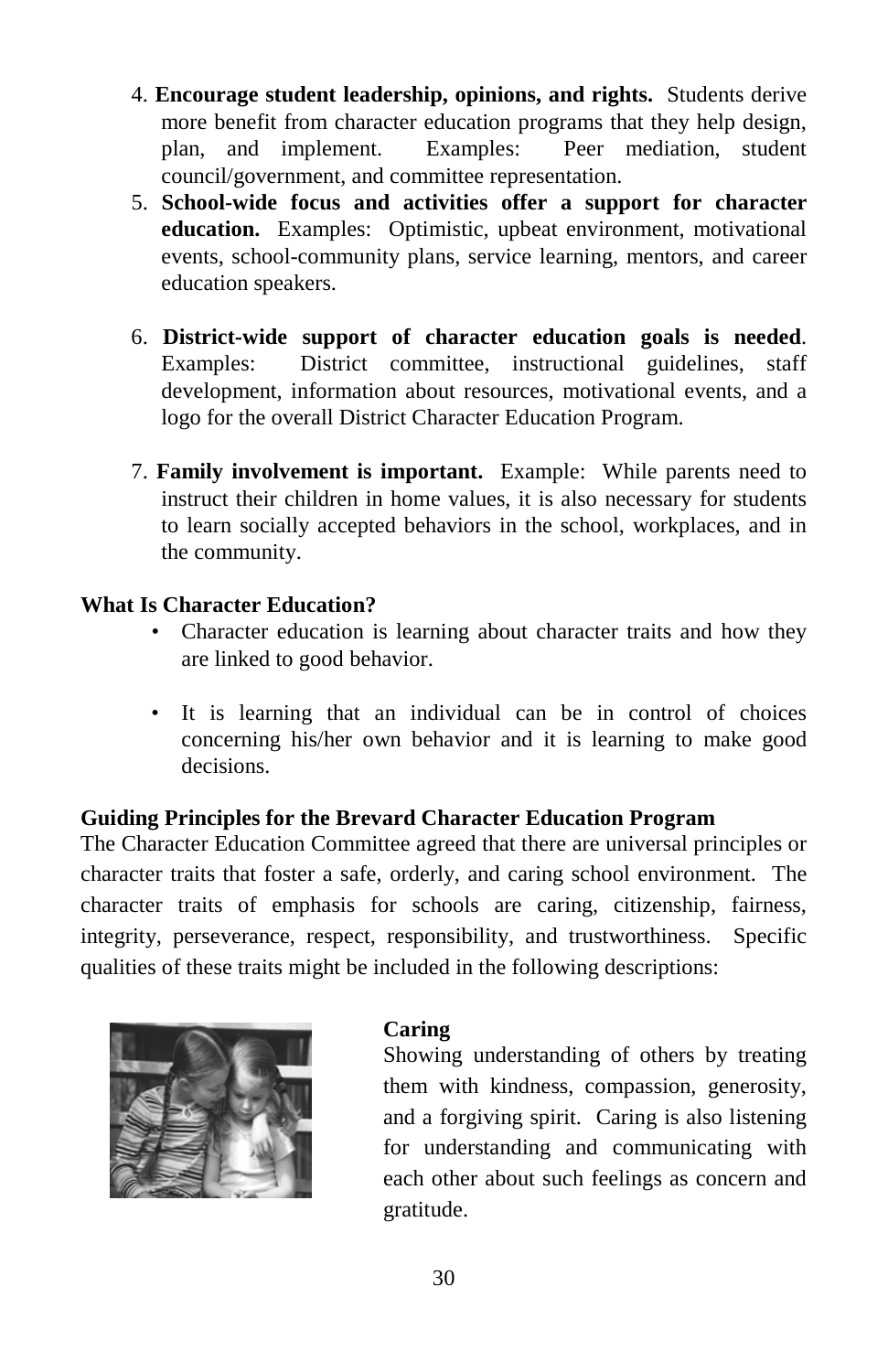## <span id="page-30-0"></span>**Citizenship**

Being law abiding and involved in service to school, community, and country. Honoring school rules, cooperating, respecting authority, and protecting the environment are all qualities of a good citizen.



<span id="page-30-1"></span>

## **Fairness**

Practicing justice, equity and equality, cooperating with one another. A person who is fair plays by the rules, takes turns and shares, is open-minded, listens to the opinions of others and doesn't take advantage of others.

<span id="page-30-2"></span>**Integrity** 

Having the courage and inner strength to do the right thing. A person of high integrity builds a good reputation for standing up for his/her beliefs and acts justly and honorably toward all.



<span id="page-30-3"></span>

#### **Perseverance**

Pursuing worthy objectives with determination and patience while exhibiting fortitude when confronted with obstacles. One who perseveres is prepared, works hard, never gives up, is positive and enthusiastic, and doesn't get discouraged by negative people.

#### <span id="page-30-4"></span>**Respect**

Showing high regard for authority, other people, self, and country. A respectful person uses good manners, is tolerant of differences, is considerate of the feelings of others and uses respectful language, not hurtful words.

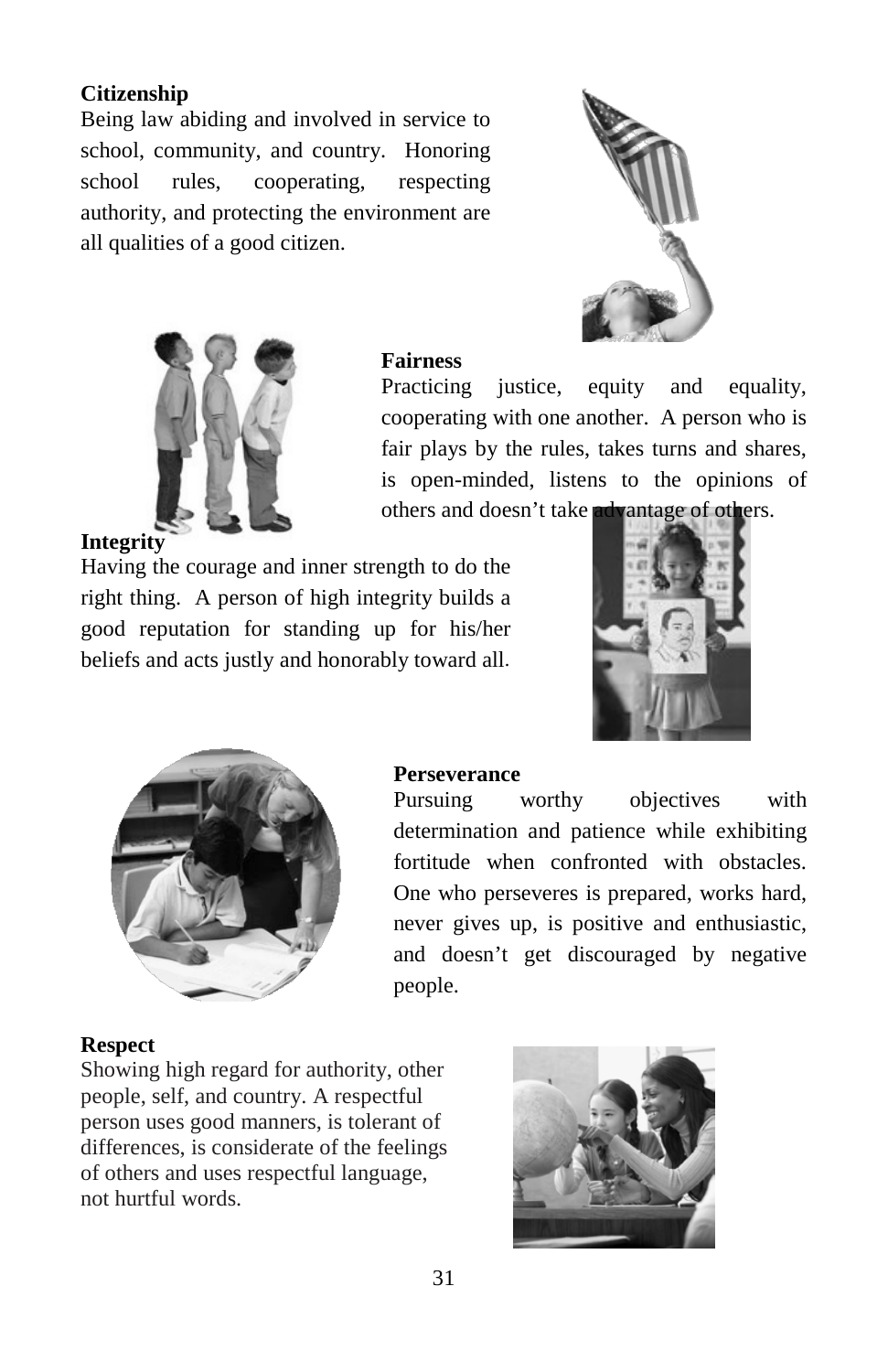<span id="page-31-0"></span>

<span id="page-31-1"></span>**Trustworthiness** 

Being dependable, telling the truth, and admitting wrongdoing. A trustworthy person is honest, loyal and keeps promises.

#### **Responsibility**

Being accountable in word, choices and actions. A responsible person has a sense of duty to fulfill tasks to the best of his/her ability with reliability, dependability, and commitment. Acting responsibly is using selfcontrol by knowing what is the right thing to do and doing it.



**In addition** to these character principles, each school committee may want to add character traits that reflect the needs and uniqueness of their Character Education Program.

*Courtesy Protocols in Brevard Public Schools* **are the expectations and behaviors that are seen and heard that provide a respectful school environment. Courteous behaviors to hear, say, see, or do in a school setting include...**

- 1. **Respectful** greetings, acknowledgments, smiles, or gestures.
- 2. **Social skills** showing appreciation and respect such as please, thank you, excuse me, and good morning.
- 3. **Respectful and appropriate behavior to all.** Knowing and practicing courtesy words appropriate to addressing elders and those in authority.
- 4. **Classroom etiquette** such as entering on time; appropriate greetings; one person talking to the teacher at a time; honoring time lines; patiently waiting; respectful listening; and honoring classroom procedures. Teach and review procedures to provide consistency through out the school.
- 5. **Hall etiquette** such as orderly walking and talking; staying to the right of the hallway; leaving space for others to pass; courtesy words when someone is bumped.
- 6. **Cafeteria/lunchroom manners** such as waiting in orderly lines; using words such as please, thank you to servers; eating with good table manners; leaving a clean area.
- 7. **Appropriate behaviors for particular situations** such as appropriate quiet and applause at concerts or in the auditorium, good sportsmanship at sporting events.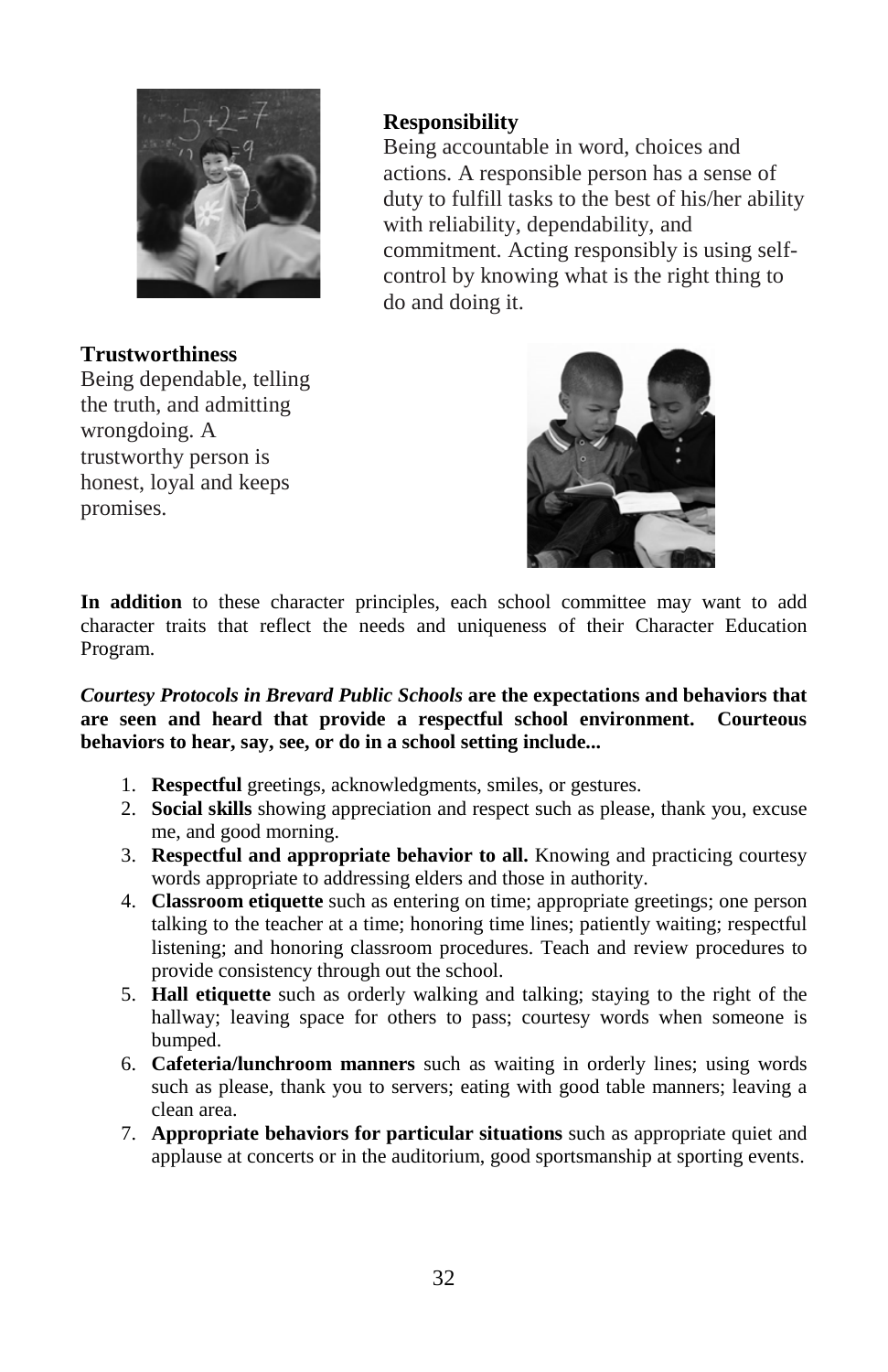## **COMPULSORY SCHOOL ATTENDANCE**

### <span id="page-32-1"></span><span id="page-32-0"></span>**Attendance**

A student is considered to be present at school if away from school on a school day and engaged in an educational activity that constitutes a school approved instructional program or activity.

## <span id="page-32-2"></span>**Absence**

A student who is not present for his or her instructional classes or program at school on a school day is marked absent.

## <span id="page-32-3"></span>**Attendance Policy**

The educational program offered by this District is predicated upon the presence of the student and requires continuity of instruction and classroom participation. Attendance shall be required of all students enrolled in the schools during the days and hours that the school is in session. School attendance shall be the responsibility of parents/guardians and students. Absences shall be reported to the school by the parent or eligible student as soon as practicable.

In accordance with statute, the Superintendent shall require, from the parent/guardian of each student of compulsory school age or from an eligible student who has been absent from school or from class for any reason, a statement of the cause for such absence. The Board reserves the right to verify such statements and to investigate the cause of each single absence.

In addition, educators shall have the responsibility of encouraging regular attendance of students, maintaining accurate attendance records, and following reporting procedures prescribed by the Superintendent as follows:

- A. teachers shall record absentees each period of the school day and report absences as required by the school;
- B. parents/guardians should be notified each time their child is absent insofar as possible;
- A. when a student has been absent three (3) consecutive days and the school has been unable to ascertain the reason for the absences, the absences shall be investigated or at any other time if deemed necessary by the school principal;
- B. absences must be reported in writing to the school by the parent/guardian or eligible student as soon as possible. Failure to report and explain the absence(s) shall result in unexcused absence(s). The final authority for determining acceptability of the reason for the absence(s) shall rest with the Principal.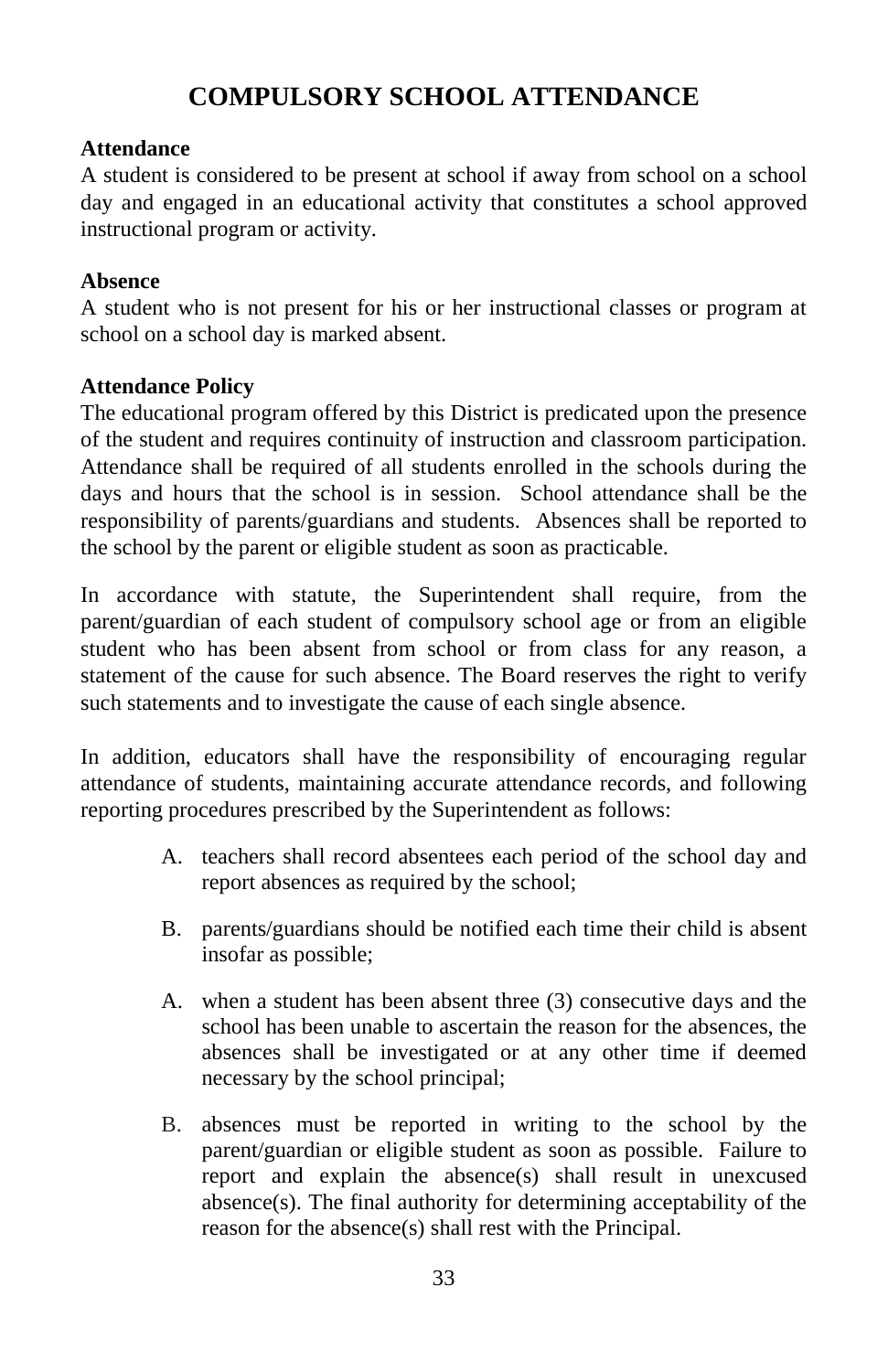Each school should establish procedures to insure good attendance. A student who is absent more than nine (9) days within a semester or more than four (4) days within a 9-week period for schools on a block schedule will not receive a passing grade for the semester.

Absences **not** counted in the 9 days/4 days attendance policy are:

- 1. Court dates
- 2. Religious holidays
- 3. Illness with medical documentation
- 4. Chronic and extended illness

Absences caused by homelessness should not be counted against students, in accordance with the McKinney-Vento Act.

A student is considered to be present at school if away from school on a school day and engaged in an educational activity that constitutes a school approved instructional program or activity.

Kindergarten students must be in attendance for a minimum of 162 days as a criteria for progression to first grade. The Principal may, in consultation with the teacher, deny promotion based on this criteria.

All students must be in attendance a minimum of four (4) hours of instructional time to be considered present each day.

## <span id="page-33-0"></span>**Absence from School for Religious Instruction**

It is the policy of the School Board to cooperate with those parents who wish to provide for religious instruction for their children but also recognizes its responsibility to enforce the attendance requirements set forth in the State-mandated Student Progression Plan.

Upon receipt of a signed, written request from the parent/guardian or adult student, the Board will grant permission and allow exceptions to the student's attendance at school for religious instruction outside the school building by a religious group, church, or denomination. The signed, written request shall include the following:

- A. a statement attesting that the religious instruction is not provided at a time that does not conflict with the student's attendance at school
- B. a statement of acceptance by the parent/guardian or adult student for any liability that might arise as a result of the student's conduct while on this release
- C. a statement indemnifying and holding harmless the District and District personnel for any liability arising from conduct by the student that does not occur on property under the District's control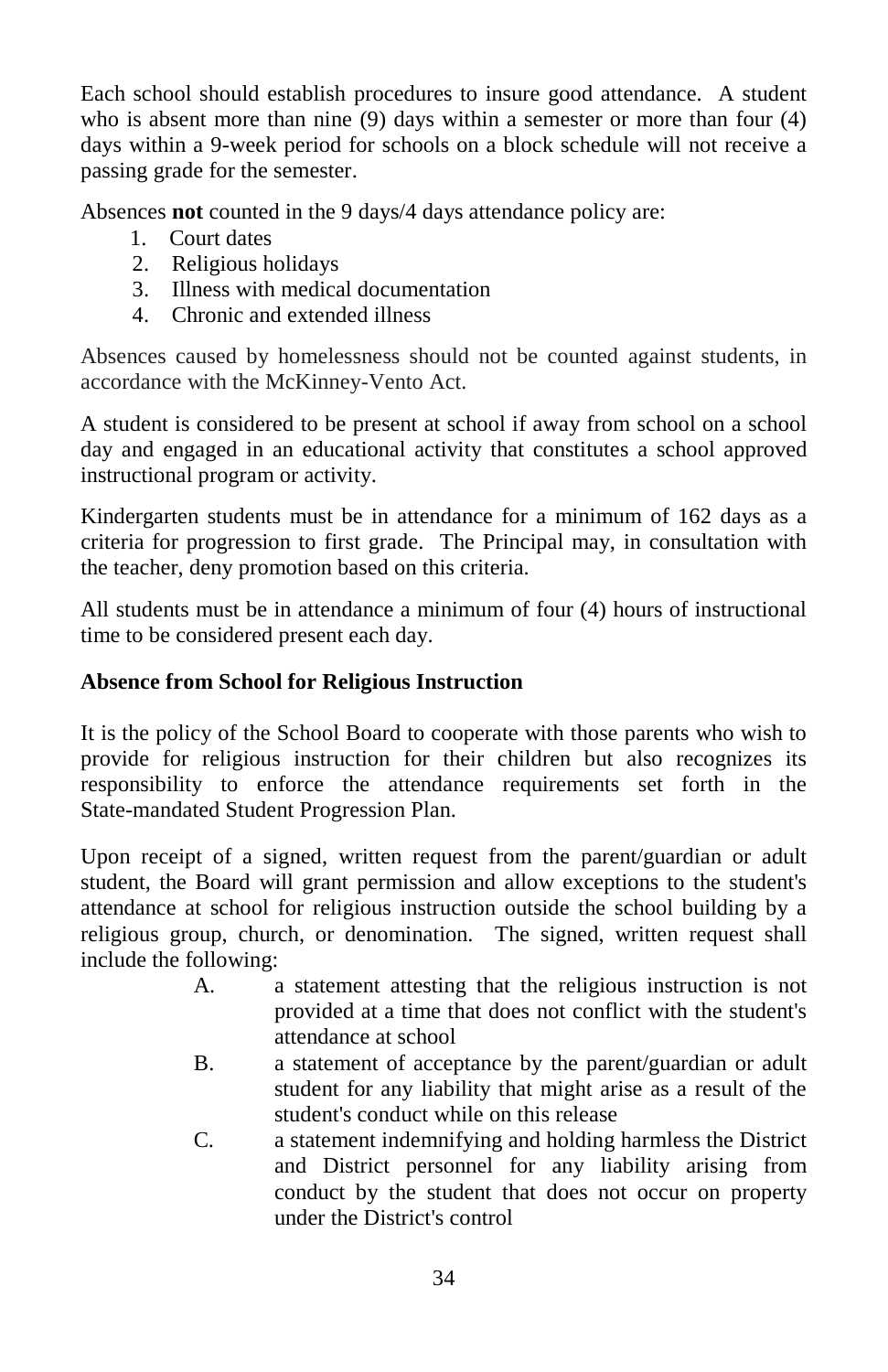Upon receipt of the signed, written request and provided the religious group, church, or denomination responsible for the religious instruction submits evidence, in writing, of the student's registration for religious instruction, as well as written weekly records documenting the student's attendance at such instruction for each day of release, the student shall be considered to have an excused absence during such release for religious instruction.

Prior to approving the request, the principal shall confirm that the student is enrolled in sufficient courses to allow for promotion or graduation and that the student's grades are adequate for promotion or graduation.

The principal may terminate the student's permission for non-attendance. The parent/guardian or adult student may appeal the principal's decisions to terminate permission for the student to be released for religious instruction to the Superintendent.

The religious instruction shall be the responsibility of the religious group, church, or denomination and transportation shall be the responsibility of the parent/guardian, adult student, or the religious institution.

No solicitation for attendance at religious instruction shall be permitted on District premises. No staff member shall encourage or discourage participation in any religious instructional program.

## <span id="page-34-0"></span>**Make-Up Work**

Students may be able to make up any work missed for grade or credit within the nine (9) days per semester or the (4) days within a 9-week period for schools on a block schedule. All educational requirements for the course shall be met before a passing grade and/or credit is assigned. The student shall have a reasonable amount of time, left up to the discretion of the teacher, to complete make-up work. Principals may grant extensions to the make-up time limit for extenuating circumstances.

The principal shall determine, in consultation with the teacher, when appropriate, whether the student should be given the opportunity to make-up schoolwork and course requirements missed while absent due to out-of-school suspension. If this privilege is given following suspension, the student shall have a reasonable amount of time, left to the discretion of the teacher, to complete the schoolwork missed and shall do so on his or her own initiative.

## <span id="page-34-1"></span>**Attendance Appeal Committee**

Each school shall establish an Attendance Appeal Committee to implement the appeals process.

A uniform set of guidelines has been developed by the district's attendance committee.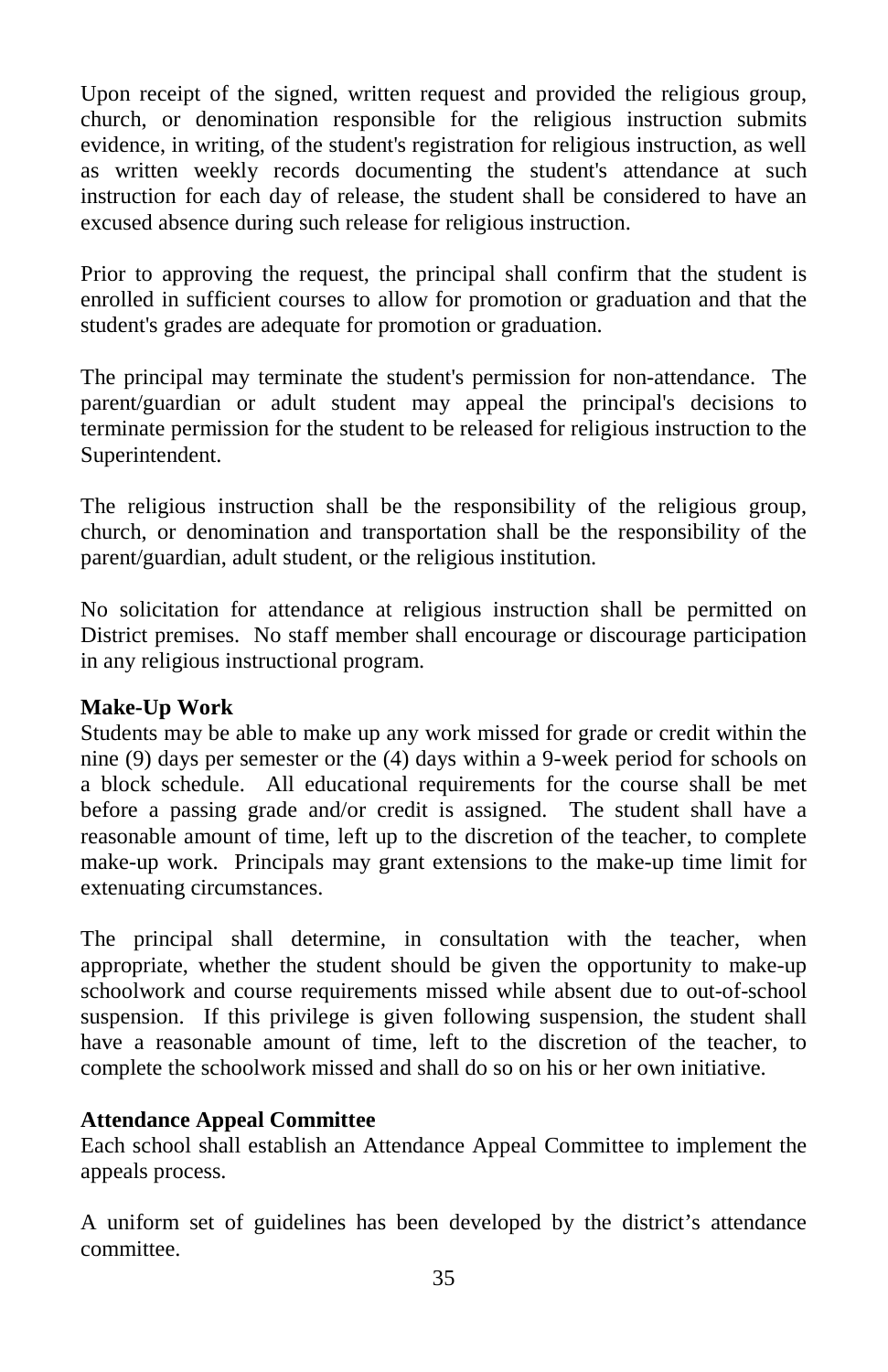Each student is entitled to an appeal once the student has been absent more than nine (9) days within a semester or more than four (4) days within a 9-week period for schools on a block schedule. Individual schools will publicize the availability of the appeals process.

#### <span id="page-35-0"></span>**Tardiness**

Each school should establish a tardy policy to ensure prompt arrival to school and class. Chronic tardiness to school and/or class may result in referral to the appropriate administrator or designee.

## <span id="page-35-1"></span>**Habitual Truant**

As defined in Florida Statute 1003.01(8), a "habitual truant" is a student who has fifteen (15) or more unexcused absences within ninety (90) calendar days with or without the knowledge or consent of the student's parent/guardian, and who is subject to compulsory school attendance.

Any student who accumulates a total of fifteen (15) days of unexcused absences in a period of ninety (90) calendar days will be considered habitually truant. The student and his/her parent shall be informed of excessive absences as well as the district's intent to file a complaint with the Circuit Court Juvenile Division for habitual truancy.

### <span id="page-35-2"></span>**Regular School Attendance**

- A. Regular school attendance shall be the responsibility of parents and students. In addition, the parent/guardian shall be required to justify each absence of the child by providing the reasons and explanations for the child's absence to the school.
- B. Each school shall continually encourage and promote regular school attendance of students. Furthermore, each school shall maintain accurate attendance records, track absences, and follow attendance reporting procedures prescribed by the Superintendent.
- C. Teachers shall record absentees each period of the school day and report absences as required by the school. Parents/guardians should be notified each time their child is absent insofar as possible.
- D. For each absence for which the reason is unknown, the Principal or designee shall contact the student's parent or guardian to determine the reason for the absence. The final authority for determining acceptability of the reason for the absence(s) shall rest with the Principal.
- E. Any student who fails to attend any regularly scheduled class and has no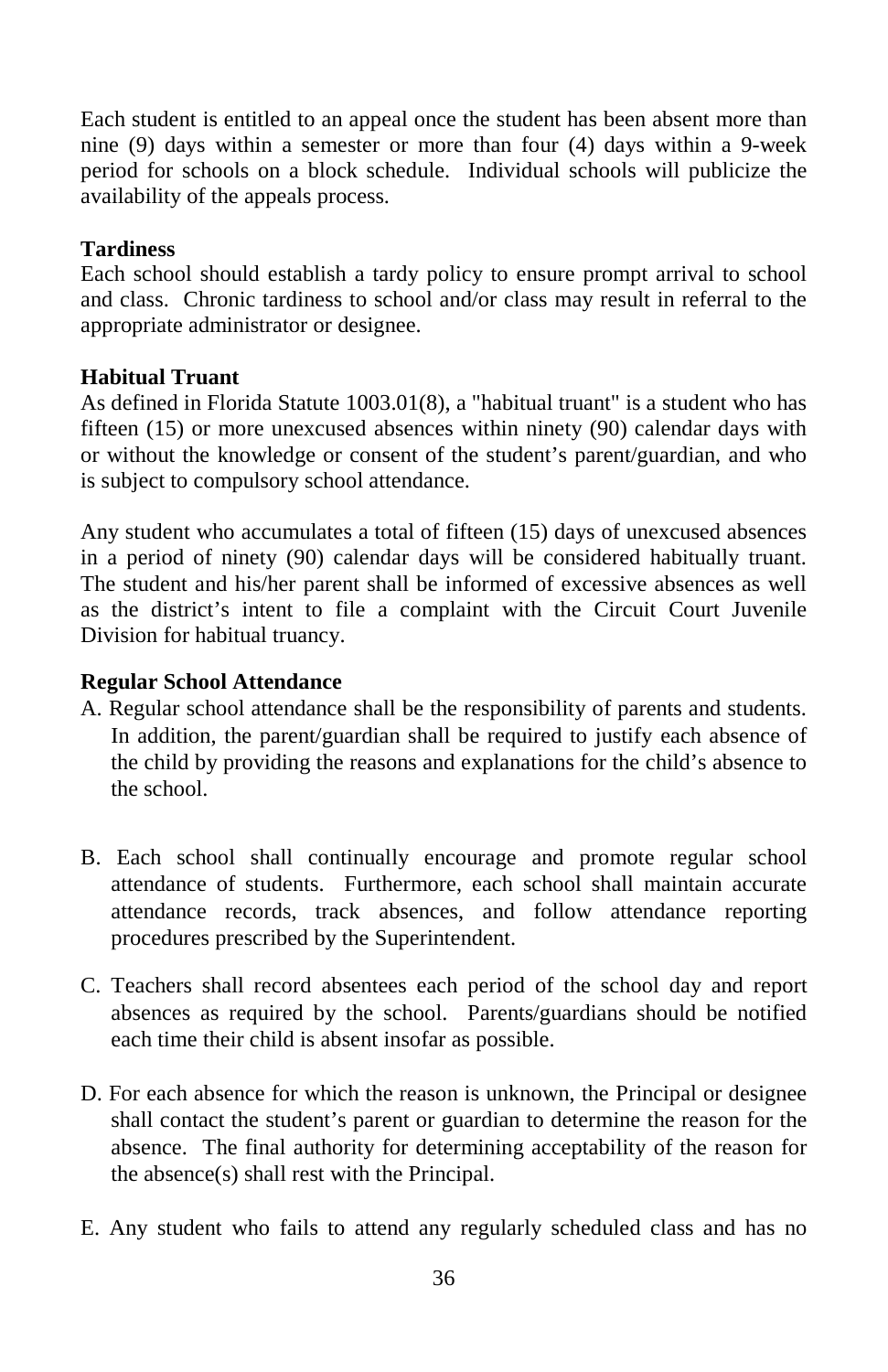excuse for absence shall be referred to the appropriate school administrator. Disciplinary action shall include notifying the student's parent/guardian. Chronic truancy, deliberate nonattendance, or students with at least five (5) unexcused absences shall result in a referral to the Child Study Team.

F. Students identified as physically or mentally impaired and eligible under the Individuals With Disabilities Education Act (IDEA) or Section 504 of the Rehabilitation Act of 1973 and are exhibiting a pattern of non-attendance shall be referred to the Child Study Team to review the attendance record and make appropriate recommendations.

#### **Absence of Student for Work**

Students may not be given excused absences to remain out of school for the purpose of working, unless the job is an integral part of the student's instructional program.

#### **Notification of In Loco Parentis**

In some cases, a parent or guardian may find it necessary for their child to live at another residence temporarily and may arrange for an adult to stand *in loco parentis* to the child in order to be admitted or continue in school. The Notification of In Loco Parentis Form should be completed to inform the school of the arrangement. In Loco Parentis forms are valid for not more than 30 days.

#### **Leaving School Grounds and Early Dismissal**

No student shall be permitted to leave school prior to dismissal at the request of or in the company of anyone other than a school employee, a police officer with judicial authority, a court official, or the parents of the student unless the permission of the parent or guardian of record be first secured. Parents or guardians may have access to the student or may grant permission to allow the student to leave school prior to dismissal unless the school has been provided with evidence that there is a legally binding instrument or court order governing such matters as divorce, separation or custody which provides to the contrary.

No student shall be sent from school grounds to perform an errand or act as a messenger except with the approval of the Principal and only for urgent and necessary school business and with the consent of the student's parents or guardians.

#### **Non-Resident Students**

Students who are not residents of Brevard County may attend Brevard County Schools upon compliance with Florida Laws governing admission of students to the schools of the State. Such students may be assigned to schools by the Superintendent.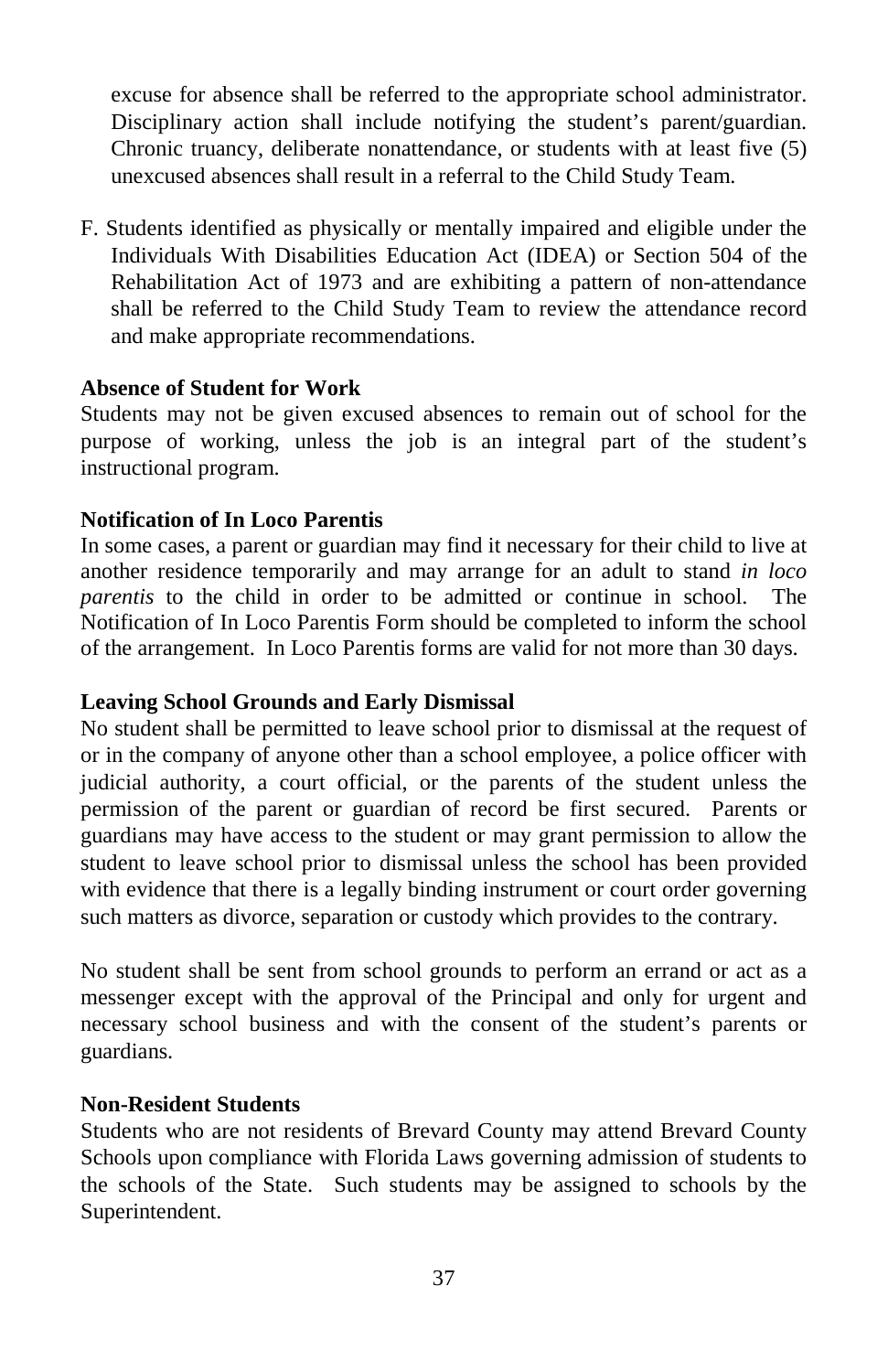# **DAMAGE BY STUDENTS**

Any malicious or willful act which destroys, injures, mars, defaces, or otherwise alters any school building, grounds material, equipment, or other school property by a student enrolled in any school shall cause parent, guardian, or person standing in loco parentis of the offending student to restore or replace such damaged property to the satisfaction of the Superintendent or be assessed to pay all costs to restore or replace such damaged property as determined by the true value established by the Superintendent.

# **DRESS CODE**

The Board's dress and grooming policy (5511) was developed to provide specific guidelines for students to follow and for staff to enforce regarding the dress or appearance of each student. Staff must ensure that a student's dress is not extreme to the point that it creates a disruption in the learning environment, is not offensive or vulgar to the point that it infringes on the rights of other students/staff, and does not represent a hazard to the student wearing the attire, other students, staff, or to school property. Student dress and standards of personal grooming should be in conformity with a studious atmosphere. SB 228 amended s.1006.07, F.S. to prohibit students, while on the grounds of a public school during the regular school day, from wearing clothing that exposes underwear or body parts in an indecent or vulgar manner or that disrupts the orderly learning environment. Specific penalties for violating this section of the Florida statute are incorporated into the student code of conduct.

### **The following represents a minimum dress standard for all students to follow:**

#### **Head**

- 1. No hats, curlers, bandanas, or sunglasses (unless prescribed by a physician) are to be worn in the school building or hallways.
- 2. Extreme hairstyles, hair colors, or make-up that is disruptive or does not allow direct eye contact is prohibited.

#### **Upper Garments**

- 1. Garments must be of a length and fit that are suitable to the build and stature of the student. The cut of sleeveless garments must not expose undergarments or be otherwise immodest.
- 2. Strapless garments are prohibited. Straps of permitted garments must be a minimum of 1 1/2 inches in width. (Tube tops and halter-tops are prohibited.)
- 3. Necklines of all upper garments must be modest. Low cut necklines are prohibited.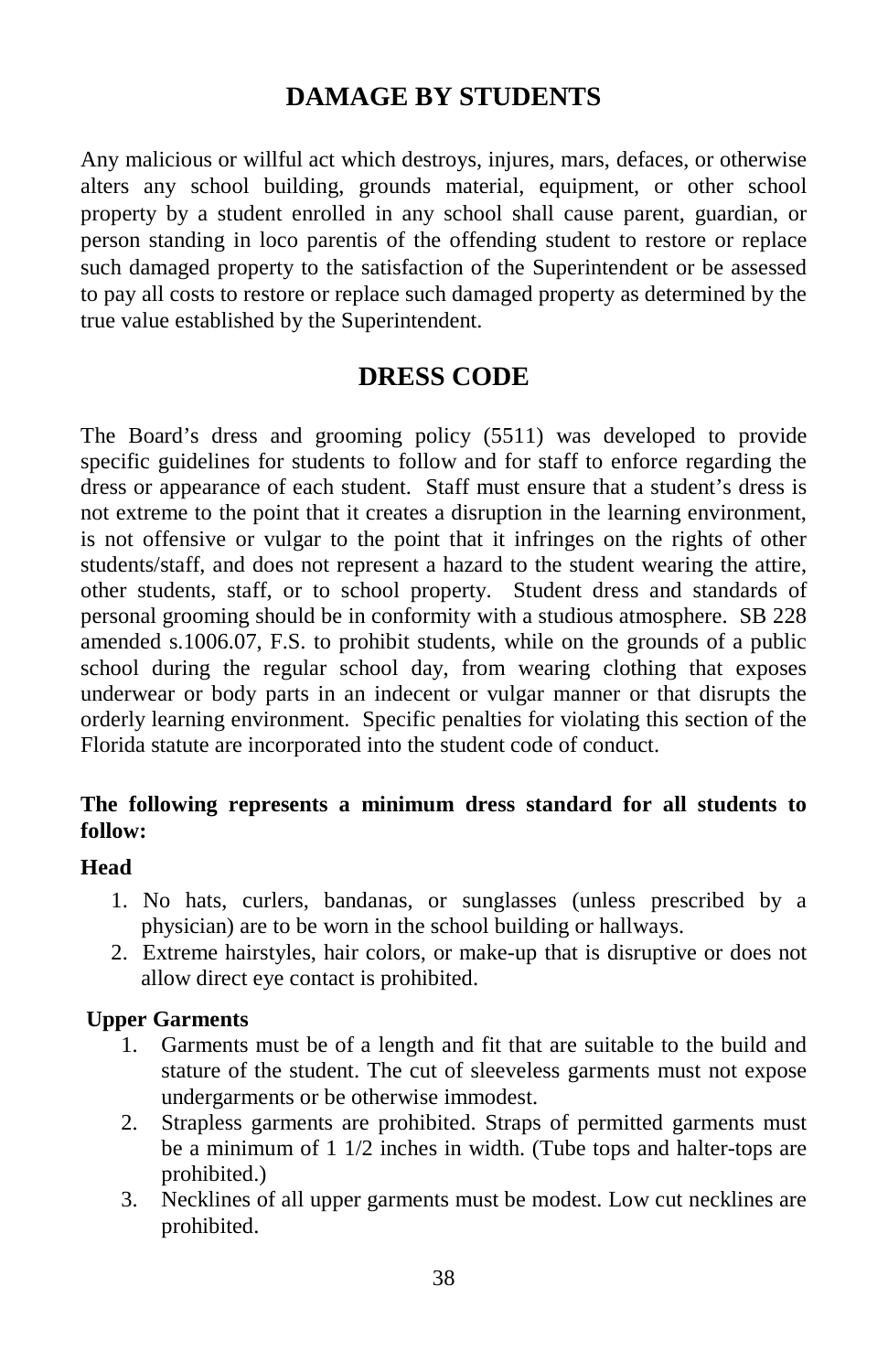- 4. Excessively large or baggy clothes, which may conceal dangerous items or be a safety hazard, shall not be worn.
- 5. Upper garments must adequately cover the waistline and must not expose the midriff while the student is performing normal schoolrelated activities (studying, retrieving books, raising hands, etc.).

# **Lower Garments**

- 1. Pants shall conform to the build and stature of the student; shall be worn at the waist; and shall not extend below the heel of the shoe in length. Pants shall have no holes or rips.
- 2. Undergarments shall not be visible. (Sports bras are considered undergarments.)
- 3. Dresses and skirts must reach mid-thigh.
- 4. Shorts must have clearly discernible inseams of reasonable length and cover the buttocks. Short shorts are prohibited.
- 5. Garments must be of a length and fit that are suitable to the build and stature of the student.

### **Footwear**

1. Students in K-6 must wear shoes that are safe and appropriate for recess and physical education. Students in grades 7-12 may wear footwear commonly considered as beachwear (for example, flipflops, thongs, etc.) unless a course of instruction requires them to wear safe and appropriate footwear to protect the student from injury i.e. athletic shoes in physical education classes.

### **Accessories**

- 1. Clothing, jewelry and accessories shall not convey messages that are crude; vulgar/profane; violent/death-oriented; gang related; sexually suggestive; and/or promoting alcohol, drugs, or tobacco.
- 2. Pierced jewelry shall be limited to the ear. Dog collars, tongue rings, wallet chains, large hair picks, chains that connect one part of the body to another, or other jewelry/accessories that pose a safety concern for the student or others shall be prohibited.
- 3. Clear plastic spacers or retainers may be worn in facial piercings. Band-aids cannot cover a piercing.

# **Symbols or Clothing Showing Membership/Affiliation with a Gang**

- 1. Any clothing, accessories, symbols, or regalia that convey membership or affiliation with a "gang" or other similarly oriented group or association prone to violence or criminal acts is prohibited.
- 2. Prohibited gang clothing, accessories, or regalia can include, but is not limited to, gang related colors, rolled up bandanas about the head or other parts of the body, knit caps, rolled up or split pant cuffs, certain sports attire that has a "street meaning", etc.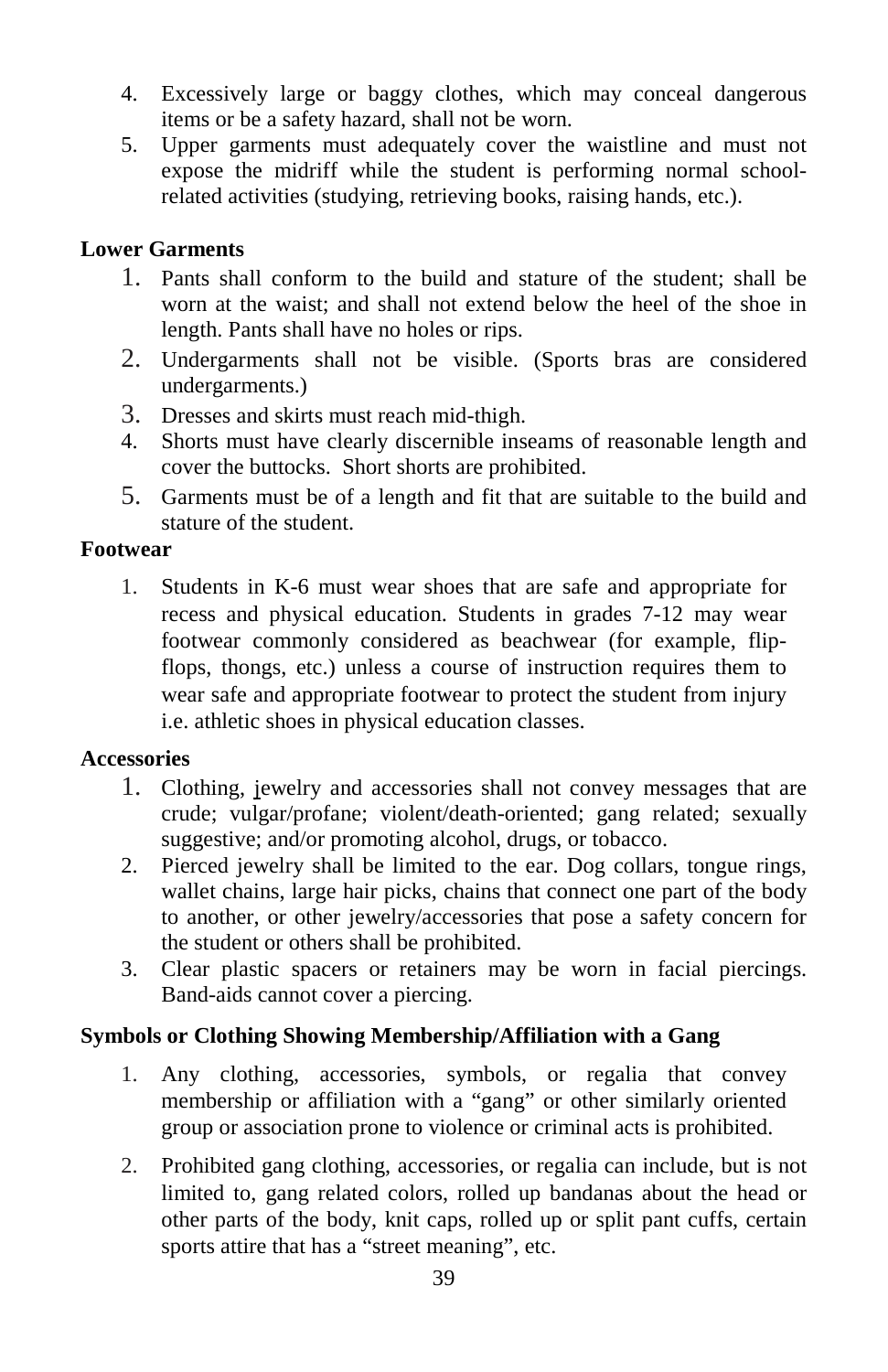# **Other**

- 1. Beachwear and see-through or otherwise revealing apparel is not considered appropriate.
- 2. Students are not permitted to wear clothing which contains vulgar, sexually explicit, or oriented wording/scenes, promotes tobacco, alcohol, or illegal drug use, or contains printed profanity as defined in Policy 5500.

# **Administrators Advocating a Stricter Dress Code for Their School**

If school administrators have concerns that certain types of clothing or jewelry normally allowed under the guidelines (as set forth in section 1, A through G above) represent a specific health and safety danger to students in the school, the administrators may form a committee. The purpose of the committee is to discuss and prepare a more stringent dress code than listed above.

The committee will submit a recommendation for change to the Superintendent in writing for evaluation. If approved, the recommendation will be submitted to the School Board. Detailed procedures and requirements for submitting a change in the student dress code are outlined in Board Policy 5511 (Administrative Procedures).

# **Enforcement of the Policy**

The following key procedures will serve as the foundation for the enforcement of the dress code guidelines:

- 1. All staff members are to be aware of the approved dress code guidelines and are responsible for making the administration aware of any possible violation.
- 2. All staff members should refer any student that is not in compliance with the dress code to an administrator.
- 3. All decisions on appropriateness of attire will be made by administration in order to minimize any disruption of the educational process.
- 4. Once administration deems a student's attire to be inappropriate, parents will be called and the violation will be reported and discussed. Parents may be asked to provide an appropriate (alternate) means of dress before their child is allowed back in class that day.
- 5. A student will not be permitted to return to class without meeting the requirements of the dress code.
- 6. Repeated violations of the school dress code will result in progressive disciplinary action.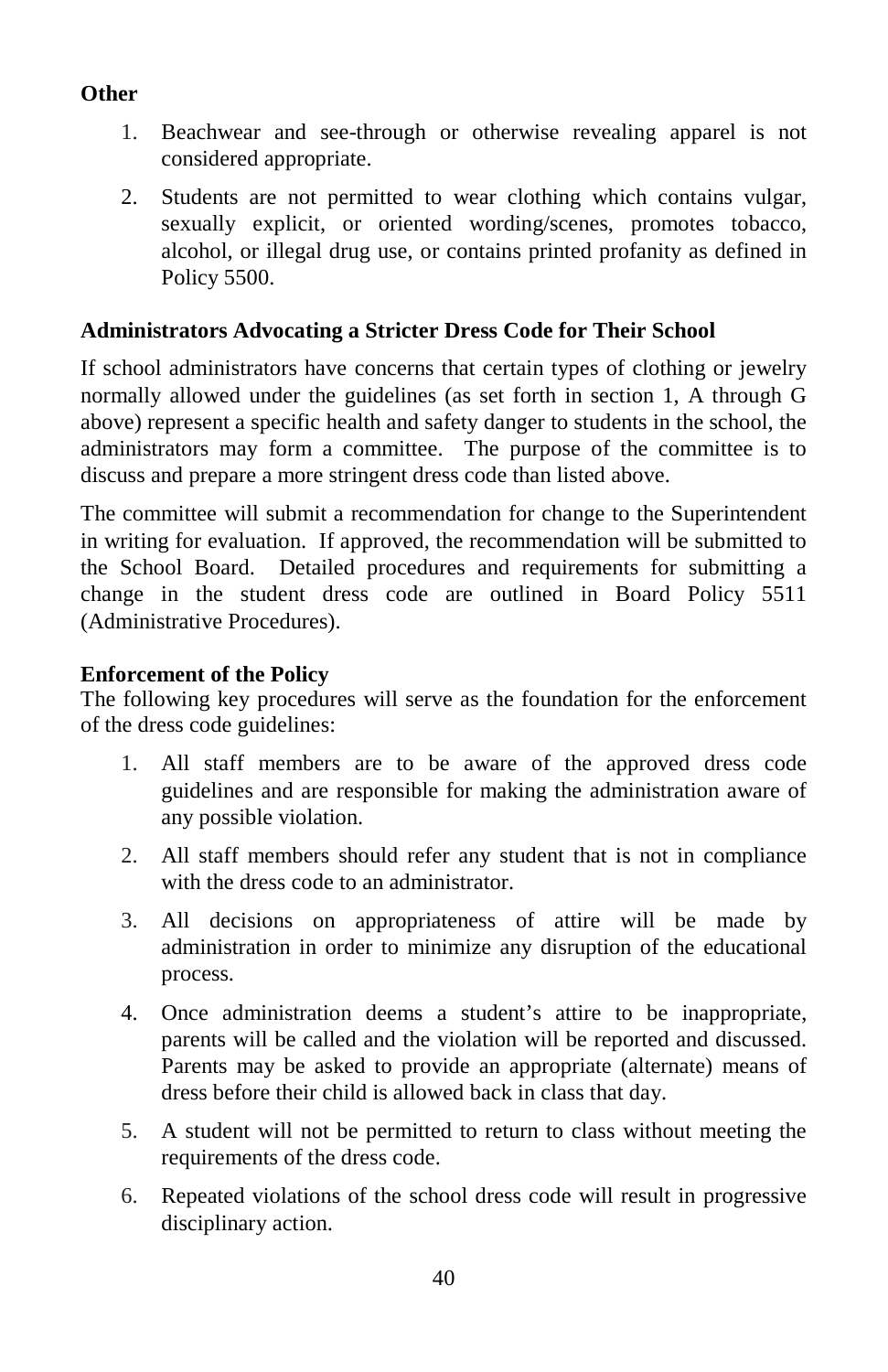## **Objections to the Policy**

- 1. The principal is the arbiter of student dress and grooming in his/her building;
- 2. The principal shall instruct staff members to demonstrate by example and precept wholesome attitudes toward neatness, cleanliness, propriety, modesty, and good sense in attire and appearance;
- 3. The principal shall ensure that all rules implementing this policy impose only minimum and necessary restrictions on the exercise of the student's taste and individuality.
- 4. Should any student communicate a written allegation that enforcement of this policy would represent a willful violation of their federally protected rights; the principal shall communicate with their area superintendent, superintendent over student services, and risk management for further instructions.

# **ELEMENTARY INSTRUCTIONAL PROGRAM**

Each elementary school has available for parents and students copies of the Brevard County School District Elementary Instructional Program. The program card is an overview which identifies the areas of instructional focus, curriculum philosophy, and programs used in elementary schools.

# **ELECTRONIC/WIRELESS DEVICES**

The School Board is aware that wireless communication devices (WCDs) are used by students and parents to communicate with each other. However, the use of wireless communication devices (WCDs) on school grounds must be appropriately regulated to protect students, staff, and the learning environment. This policy sets forth the District's policy with respect to WCDs.

Pursuant to State law, students shall not operate a motor vehicle owned or leased by the District on or off school property, or personal motor vehicle on District property, while manually typing or entering multiple letters, numbers, symbols, or other characters into a personal communication device or while sending or reading messages on such a device, for the purpose of non-voice interpersonal communication, including, but not limited to, communication methods known as texting, e-mailing, instant messaging, and snap chatting.

Students may possess wireless communication devices (WCDs) in school, on school property, during after school activities (e.g. extra-curricular activities) and at school-related function and they must be powered completely off (i.e., not just placed into vibrate or silent mode) and stored out of sight during school hours.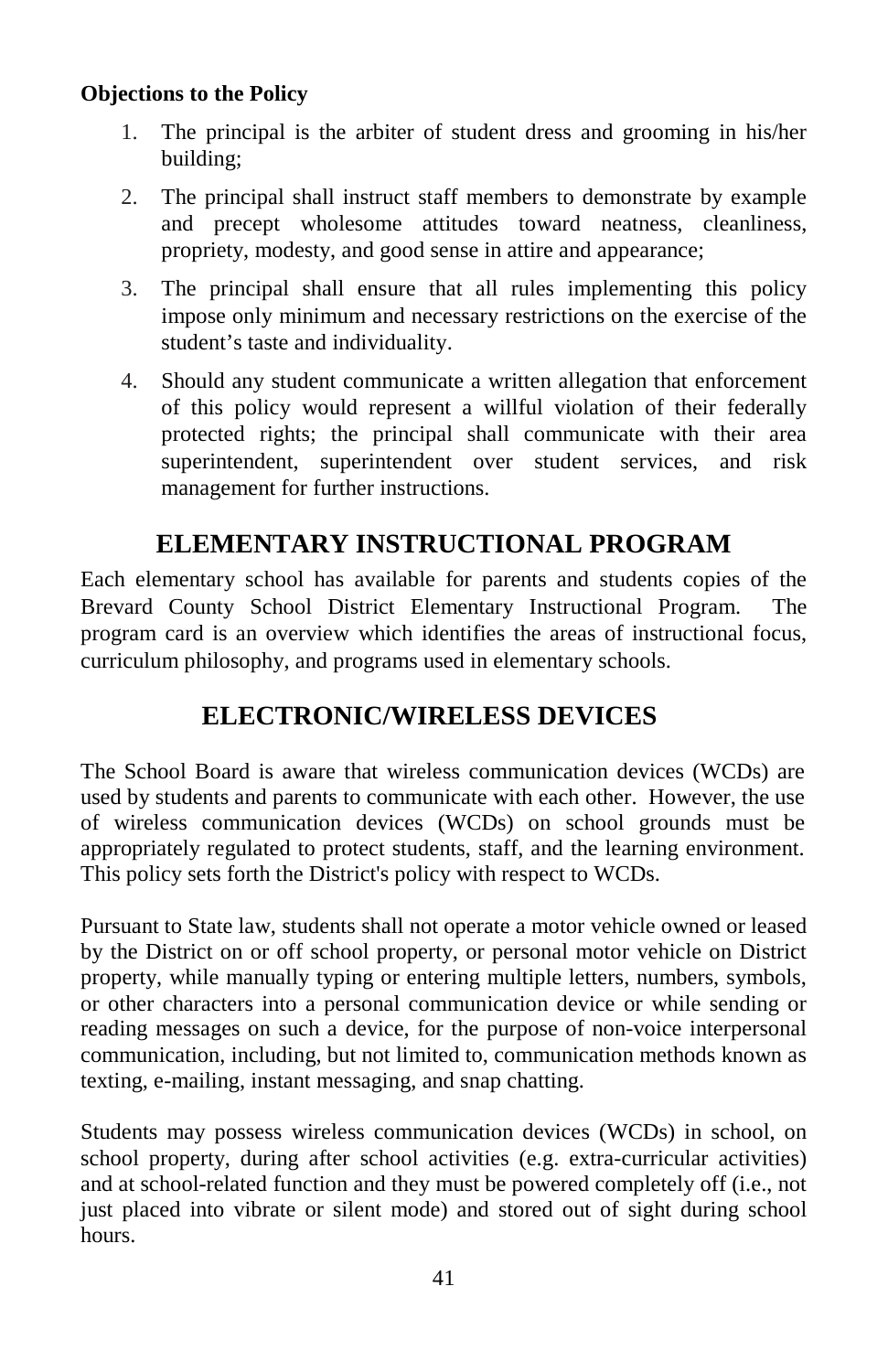Technology including, but not limited to, WCDs intended and actually used for instructional purposes (e.g., taking notes, recording classroom lectures, writing papers) will be permitted, as approved by the classroom teacher or the building principal. However, the use of a WCD to engage in non-education-related communications is expressly prohibited.

For purposes of this policy, "wireless communication device" includes computers, tablets (e.g., iPads and similar devices), electronic readers ("ereaders"; e.g., Kindles and similar devices), cell phones (e.g., mobile/cellular telephones, smartphones (e.g., BlackBerry, iPhone, Android devices, Windows Mobile devices, etc.), telephone paging devices (e.g., beepers or pagers), and/or other web-enabled devices of any type. Students may not use WCDs on school property or at a school-sponsored activity to access and/or view Internet web sites that are otherwise blocked to students at school.

Also, during after school activities, WCDs shall be powered completely off (not just placed into vibrate or silent mode) and stored out of sight when directed by the administrator or sponsor.

Under certain circumstances, a student may keep his/her WCD "on" with prior approval from the building principal.

Except as authorized by a teacher, administrator, or IEP Team, students are prohibited from using WCDs during the school day, including while off-campus on a field trip, to capture, record or transmit the words or sounds (i.e. audio) and/or images (i.e., pictures/video) of any student, staff member or other person in the school or while attending a school-related activity, without express prior notice and explicit, written consent for the capture, recording or transmission of such words or images. Using a WCD to capture, record and/or transmit audio and/or pictures/video of an individual without proper consent is considered an invasion of privacy and is not permitted. Students who violate this provision and/or use a WCD to violate the privacy rights of another person may have their WCD confiscated and held the end of the school day a parent/guardian picks it up, **and may be directed to delete the audio and/or picture/video file while the parent/guardian is present**. If the violation involves potentially illegal activity the confiscated WCD may be turned over to law enforcement.

"Sexting" is prohibited at any time on school property or at school functions. As set forth in State law, sexting is the knowing transmission or distribution to another minor by a computer or similar device any photograph or video of any person that depicts nudity and is harmful to minors. Sexting also includes possessing a photo of any person that was transmitted or distributed by another minor that depicts nudity. Such conduct not only is potentially dangerous for the involved students, but can lead to unwanted exposure of the messages and images to others, and could result in criminal violations related to the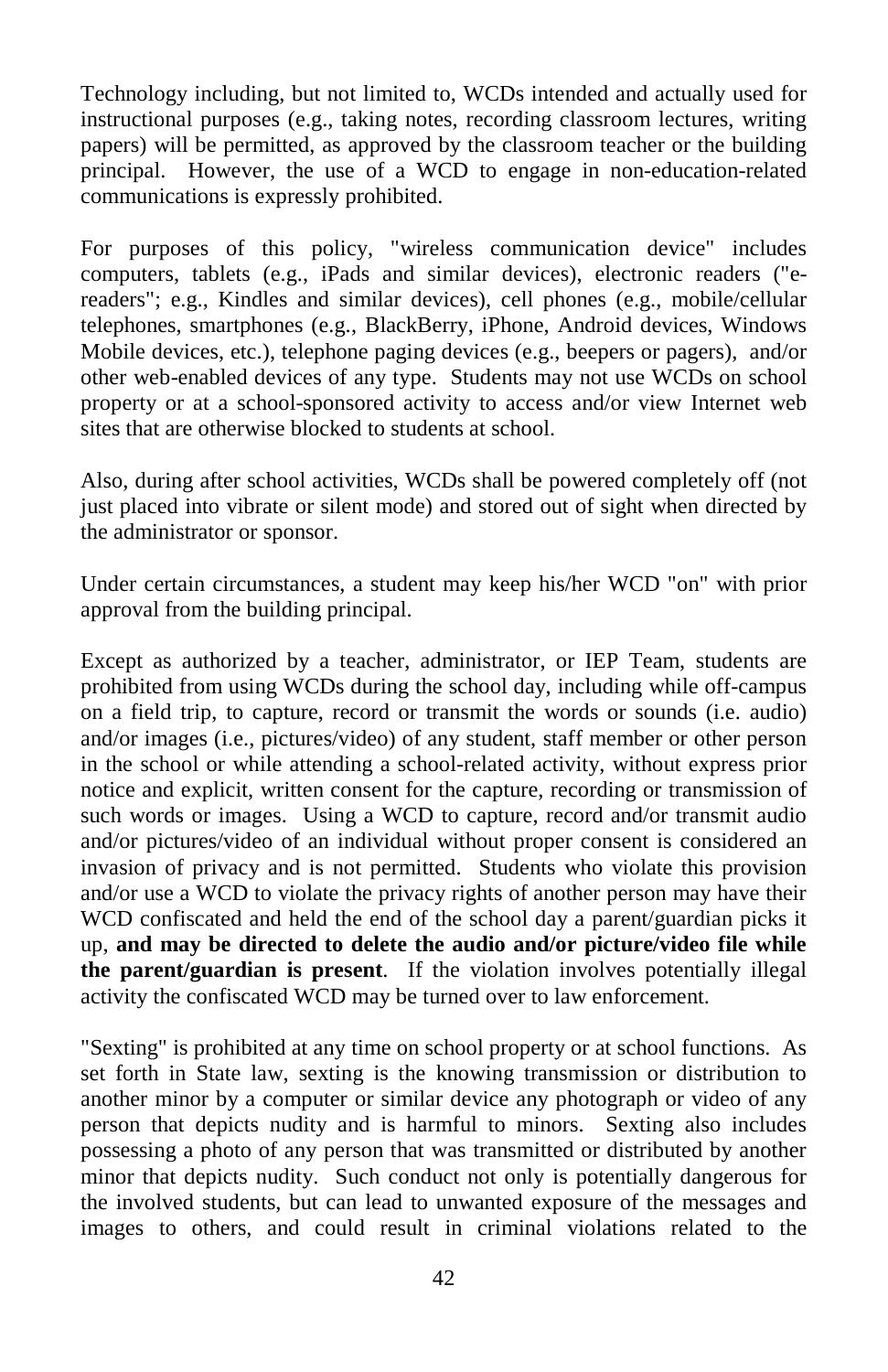transmission or possession of child pornography. Such conduct will be subject to discipline and possible confiscation of the WCD.

WCDs, including but not limited to those with cameras, may not be activated or utilized at any time in any school situation where a reasonable expectation of personal privacy exists. These locations and circumstances include but are not limited to classrooms, gymnasiums, locker rooms, shower facilities, rest/bathrooms, and any other areas where students or others may change clothes or be in any stage or degree of disrobing or changing clothes. The Superintendent and building principal are authority to determine other specific locations and situations where possession of a WCD is absolutely prohibited.

Students shall have no expectation of confidentiality with respect to their use of WCDs on school premises/property.

Students may not use a WCD in any way that might reasonably create in the mind of another person an impression of being threatened, humiliated, harassed, embarrassed or intimidated. See Policy 5517.01 – Bullying and Harassment. In particular, students are prohibited from using WCDs to: (1) transmit material that is threatening, obscene, disruptive, or sexually explicit or that can be construed as harassment or disparagement of others based upon their race, national origin, sex, sexual orientation, disability, age, religion, ancestry, or political beliefs; and (2) engage in "sexting" - i.e., sending, receiving, sharing, viewing or possessing pictures, text messages, e-mails or other materials of a sexual nature (i.e., sexting) in electronic or any other form. As set forth in State law, sexting is the knowing transmission or distribution to another minor by a computer or similar device any photograph or video of any person that depicts nudity and is harmful to minors. Sexting also includes possessing a photo of any person that was transmitted or distributed by another minor that depicts nudity and is harmful to minors. Violation of these prohibitions shall result in disciplinary action. Furthermore, such actions will be reported to local law enforcement and child services as required by law.

Students are also prohibited from using a WCD to capture, record and/or transmit test information or any other information in a manner constituting fraud, theft, cheating, or academic dishonesty. Likewise, students are prohibited from using WCDs to receive such information.

Possession of a WCD by a student at school during school hours and/or during extra-curricular activities is a privilege that may be forfeited by any student who fails to abide by the terms of this policy, or otherwise abuses this privilege.

Violations of this policy may result in disciplinary action and/or confiscation of the WCD. The building principal may also refer the matter to law enforcement or child services if the violation involves an illegal activity (e.g. child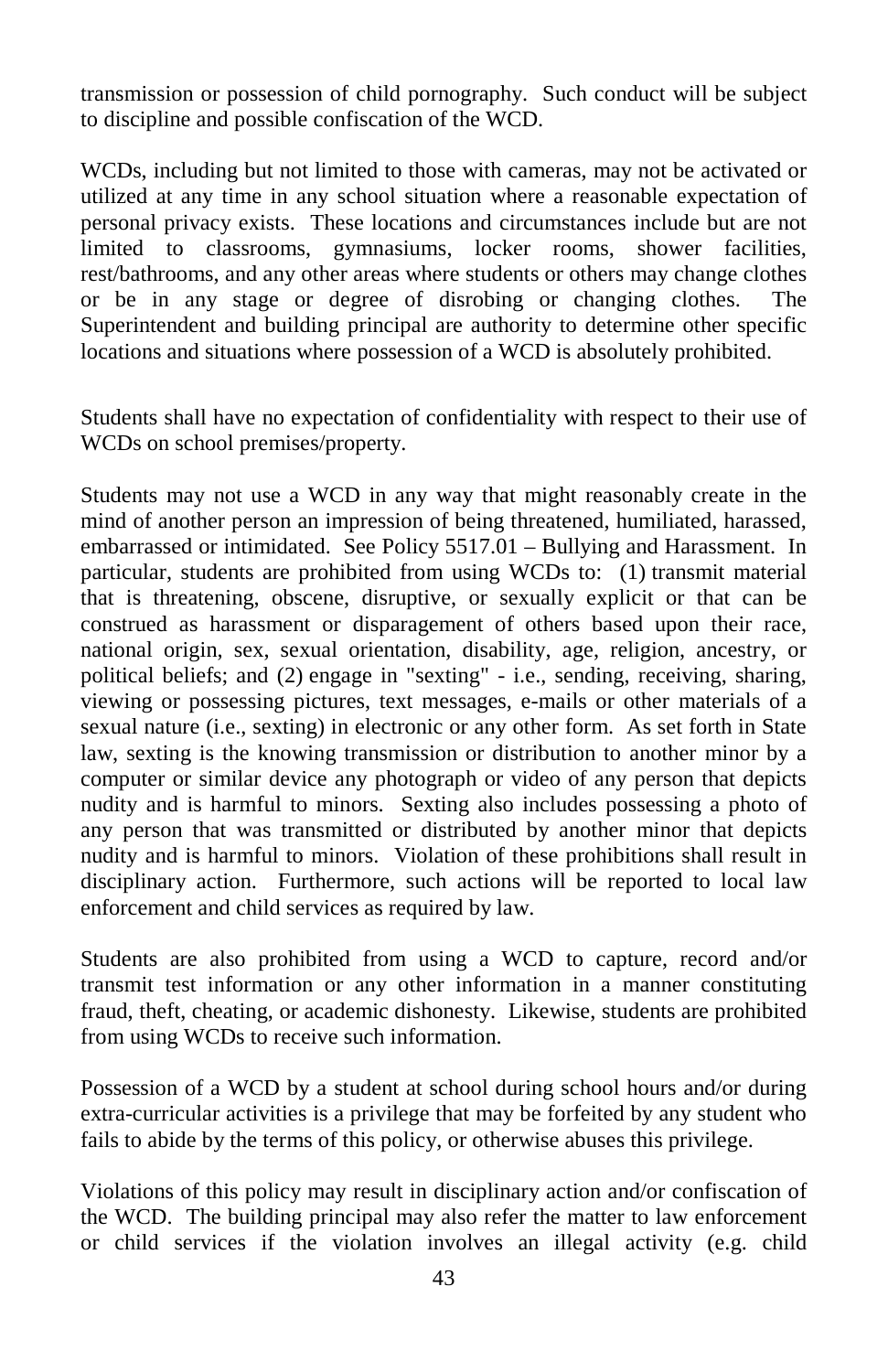pornography, sexting). Discipline will be imposed on an escalating scale ranging from a warning to an expulsion based on the number of previous violations and/or the nature of or circumstances surrounding a particular violation. If the WCD is confiscated, it will be released/returned to the student's parent/guardian after the student complies with any other disciplinary consequences that are imposed, unless the violation involves potentially illegal activity in which case the WCD may be turned over to law enforcement. In particular egregious offenses involving the invasion of another person's privacy, the Board reserves the right to confiscate the WCD and hold it until the end of the school year. A confiscated device will be marked in a removable manner with the student's name and held in a secure location in the building's central office until it is retrieved by the parent/guardian or turned over to law enforcement. School officials will not search or otherwise tamper with WCDs in District custody unless they reasonably suspect that the search is required to discover evidence of a violation of the law or other school rules. Any search will be conducted in accordance with Policy 5771 – Search and Seizure. If multiple offenses occur, a student may lose his/her privilege to bring a WCD to school for a designated length of time or on a permanent basis.

A person who discovers a student using a WCD in violation of this policy is required to report the violation to the building principal.

Students are personally and solely responsible for the care and security of their WCDs. The Board assumes no responsibility for theft, loss, or damage to, or misuse or unauthorized use of WCDs brought onto its property, or the unauthorized use of such devices.

Parents/Guardians are advised that the best way to get in touch with their child during the school day is by calling the school office.

# **ENROLLING IN SCHOOL**

#### **Mandatory School Age**

State law requires that a child who will be six (6) years old by February 1 of the school year, must attend school regularly during the school term. Therefore, the child must begin school at the beginning of the school year.

#### **Evidence of Date of Birth**

A legal birth certificate or other authentic proof of a child's age, as required by law, must be submitted prior to a student's initial entry into kindergarten. Kindergarten and first grade students, who are transferring to a Brevard County school, must also furnish proof of age in order to comply with state and district transfer requirements.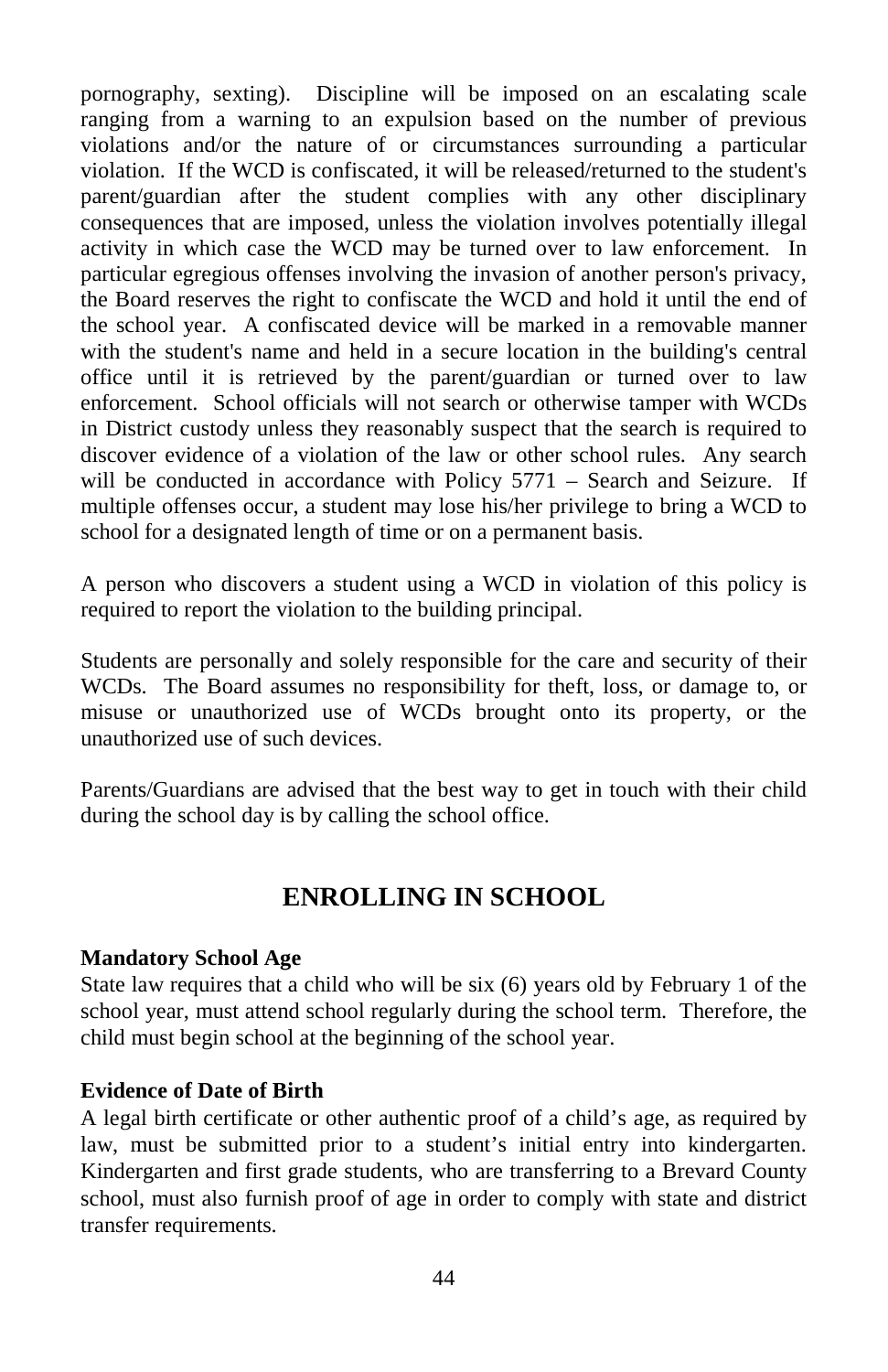## **Initial Entry to Kindergarten**

Children entering kindergarten in Brevard County schools for the first time must comply with **Florida Statute 1003.21** regarding entry age. A child must be five (5) years old on or before September 1, in order to meet the Florida age requirements for kindergarten.

# **Initial Entry to First Grade**

Children entering first grade in Brevard County schools for the first time must comply with **Florida Statute 1003.21.** Any child who has attained the age of six (6) years on or before September 1 of the school year and has satisfactorily completed the requirements for kindergarten in a public or non-public school, shall be eligible to enter first grade.

Students transferring to first grade from a kindergarten program other than the one offered by the Brevard County school system will need written verification of satisfactory completion of kindergarten from the public or non-public school attended. Non-Public verification forms are available at each elementary school. Students participating in a kindergarten home education program will be assessed at the public school in which the child is enrolled prior to determining placement. School personnel will assess the child to determine readiness for first grade by using the Kindergarten End of the Year Literacy Survey and the Kindergarten End of the Year Mathematics Assessment. The principal will determine final placement. Placement in kindergarten will occur if a child does not demonstrate readiness for first grade.

### **Underage Transfers From Out-of-State to Kindergarten and First Grade**

Kindergarten and first grade students transferring from another state who do not meet the Florida age requirements must comply with rules established by Florida Statutes and Administrative Rules.

#### **Other Transfers**

Students transferring to Brevard schools in grades kindergarten through six will be eligible for the previous school's recommended grade placement if the district's criteria for transfer are met.

### **Immunizations Required - School Entry**

All beginning kindergartners must have completed the following immunizations**,** unless they have a valid certificate of exemption.

### **Physical Examination**

Beginning kindergarten students should have immunizations and school entry physical examination completed **prior to starting** school, since no school records can be transferred.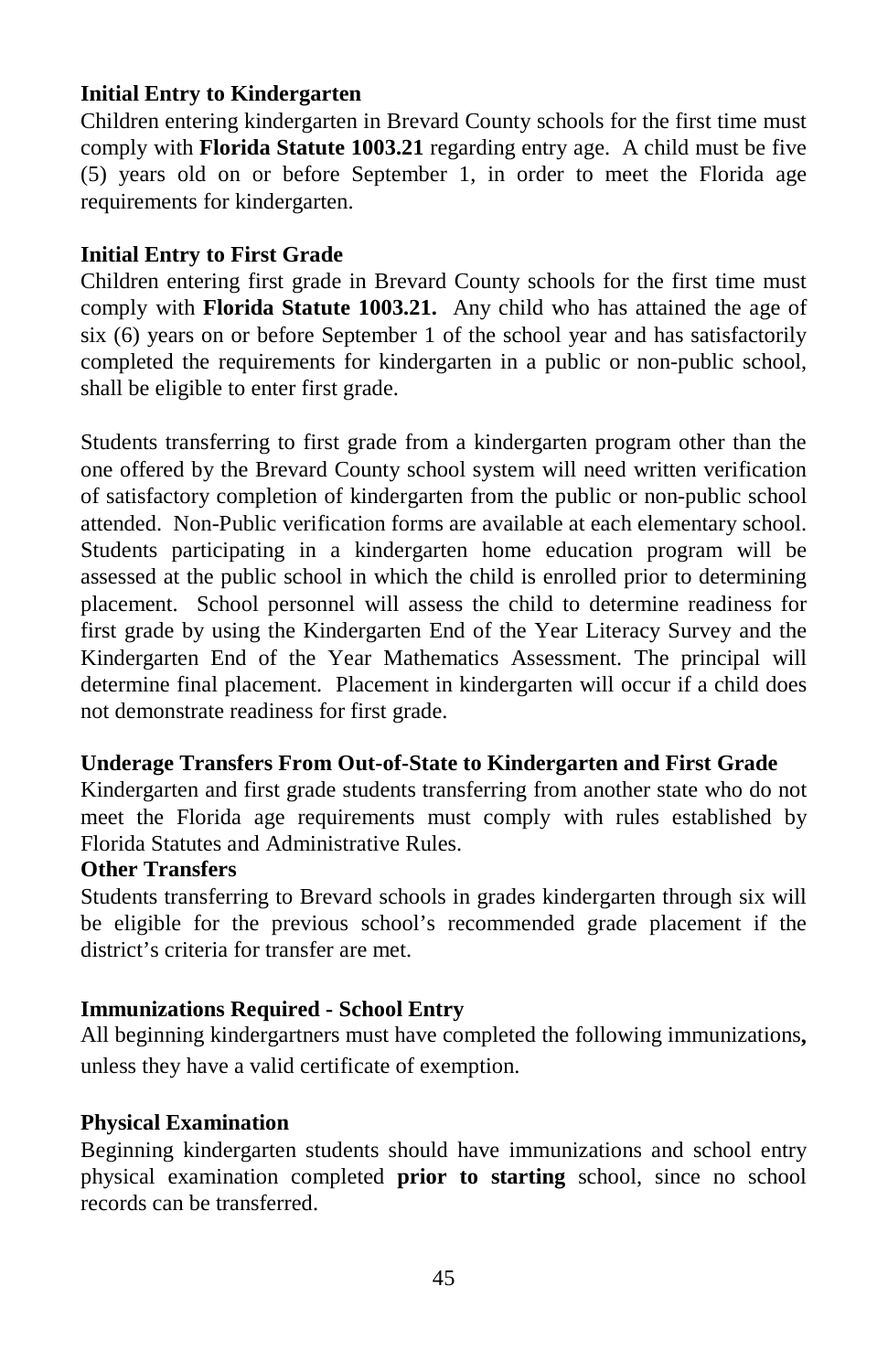# **Home Language Survey**

Each student entering a Brevard County school for the **first time** must complete a Home Language Survey. The survey form, which has three (3) questions to be answered concerning the student's language, is a part of the Student Registration Form.

If a student answers "yes" to any one of the three questions on the survey, the school will assess the student's English proficiency to determine eligibility for services through the English for Speakers of Other Languages (ESOL) program. All students have a right to comprehensible instruction. More information on the ESOL program can be located at:

[http://www.edline.net/pages/Brevard\\_County\\_Schools/Departments/Department](http://www.edline.net/pages/Brevard_County_Schools/Departments/Departments__K-Z/Student_Services/ESOL) s K-Z/Student Services/ESOL

# **Social Security Numbers**

**FS 1008.386** requires school district personnel to request the Social Security Number from each student enrolling in a Florida public school beginning with the 1990-91 school year.

**FS 1008.386** also specifically states, "However, a student shall not be required to provide his Social Security Number as a condition for enrollment or graduation."

School personnel should continue to diligently request Social Security Numbers from students as a part of the registration process, keeping in mind that providing the Social Security Number by the parent or student is strictly voluntary. Please **do not** make copies of the student's Social Security cards to be placed in cum folders.

### **Proof of Residence**

Two proofs of verification of a parent or guardian's residence shall be required at the time the child registers in a Brevard County school. Verification of residence may also be required at any other time at the discretion of the Superintendent or designee.

Proof of residence may include the following with one **(1**) from each tier:

# Tier 1

- A. Current driver license *(F. S. 322.19 (2) requires that you update your address information on your driver's license within ten days of moving)*
- B. Current Homestead Exemption Card or Purchase Contract (with expected closing date within 90 days of school) or Warranty Deed
- C. Lease/rental agreement (with parent/guardian name as the renter)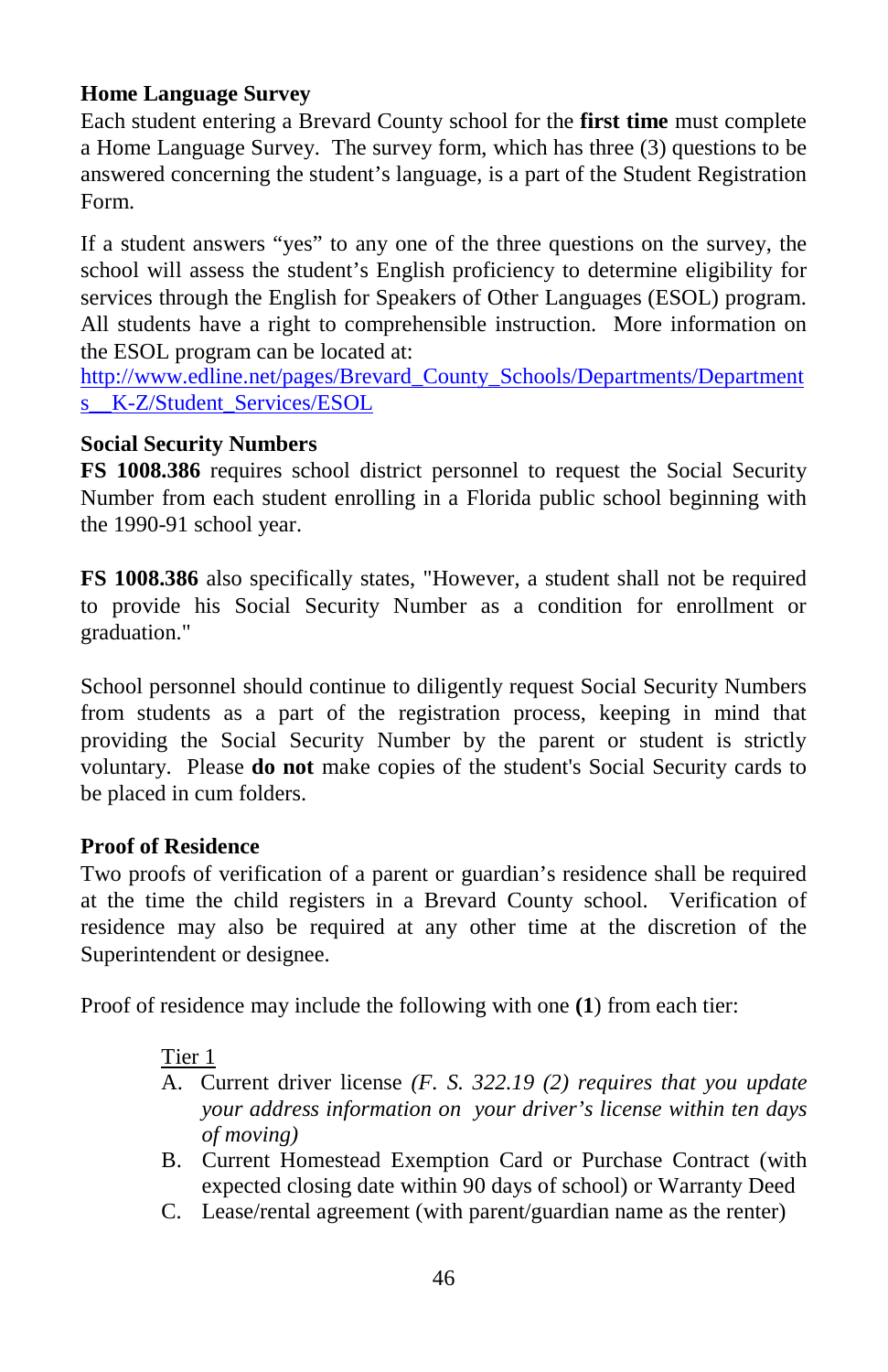Tier 2

- A. Current utilities statement (within the last 30-45 days)
- B. Florida Voter Registration Card
- C. Florida Vehicle Registration or Title
- D. A utility hook up or work order dated within 60 days
- E. Medical or health card with address listed
- F. Current homeowner's insurance policy or bill
- G. Current automobile insurance policy or bill
- H. A letter from a homeless shelter, transitional service provider, or a half-way house verifying they receive mail.

# **Accessibility Survey**

To ensure equal access in accordance with the Americans with Disabilities Act (ADA) of 1990, the Brevard County School Board will provide appropriate auxiliary aids and services. These auxiliary aids and services for a parent/guardian may include but are not limited to the following:

- Sign Language Interpreter
- Braille
- Mobility Access
- Assistive Listening System
- Large Print

These accommodations are available upon request for Parent-Teacher Organization meetings, school plays, teacher conferences, etc. Please notify your child's school. This information is also requested (voluntarily) on the Student Registration Form.

# **Grades K-12/Adult Registration Form Addendum**

All students, grades K-12/Adult receive a copy of the Grades K-12/Adult Registration Form Addendum (drug addendum). The form includes information and rules on the following:

- a. Control of students
- b. Dangerous or disruptive items
- c. Assault or battery on school
- d. Violent behavior
- e. Possession, sale or use of
- f. Alcoholic beverages, narcotics, personnel illegal drugs and/or prohibited substances

It is most important that the information and the form be discussed with your child. The parent or guardian is required to sign acknowledging receipt of the form.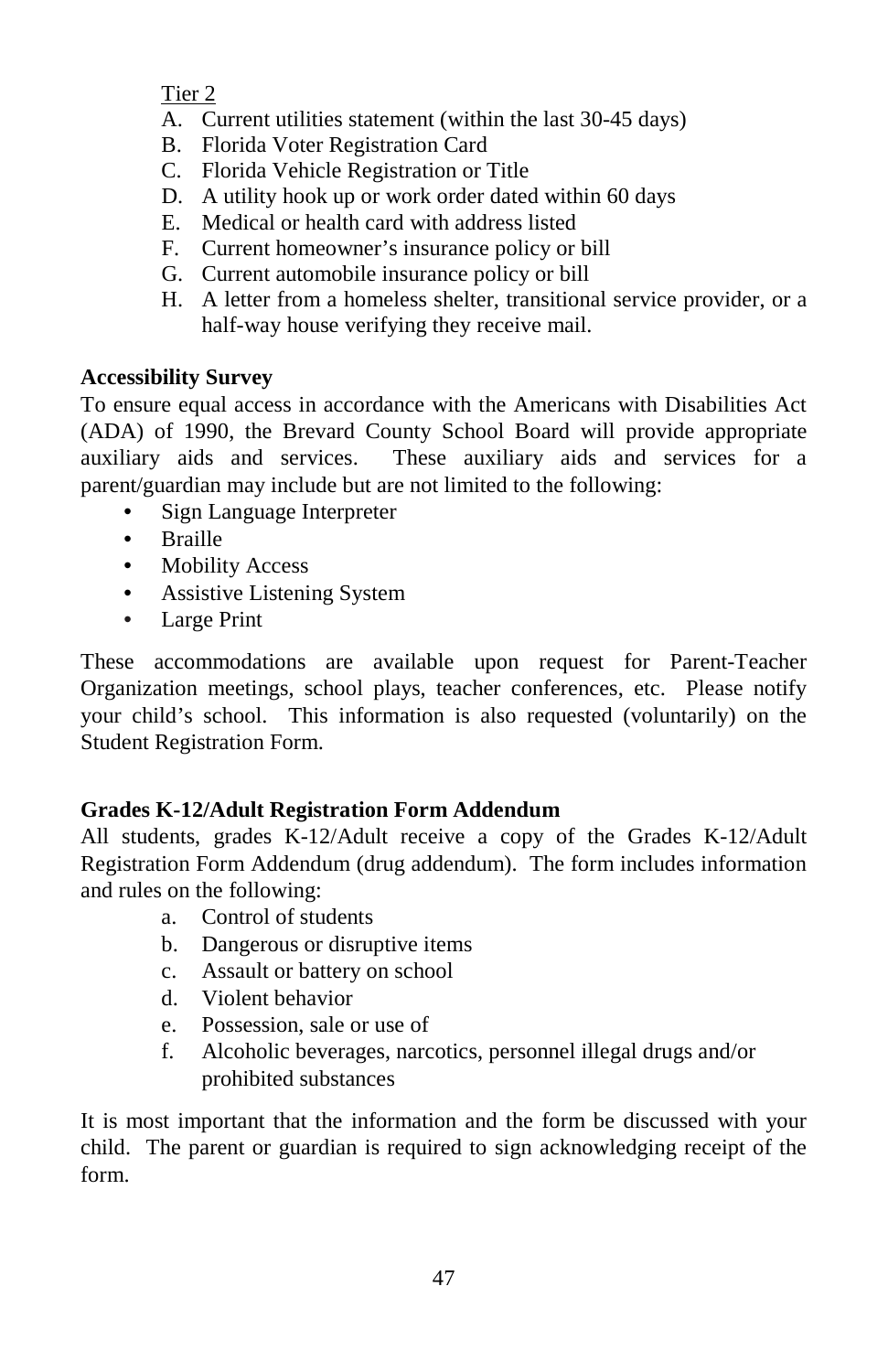# **2014 – 2015 IMMUNIZATION REQUIREMENTS**

| <b>GRADE</b> | <b>SHOT</b>                               |
|--------------|-------------------------------------------|
| Pre K        | 4 DTaP                                    |
|              | 3 Polio                                   |
|              | 1 MMR                                     |
|              | 1-4 HIB (age appropriate)                 |
|              | 3 Hep B                                   |
|              | 1 Varicella (or certification of disease) |
| Kindergarten | 4 DTaP (last dose must be after age 4)    |
|              | 5 DTaP                                    |
|              | 3-5 Polio (last dose must be after age 4) |
|              | 2 MMR                                     |
|              | 3 Hep B                                   |
|              | 2 Varicella (or certification of disease) |
| $1 - 6$      | 4 DTP/DTaP (last dose must be after       |
|              | age $4)$                                  |
|              | 5 DTP/DTaP                                |
|              | 3 Polio (last dose must be after age 4)   |
|              | 4 Polio                                   |
|              | 2 MMR                                     |
|              | 3 Hep B                                   |
|              | 2 Varicella (or certification of disease) |
| $7 - 12$     | 4 DTP/DTaP (last dose must be after       |
|              | age 4)                                    |
|              | 5 DTP/DTaP                                |
|              | <b>Grade 7-12, 1Tdap</b>                  |
|              | 3 Polio (last dose must be after age 4)   |
|              | 4 Polio                                   |
|              | 2 MMR                                     |
|              | 3 Hep B                                   |
|              | 1 Varicella (or certification of disease) |

# **For additional information contact:**<br> **Pamelia Hamilton RN. BS**

**Beth Thedy, Ed. D.**, Assistant Superintendent Student Services Student Services<br>
Brevard County Public Schools<br>
Brevard County Health Department of Brevard County Health Department of Brevard County<br>
Health Department of Brevard County Health Department of Brevard County<br>
Health Depar (321) 633-1000, ext. 270

Brevard County Health Department (321) 269-6311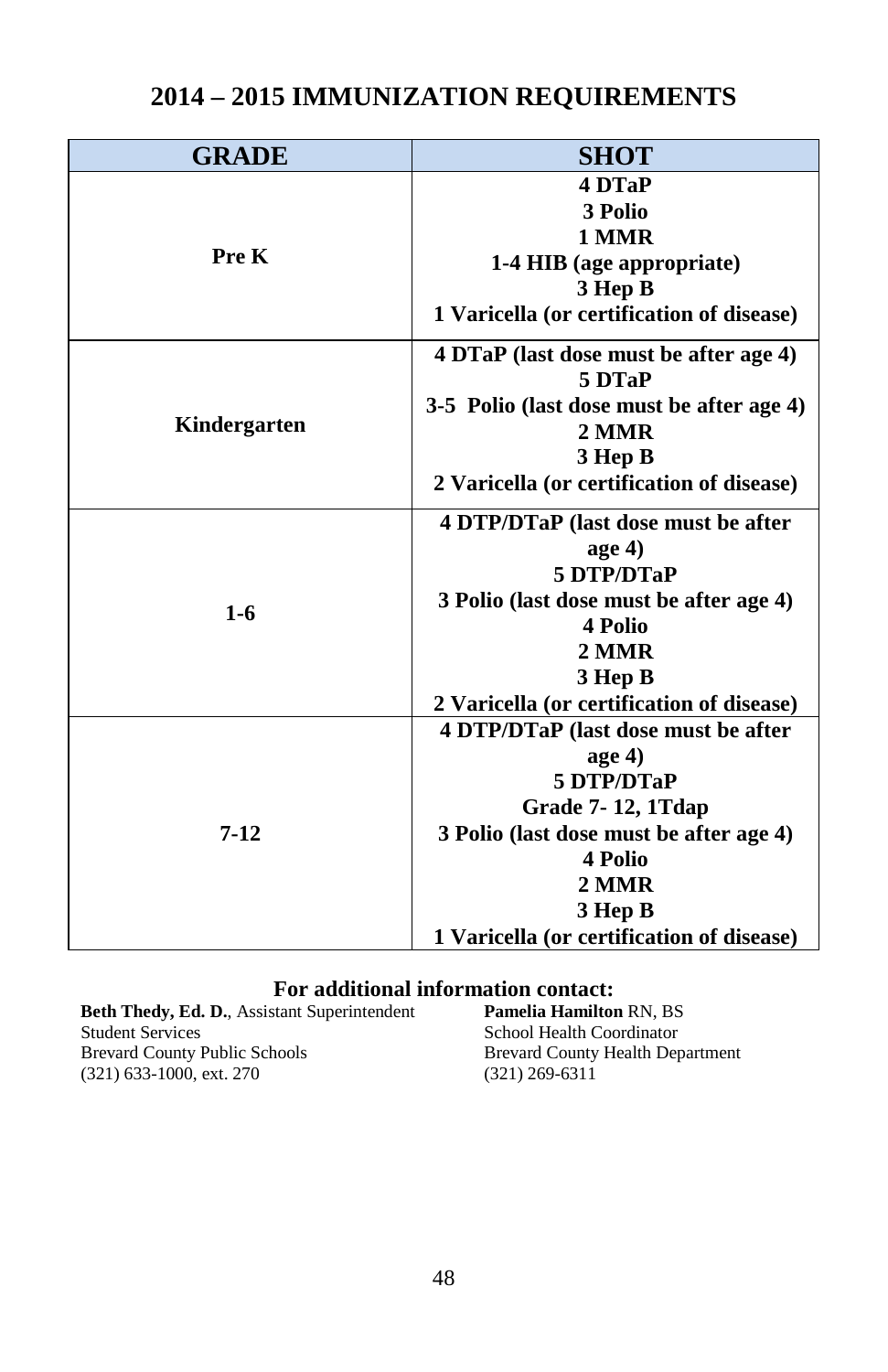# **FIELD TRIPS**

Field trips are planned to extend and enhance classroom experiences when opportunities and resources permit. Each participating student must have a permission form signed by the parent or guardian. Transportation is usually provided by school buses. When private automobiles are used, special insurance forms must be signed by the owner of the vehicle. Students are supervised and chaperoned by adults while on field trips. Additional information on field trips may be found at your local school site.

# **Misbehavior on Field Trips**

Students are required to follow school rules and guidelines while on a field trip, the same as in the classroom at school. Students shall at all times, follow the instructions and directives of teachers, sponsors, or chaperones in charge of the field trip. Whenever a student misbehaves on a field trip, disciplinary action will be taken which may include warning, in-school suspension, out-of-school suspension, or expulsion.

# **FIRE DRILLS**

Fire drills are held at school as required by law. Drills may occur at any time of the day. Students are requested to move quickly, as directed by the teacher, to the designated exit-area. Upon completion of the drill, an all-clear signal will be sounded, at which time all persons will return to their classroom.

# **HOME EDUCATION PROGRAMS**

The following guidelines refer to children from Home Education Programs who enroll or re-enter a public elementary school in the Brevard County School District.

- 1. A child will be enrolled if he/she meets district and state entrance requirements the same as any other student.
- 2. Grade level placement of the child for the current school term will be made by the school in accordance with Student Transfer Requirements in the current Brevard County Student Progression Plan. The specific topic reference is: *All Transfer Students, K-6.*

A student enrolled in a Home Education Program in grades kindergarten (K) through six (6) is restricted from participating in classes at the elementary level on a part-time basis, unless the student is staffed in an exceptional education program. Admission is restricted to secondary schools only.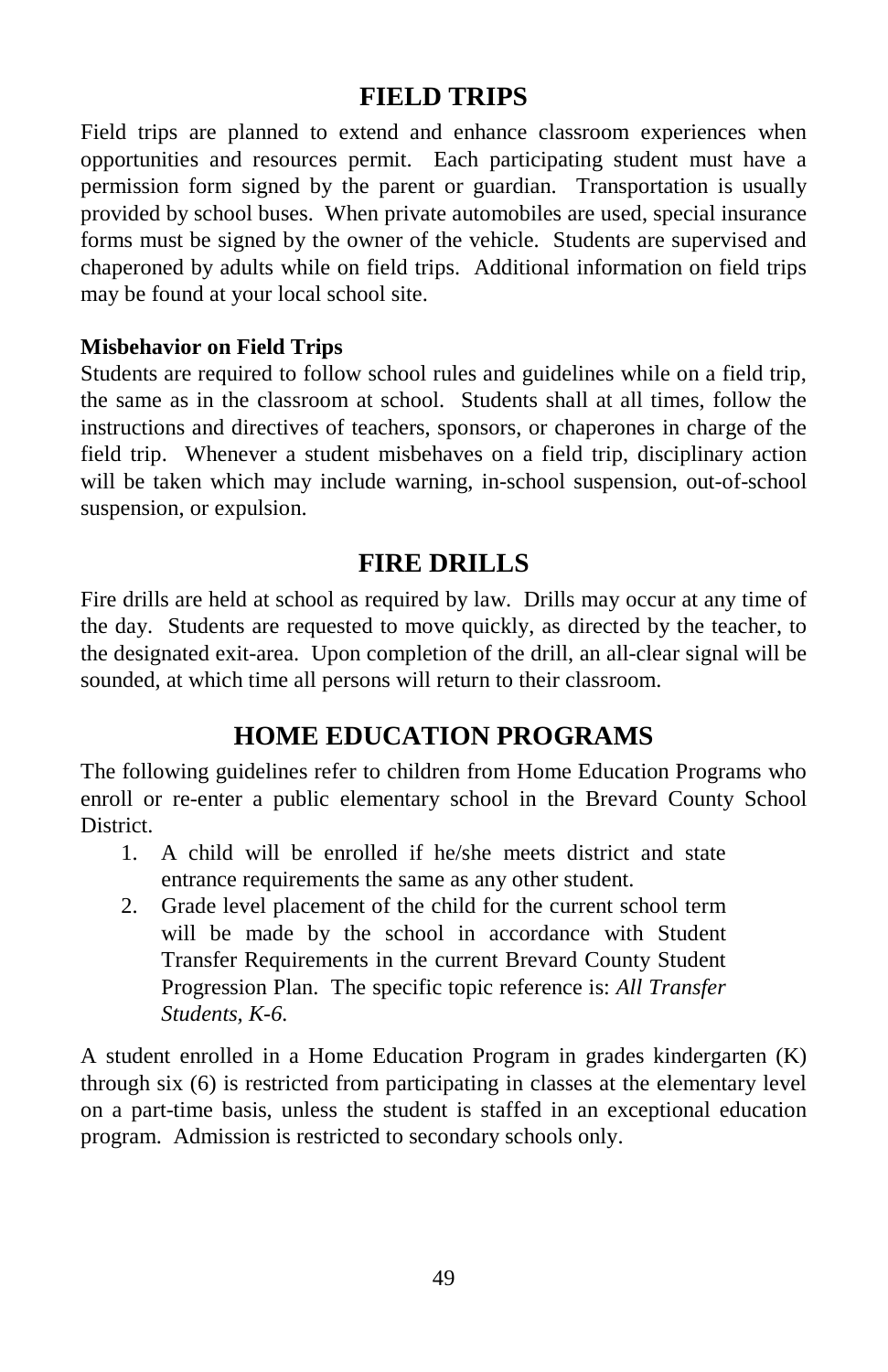# **HOMELESS - STUDENTS IN TRANSITION**

# **McKinney-Vento Act**

The McKinney-Vento Act is federal legislation that was passed to address growing concerns about the plight of individuals experiencing homelessness. Educational issues and requirements related to homelessness are addressed in the law.

### **Definition of Homeless Students**

- Living in emergency or transitional shelters, FEMA Trailers, abandoned in hospitals;
- Sharing the housing of other persons due to loss of housing, economic hardship or <sup>a</sup> similar reason; doubled up;
- Living in cars,parks, temporary trailer parks or campgrounds due to lack of alternative adequate accommodations, public spaces, abandoned buildings, substandard housing, bus or train stations, public or private place not designed for or ordinarily used as a regular sleeping accommodation for human beings or similar settings;
- Living in hotels or motels; or
- Awaiting foster care.

# **School District Services**

- Ensure access to school and appropriate services
- Enroll homeless students in school immediately
- Provide free lunch
- Provide school supplies if needed
- Provide tutoring services if needed\*
- Provide transportation to the school of origin when requested and feasible

**\*Schools may contact the Title I Office at (321) 633-1000 ext. 355, to request tutoring services whether or not the student in transition is attending a Title I school.** 

**The Homeless Student Liaison may be contacted at the Office of Student Services at (321) 633-1000 ext. 366.** Additional information and important forms concerning students-in-transition (homeless) can be found at:

**[http://www.edline.net/pages/Brevard\\_County\\_Schools/Departments/Depart](http://www.edline.net/pages/Brevard_County_Schools/Departments/Departments__K-Z/Student_Services/Students-In-Transition__Homele/Students-In-Transition__Homele)** ments K-Z/Student Services/Students-In-Transition Homele/Students-**[In-Transition\\_\\_Homele](http://www.edline.net/pages/Brevard_County_Schools/Departments/Departments__K-Z/Student_Services/Students-In-Transition__Homele/Students-In-Transition__Homele)**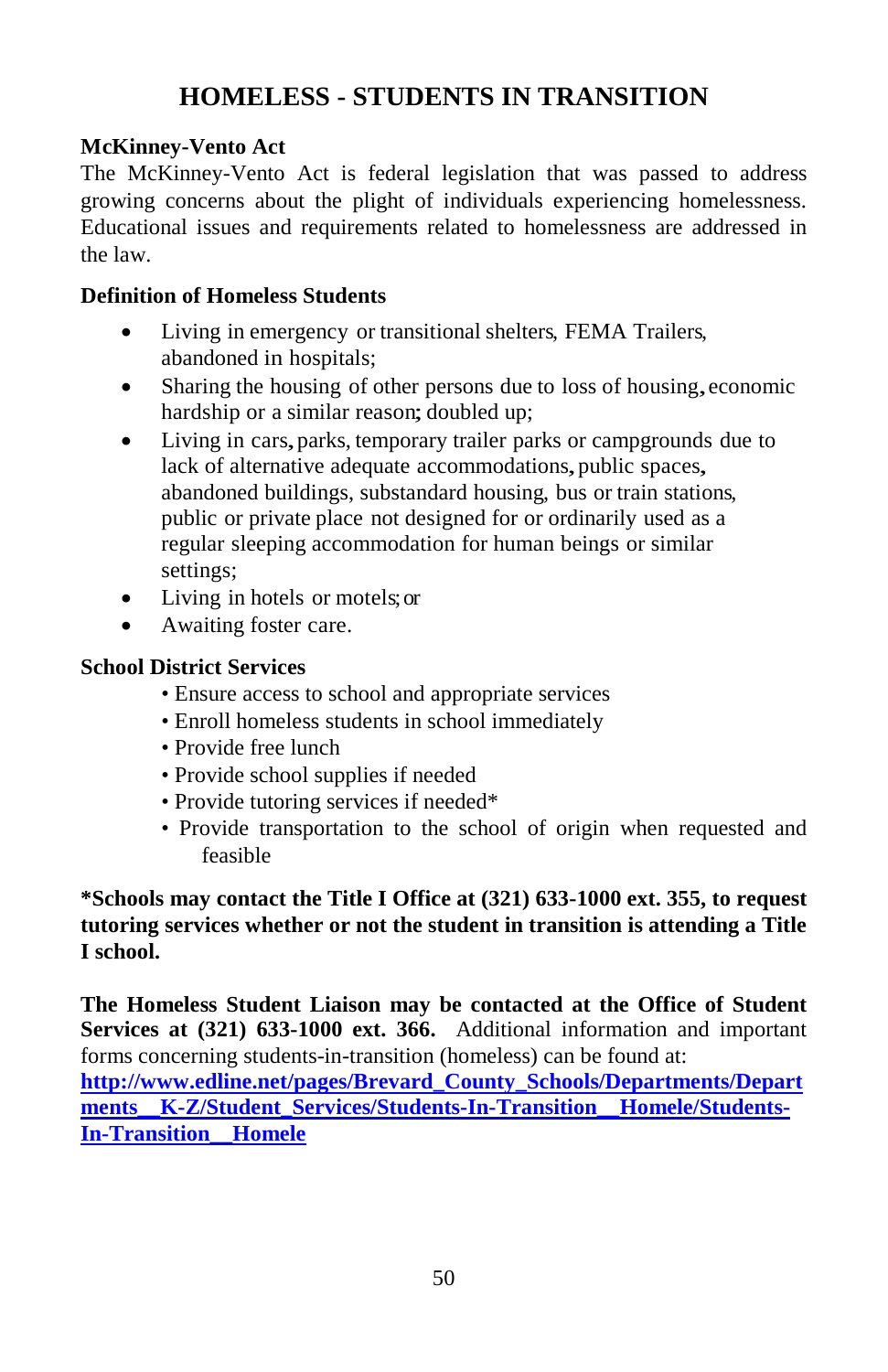### **Enrollment Requirements for Homeless Students**

- 1. Immediately enroll the homeless student, even if the student is unable to produce records normally required for enrollment such as previous academic records, medical records, proof of residency, or other documentation. Homeless students must be given a temporary exemption of up to 30 school days.
- 2. Immediately contact the prior school the student attended to obtain relevant academic and other records.
- 3. Immediately refer the parent or guardian of the student or the unaccompanied youth to the local homeless liaison to assist in obtaining necessary immunizations, or medical and immunization records, if needed.

# **IMPACT INFORMATION**

Federal installations such as NASA and Patrick AFB occupy thousands of acres of Brevard County land. Such property is removed from the tax rolls of the county, resulting in the loss of a substantial source of revenue through ad valorem taxes. To compensate partially for this loss of revenue, legislation providing aid to impacted areas was enacted by Congress.

To qualify for these funds, it is necessary that employment-survey questionnaires be completed by parents of students in September of each year. The information requested is brief and does not violate any security regulations.

Parent cooperation is appreciated in the completion and return of the questionnaire when it is taken home by the child.

# **IMPORTANT NOTICE TO STUDENTS**

The possession of illegal drugs and the unlawful use of alcohol and/or prohibitive substances are both HARMFUL and WRONG!

Students should ask their teachers or school guidance counselor for any information about drug and alcohol counseling, rehabilitation programs, and reentry programs. Teachers and guidance counselors also have information relating to community programs and services on alcohol and substance abuse.

# **INSURANCE**

Accident insurance is available to students at a reasonable price. Specific information regarding the plan will be supplied during registration and the first week of school. Parents are encouraged to purchase this insurance as the school accepts no financial responsibility for accidents occurring on school grounds.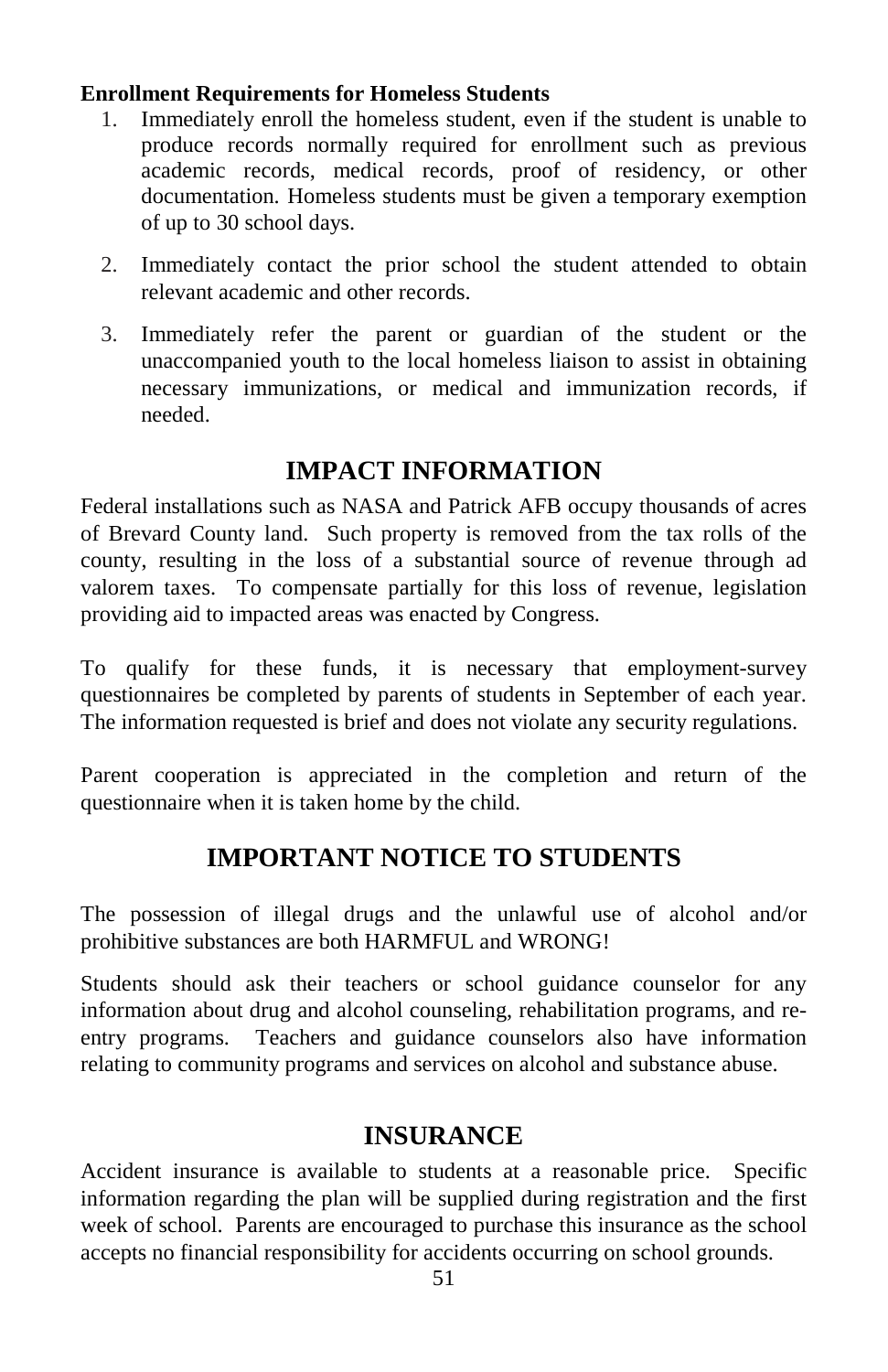# **LIBRARY BOOKS AND OTHER SCHOOL MATERIALS**

Children are taught to take proper care of books or materials. Lost or damaged books or materials are the financial responsibility of the parents and students.

# **LOST AND FOUND**

The school maintains a lost and found department where articles may be claimed. It is advisable that parents mark their children's clothing for easy identification.

Schools encourage parents of students to check the lost and found department at the end of the year for articles that may have been forgotten. Each year many articles are left unclaimed.

School officials will not assume responsibility for lost articles or money. It is suggested that children bring only the amount of money necessary for any given day.

# **LUNCHES**

A reimbursed lunch is served in the school cafeteria. In case of absence, the student can be reimbursed for the prepaid lunch. Students may pay for their lunch daily or purchase their lunch in advance. Milk is available at an extra cost to students who bring their lunches from home.

The food service program is operated under regulations from the United States Department of Agriculture. Students meeting certain family size and income may be eligible for free or reduced price meals. An accurate report is needed from the family for food services.

Guidelines and applications for reduced price or free lunch are available in the school office. On a random basis, parents may be asked to submit proof of income to substantiate information on the application.

# **RACIAL SLURS, HATE SLURS, NAME-CALLING**

Racial slurs, hate-related slurs, name-calling and put downs, intimidation either verbal or written will not be tolerated at schools, school activities, on school buses or other school sponsored transportation.

Students shall at all times refrain from using racial slurs, hate-related nicknames, bullying and any other name-calling or put downs.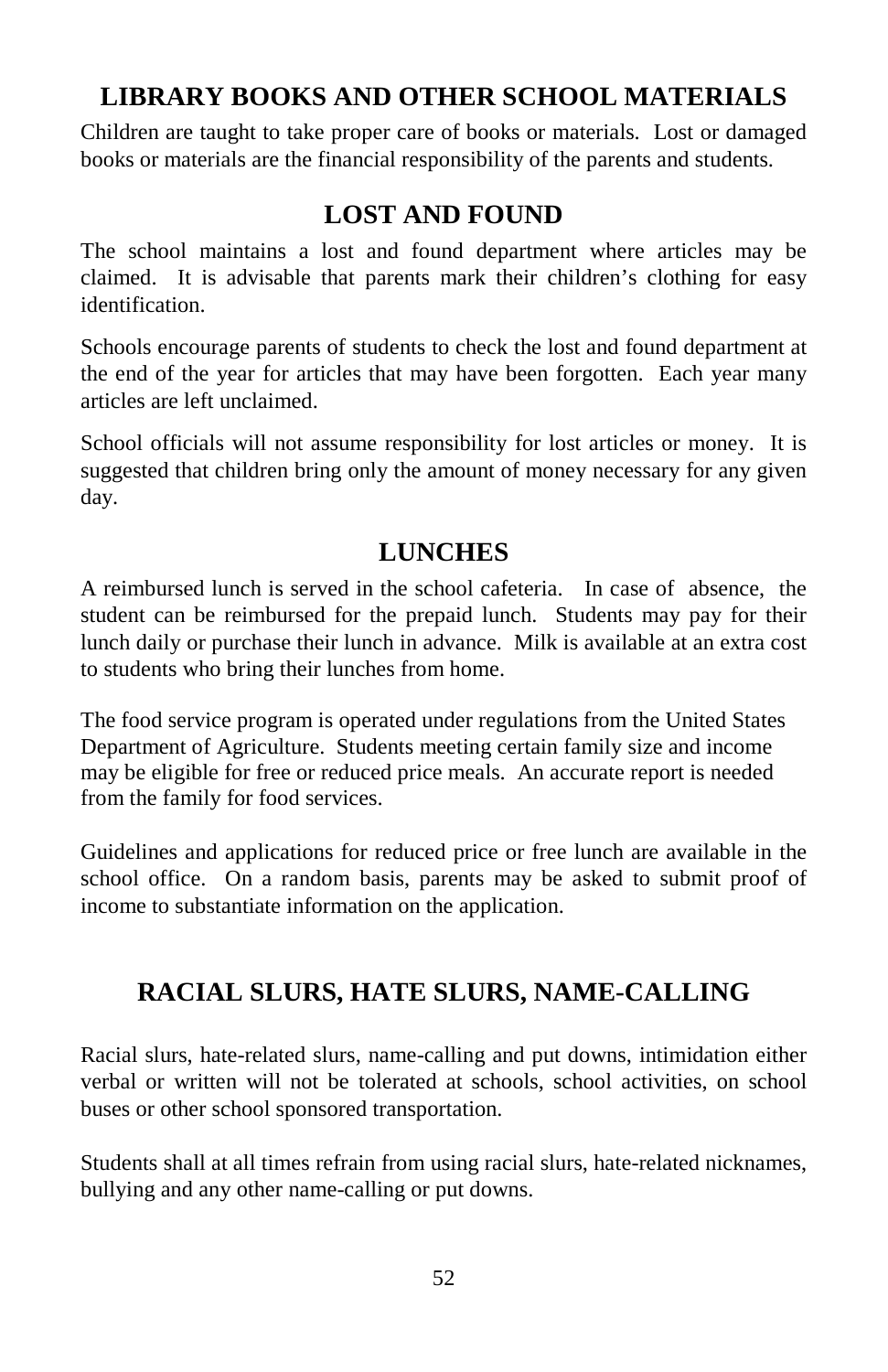# **REQUEST FOR OUT-OF-AREA ASSIGNMENT (K-12)**

In addition to the array of choice schools/programs, parents have the option to complete an Out of Area request for their child to attend a school other than the zoned school of attendance, as long as the chosen school is not on the list of frozen schools, as well as the school continues to meet statutory class size amendment requirements, and parents provide the transportation.

# **FOR ALL OUT OF AREA REQUESTS**

# **When can you apply for the 2014-2015 school year?**

February 3, 2014 through April 4, 2014

- **Who can apply?**
	- Out of Area assignment is for Kindergarten through  $12<sup>th</sup>$  grade.
	- Students who wish to attend a school other than their zoned school of attendance must submit an **online application** with a **\$30 nonrefundable application fee**.

# **Where can you get the application?**

- The application is available on the School of Choice website located at: [http://www.edline.net/pages/Brevard\\_County\\_Schools/Departments/De](http://www.edline.net/pages/Brevard_County_Schools/Departments/Departments__K-Z/School_of_Choice_new) partments K-Z/School of Choice new
- **What do I need to know?**
	- If you have applied and were granted an Out of Area in years past, you **MUST reapply annually.**
	- Approval/Denial for Out of Area placement is subject to criteria including space availability as well as the observance of the Class Size Amendment.
	- The approval of an Out of Area assignment does not guarantee that a student will be able to remain at the school until the highest grade level.
	- Kindergarten students will not need to register at their home school; two proofs of residency will be required at registration thereby allowing schools to assign student numbers during the registration process.
	- All students approved for Out of Area placement must provide their **own transportation.**
- **If I move during the school year and want to stay at my school what do I need to do?**
	- You must notify the school of your new address. If applicable, you must complete an Out of Area application in order to be able to stay at the school you are currently attending.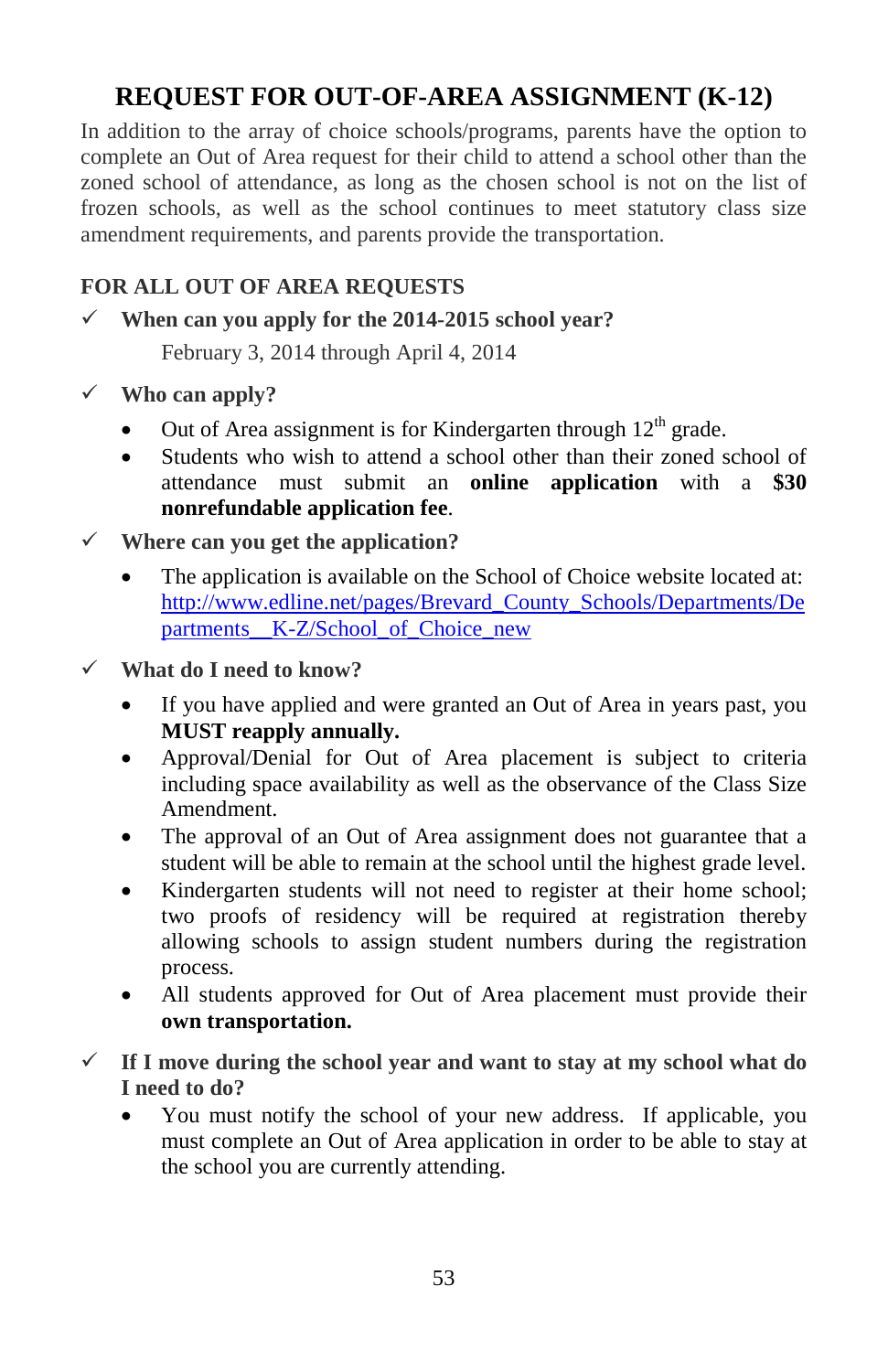# **Who does not apply?**

- Out of Area applications are not required for students who wish to attend a choice program (international, choice, CTE, academy).
- John M. McKay students. Please contact the Office of Student Services/Exceptional Student Education for further information.

# **Other**

- If you are an Active Duty Military Family in Transition, you must complete the [Active Duty Military Family in Transition Verification](http://www.edline.net/files/_wJDEy_/4ddfe5e0098beb9e3745a49013852ec4/2014-2015_Active_Military_Verification_FINAL.pdf) form and upload it to your Out of Area request.
- Students seeking to participate in interscholastic competition will be subject to the policies established by BPS and the Florida High School Athletic Association (FHSAA).
- A student's Out of Area may be revoked if he/she fails to exhibit appropriate academic effort, good attendance, and/or acceptable behavior.
- Out of district transfers into Brevard County Schools (including students of Brevard County School Board Employees) will be approved on a case-by-case basis. The requested school must have available capacity, meet class size compliance and maintain diverse enrollment.
- Parents must show verification of release from the home school district prior to being approved and enrolling in Brevard County Schools by uploading the form to your Out of Area request.
- This application is for one (1) school year and a new form must be completed each year a student desires to remain at the school. No student may transfer before receiving approval.

# **Verification of Residence**

Verification of a parent or guardian's residence shall be required at the time the child registers in a Brevard County school. Verification of residence may also be required at any other time at the discretion of the Superintendent or designee.

# **RULES OF DISCIPLINE FOR DISABLED STUDENTS**

Individual Educational Plans (IEPs) and 504 Accommodation Plans must be reviewed when a student commits a disciplinary infraction that can lead to a recommendation for expulsion. Please refer to the Brevard County Plan for Exceptional Education.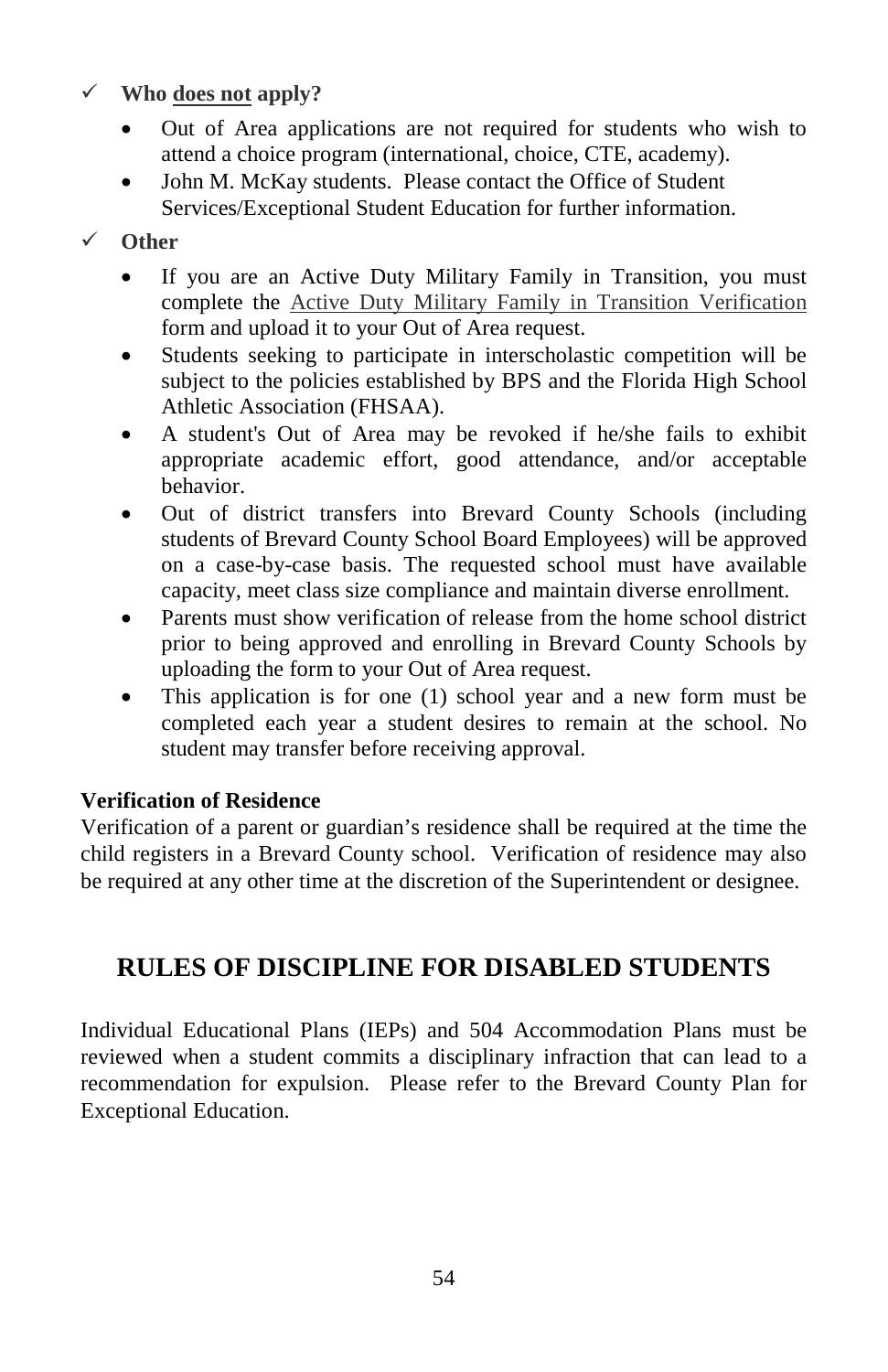# **SCHOOL HEALTH**

#### **School Health Program**

Section 381.0056, Florida Statutes, defines the school health services program as those activities which should be carried out to appraise, protect and promote the health of students and "to encourage use of the services of their physician, dentist, and community health agencies."

Health appraisal and screening programs which include periodic review and analysis of health related records, observations, and screening tests consistent with sound health practices will be carried out as a requirement of Florida state law.

Screening shall include vision, hearing, growth and development, nutrition, dental health, mental health, and communicable diseases. Any request for exemption from health screening must be made in writing to the Principal by the parent or guardian.

#### **Accidents and Illness**

The school clinic, located in the administrative area of the building, is staffed by volunteers and/or school personnel who assist students and contact parents concerning illnesses and injuries. Necessary information must be on file in the school office in order that school personnel may contact parents during school hours, should an illness or accident occur.

If the nature of the illness is such that the child should go home, efforts will be made to notify parents. Students will not be released to anyone except parents or their designees.

#### **Unusual Health Conditions**

Parents are urged to inform the school if a child has unusual or chronic health conditions, such as asthma, diabetes, etc. Parents may request a Chronic Health Condition form from the school nurse that will be filled out by the student's medical provider. The form is not mandatory but if requested parents must give approval for medical information to be shared with the school and designated Brevard County Health Department medical staff.

### **Controlling Head Lice (Pediculus capitis)**

(Adopted from recommendations of American Academy of Pediatrics, Centers of Disease Control, and Harvard School of Public Health)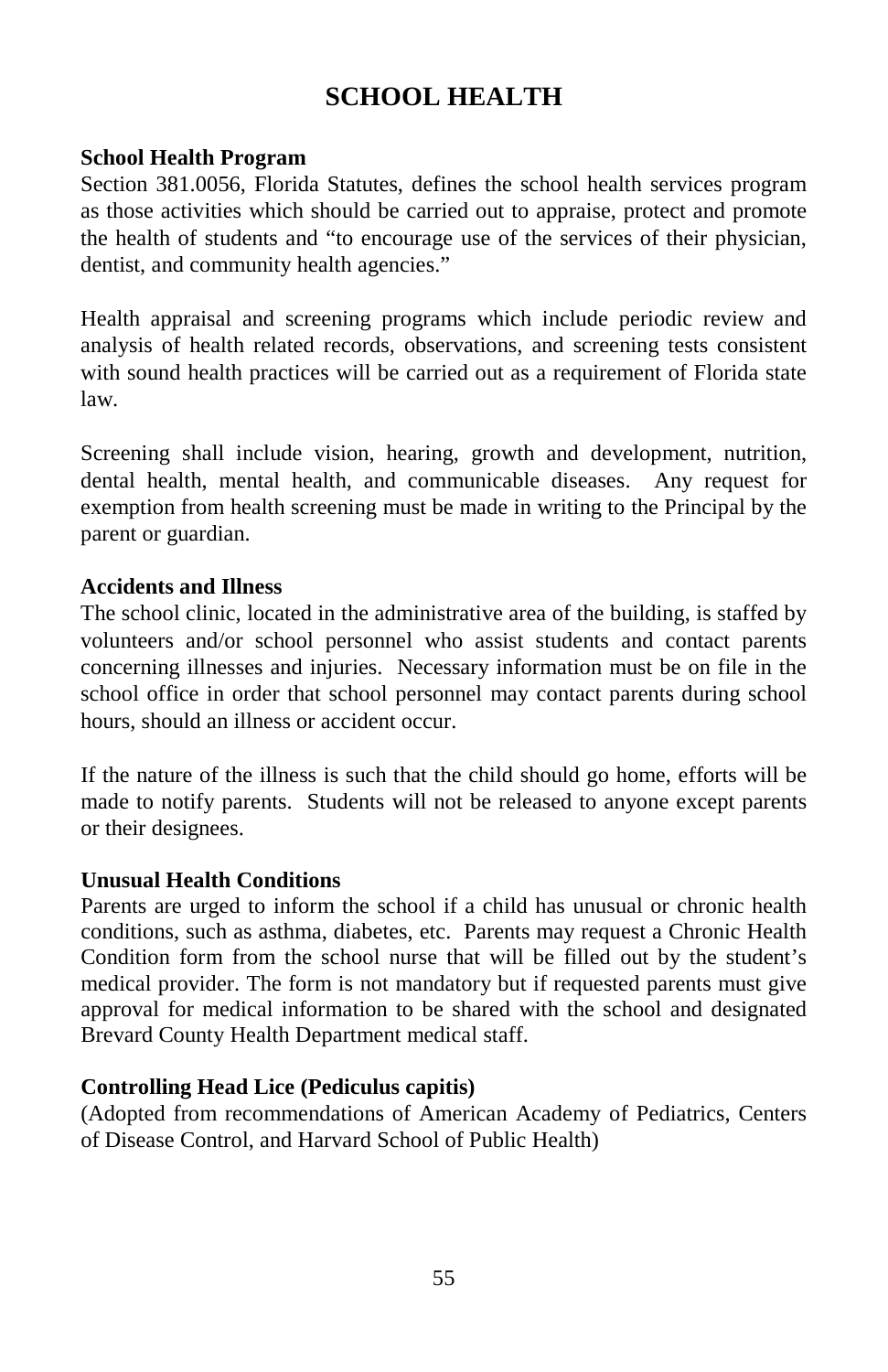The following procedure will be used by clinic staff/school administration when a student at school is observed to be infested with live head lice:

- 1. The parent/guardian will be notified by the end of the school day.
- 2. A fact sheet on education and treatment of head lice will be sent home. This will include a statement to be signed by parent/guardian that treatment was done.
- 3. For a student to be re-admitted to school following live lice infestation, he/she must be checked, have no live lice, and have a statement signed by parent/guardian that treatment was done.
	- If no nits are found, further rechecking will not be done.
	- If nits are found, the student will be admitted and rechecked in 8-10 days.
	- If live lice are found, the student will not be readmitted and the entire procedure will need to be repeated.

### **Assisting with Medication**

- 1. Parent Permission forms are to be completed for **ALL** medication to be given at school.
- 2. All medication coming to the school must be in the **original container** with the manufacturer / pharmacy label in place. This includes all over-the-counter medications.
- 3. Over-the-counter medications can only remain at school for **10 days**. If a longer time period is needed then written physicians authorization is requested.
- 4. Clinic staff will administer over-the-counter medications as directed by manufacturer label. Any changes in administration must have written physician's approval.
- 5. Please do not send loose medication (cough drops, pills, etc.) to school in plastic bags. Clinic staff will be unable to administer these medications to your child.
- 6. Clinic staff will not give a medication if the container label has been altered in any way.
- 7. When completing Parent Permission forms, please make sure that your instructions match the label on the medication container or the medication will not be given.
- 8. PLEASE DO NOT ALLOW YOUR CHILD TO TRANSPORT MEDICTION TO AND FROM SCHOOL – This recommendation is for your legal safety.
- 9. All medication will be counted upon arrival at school. A second signature will be required to verify a correct count.
- 10. Clinic staff with complete a daily medication log for each student when medication is administered.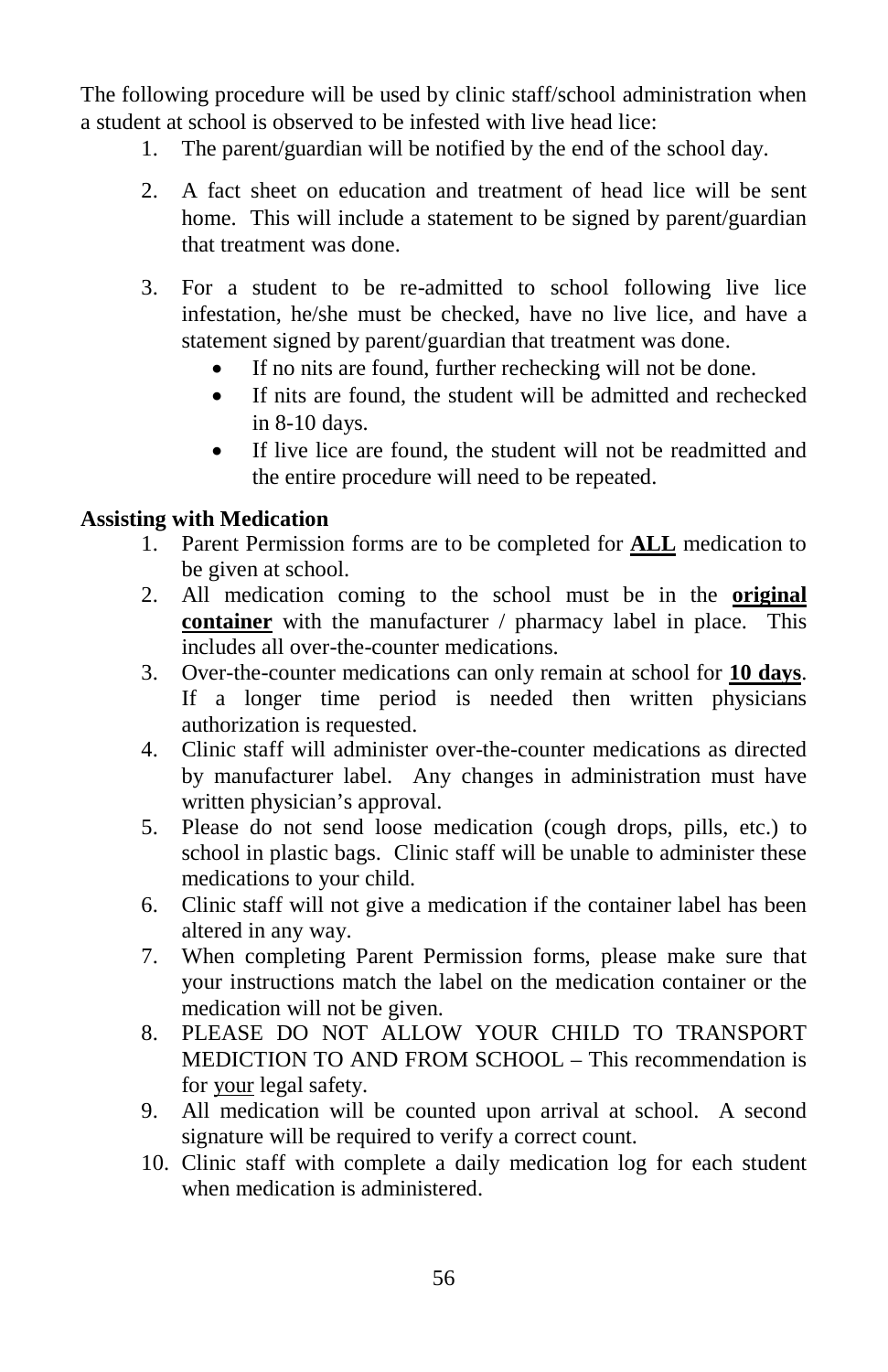- 11. A student may carry and self-administer a metered dose inhaler, epinephrine auto-injector, prescribed pancreatic enzyme supplement and/or may carry diabetic supplies and equipment to manage and care for their diabetes provided the student's parent or guardian provides the following:
	- A. For self-administration of a metered dose inhaler, the parent or guardian must provide the District with a written authorization that is signed and dated by both the parent or guardian and physician. The written approval by the physician must include the following:
		- name of the medication in the metered dose inhaler;
		- the prescribed dosage;
		- the times or the special circumstances under which the medication is to be administered; and
		- any other special related information regarding the administration of the metered dose inhaler.
	- B. For self-administration of an epinephrine auto-injector, the parent or guardian must provide the District with a written authorization that is signed and dated by both the parent or guardian and the physician. The written approval by the physician must include:
		- the times or the special circumstances under which the medication is to be administered; and
		- any other special related information regarding the administration of the epinephrine auto-injected.
	- C. For self-administration of prescribed pancreatic enzyme supplements, the parent or guardian must provide the District with a written authorization that is signed and dated and provide the prescription label containing the following:
		- name of the medication;
		- the prescribed dosage;
		- the times or the special circumstances under which the medication is to be administered; and
		- any other special related information regarding the administration of the medication.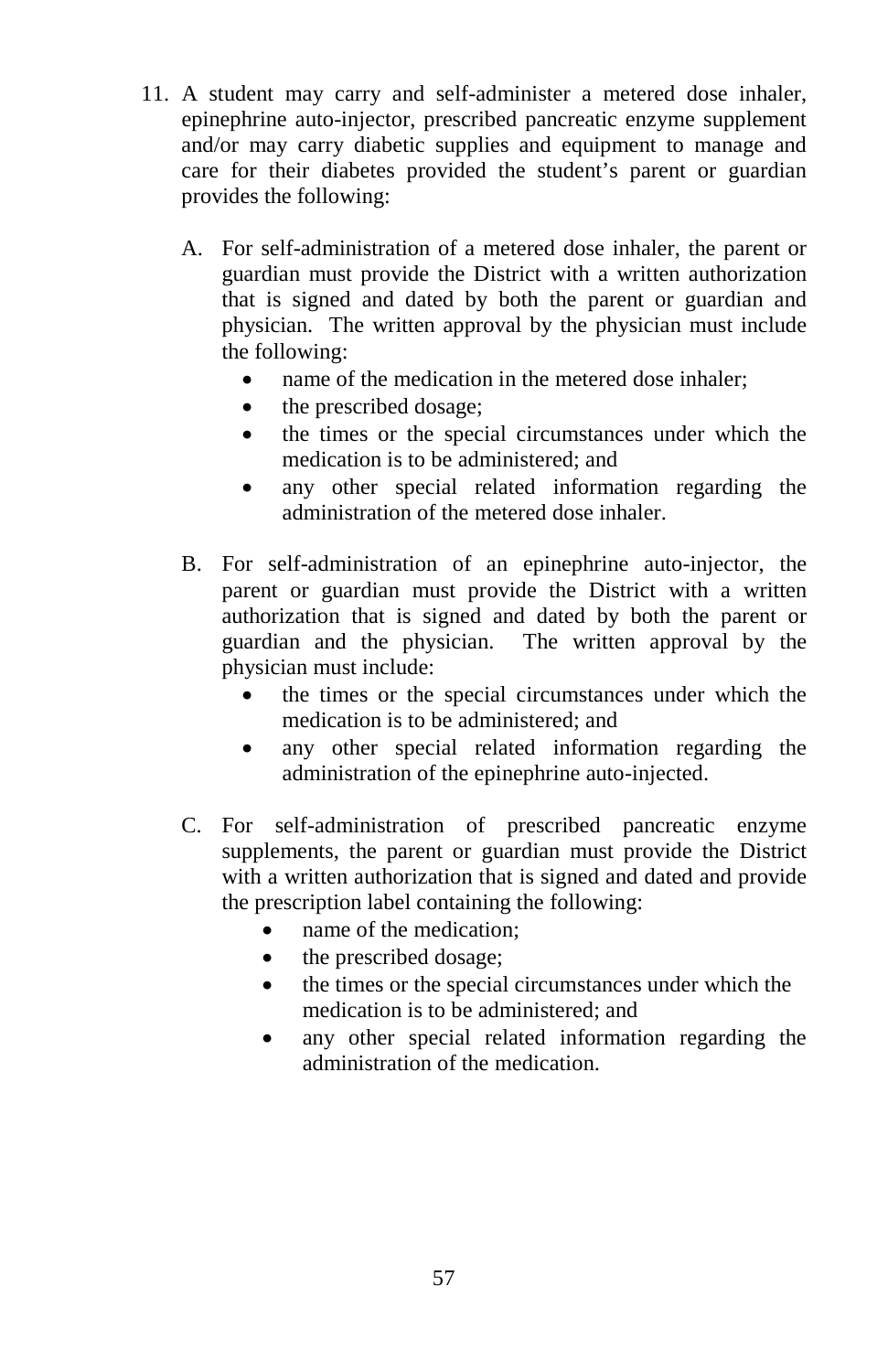- D. For the use of a diabetic supplies and equipment, the parent or guardian must submit written authorization from the student's physician, containing the following:
	- an identification of the diabetic supplies and equipment the student is authorized to carry;
	- a description of which activities the child is capable of performing without assistance;
	- the times or the special circumstances under which the medication is to be administered;
	- any other special related information regarding the administration of the medication.
- 12. Inservice programs directed by the Brevard County Health Department in conjunction with the school district will be conducted for those authorized to administer medication.
- 13. The School District and its employees are not liable for damages as a result of any injury arising from a student's self-administration of prescribed pancreatic enzyme supplements and/or for the use of diabetic supplies and equipment.

### **Asthmatic Students**

An asthmatic student may carry a metered dose inhaler on his/her person at school. The student's parent and physician must provide written approval to the school Principal.

# **Vision and Hearing Screening**

Vision screenings are provided for students in grades K, 1, 3, and 6. Hearing screenings are provided for students K,  $1 \& 6$ . Students new to the state in grades K-12, or any student with a new vision or hearing concern may also be screened. The purpose of the screenings is to identify students who may have a vision or hearing problem and need a professional medical exam. Students who do not pass the vision or hearing screening will have a letter sent home to the parent or the guardian. A school vision and hearing screening is not an examination and should not be substituted for routine medical care.

### **Direct Contact Communicable Diseases**

The School Board seeks to provide a safe educational environment for students and staff. This can be accomplished by assuring that all persons within the school community understand the method of transmission and prevention of diseases that are not contracted through air-borne pathogens, but rather, through direct contact with body fluids and excretions, especially blood, vomit, feces, or urine.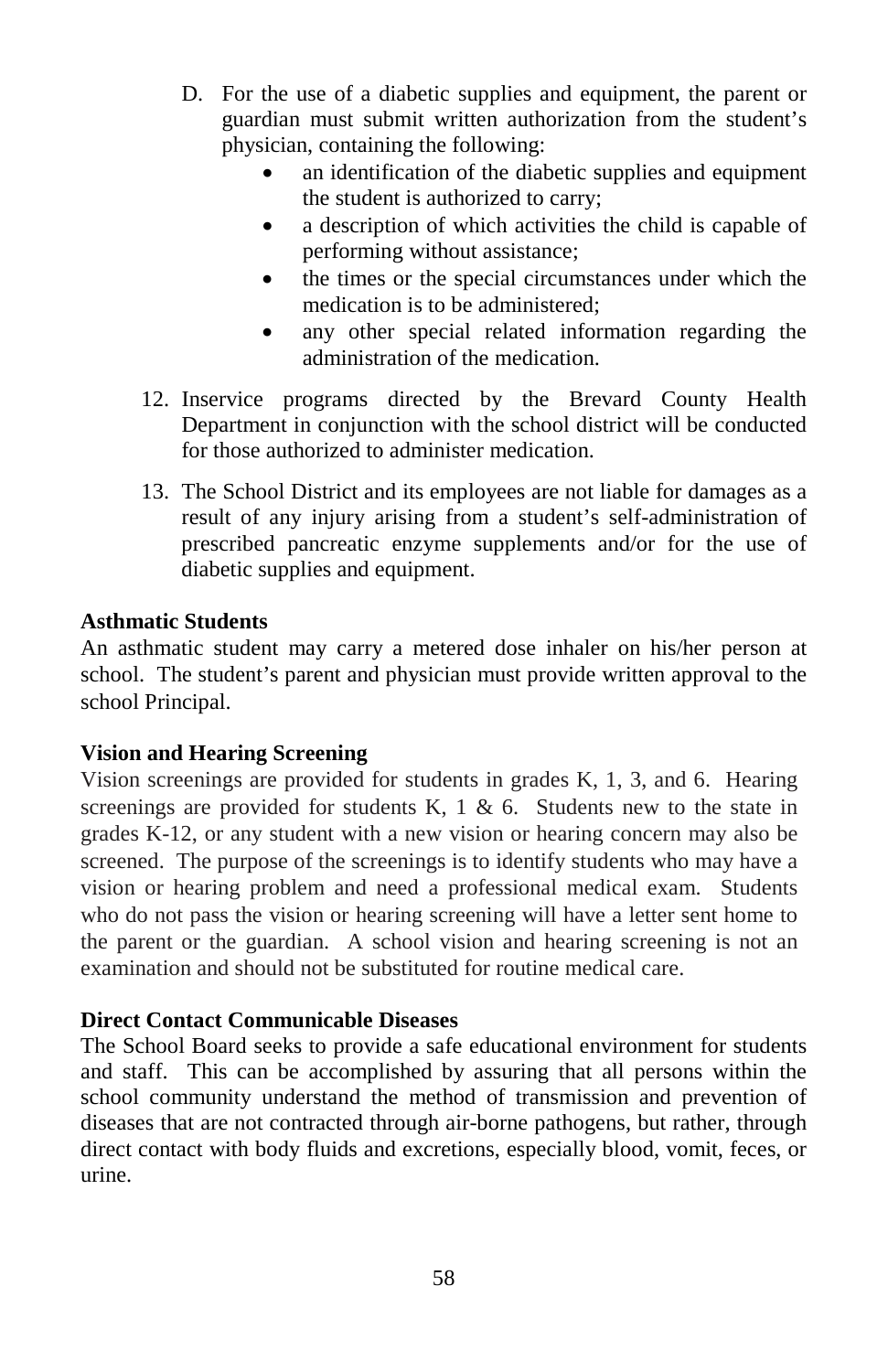The Board is also committed to assuring the confidential status of individuals who may have been diagnosed with a blood-borne communicable disease. Student instruction will be developmentally appropriate.

For purposes of this policy, these diseases shall include:

- A. HIV (human immunodeficiency virus)
- B. AIDS (acquired immune deficiency syndrome)
- C. HAV, HBV, HCV (Hepatitis A, B, C)
- D. Other diseases that may be specified by the State Department of Health as contact communicable diseases.

The Board recognizes the fact that individuals who have contracted these diseases may not exhibit symptoms for many years after exposure and may, in fact, not be aware that they have contracted the disease. They are, however, able to transmit the disease to other individuals.

The Board recognizes the fact that individuals who have contracted these diseases may not exhibit symptoms for many years after exposure and may, in fact, not be aware that they have contracted the disease. They are, however, able to transmit the disease to other individuals.

With this in mind, the Board directs the Superintendent to develop programs/procedures for students and staff for the purpose of understanding the manner in which these diseases may be prevented and how they are transmitted.

These programs/procedures should specify, the risk factors involved, how to deal with those risks, and emphasize the fact that these diseases are preventable if basic precautions are taken.

The Board further directs the Superintendent to assure that students or staff who reveal the fact they have contracted one (1) of these diseases will have their status safeguarded in accordance with Federal and State statutes dealing with confidentiality and that their civil rights will be respected. Staff members will have access to District leave policies in accordance with Board policy and negotiated agreement and opportunities for reasonable accommodation as described by the Americans with Disabilities Act. Should a student be unable to attend school as a result of illness, an alternative education program shall be provided in accordance with the Board's policy and administrative procedures dealing with homebound instruction. F.S. 381.0037, 1001.41, 1003.22, 1003.46

### **Admissions and Attendance**

Admission shall not be denied to a qualified student solely on the ground that the student is an infected individual\*.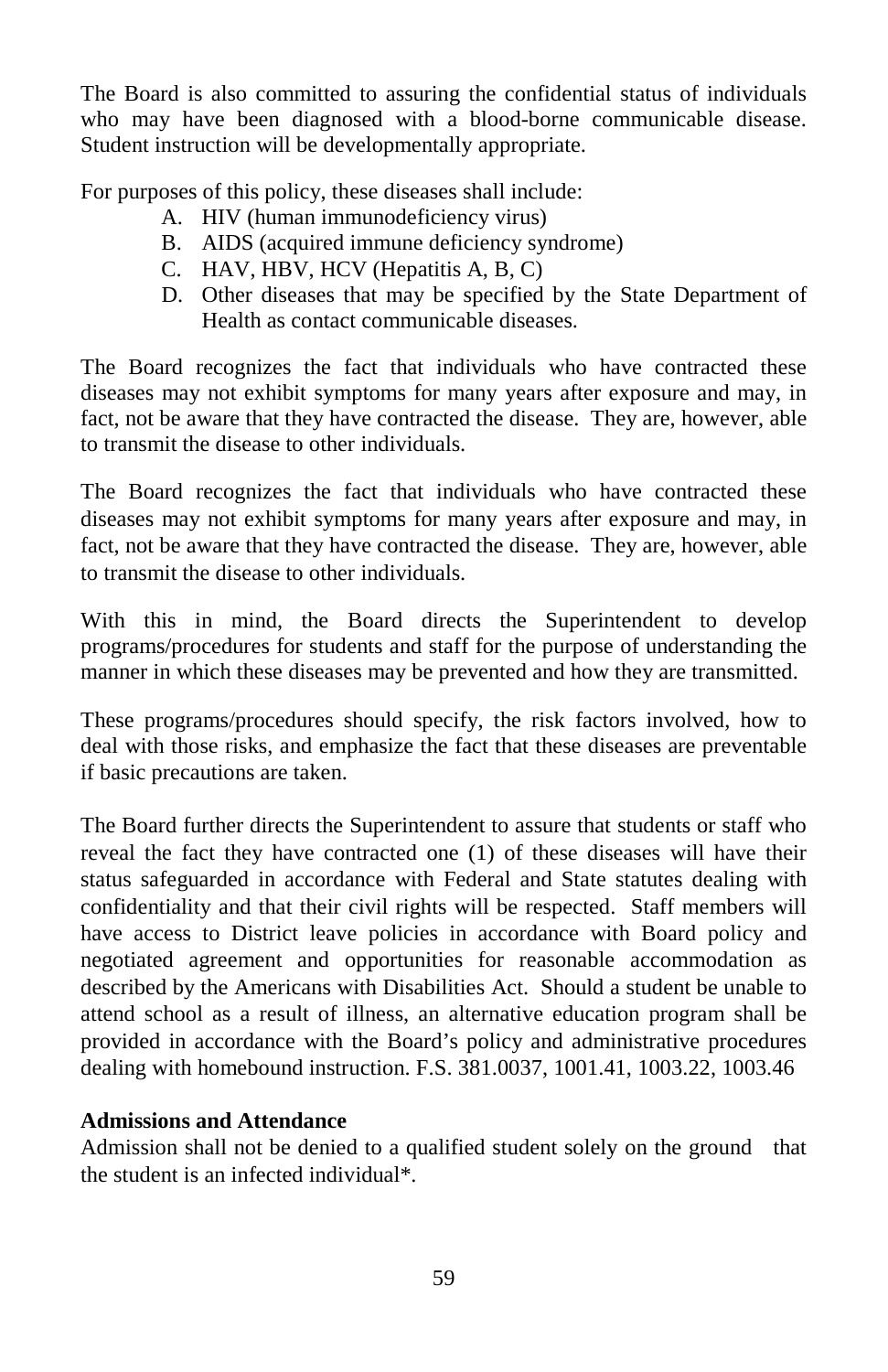A student shall not be required to cease attending school solely on the basis of a diagnosis of infection. Such decisions shall be made only after reasonable accommodations have been made and an examination of the facts on a case by case basis demonstrates that the student can no longer perform as required, or that the student presents a health risk to himself or the school community.

- **\*** For the purpose of these guidelines, an **infected individual** means:
	- 1. An individual who is diagnosed as having a **direct contact communicable** d**isease;** or
	- 2. An individual who is determined to test positive for a **direct contact communicable disease** but has not yet developed symptoms of the disease.

### **Accommodations and Restrictions When Necessary**

Schools will make "reasonable efforts" to accommodate the special needs of students with a direct contact communicable disease unless the accommodation places "undue burdens" on the school.

Any student with a **direct contact communicable disease**, whose personal behavior and/or medical condition poses imminent risk to the school community, may be requested to provide an evaluation by the individual's private medical provider (physician) or by the Brevard County Health Department. The physician or health department will determine if restricting contact and/or activities or if continuing attendance at the school is in the best interest of the student and the school community.

### **Confidentiality**

Infected individual shall be provided rights of privacy and confidentiality in accordance with Federal and State laws and Board rules. **The only individual who can disclose that a student has a direct contact communicable disease is the parent/guardian of the infected student.**

#### **Instructional Program for Students**

The primary purposes of instruction in **direct contact communicable diseases**  are to inform students of the threat of the diseases and to provide them with appropriate information to avoid risky situations and to make appropriate decisions. Content will focus on the epidemiology of the diseases and provide students an up to date report of medical advances being made in the area of these diseases. The instruction will be presented in developmentally appropriate curricula.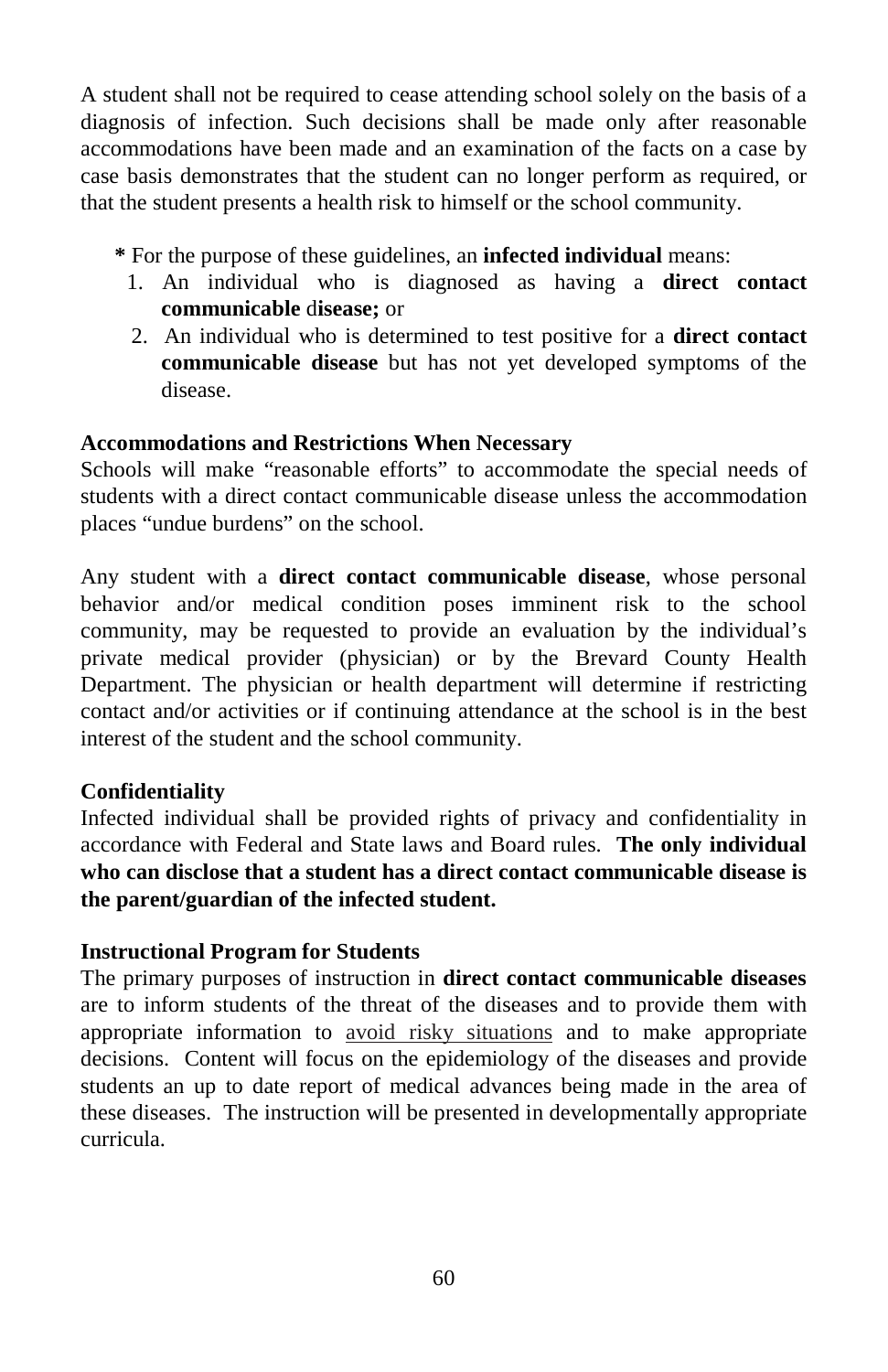# **SEARCH AND SEIZURE**

The board recognizes that the privacy of students or their belongings may not be violated by unreasonable search and seizure and directs that no student be searched without reasonable suspicion or in an unreasonable manner.

The board acknowledges the need for in-school storage of student possessions and shall provide storage places, including desks and lockers, for that purpose. Such spaces remain the property of the Board and, in accordance with law, may be the subject of random search.

Where locks are provided for such places shall students have such an expectation of privacy as to prevent examination by a school official. The board directs the school principals to conduct a routine inspection at least annually of all such storage places.

School authorities are charged with the responsibility of safeguarding the safety and well-being of the students in their care. In the discharge of that responsibility, school authorities may search the person or property, including vehicles of a student, with or without the student's consent, whenever they reasonably suspect that the search is required to discover evidence of a violation of law or of school rules. The extent of the search will be governed by the seriousness of the alleged infraction and the student's age.

The authorization to search shall also apply to all situations in which the student is under the jurisdiction of the Board.

Administrators are permitted to conduct a random search of any student's locker and its content at any time, providing proper notice has been posted in the locker areas of each building.

Search of a student's person or intimate personal belongings shall be conducted by a person of the student's gender, in the presence of another staff member of the same gender, and only in exceptional circumstances when the health or safety of the student or of others is immediately threatened.

Except as provided below, a request for the search of a student or a student's possessions will be directed to the principal who shall seek the freely offered consent of the student to the inspection. Whenever possible, a search will be conducted by the principal in the presence of the student and a staff member other than the principal. A search prompted by the reasonable suspicion that health and safety are immediately threatened will be conducted with as much speed and dispatch as may be required to protect persons and property.

The principal shall be responsible for the prompt recording in writing of each student search, including the reasons for the search; information received that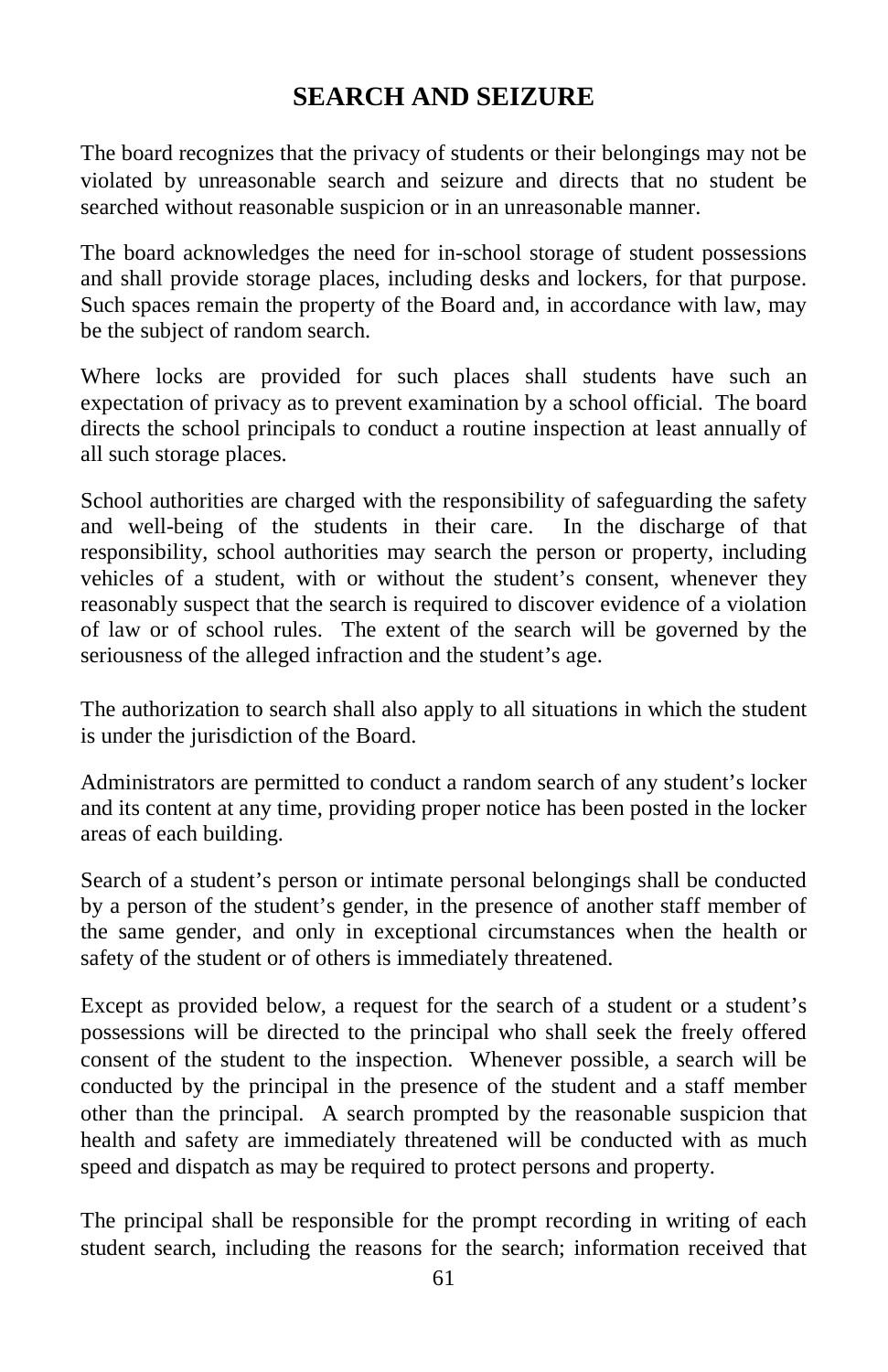established the need for the search and the name of the informant, if any; the persons present when the search was conducted; any substances or objects found; and the disposition made of them. The principal shall be responsible for the custody, control, and disposition of any illegal or dangerous substance or object taken from a student.

The Superintendent shall prepare administrative procedures to implement this policy.

F.S. 901.21, 933.07, 1006.09(9)

U.S. Constitution, 4th Amendment

Florida Const. Art. 1, Section 2

# **STUDENT CONDUCT**

### **Staff Involvement**

All school personnel shall be informed and responsible for all school board administrative rules concerning discipline. All school personnel shall become involved in the discipline process anywhere on campus or at school functions off campus. A good faith effort shall be made by the Principal to employ parental assistance or other alternative measures prior to suspension.

#### **Policies**

The following policies shall be used to govern student conduct at all schoolsponsored activities and at any time the student is under school jurisdiction. It is the responsibility of students to become knowledgeable of and to abide by these conduct policies. School Principals shall be responsible for informing students of conduct policies at the beginning of each school year. Violation of law shall be reported to proper legal authorities.

#### **Notice to Law Enforcement**

School administrators shall ensure that the appropriate law enforcement agency is notified as soon as possible when an adult or a student commits any of the following offenses on school property, on school-sponsored transportation, or during a school-sponsored activity: homicide (murder, manslaughter); sexual battery; armed robbery; aggravated battery; battery or aggravated battery on a teacher or other school personnel; kidnapping or abduction; arson; possession, use, or sale of any firearm; possession, use, or sale of any explosive device, or any other offense, though not listed above, the nature of which is such that it impacts the safety of the school or the community.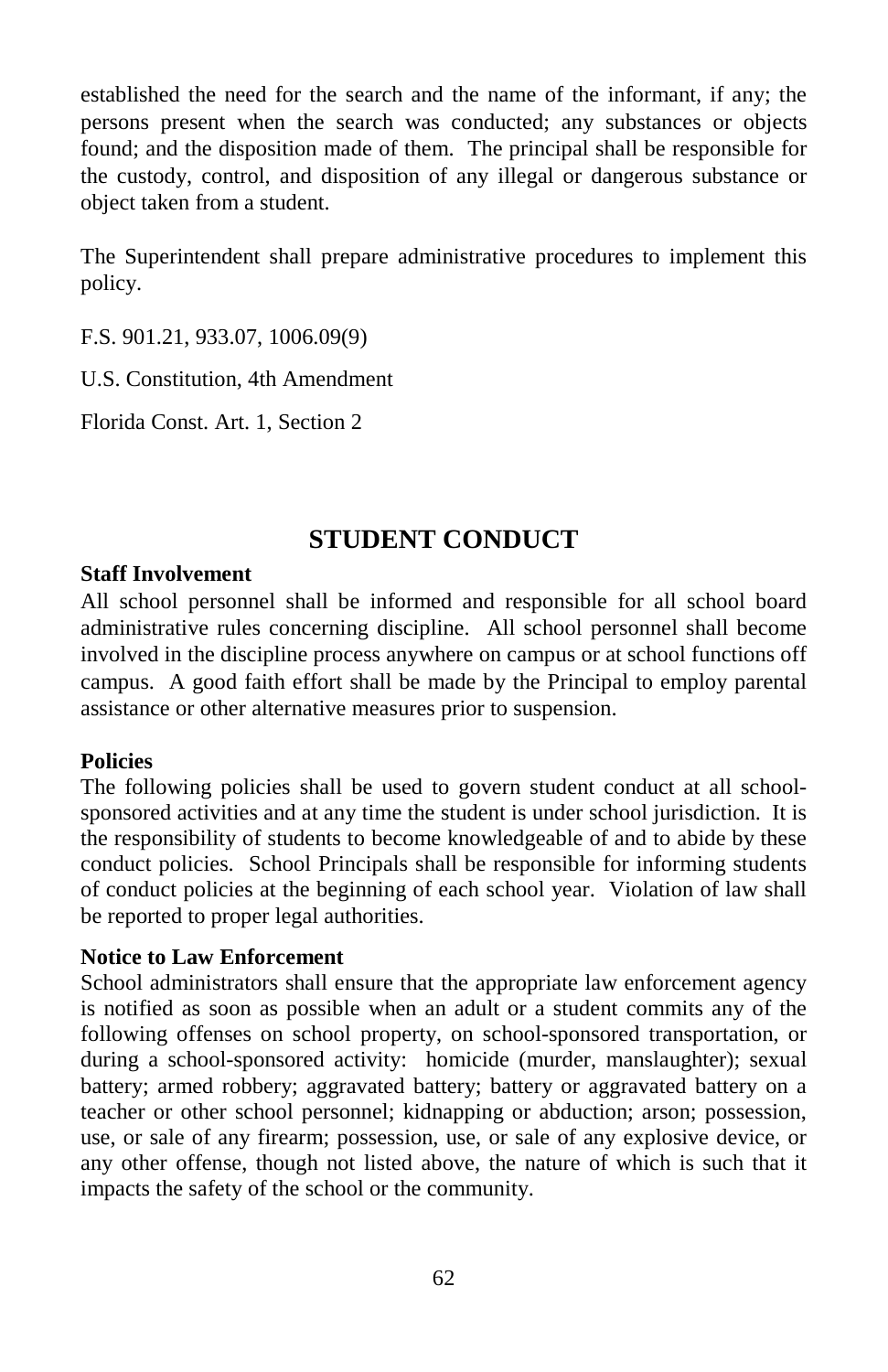#### **General Offenses**

Violation of any other law by students while on the school campus or at a school function will result in corrective action. The student may be suspended or recommended for expulsion and referral to proper law enforcement agencies.

#### **Detention of Students**

A student may be detained at school for a specified period of time either before, during, or after the regular school day or on Saturday. An effort shall be made to notify one of the student's parents prior to the detention. Transportation of students following detention is the responsibility of the parent.

### **Corporal Punishment-Control of Students**

A teacher or other member of the certificated staff shall assume such authority for the control of students who are assigned to him/her by the Principal or designee and shall keep good order in the classroom. The use of corporal punishment is prohibited. Alternative disciplinary procedures, which may include time-out, peer review, or other forms of positive reinforcement should be used to bring about appropriate student classroom behavior.

#### **Inciting Others or Disruptions**

A student who counsels another person to riot, disrupt, or be absent or otherwise violate school rules, or who disrupts or interferes with the lawful administration or functions of the school shall be subject to suspension or expulsion depending upon severity of the act.

#### **Trespassing**

A student who violates the Florida State Trespass Law may be subject to suspension or expulsion and referral to proper law enforcement agencies.

### **Student Conduct-Criminal Offenses**

#### **Dangerous or Disruptive Items**

Any item in the possession of or being used by a student which disrupts the class, distracts his/her attention from the class, defaces school property, or in any way endangers the safety of himself/herself or others shall be taken by the teacher and held until proper disposition of the item(s) can be made. Teachers are not to destroy such items.

Students who refuse to cooperate shall be reported to the appropriate administrator for further action. Possession or use of a dangerous or disruptive item while on school property or in attendance at a school function is grounds for suspension and/or expulsion and referral to proper law enforcement agencies.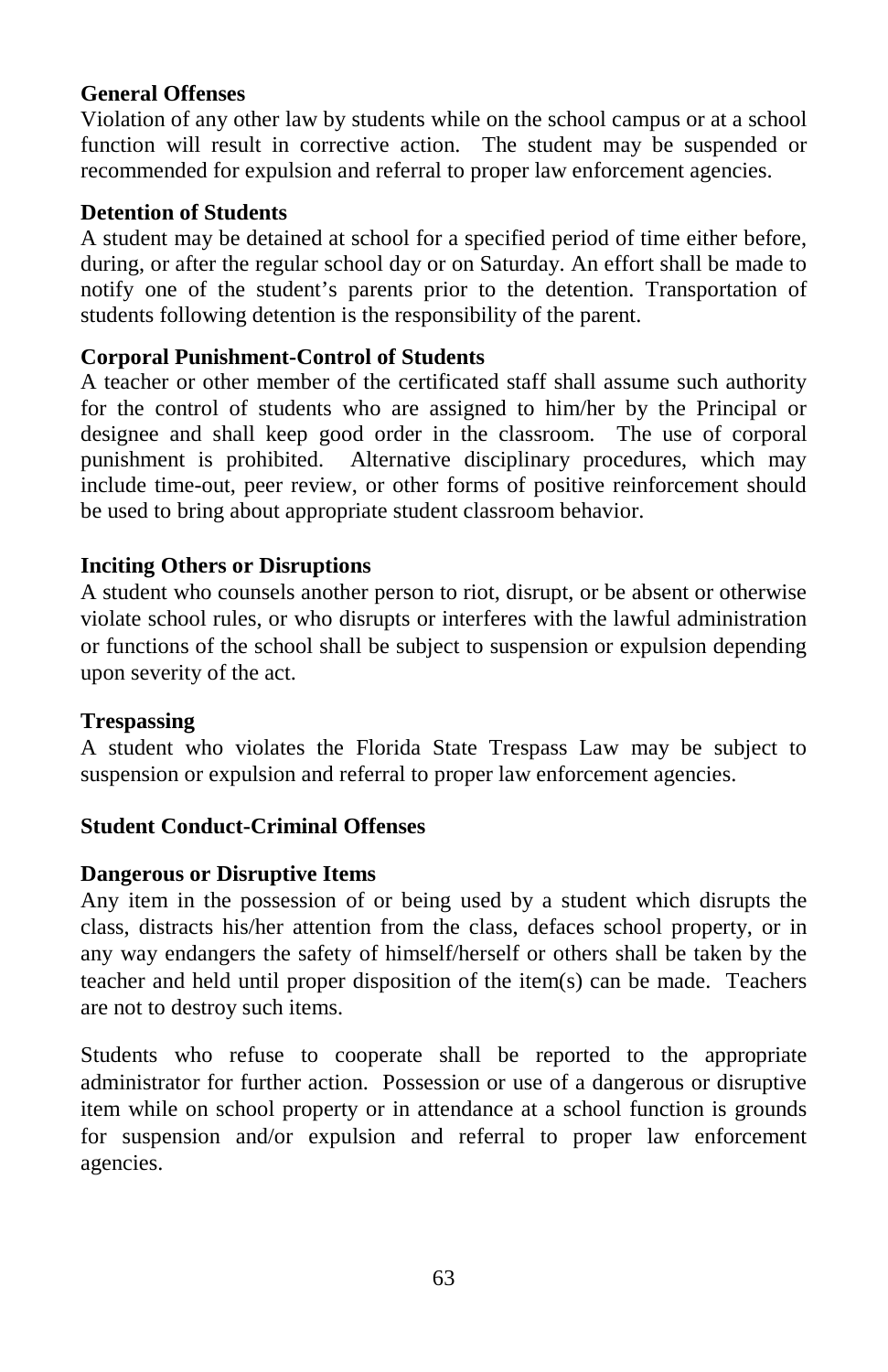### **Weapons**

The Board prohibits students from possessing, storing, making, carrying, concealing in a locker or vehicle, or using a weapon or other devices designed to inflict serious bodily harm in any setting that is under the control and supervision of the District for the purpose of school activities approved and authorized by the District including, but not limited to, property leased, owned, or contracted for by the District, a school-sponsored event, in a District vehicle, or in school-sponsored transportation, without the written authorization of the Superintendent.

Weapons and firearms as defined in F.S. 790.001 and include, but are not limited to: razors, clubs, electric weapons, metallic weapons, martial arts weapons, ammunition and explosives.

For purposes of this policy, the term "weapon" also means any object which, in the manner in which it is used, is intended to be used, or is represented, is capable of inflicting serious bodily harm or property damage, as well as endangering the health and safety of persons.

This policy shall also encompass such actions as look-alike items, false fire alarms, bomb threats, or intentional calls to falsely report a dangerous condition. Further notice is given that except as determined by the Superintendent on a case-by-case basis, a student or an adult student who engages in such behavior while on school property, on school-sponsored transportation, school bus stop, or during school-sponsored activities shall be suspended, recommended for expulsion from school for not less than one (1) calendar year, and referred to the proper law enforcement agency for the purpose of criminal prosecution.

Students found to be in possession of objects defined as weapons will **not** be allowed to participate in the District's (off-site) abeyance alternative program with the exception of the following: dirk, metallic knuckles, slung shot, and a chemical weapon with less than two (2) ounces of chemical propellant.

Students found to violate this policy by possessing any firearm to include, a rifle or shotgun, shall **not** be allowed to participate in the District's (off-site) abeyance alternative program.

Students found to be in possession of a chemical weapon with two (2) ounces or less of a chemical propellant, sword, sword cane, common pocket knife, common butter knife, shotgun shells, cartridges, or ammunition of firearm, and common objects found to be weapons (box cutters, pencils, razor blades, etc.) **may** be eligible to participate in the District's (off-site) abeyance alternative program.

The Superintendent shall prepare administrative procedures to ensure immediate reporting to the parent and to the local law enforcement agency and proper disciplinary action as provided for in student/parent handbook.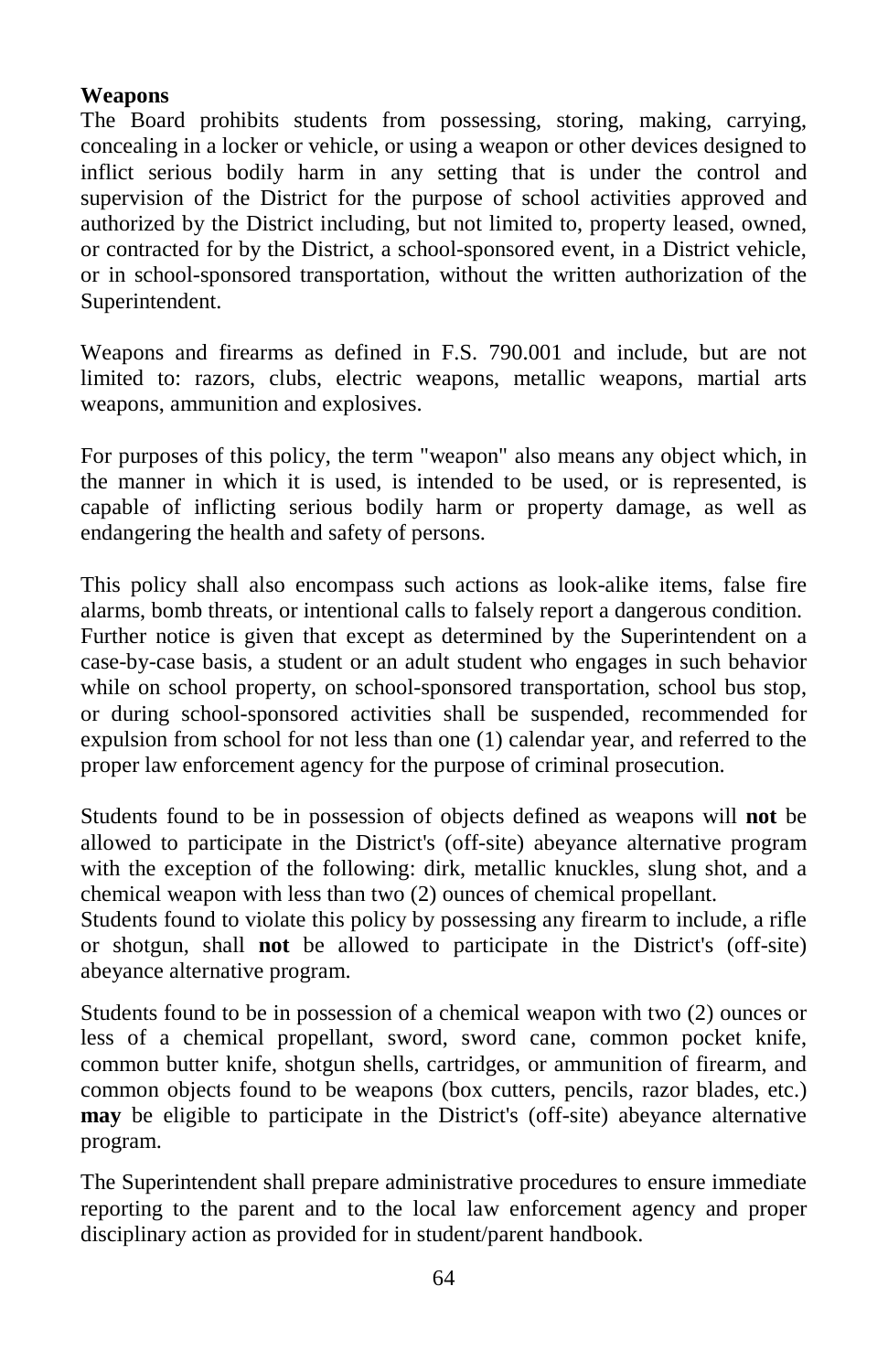The Superintendent is authorized to establish administrative procedures on weapons, which require students to immediately report knowledge of weapons and threats of violence by students and staff to the building principal. Failure to report such knowledge may subject the student to immediate suspension and potential expulsion from school.

Items pre-approved in writing by the Superintendent upon request of the building principal as part of a class or individual presentation or a theatrical prop used under adult supervision, if used for the purpose and in the manner approved, would be an exception to this policy. (Working firearms and any ammunition will **never** be approved as part of a presentation.)

Procedures shall also include the immediate reporting to the appropriate law enforcement agency if a dangerous weapon is found or is suspected to be in the possession of a District employee or a visitor.

# **Possession, Sale and/or Use of Alcoholic Beverages, Narcotics, Illegal Drugs, and/or Prohibited Substances**

- **a. Possession, Sale and/or Use** Notice is hereby given that possession or sale of controlled substances, as defined in Florida Statutes, Chapter 893, by any student while such student is upon school property or in attendance at a school function is grounds for expulsion. Student possession of or being under the influence of alcoholic beverages, and/or hallucinogenic drugs or combinations of drugs or substances having hallucinatory effects, marijuana, or under the influence of glue or other drugs or combinations of drugs, or drug paraphernalia expressly prohibited by federal, state, or local laws, including prohibited substances which shall include those substances possessed, sold, and/or used that are held out to be, or represented to be, controlled substances, illegal substances, or counterfeit in any respect illegal or controlled substances, at any school function or on school property is grounds for expulsion and referral to proper law enforcement agencies.
- **b. Felony Charge for Possession and/or Sale**  Upon complying with the requirements of law set forth in Florida Statute 1006.09 and State Board of Education Regulation 6A-1.0956, the Principal is authorized to suspend a student who has been formally charged with a felony for the unlawful possession or sale of narcotics or drugs until the determination of his guilt is made by a court of competent jurisdiction. Upon being adjudicated guilty of a felony, the student may be recommended for expulsion.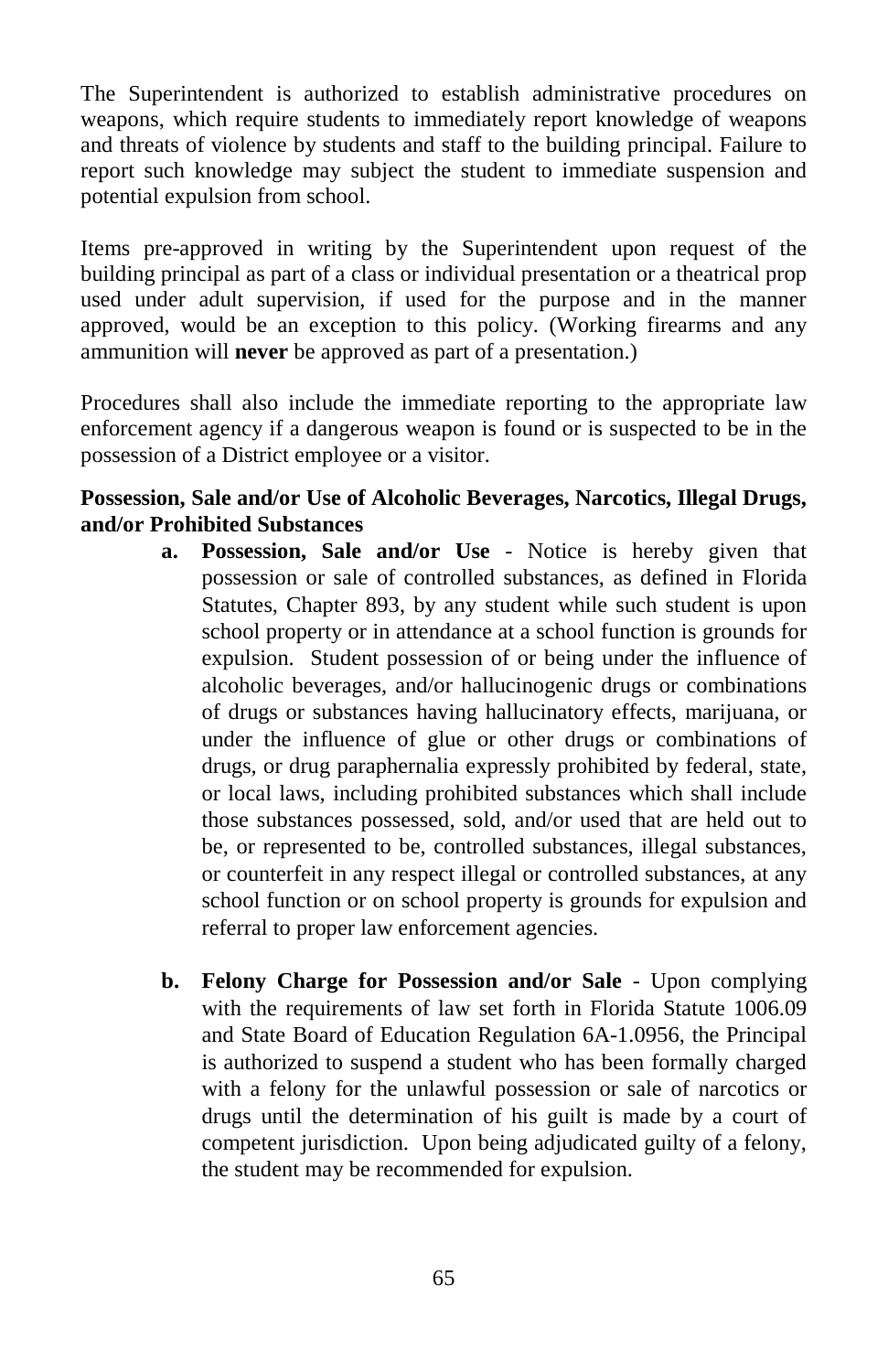- **c. Waiver**  A waiver of such discipline or expulsion may be granted if:
	- 1) The student voluntarily discloses his/her unlawful possession of such drug prior to arrest, or
	- 2) The student divulges information leading to the arrest and conviction of the person who supplied such drug to him/her. Any such information shall not be admissible in evidence against the student in any subsequent criminal action.
	- 3) The student commits himself/herself, or is referred by the court in lieu of a sentence, to a state-licensed drug abuse program and successfully completes the program.

### **Extortion**

A student who blackmails or otherwise threatens another student for the payment of money of any sum or other consideration shall be suspended from school and parents or guardians shall be requested to come for a conference with school officials. A second offense shall be that of mandatory suspension of ten (10) days and automatic recommendation for expulsion. Efforts shall be made to secure reimbursement. Referral to proper law enforcement agencies shall be made.

### **Bomb Threats or Terroristic Threats and Throwing Explosives or Noxious Substances**

A student who threatens, places, discharges, or throws a destructive explosive item or noxious substance, or makes a terroristic threat while in or on Board property, or on school-sponsored transportation, or during school-sponsored activities shall be suspended from school. Further notice is given that except as determined by the Superintendent on a case-by-case basis, a student determined to have violated this Board Policy shall be recommended for expulsion from school for not less than one (1) calendar year. A student who has been found to violate this Board Policy shall not be eligible to participate in the off-site Alternative Education Program or the district's earned return program pursuant to Board Policy 5610. The parent(s) or guardian(s) shall be requested to come for a hearing with school officials and make restitution for damages. The maximum penalty, depending on damage and intent, shall be expulsion and referral to proper law enforcement agencies.

#### **Arson**

A student who deliberately or wantonly sets a fire to school property or while involved in a school activity either as a prank or deliberately to do damage to the property shall be suspended from school and the parent or guardian shall be requested to come for a conference with school officials and to make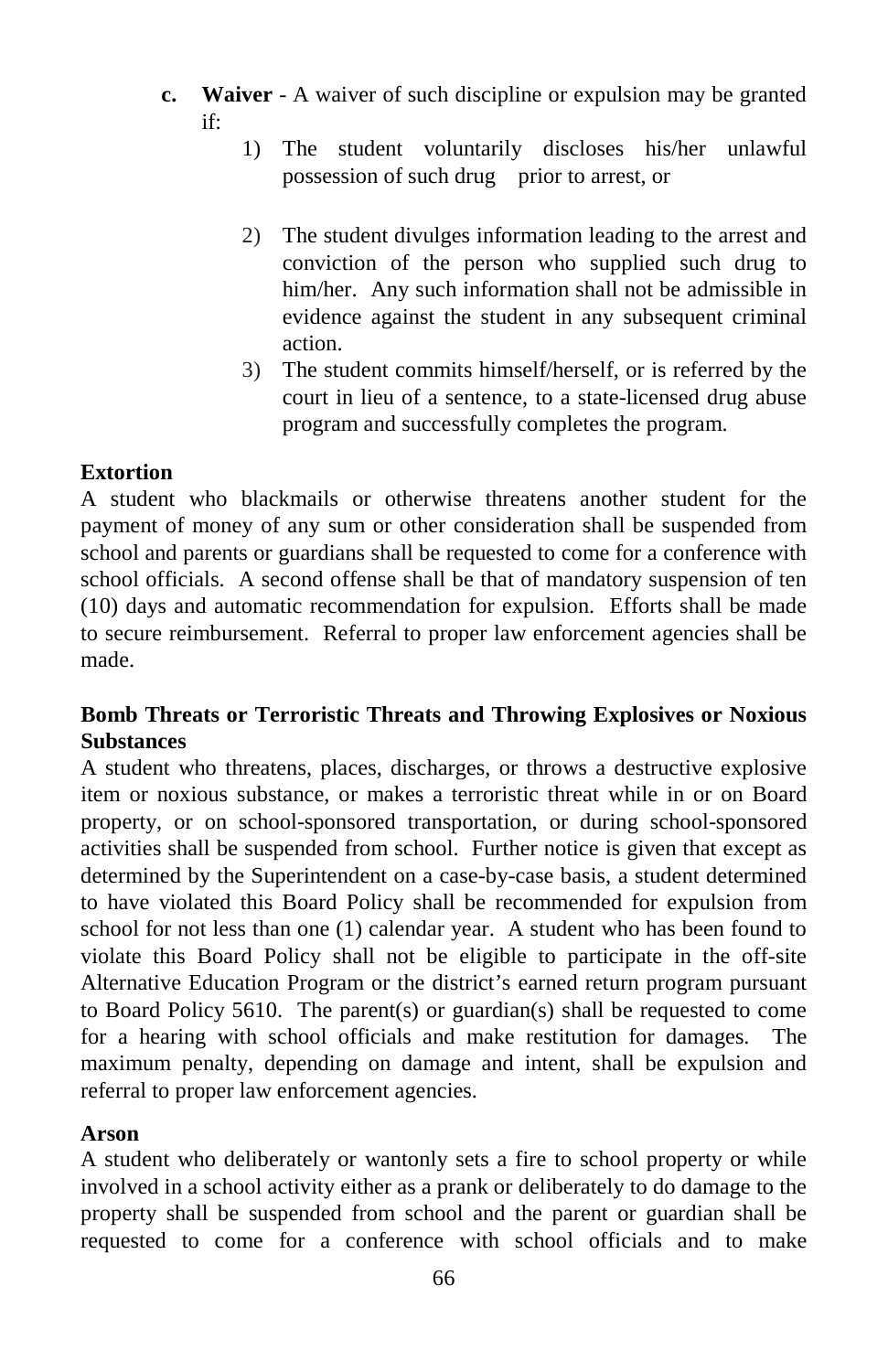arrangements for restitution for damages. Maximum penalty, depending on damage and intent, shall be expulsion and referral to proper law enforcement agencies.

### **Inciting Others or Disruptions**

A student who counsels another person to riot, disrupt, or be absent or otherwise violate school rules, or who disrupts or interferes with the lawful administration or functions of the school shall be subject to suspension or expulsion depending upon severity of the act.

# **Trespassing**

A student who violates the Florida State Trespass Law may be subject to suspension or expulsion and referral to proper law enforcement agencies.

# **Felony Charges for Incidents off School Property**

# **Felony Charge**

A student who is formally charged by a proper prosecuting attorney with a felony, or with a delinquent act which would be a felony if committed by an adult, for an incident occurring off Board property, and such incident has an adverse impact on the educational program, discipline, or welfare in the school in which the student is enrolled shall be subject to suspension. The school principal shall conduct an administrative hearing as outlined in F.A.C. 6A-1.0956 for the purpose of determining whether or not the student shall be recommended for expulsion. If circumstances warrant, a student may be suspended for a period of time which may exceed ten (10) days, as determined by the Superintendent. Such suspensions shall not affect the delivery of educational services to the student. The student shall be immediately enrolled in a daytime alternative education program, or an evening alternative education program, where appropriate.

# **Felony Conviction**

Any student who is convicted of, or is found to have committed, a felony or a delinquent act which would have been a felony if committed by an adult, regardless of whether adjudication is withheld shall not be allowed to participate in extra-curricular student activities.

If the court determines that the student did commit the felony or delinquent act which would have been a felony, if committed by an adult, the school principal shall conduct an administrative hearing as outline in F.A.C. 6A-1.0956 for the purpose of determining whether or not the student shall be recommended for expulsion, provided that the expulsion shall not affect the delivery of educational services to the student in any residential, nonresidential, alternative, daytime, or evening program outside of the regular school setting.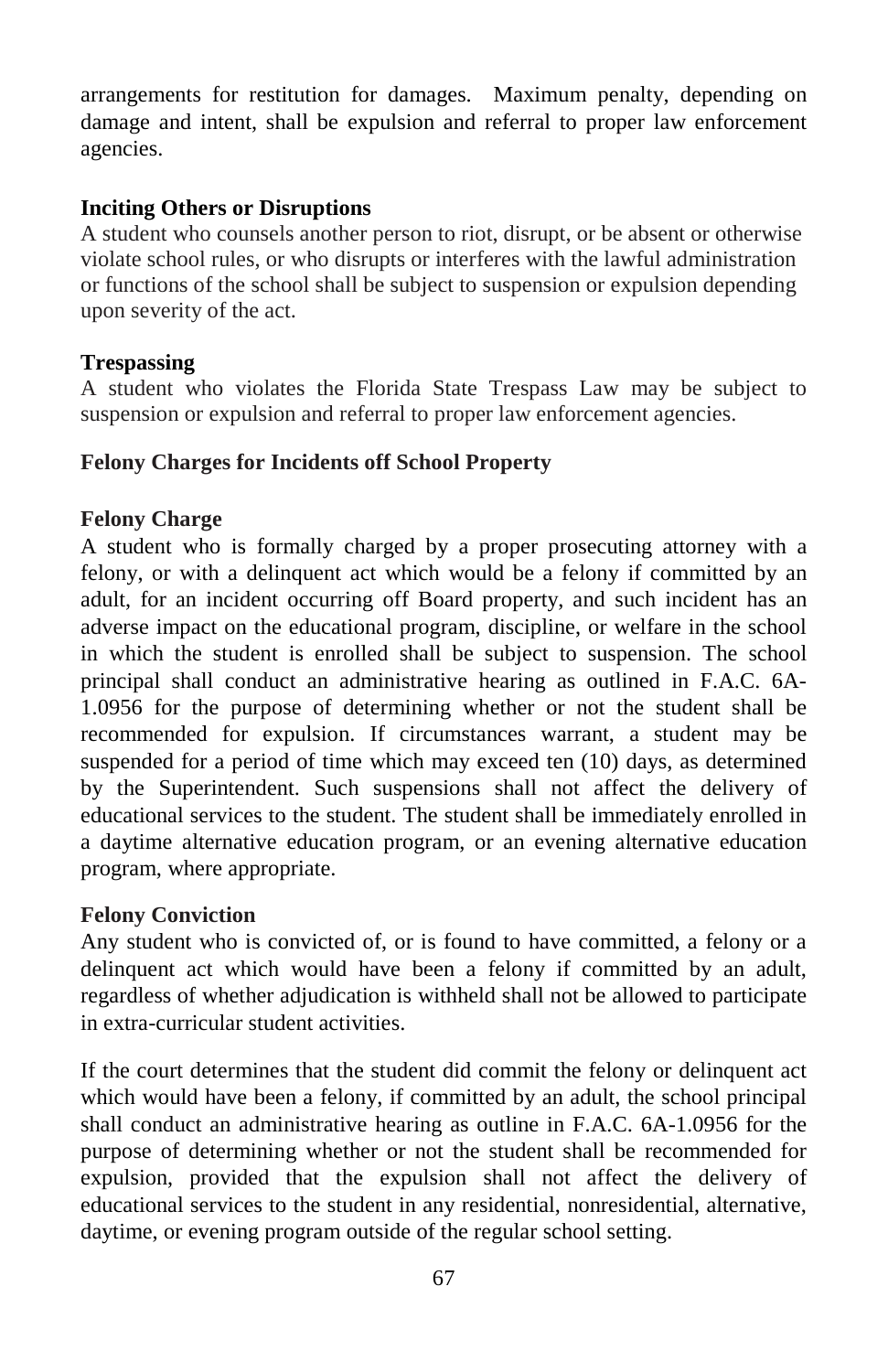A student's rights to participate in extra-curricular student activities may only be reviewed once the student has met all conditions set forth by the court. At that time the student may apply to the superintendent or the superintendent's designee to have his/her eligibility restored. Supporting documentation would be required at that time to be reviewed and validated by the Office of District and School Security. The decision of the superintendent or superintendent's designee shall be final.

#### **Assault or Battery on School District Personnel**

Any student found to have committed an act of assault or aggravated assault, or battery or aggravated battery, on any elected official of the school district, teacher, administrator or other school district personnel, shall be recommended for expulsion and placed in an alternative school setting for a minimum period of one (1) year. Upon being charged with such offense, the student shall be removed from the classroom immediately and placed in an alternative school setting pending disposition.

#### **Community Control**

FS 948.03 Terms and Conditions of Probation or Community Control, state in part, that a juvenile on community control who is a public school student must attend a public adult education program or a dropout prevention program with a second chance school or an alternative to expulsion if the district offers such programs, unless the principal of the school determines that special circumstances warrant continuation in the regular school program.

If the juvenile on Community Control attends a regular school program, the identity of the juvenile on community control, the nature of the felony offense committed by the juvenile, and the conditions of the community control must be made known to each of the student's teachers.

When the Principal is informed of a student on Community Control, either by the student disclosing such information on the Student Registration Form or notices from the Office of the Clerk of Court, the principal or designee will:

- 1) Hold a conference (administrative hearing) with the student and his/her parent or guardian to inform them of the notices of Community Control and the requirements to attend Adult Education, Alternative Education Program (AEP), or continue in the regular school program. For Exceptional Student Education (ESE) students, this conference must be held in conjunction with an IEP review.
- 2) Inform the student and his/her parent or guardian at the conference whether or not circumstances would allow the student to continue in the regular school program.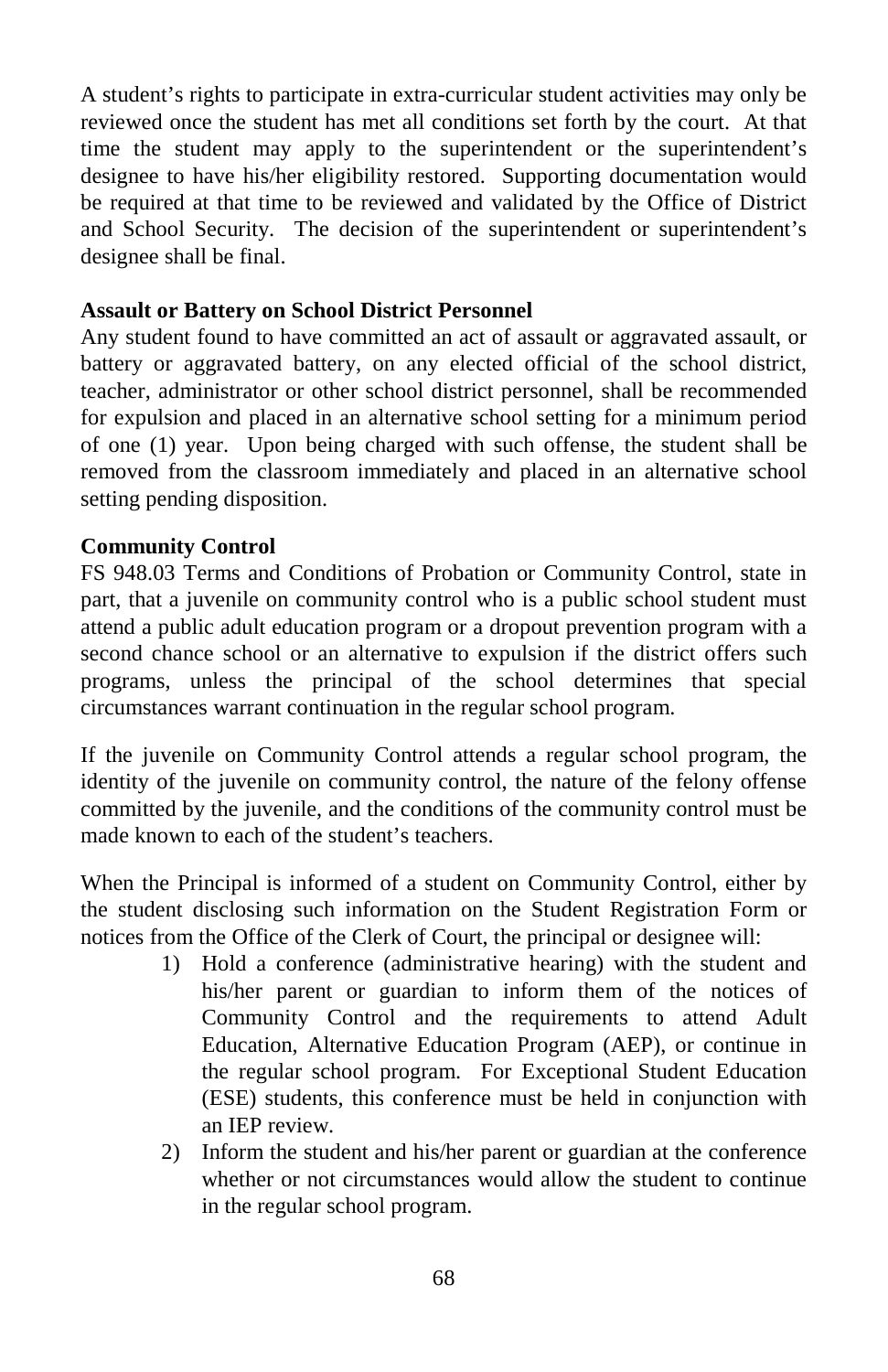- 3) The referring school completes the Notice of Enrollment form if the student will attend the Alternative Education Program:
	- The words, *Community Control*, should be written at the top of the enrollment -form to indicate the student's status in the program.
	- List the courses for the student.
	- Forward to the Area Superintendent for approval.
	- The Off-Site Stipulation/Conduct Agreement is not required for ESE or 504 students.
- 4) The Principal or designee should notify the Site Coordinator for AEP by telephone to expect the student to enroll at the site (giving the student's name, parent's or guardian's name, address, and telephone number).
- 5) The Principal or designee must inform the student and his/her parent or guardian to contact the Site Coordinator for AESP or the coordinator of the Adult Education Program and arrange a time to come to the site for an Intake appointment.

### **Alternative Learning Centers**

The School Board of Brevard County provides for Alternative Learning Centers that are available to provide educational instruction for students that:

- 1. Commit expellable infractions of school rules at school or at a school function
- 2. Are charged with/convicted of a felony
- 3. Are on community control/probation due to a felony charge or conviction

The decision to place a student at an Alternative Learning Center is made by a team of individuals to include appropriate school district personnel, parent/guardian, and the student.

A student, who is being recommended for expulsion for a bomb threat or for possession of any firearm at school or at a school function, to include a rifle or shotgun, is not allowed to participate in the Alternative Learning Center program. Refer to Board Policy  $5500(B)(4)$  and  $5500(B)(1)(b)$ .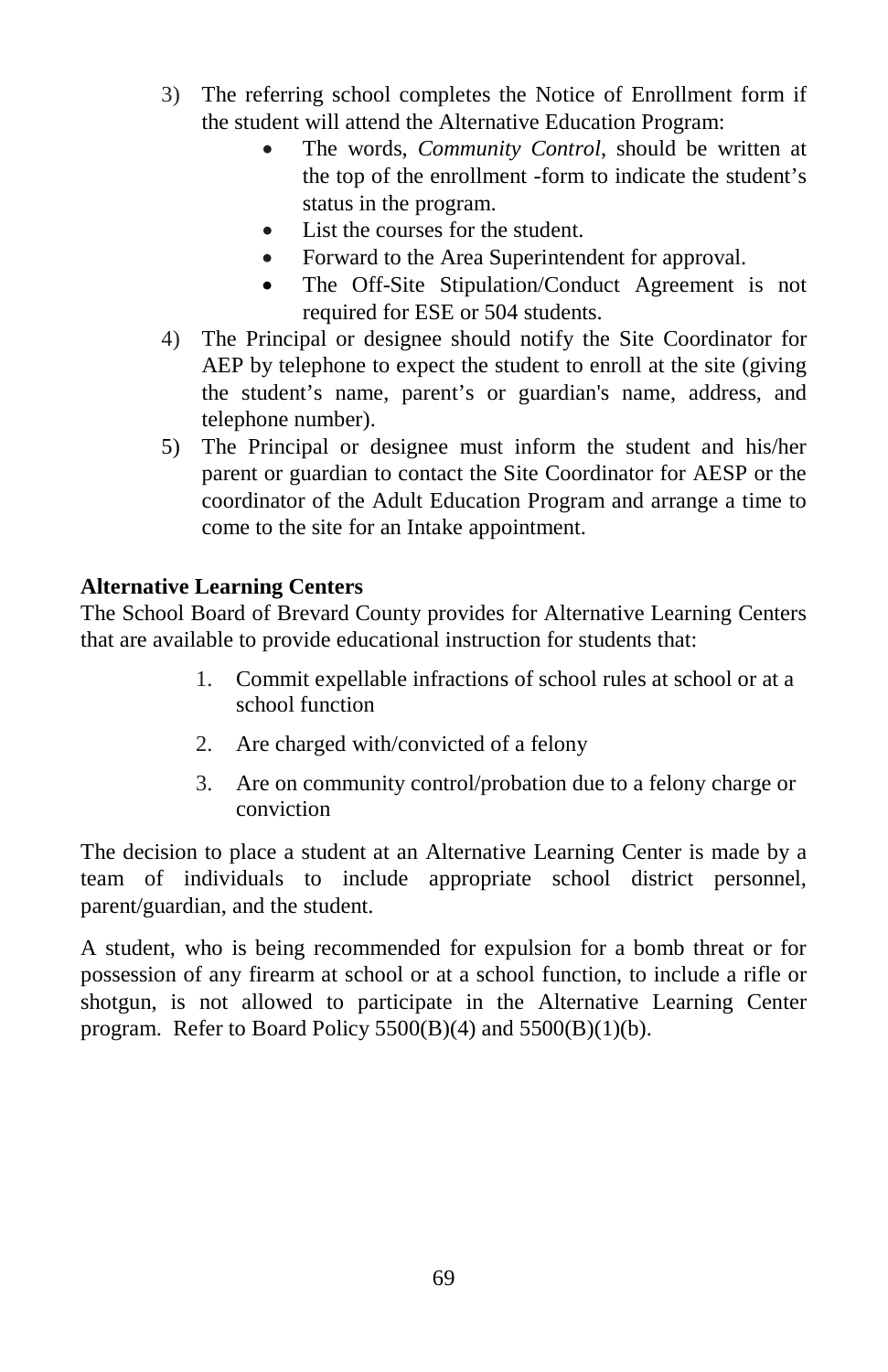The Alternative Learning Center operates at two (2) sites:

Central/North Alternative Learning Center 1225 Clearlake Road Cocoa, FL 32922 (321) 633-3489

> South Alternative Learning Center 2175 North Wickham Road Melbourne, FL 32754 (321) 242-4770

# **Student Conduct - School Based Offenses**

- 1. **Cheating -** Cheating is an offense which shall be handled by the school in whatever manner will best serve the interest and development of the student consistent with law and policy.
- 2. **Misconduct** Actions by students which are insubordinate or show disrespect for others or general misconduct which disrupts the learning situation shall not be tolerated. If the situation cannot be handled by the teacher, it shall be referred to an administrator. Definite corrective action appropriate to the individual situation shall be taken which may include suspension or expulsion.
- 3. **Student Dress** Instances in which students deliberately defy the dress code established by their school shall be treated the same as misconduct.
- 4. **Public Affection** Public affection is in poor taste. Students who continue to engage in public affection after being warned by the teacher shall be referred to the appropriate administrator. If the problem continues after a warning, it shall constitute an act of misconduct, which may result in suspension.
- 5. **Verbal Abuse or Profanity** Verbal abuse shall be interpreted to include any profane, obscene, vulgar, racial slur or slang or unnecessarily crude utterance, gesture, or display reflecting on an individual's gender, race, color, religion, ethnic or national origin, age, sexual orientation, social and family background, linguistic preference, or disability which has the purpose or effect of creating an intimidating, hostile or offensive educational environment. It shall not matter for disciplinary purposes whether it is directed toward the teacher, classmates, or merely done overtly. Such instances shall receive the appropriate action which may include suspension.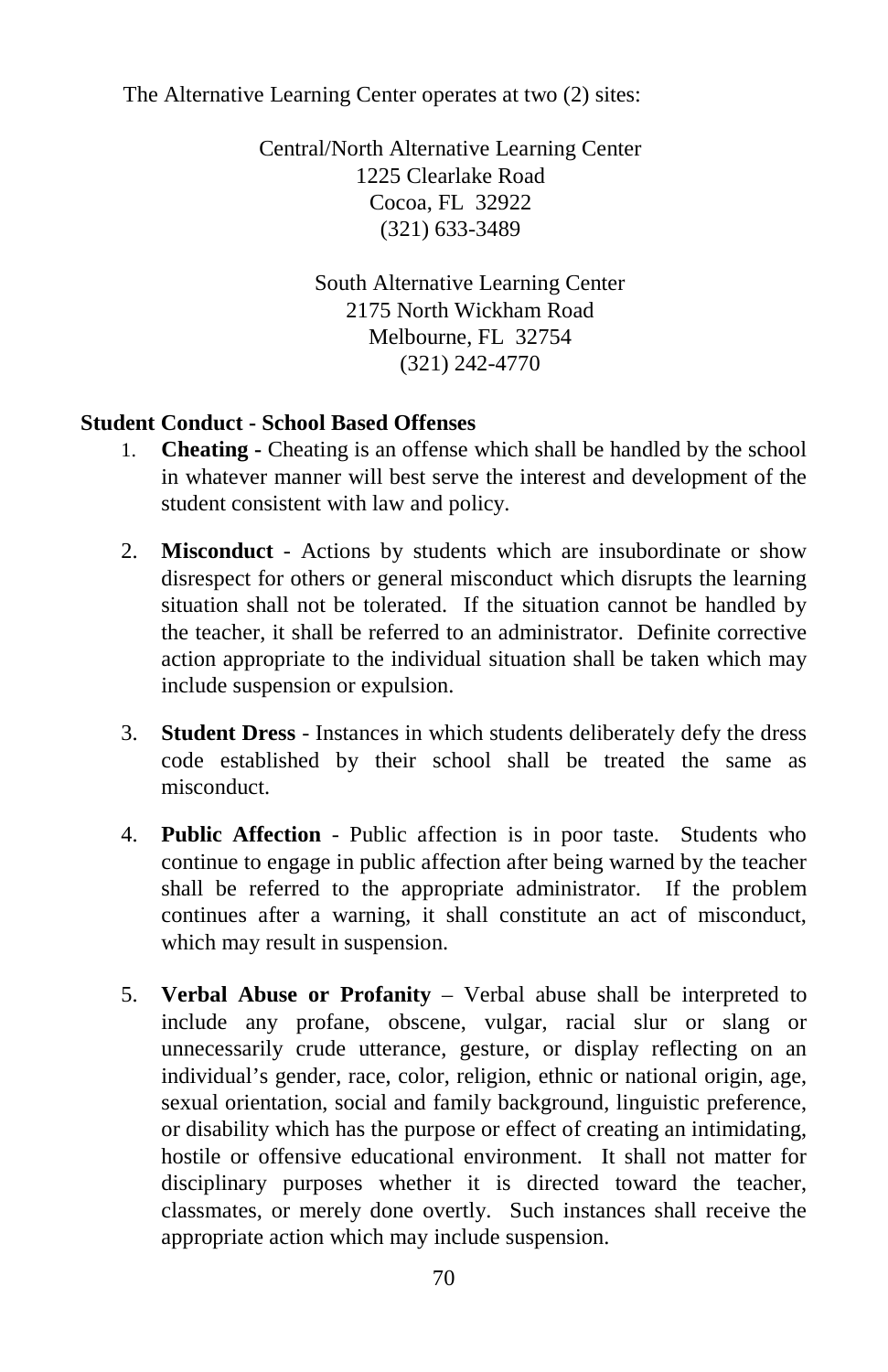- 6. **Theft or Pilfering** A student involved in the act of stealing or in possession of stolen property may be suspended from school. Parents or guardians may be requested to come for a conference with school officials. Efforts shall be made to secure reimbursement or replacement of the money or items taken. Criminal charges may be filed. The student may be recommended for expulsion.
- 7. **Student Possession of Tobacco on School Grounds** While under school jurisdiction, students shall be prohibited at all times from smoking or having tobacco in any form (including e-cigarettes) in their possession. Punishment shall include definite corrective action. Although e-cigarettes do not contain tobacco, they do contain nicotine and should be reported as a SESIR tobacco incident.
- 8. **Vandalism and Tampering** Any deliberate or wanton abuse of school or private property shall be considered vandalism. Cases of vandalism by students shall be reported to the appropriate administrator as soon as possible. Action, regardless of the value of the damage, may result in suspension of the student from school. The parent or guardian shall be requested to meet with the school officials to make arrangements for restitution for damage. Criminal charges may be filed; the student may be recommended for expulsion.
- 9. **Violent Behavior** Acts of assault, violence, intimidation, fighting, or extreme antagonism toward other persons shall immediately be reported to the appropriate administrator. Definite corrective action shall be taken. If, upon investigation, the facts warrant such, the student shall be suspended or recommended for expulsion. Criminal charges may also be filed.
- 10. **Threats** Serious threats made by a student against the life of another student, teacher or other school personnel shall immediately be reported to the appropriate administrator. Definite corrective action appropriate to the individual situation shall be taken which may include suspension or a recommendation for expulsion. The school administrator shall inform the person to whom the threat was directed of the situation. This policy will apply to secondary schools only.
- 11. **False Accusations** Accusations or charges made by a student against a teacher, administrator or other school district personnel shall be reported to the Principal or designee, who shall conduct a complete investigation of the accusations or charges made by the student. Any student found to have intentionally made false accusations or charges that jeopardize the professional reputation, employment, or professional certification of a teacher, administrator or other school district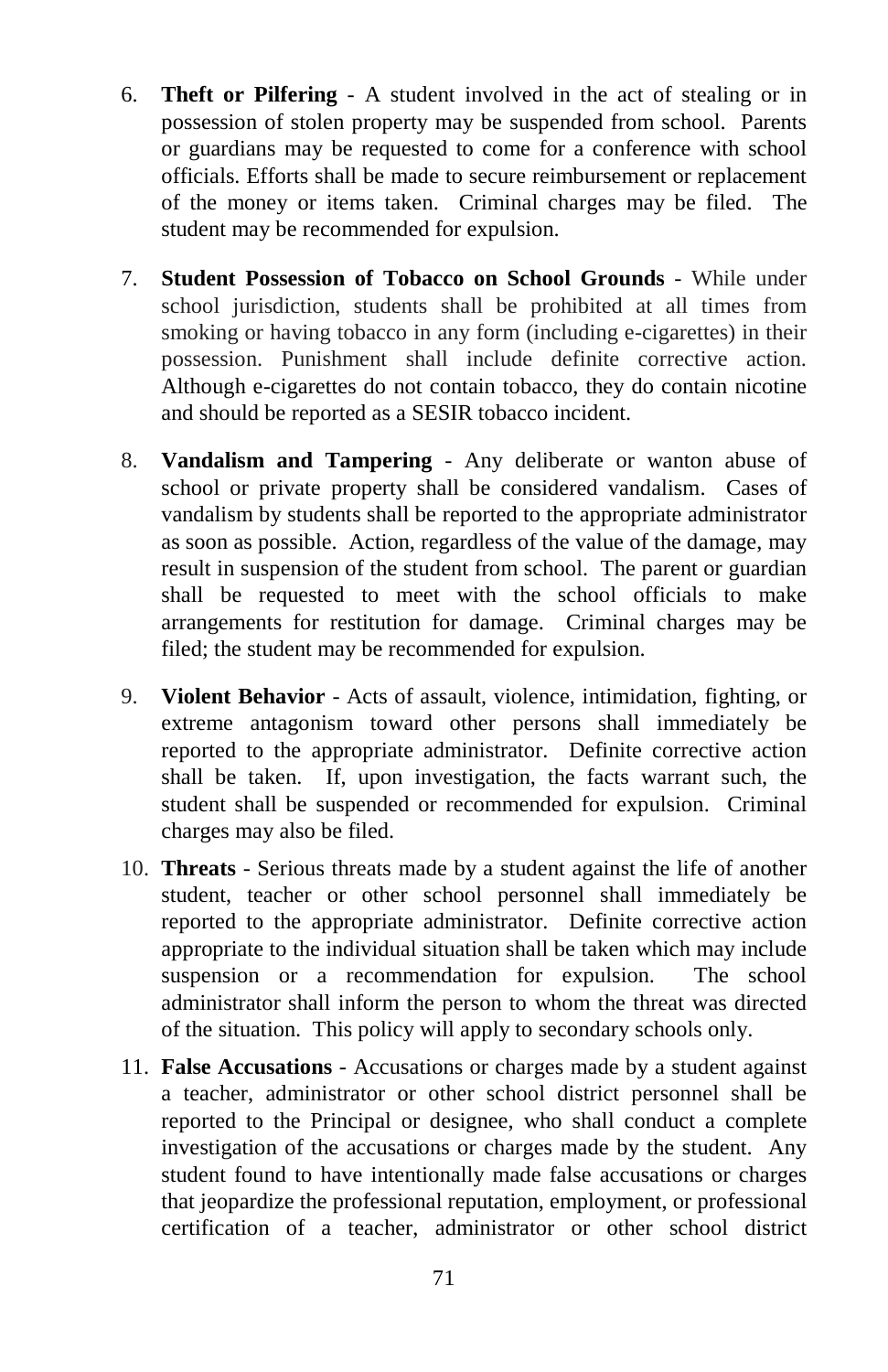personnel, shall be subject to disciplinary action for a serious breach of conduct which may include a recommendation for expulsion or assignment to a second chance school operated by the district.

- 12. **Failure to Report Serious Offenses –** Students who are aware of serious offenses, which include but are not limited to, the possession of weapons, firearms, and drugs, must report that information to a teacher or administrator at their earliest opportunity. Failure to report serious offenses may be cause for disciplinary action.
- 13. **Bullying and/or Harassment** If, upon investigation, a student has been found to have committed an act(s) of bullying and/or harassment, the student shall be suspended or recommended for expulsion. Criminal charges may also be filed if warranted. Please refer to pages 27 and 28 for additional information.

# **STUDENT DISTRICT NETWORK USE**

Advances in telecommunications and other related technologies have fundamentally altered the ways in which information is accessed, communicated, and transferred in our society. Such changes are driving the need for educators to adapt their means and methods of instruction, and the way they approach student learning, to harness and utilize the vast, diverse, and unique resources available on the Internet. The District is pleased to provide Internet services to its students. The District encourages students to utilize the Internet in order to promote educational excellence in our schools by providing them with the opportunity to develop the resource sharing, innovation, and communication skills and tools which will be essential to life and work. The instructional use of the Internet will be guided by the Board's policy on instructional materials.

The Internet is an electronic highway connecting computers and users in the District with computers and users worldwide. Access to the Internet enables students to explore thousands of libraries, databases, and bulletin boards, while exchanging messages with people throughout the world. Access to such an incredible quantity of information and resources brings unique challenges.

First, and foremost, the District may not be able to technologically limit access to services through the District's Internet connection to only those that have been authorized for the purpose of instruction, study, and research related to the curriculum. Unlike in the past when educators and community members had the opportunity to review and screen materials to assess their appropriateness, access to the Internet, because it serves as a gateway to any publicly available file server in the world, will open classrooms and students to electronic information resources which have not been screened by educators for use by students of various ages.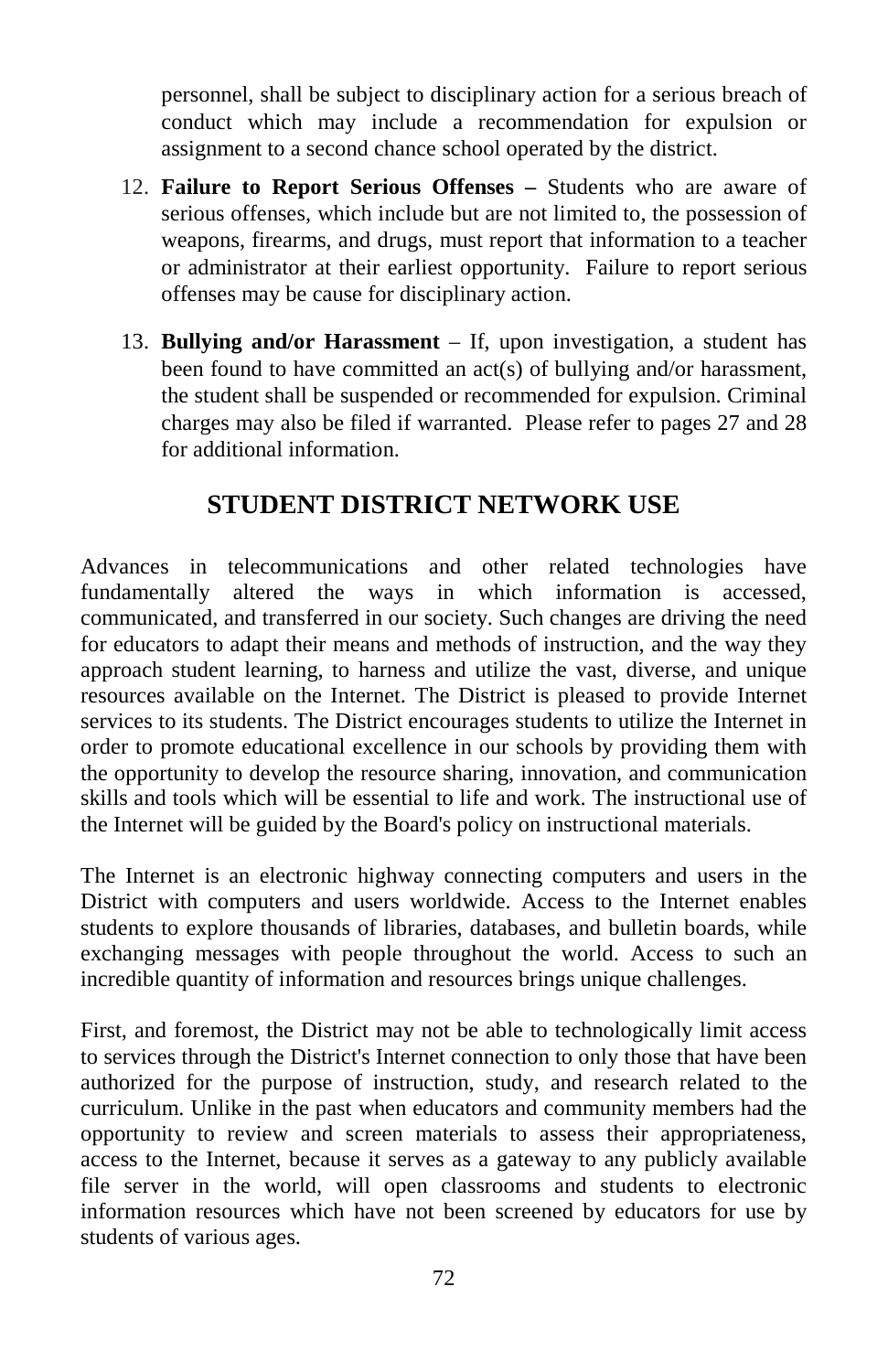The District has implemented technology protection, utilizing software and hardware measures which monitor, block, and filter Internet access to visual displays that are obscene, child pornography, or harmful to minors. Nevertheless, parents/guardians are advised that a determined user may be able to gain access to services on the Internet that the Board has not authorized for educational purposes. In fact, it is impossible to guarantee students will not gain access through the Internet to information and communications that they and/or their parents/guardians may find inappropriate, offensive, objectionable, or controversial. **Parents/Guardians assume risks by consenting to allow their child to participate in the use of the Internet.** Parents/Guardians of minors are responsible for setting and conveying the standards that their children should follow when using the Internet.

Pursuant to Federal law, students shall receive education about the following:

- A. safety and security while using e-mail, chat rooms, social media, and other forms of electronic communications;
- B. the dangers inherent with the online disclosure of personally identifiable information; and,
- C. the consequences of unauthorized access (e.g., "hacking") cyberbullying and other unlawful or inappropriate activities by students online

Site managers are responsible for providing training so that Internet users under their supervision are knowledgeable about this policy and its accompanying procedures. The Board expects that staff members will provide guidance and instruction to students in the appropriate use of the Internet. All Internet users (and their parents if they are minors) are required to sign a written agreement annually, or at the time of enrollment to abide by the terms and conditions of this policy and its accompanying procedures.

Students and staff members are responsible for good behavior on the District's computers and the Internet just as they are in classrooms, school hallways, and other school premises and school sponsored events. Communications on the Internet are often public in nature. General school rules for behavior and communication apply. The Board does not sanction any use of the Internet that is not authorized by or conducted strictly in compliance with this policy and its accompanying procedures.

Students shall not access social media for personal use from the District's network, but shall be permitted to access social media for educational use in accordance with their teacher's approved plan for such use.

Users who disregard this policy and its accompanying procedures may have their use privileges suspended or revoked, and disciplinary action taken against them. Users granted access to the Internet through the District's computers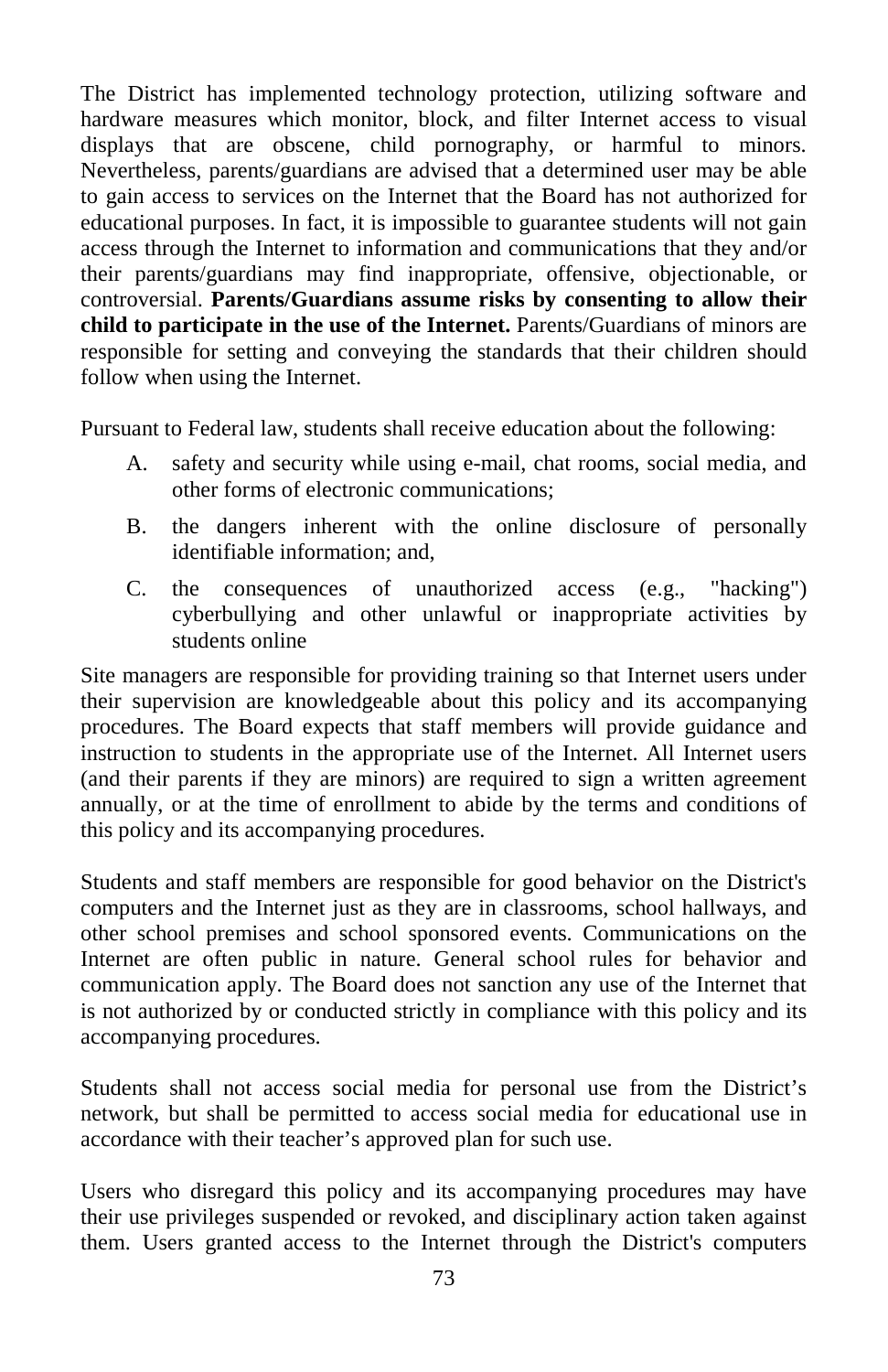assume personal responsibility and liability, both civil and criminal, for uses of the Internet not authorized by this Board policy and its accompanying procedures.

The Board designates the Superintendent as the administrators responsible for initiating, implementing, and enforcing this policy and its accompanying procedures as they apply to the use of the Internet for instructional purposes.

Please become familiar with the Student Computer and Internet Acceptable Use and Safety Procedures (7540.03) Located at: [http://www.neola.com/brevardco](http://www.neola.com/brevardco-fl/search/AP/ap7540.03.htm)[fl/search/AP/ap7540.03.htm](http://www.neola.com/brevardco-fl/search/AP/ap7540.03.htm)

## **STUDENT HAZING**

Hazing activities of any type are inconsistent with and disruptive to the educational process, and prohibited at any time in school facilities, on school property, and/or off school property if the misconduct is connected to activities or incidents that have occurred on school property. No administrator, faculty member, or other Board employee shall encourage, permit, authorize, condone, or tolerate any hazing activities. No student shall plan, encourage, or engage in any hazing.

Hazing is defined as performing any act or coercing another, including the victim, to perform any act that causes or creates a substantial risk of causing mental or physical harm. "Hazing" includes, but is not limited to, pressuring or coercing the student into violating State or Federal law, any brutality of a physical nature, such as whipping, beating, branding, exposure to the elements, forced consumption of any food, liquor, drug, or other substance, or other forced physical activity that could adversely affect the physical health or safety of the student, and also includes any activity that would subject the student to extreme mental stress, such as sleep deprivation, forced exclusion from social contact, forced conduct that could result in extreme embarrassment, or other forced activity that could adversely affect the mental health or dignity of the student. Hazing does not include customary athletic events or other similar contests or competitions or any activity or conduct that furthers a legal and legitimate objective. Permission, consent, or assumption of risk by an individual subjected to hazing shall not lessen the prohibitions contained in this policy.

Administrators, faculty members, and other employees of the Board shall be alert particularly to possible situations, circumstances, or events that might include hazing. If hazing or planned hazing is discovered, the students involved shall be informed by the discoverer of the prohibitions contained in this policy and shall be ordered to end all hazing activities or planned activities immediately. All hazing incidents shall be reported immediately to the Superintendent. Students, administrators, faculty members, and other employees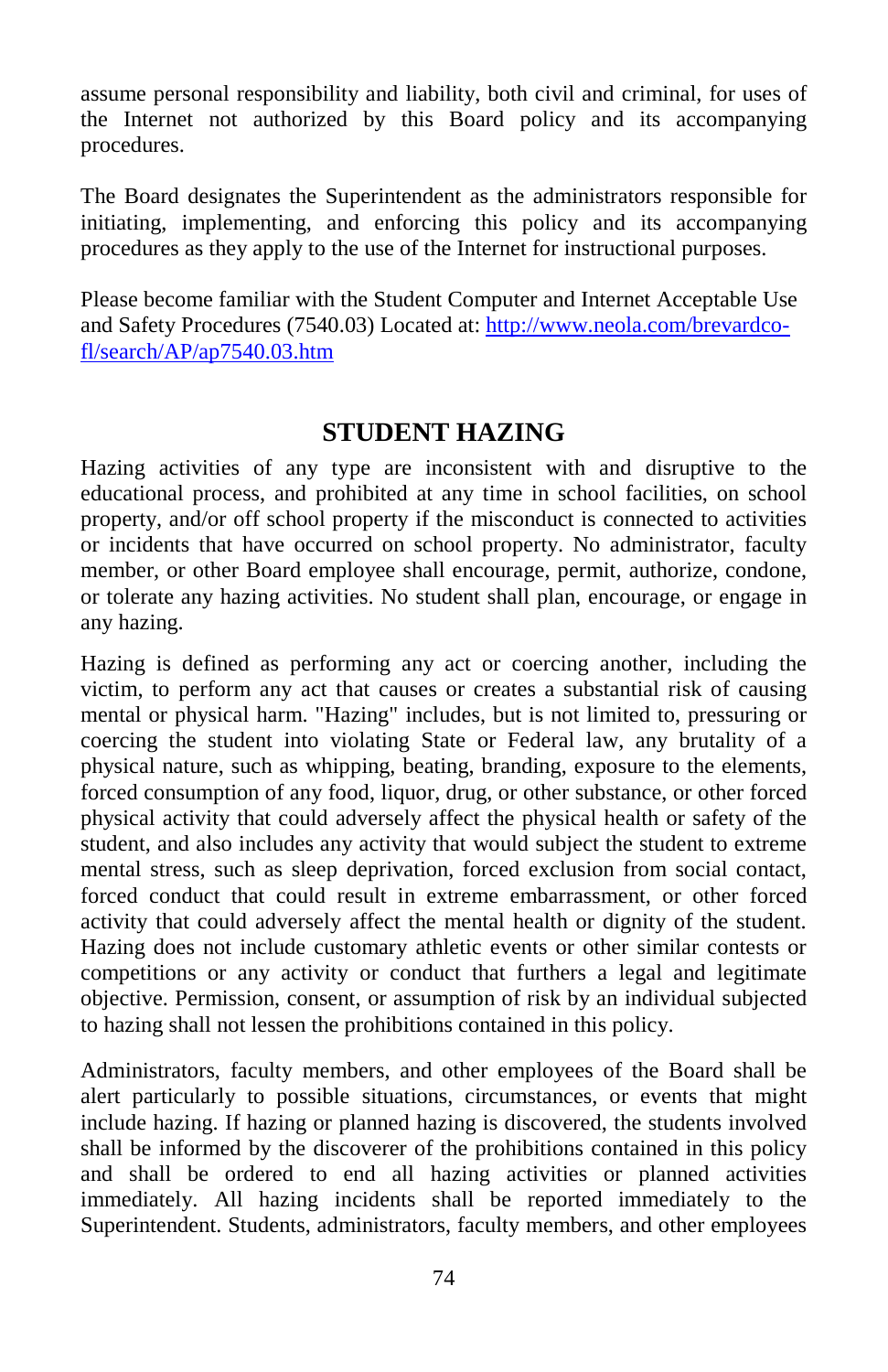who fail to abide by this policy may be subject to disciplinary action and may be held personally liable for civil and criminal penalties in accordance with law.

The Superintendent shall distribute this policy to all students and Board employees, and shall incorporate it into building, staff, and student handbooks. It shall also be the subject of discussion at employee staff meetings or in-service programs.

Administrators, staff members, and volunteers shall not intentionally remain ignorant of hazing or potential hazing activities.

## **STUDENT RECORDS**

## **Privacy**

The student's school records are private and confidential. A student's parents or guardians, eligible students, school officials with legitimate educational interests, or other individuals or organizations as permitted by law are the only ones who may see student records without the parent's or guardian's written permission.

## **Maintenance of Student Records**

Each school shall maintain a permanent cumulative record for each student enrolled in the school which shall contain the data as prescribed by Rule 6A-1.0955, FAC. Each student's cumulative record shall contain the following types of data:

## **1. Category A Records, Permanent Information.**

- **a.** Student's full legal name.
- **b.** Authenticated birth date, place of birth, race and sex.
- **c.** Last known address of student.
- **d.** Name(s) of student's parent(s) or guardian(s).
- **e.** Name and location of last school attended.
- **f.** Number of days present and absent, date enrolled, date withdrawn.
- **g.** Courses taken and record of achievement, such as grades, credits, or certification of competence.
- **h.** Date of graduation or date of program completion.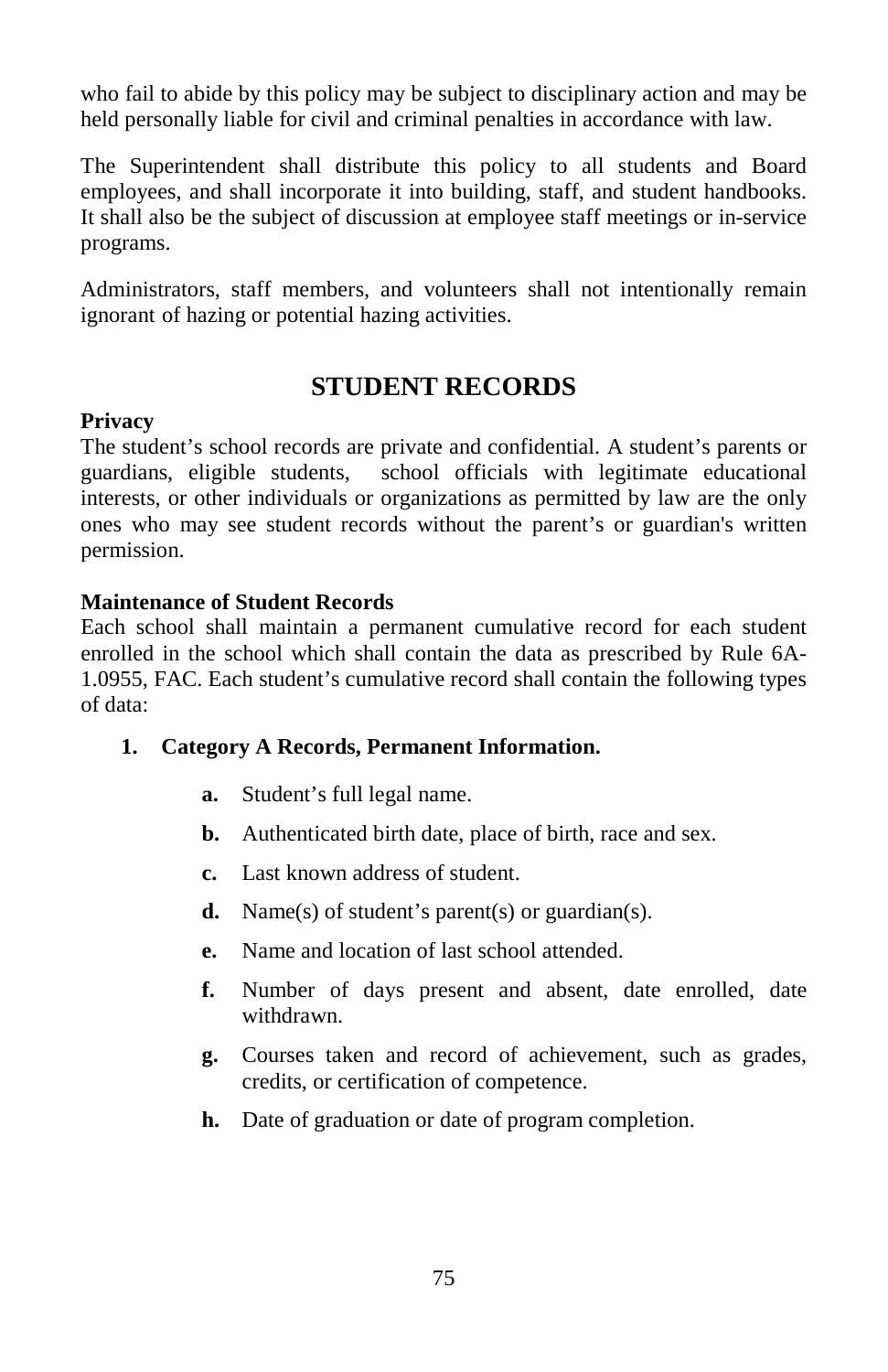## **2. Category B Records, Temporary Information**.

- **a.** Health information, family background data, standardized test scores, student discipline records, educational and vocational plans, honors and activities, work experience reports, teacher/counselor comments.
- **b.** Reports of student services or exceptional student staffing committees including all information required by Section 1001.42 F.S.
- **c.** Correspondence from community agencies or private professionals.
- **d.** Driver education certificate.
- **e.** A list of schools attended.
- **f.** Written agreements of corrections, deletions, or expunctions as a result of meetings or hearings to amend educational records.
- **g.** Such other records of educational importance as the school shall deem necessary.

Category A and B records shall be maintained in compliance with the approved district records retention schedule.

Individual exceptional student records shall be kept separate from regular cumulative records. These records shall be sent to each succeeding school the student attends in the district and shall be maintained in accordance with the approved district records retention plan.

Periodic review for elimination of outdated information in student records by the custodian or designees shall be made in accordance with Section 1001.52, Florida Statutes, and the approved district records retention plan. Such review shall be made on a regular basis. The custodian of the student records shall be responsible for maintaining the accuracy of information. All records of expulsions will be expunged by the custodian of the record upon graduation of the student or the date the student would have graduated unless an outstanding request to inspect and review the record has been made. Explanations placed in the education record and the record of access shall be maintained for as long as the education record to which it pertains is maintained. This procedure must be implemented before records are released to any vocational-technical centers, community colleges, or institutions of higher learning in which the student or student seeks or intends to enroll.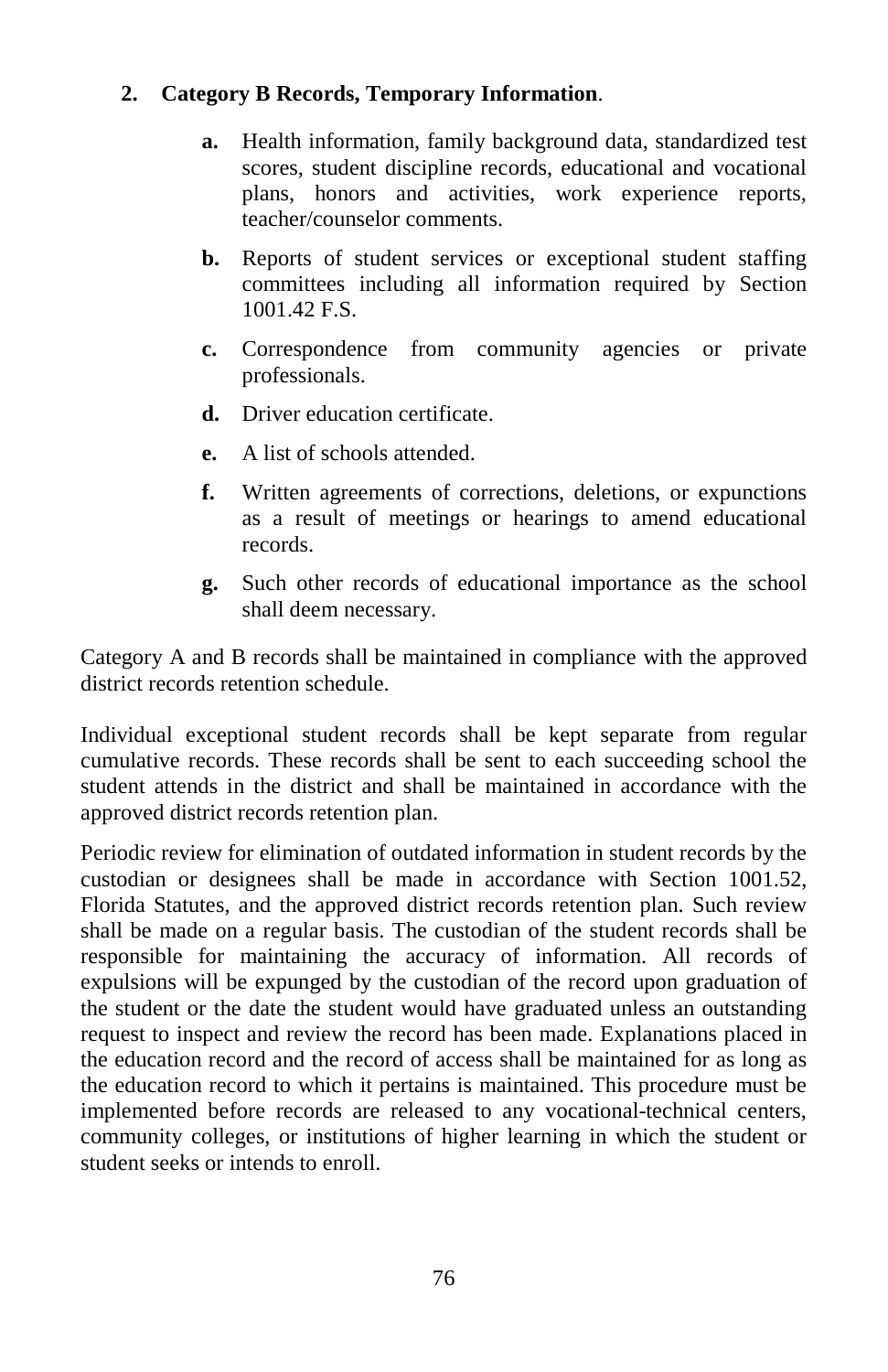| <b>Type Record</b>        | <b>Location</b> | Custodian                | <b>Address</b>    |
|---------------------------|-----------------|--------------------------|-------------------|
| Active and inactive       | Last            | Principal of last        | As shown in local |
| student records as        | school          | school attended          | directory         |
| specified in the current  | attended        |                          |                   |
| <b>Records Management</b> |                 |                          |                   |
| Manual for the district   |                 |                          |                   |
| Inactive student          | Central         | Superintendent           | District          |
| cumulative records        | district        | or designee              | Communications    |
| (Category A as            | office          | Educational              |                   |
| specified in the office   |                 | <b>Services Facility</b> |                   |
| current Records           |                 |                          |                   |
| <b>Management Manual</b>  |                 |                          |                   |
| for the district)         |                 |                          |                   |
| Individual exceptional    | Last            | Principal of last        | As shown in local |
| student education         | School          | school attended          | directory         |
| records as specified in   | attended        |                          |                   |
| the current Records       |                 |                          |                   |
| <b>Management Manual</b>  |                 |                          |                   |
| for the district          |                 |                          |                   |
| Individual student        | Last            | Principal of last        | As shown in local |
| psychological records     | school          | school attended          | directory         |
| as specified in the       | attended        |                          |                   |
| current Records           |                 |                          |                   |
| Management Manual         |                 |                          |                   |
| for the district          |                 |                          |                   |

## **Fingerprints**

No report or record relative to a student which includes a copy of the student's fingerprints will be maintained by the district.

#### **School District Access to Student Records**

- 1. Student records shall be available only to students and their parents, eligible students, designated school officials and personnel, to such other persons as the parent or eligible student authorizes in writing, a court of competent jurisdiction, or to other individuals or organizations as permitted by law. The term "parents" includes legal guardians or other persons standing in loco parentis (such as a grandparent or stepparent with whom the child lives, or a person who is legally responsible for the welfare of the child).
- 2. Schools may, without consent of parents, guardians, or eligible students, provide access to school officials to perform an administrative, supervisory or instructional task, or to perform a service or benefit for the student or the student's family and psychologists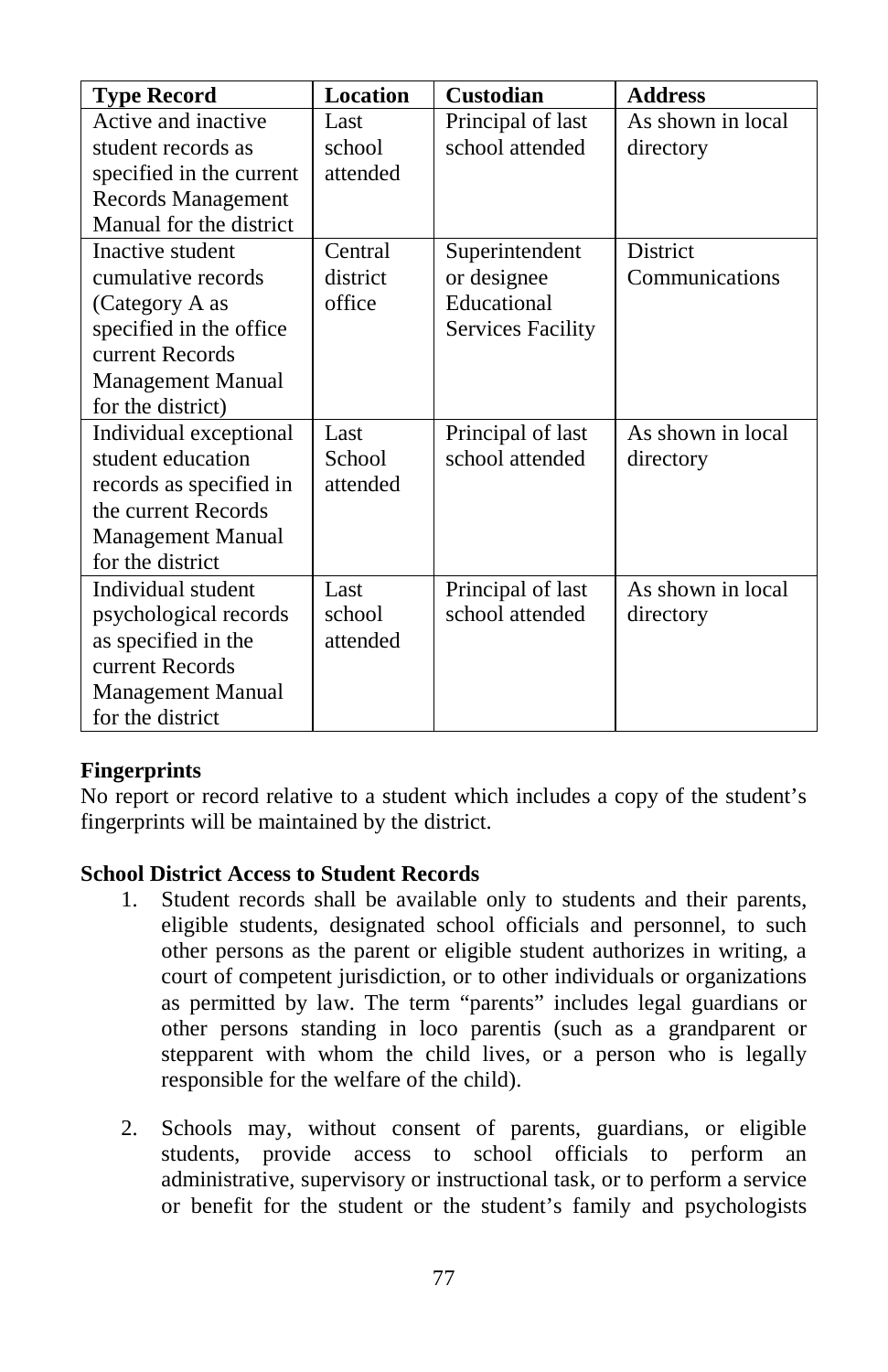within the School district providing they have legitimate educational interest.

3. Classified employees may be designated by the Principal for the purpose of doing clerical work and maintaining student records. However, such persons shall receive inservice training concerning the confidentiality of student records and work under the supervision and control of a professional staff member.

### **Parent or Guardian Access to Student Records**

- 1. The district presumes that the eligible student or either parent/guardian of the student has the right to inspect, review, and receive copies of the educational records of the student or eligible student unless the School Board, its staff, or the individual school has been provided a legally binding instrument or court order governing such matters as divorce, separation, or custody which provides to the contrary.
- 2. In instances where records are opened to parents, guardians or eligible students, schools shall make available a member of the professional staff to interpret the record and shall provide copies, at the current district copy rate, upon request. The copy rate will include actual reproduction costs and will not include the labor costs for retrieval.
- 3. Parents, guardians and eligible students may waive their right of access to confidential letters or statements of recommendations or evaluations. Such waiver shall be made in writing to the custodian of the records and shall be signed by the parent, guardian, or eligible student. Such waiver shall apply to recommendations or evaluations only if:
	- a. The parent, guardian, or eligible student is, upon request, notified of the names of all persons submitting confidential letters or statements; and
	- b. Such recommendations or evaluations are used solely for the purpose for which they were specifically intended.
- 2. The waiver of right of access may be revoked in writing with respect to actions occurring after the revocation.

#### **Disclosure of Student Record Information**

#### **Students Eighteen (18) Years of Age or Older**

Whenever a student has attained eighteen (18) years of age, the permission and consent required of and rights accorded to the parents of the student as to student records, shall thereafter be required of and accorded to the eligible student only,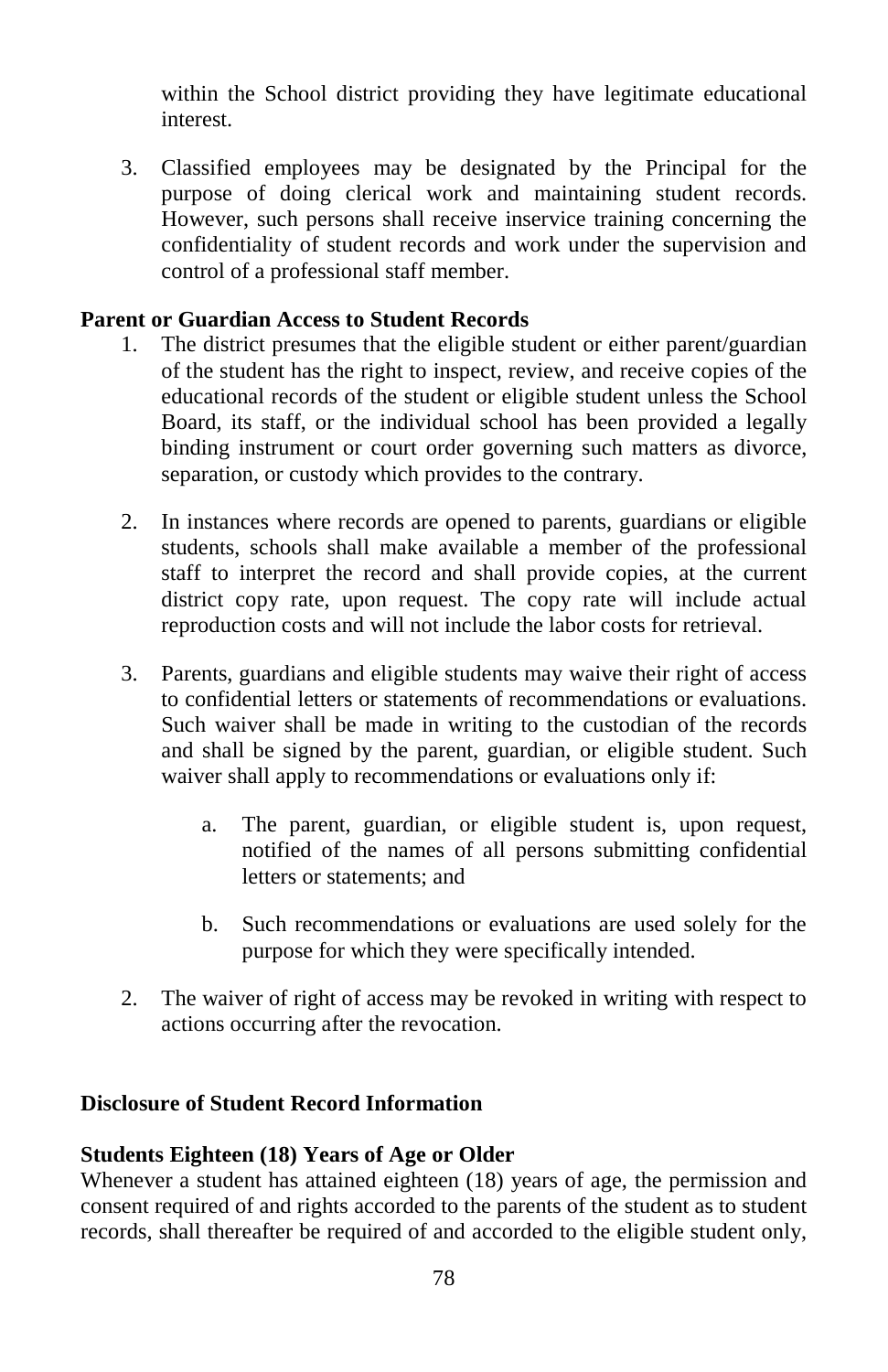unless the eligible student is a dependent eligible student of such parents or guardians as defined in Title 26 U.S.C. Section 152 of the Internal Revenue Code of 1954. The school district may, in this instance, disclose personally identifiable information from the education records to parents or guardians without the prior consent of the dependent eligible student.

## **Prior Written Consent Required**

- 1. Prior written consent of the parent, guardian or eligible student shall be obtained prior to disclosing personally identifiable student information other than directory information. The written consent shall include: signature of the parent, guardian or eligible student, date, specification of records or information to be disclosed, purpose of the disclosure, and the party or class of parties to whom a disclosure is to be made.
- 2. Disclosures of personally identifiable student information will be made only on the condition that the party or parties to whom the information is disclosed shall not disclose the information to any other party without prior written consent of the parent, guardian, or eligible student, as appropriate. Personally identifiable student information which is disclosed to an institution, agency, or organization, may be used by its officers, employees, and agents, but only for the purpose for which the disclosure was made.
- 3. The district presumes the parent, guardian, or eligible student has the authority to grant permission for disclosure of personally identifiable student information unless the district school has been provided with evidence that there is a legally binding instrument or State law or court order governing such matters as divorce, separation, or custody which provides to the contrary.

## **Disclosure without Prior Written Consent**

Personally identifiable records or reports of a student or student's may be released to the following persons or organizations without prior written consent of the student or student's parent or guardian:

- 1. Officials of schools, school systems, career centers, or public postsecondary educational institutions in which the student seeks or intends to enroll; and a copy of such records or reports shall be furnished to the parent or student upon request.
- 2. Other school officials, including teachers within the educational institution or agency, who have legitimate educational interests in the information contained in the records.
- 3. The United States Secretary of Education, the Director of the National Institute of Education, the Assistant Secretary for Education, the Comptroller General of the United States, or state or local educational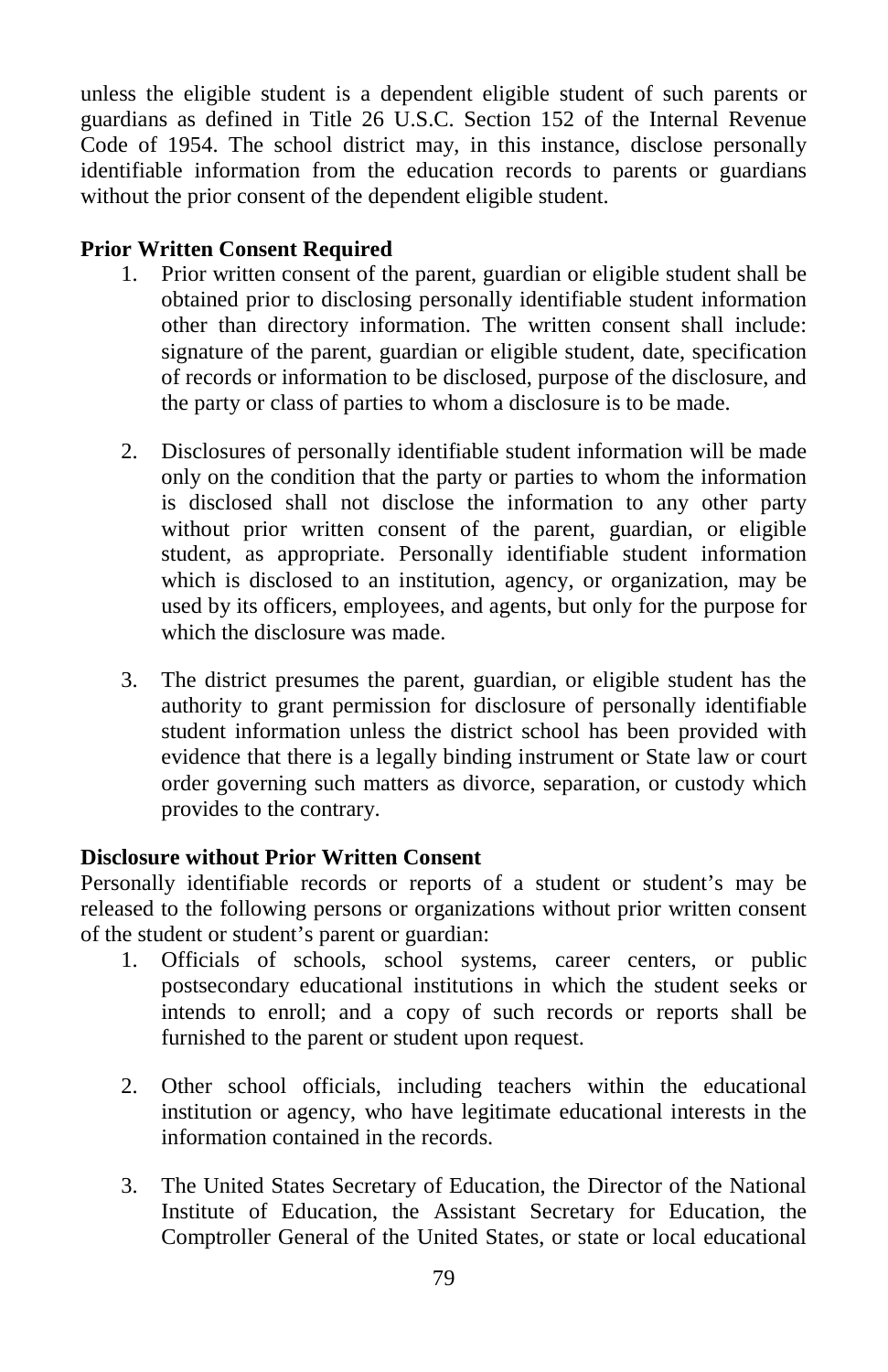authorities who are authorized to receive such information subject to the conditions set forth in applicable federal statutes and regulations of the United States Department of Education, or in applicable state statutes and rules of the State Board of Education.

- 4. Other school officials, in connection with a student's application for or receipt of financial aid.
- 5. Individuals or organizations conducting studies for or on behalf of an institution or a board of education for the purpose of developing, validating, or administering predictive tests, administering student aid programs, or improving instruction, if the studies are conducted in a manner that does not permit the personal identification of students and their parents by persons other than representatives of such organizations and if the information will be destroyed when no longer needed for the purpose of conducting such studies.
- 6. Accrediting organizations, in order to carry out their accrediting functions.
- 7. Early learning coalitions and the Agency for Workforce Innovation in order to carry out their assigned duties.
- 8. For use as evidence in student expulsion hearings conducted by a district school board under chapter 120.
- 9. Appropriate parties in connection with an emergency, if knowledge of the information in the student's educational records is necessary to protect the health or safety of the student or other individuals.
- 10. The Auditor General and the Office of Program Policy Analysis and Government Accountability in connection with their official functions; however, except when the collection of personally identifiable information is specifically authorized by law, any data collected by the Auditor General and the Office of Program Policy Analysis and Government Accountability is confidential and exempt from s. [119.07\(](http://www.myfloridahouse.gov/filestores/web/statutes/fs07/CH0119/Section_0119.07.HTM)1) and shall be protected in a way that does not permit the personal identification of students and their parents by other than the Auditor General, the Office of Program Policy Analysis and Government Accountability, and their staff, and the personally identifiable data shall be destroyed when no longer needed for the Auditor General's and the Office of Program Policy Analysis and Government Accountability's official use.
- 11. a. A court of competent jurisdiction in compliance with an order of that court or the attorney of record in accordance with a lawfully issued subpoena, upon the condition that the student and the student's parent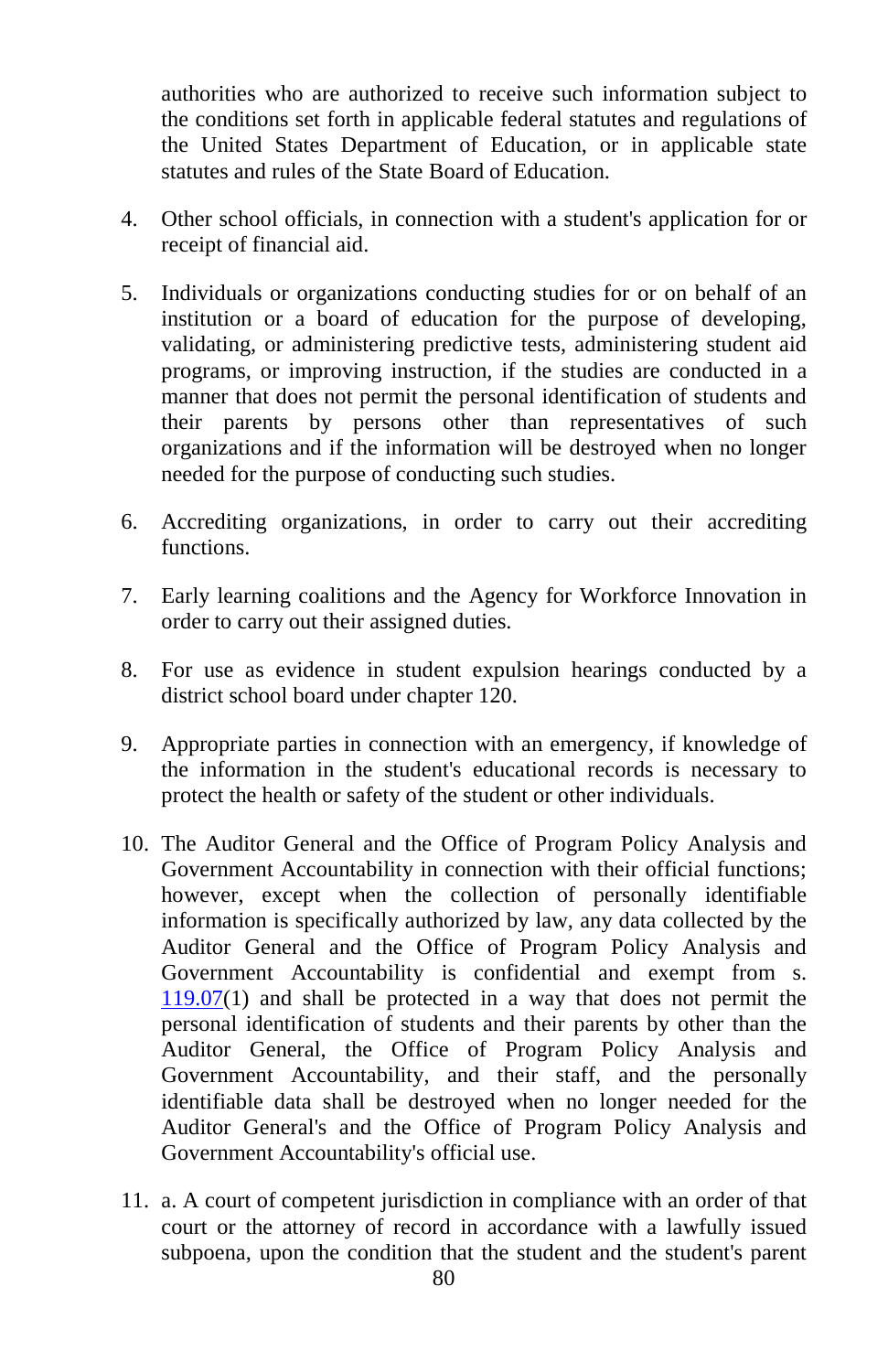are notified of the order or subpoena in advance of compliance therewith by the educational institution or agency.

b. A person or entity in accordance with a court of competent jurisdiction in compliance with an order of that court or the attorney of record pursuant to a lawfully issued subpoena, upon the condition that the student, or his or her parent if the student is either a minor and not attending a postsecondary educational institution or a dependent of such parent as defined in 26 U.S.C. s. 152 (s. 152 of the Internal Revenue Code of 1954), is notified of the order or subpoena in advance of compliance therewith by the educational institution or agency.

- 12. Credit bureaus, in connection with an agreement for financial aid that the student has executed, if the information is disclosed only to the extent necessary to enforce the terms or conditions of the financial aid agreement. Credit bureaus shall not release any information obtained under this paragraph to any person.
- 13. Parties to an interagency agreement among the Department of Juvenile Justice, school and law enforcement authorities, and other signatory agencies for the purpose of reducing juvenile crime and especially motor vehicle theft by promoting cooperation and collaboration, and the sharing of appropriate information in a joint effort to improve school safety, to reduce truancy and in-school and out-of-school suspensions, and to support alternatives to in-school and out-of-school suspensions and expulsions that provide structured and well-supervised educational programs supplemented by a coordinated overlay of other appropriate services designed to correct behaviors that lead to truancy, suspensions, and expulsions, and that support students in successfully completing their education. Information provided in furtherance of the interagency agreements is intended solely for use in determining the appropriate programs and services for each juvenile or the juvenile's family, or for coordinating the delivery of the programs and services, and as such is inadmissible in any court proceedings before a dispositional hearing unless written consent is provided by a parent or other responsible adult on behalf of the juvenile.
- 14. Consistent with the Family Educational Rights and Privacy Act, the Department of Children and Family Services or a community-based care lead agency acting on behalf of the Department of Children and Family Services, as appropriate.

#### **Transcripts of Records**

Transcripts of a student's records may be released without written consent from the student's parents, guardians, or the eligible student to any vocationaltechnical center, community college, or any postsecondary institutions of higher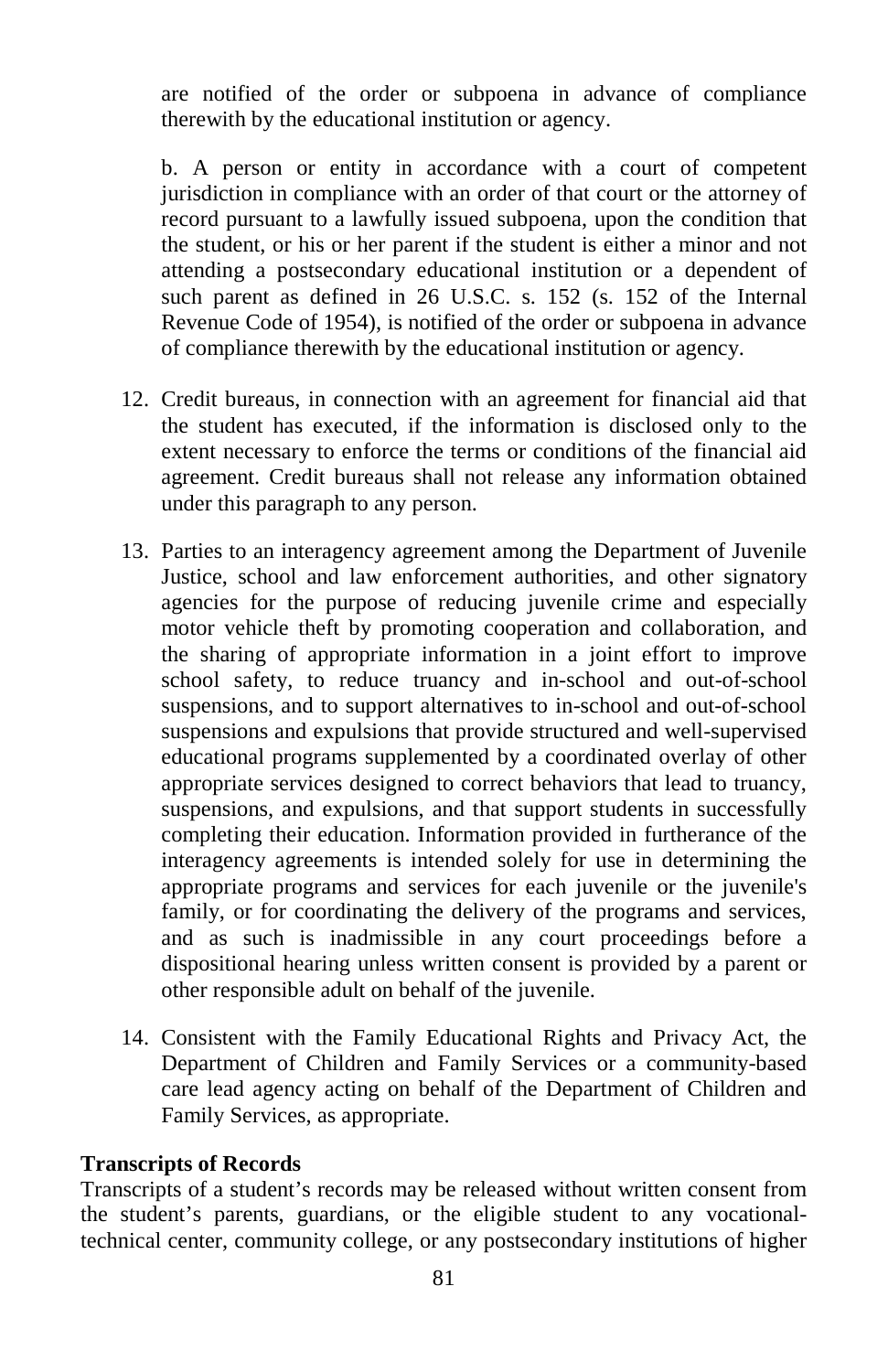learning in which the student or student seeks or intends to enroll. A copy of the records may be released to the student's parents, guardians, or the eligible student upon written request. This policy is also applicable in instances where such a request is in connection with a student's application for, or receipt of, financial aid.

### **Disclosure—Health or Safety Emergencies**

Disclosure of personally identifiable student information may be made by school officials in the event of health or safety emergency. Such emergency situations shall be declared in writing to the Superintendent by a recognized legal official with authority to declare such an emergency. The declaration of a health or safety emergency shall include the need for specific personally identifiable student information, the time requirements for the information, and the parties to whom the information is disclosed who are responsible for utilizing the information to deal with the emergency.

### **Family Educational Rights and Privacy Act (FERPA) Notice for Directory Information**

The *Family Educational Rights and Privacy Act* (FERPA), a Federal law, requires that Brevard Public Schools, with certain exceptions, obtain a parent's written consent prior to the disclosure of personally identifiable information from a child's education records. However, Brevard Public Schools may disclose appropriately designated "directory information" without written consent, unless parents have advised the District to the contrary in accordance with District procedures. The primary purpose of directory information is to allow the Brevard Public Schools to include this type of information from a child's education records in certain school publications. Examples include:

- A playbill, showing your student's role in a drama production;
- The annual yearbook;
- Honor roll or other recognition lists;
- Graduation programs; and
- Sports activity sheets, such as for wrestling, showing weight and height of team members.

Directory information, which is information that is generally not considered harmful or an invasion of privacy if released, can also be disclosed to outside organizations without a parent's prior written consent. Outside organizations include, but are not limited to, companies that manufacture class rings or publish yearbooks. Directory information can be release without consent of parents, but **the district uses extreme discretion when releasing any information to an outside source.**

In addition, two federal laws require local educational agencies (LEAs) receiving assistance under the *Elementary and Secondary Education Act of 1965* (ESEA) to provide military recruiters, upon request, with the following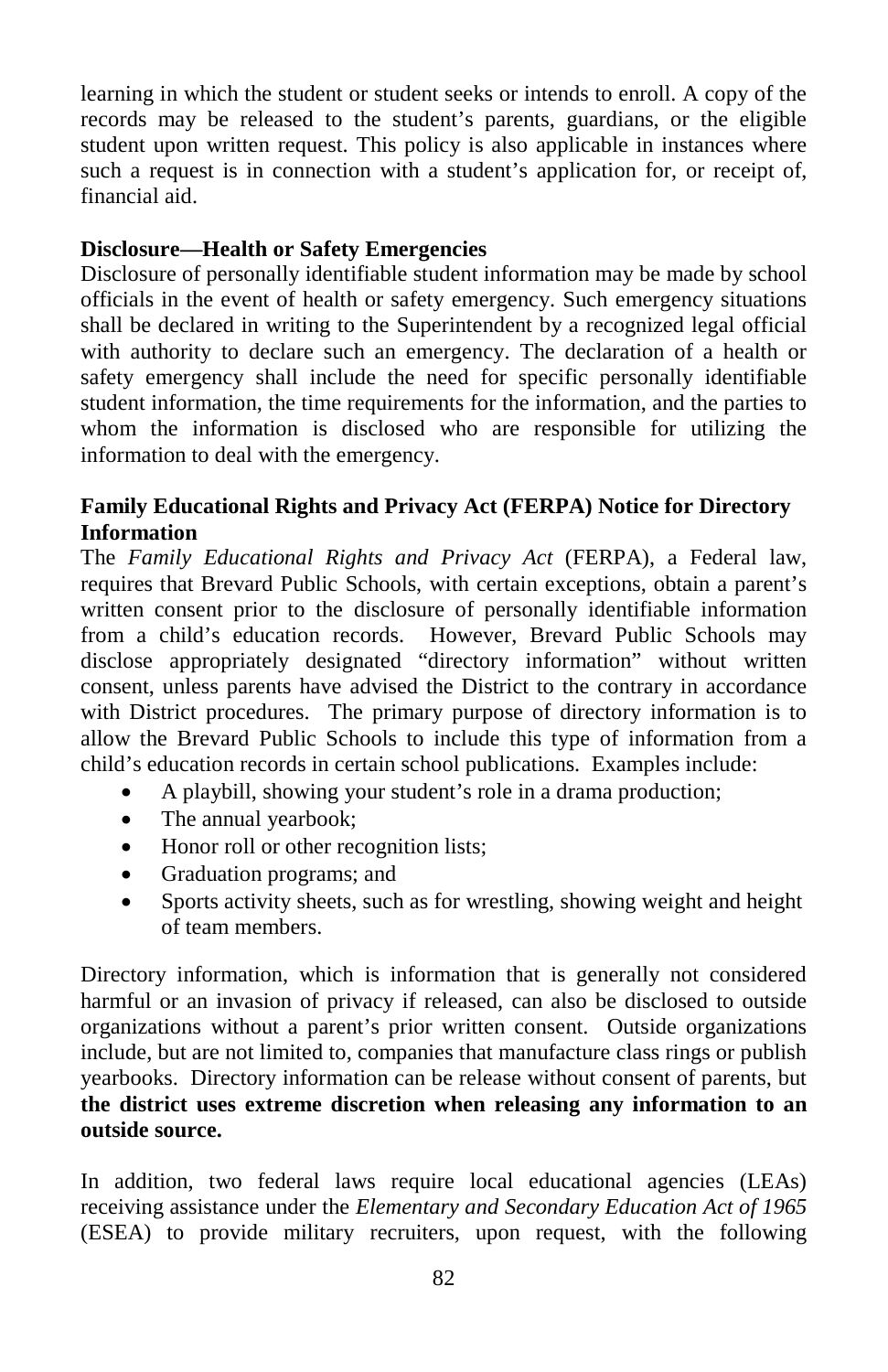information – names, addresses and telephone listings – unless parents have advised the LEA that they do not want their student's information disclosed without their prior written consent.

If a parent does not want Brevard Public Schools to disclose directory information from their child's education records without prior written consent, a parent must notify the District in writing by 15 business days after enrollment in a school. The **opt-out form** for notifying the district that you want to restrict the release of directory information may be obtained at a school or on the district's website. If the signed form is not received by a school within 15 business days after enrollment, it will be assumed that Brevard Public Schools has your permission to use a child's information as described in this notice. This permission will remain in effect at a school until a parent completes an opt-out form or the student is withdrawn.

Brevard Public Schools, as outlined in School Board Policy 8330-Student Records, has designated the following information as directory information:

- Student's name
- Address
- Telephone number, if it is listed
- Date and place of birth
- Participation in officially recognized activities and sports
- Height and weight, if a member of an athletic team
- Dates of attendance
- Date of graduation or program completion
- Awards received

## **Student Photograph, Video, and Original Work**

Brevard Public Schools obtains a parent's written consent prior to publicly displaying a student's photograph, image in a video or original work in any media format, including the Internet. The primary purpose of obtaining written consent is to allow Brevard Public Schools to include student images for a variety of purposes in accordance to School Board rule, policies and procedures. Examples include:

- Yearbooks
- School Newspapers
- Award Announcements

When created and kept by a school or district, photos, videos, and other media directly related to a specific student are considered part of a student's education records and, therefore, if a school or district discloses these images, they must comply with FERPA. **Brevard Public Schools exercises extreme caution when displaying information such as identifiable pictures and considers student safety first before publishing any image.**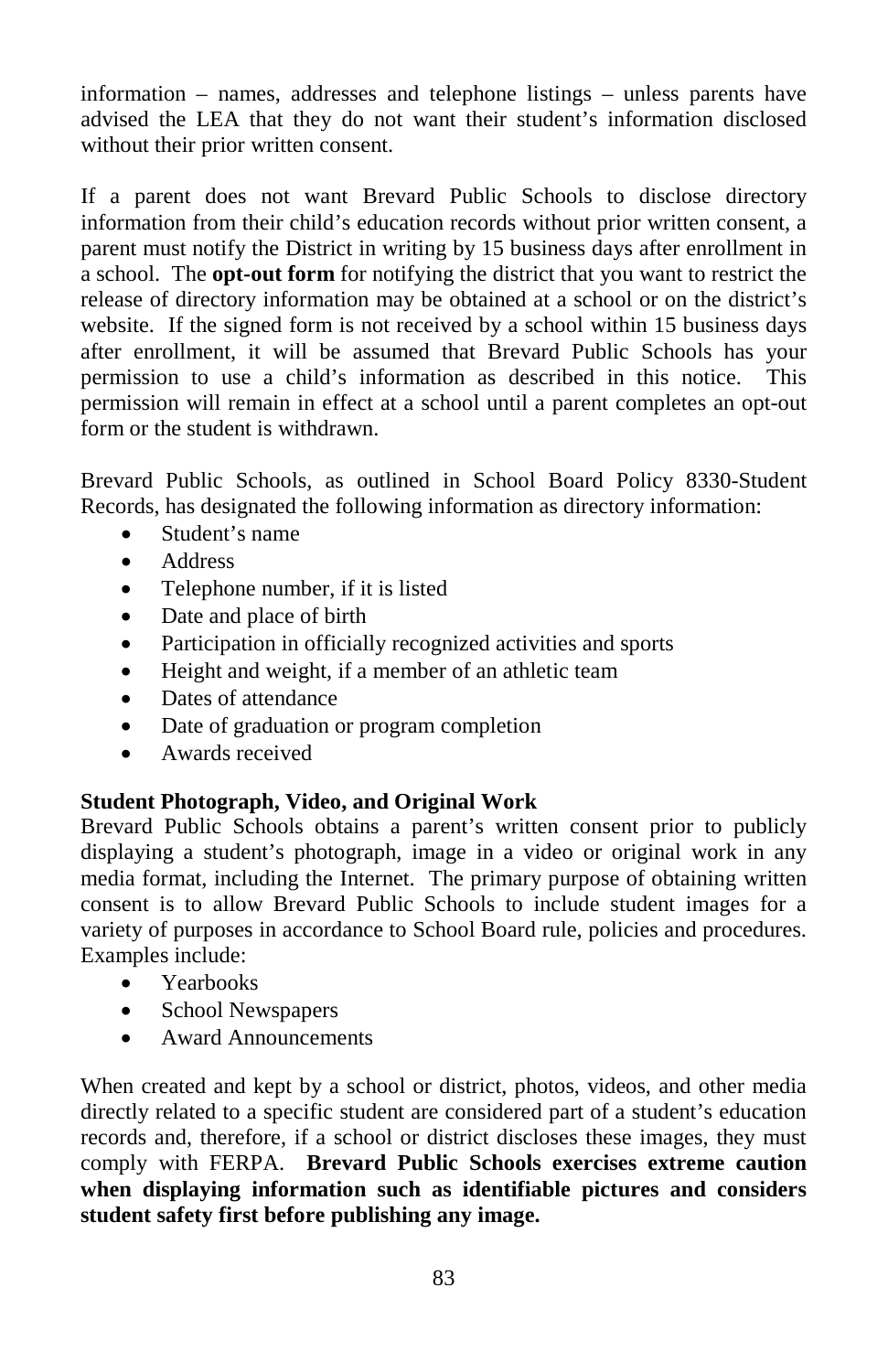If a parent does not want Brevard Public Schools to publish photographs, videos or original work without prior written consent, a parent must notify the District in writing by 15 business days after enrollment in a school. The **opt-out form,** as mentioned above, may be used by parents to restrict the use of a student's image. The opt-out form may be obtained at a school or on the district's website. If the signed form is not received by a school within 15 business days after enrollment, it will be assumed that Brevard Public Schools has your permission to use a child's image as described in this notice. This permission will remain in effect at a school until a parent completes an opt-out form or the student is withdrawn.

### **Record of Disclosures**

Record of any requests or disclosures of personally identifiable student information shall be maintained except for disclosures to parent, guardian or eligible student, disclosure of directory information, or to any other school officials with a legitimate educational interest. The record of requests for disclosure shall include the following: the parties who have requested or obtained personally identifiable student information and the legitimate interests of the persons requesting or obtaining the information.

### **Notification of Rights Under the Protection of Pupil Rights Amendment (PPRA)**

PPRA affords parents certain rights regarding our conduct of surveys, collection and use of information for marketing purposes, and certain physical exams. These include the right to:

- 1. *Consent* before students are required to submit to a survey that concerns one or more of the following protected areas ("protected information survey") if the survey is funded in whole or in part by a program of the U.S. Department of Education (ED):
	- a. Political affiliations or beliefs of the student or student's parent;
	- b. Mental or psychological problems of the student or student's family;
	- c. Sex behavior or attitudes;
	- d. Illegal, anti-social, self-incriminating, or demeaning behavior;
	- e. Critical appraisals of others with whom respondents have close family relationships;
	- f. Legally recognized privileged relationships, such as with lawyers, doctors, or ministers;
	- g. Religious practices, affiliations, or beliefs of the student or parents; or
	- h. Income, other than as required by law to determine program eligibility.
- 2. *Receive* notice and an opportunity to opt a student out of: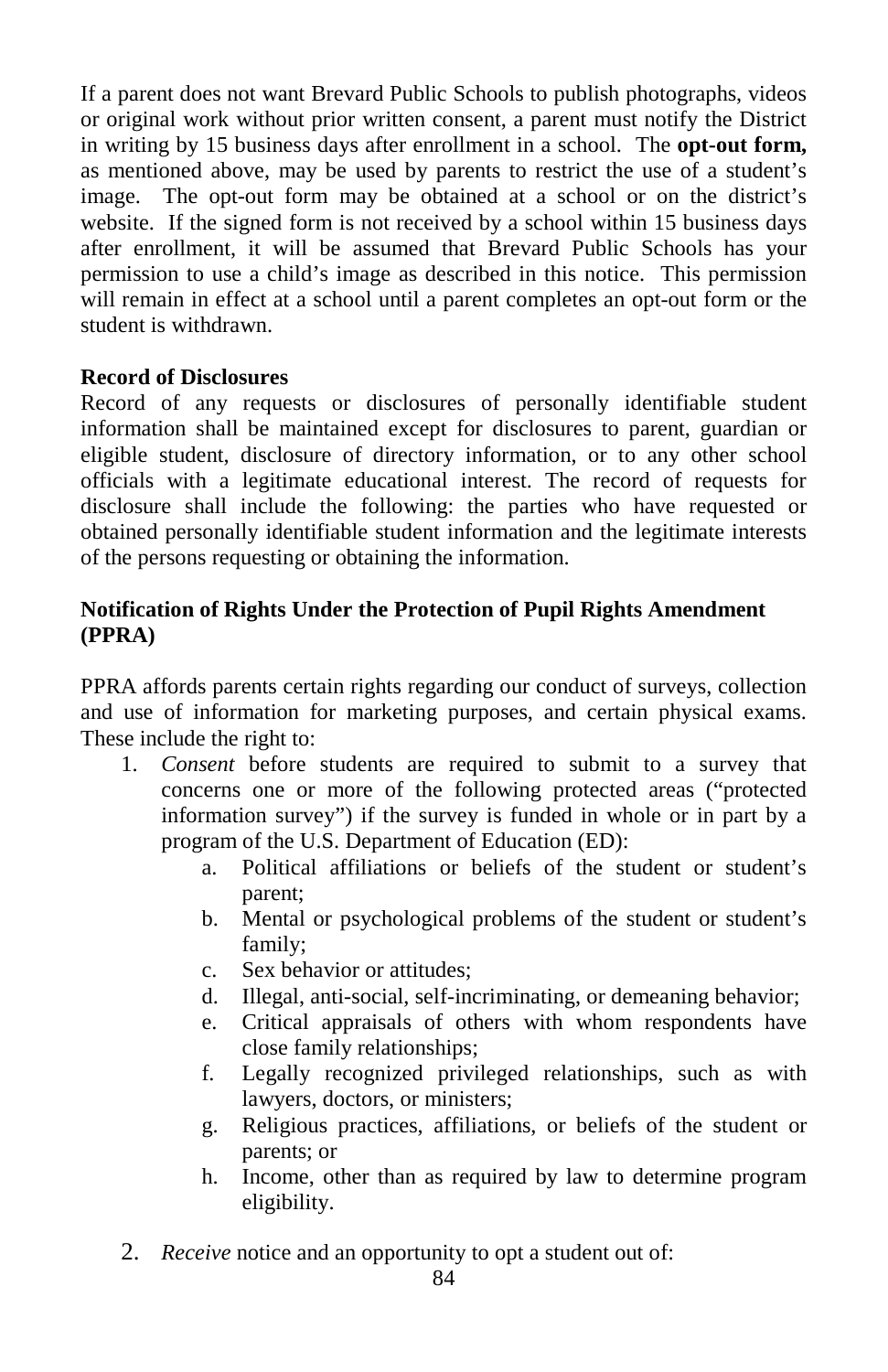- a. Any other protected information survey, regardless of funding;
- b. Any non-emergency, invasive physical exam or screening required as a condition of attendance, administered by the school or its agent, and not necessary to protect the immediate health and safety of a student, except for hearing, vision, or scoliosis screenings, or any physical exam or screening permitted or required under State law; and
- c. Activities involving collection, disclosure, or use of personal information obtained from students for marketing or to sell or otherwise distribute the information to others.
- 3. *Inspect*, upon request and before administration or use:
	- a. Protected information surveys of students;
	- b. Instruments used to collect personal information from students for any of the above marketing, sales, or other distribution purposes; and
	- c. Instructional material used as part of the educational curriculum.

These rights transfer from the parents to a student who is 18 years old or an emancipated minor under State law.

Brevard Public Schools has developed and adopted policies, in consultation with parents, regarding these rights, as well as arrangements to protect student privacy in the administration of protected information surveys and the collection, disclosure, or use of personal information for marketing, sales, or other distribution purposes. Brevard Public Schools will directly notify parents of these policies at least annually at the start of each school year and after any substantive changes. Brevard Public Schools will also directly notify, such as through U.S. Mail or email, parents of students who are scheduled to participate in the specific activities or surveys and will provide an opportunity for the parent to opt his or her child out of participation of the specific activity or survey. Brevard Public Schools will make this notification to parents at the beginning of the school year if the District has identified the specific or approximate dates of the activities or surveys at that time. For surveys and activities scheduled after the school year starts, parents will be provided reasonable notification of the planned activities and surveys listed below and be provided an opportunity to opt their child out of such activities and surveys. Parents will also be provided an opportunity to review any pertinent surveys.

Following is a list of the specific activities and surveys covered under this requirement:

- 1. Collection, disclosure, or use of personal information for marketing, sales, or other distribution.
- 2. Administration of any protected information survey not funded in whole or in part by ED.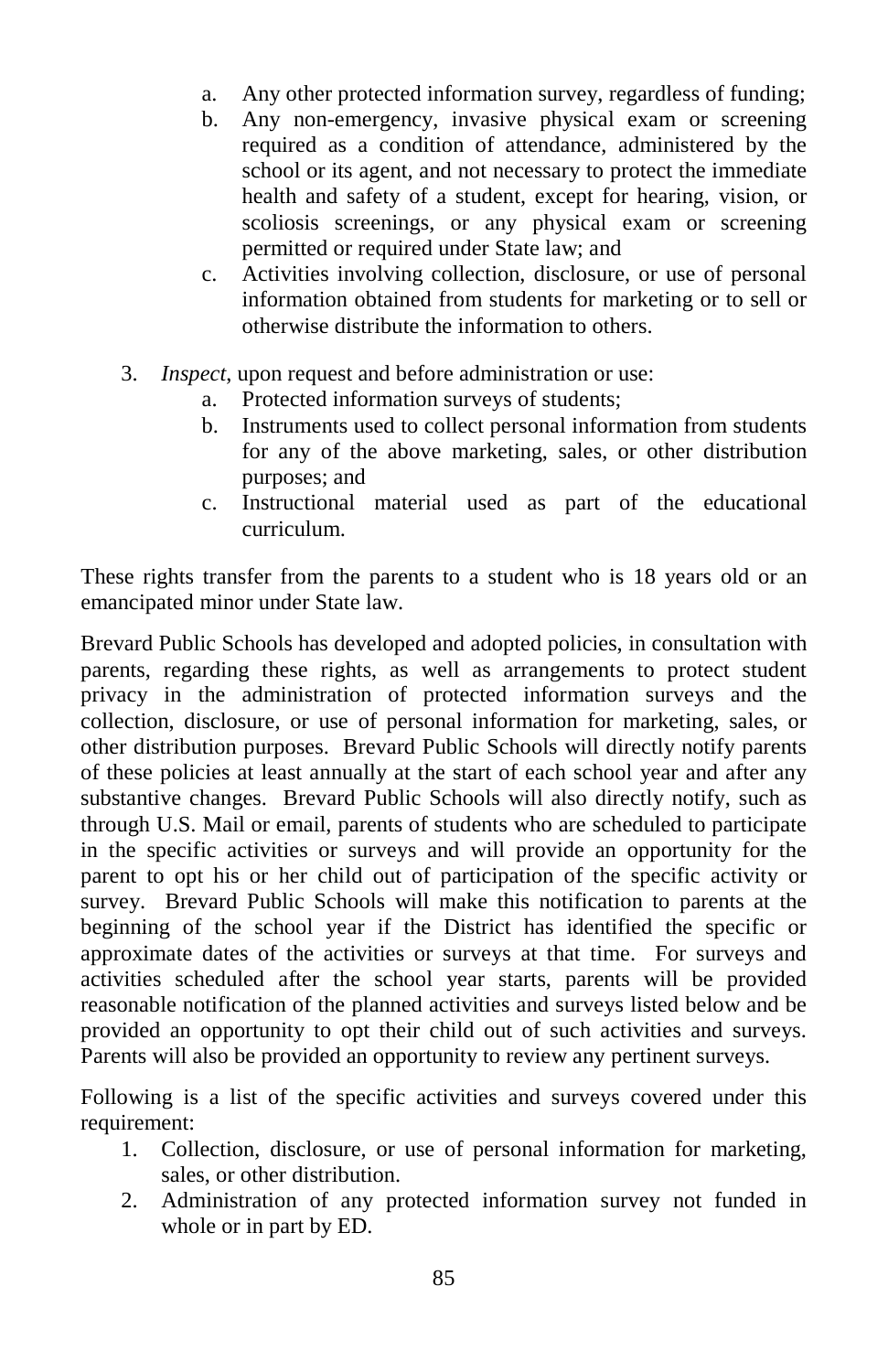3. Any non-emergency, invasive physical examination or screening as described above.

*Parents who believe their rights have been violated may file a complaint with*: Family Policy Compliance Office U.S. Department of Education 400 Maryland Avenue, SW Washington, D.C. 20202

## **Informal Procedures for Challenging Records**

School officials shall provide requesting parents, guardians, or eligible students an opportunity for a hearing to challenge the content of their child's or the eligible student's school record, to insure that the records are not inaccurate, misleading, or otherwise in violation of the privacy or other rights of the student, and to provide an opportunity for correction or deletion of any such inaccurate, misleading, or otherwise inappropriate data contained therein.

- 1. Whenever a parent, guardian, or eligible student believes the content of the student record is inaccurate, misleading, or a violation of their privacy, they may request an informal meeting with the custodian of the record for the purpose of requesting the correction, deletion, or expunction of any inaccurate, misleading, or otherwise inappropriate data or material in the student record.
- 2. If the parties at the informal meeting agree to make deletions, to expunge material, or to add a statement of explanation or rebuttal to the file, such agreement shall be reduced to writing and signed by the parties, and the appropriate school officials shall take the necessary actions to implement the agreement.
- 3. If agreement is not reached, denial of the request and notification of the right to a formal hearing shall be made in writing to the parent, guardian, or eligible student by the custodian of the record with a copy to the Superintendent or designee.

## **Formal Hearing to Challenge Records**

1. Upon request of either party, a formal hearing shall be held. Such hearing shall be requested, in writing, within ten (10) days of the written notice of denial at the informal meeting, to the Superintendent or designee, who shall appoint a hearing officer who shall be an official of the School System with no direct interest in the outcome of the hearing.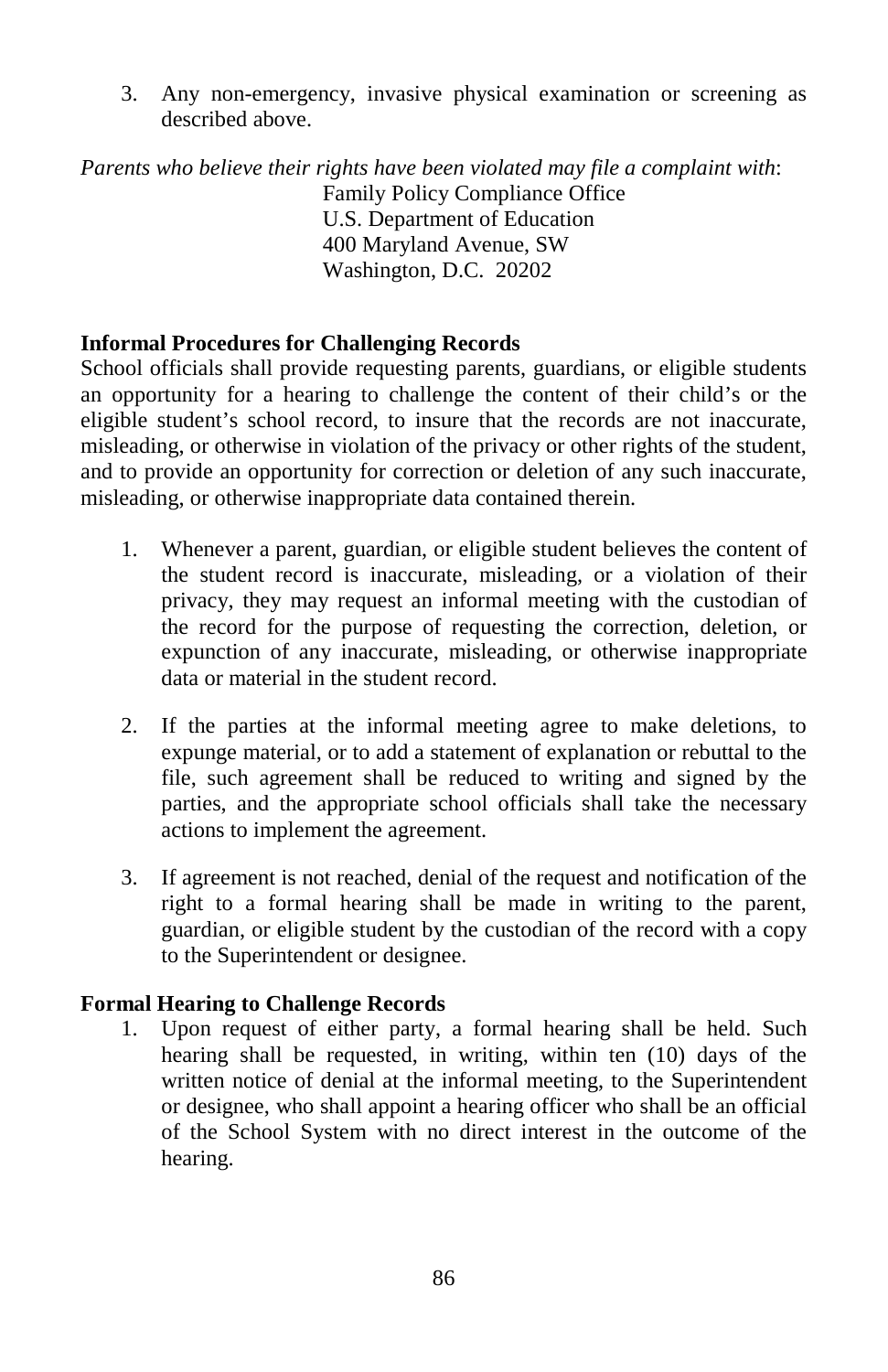- 2. The hearing officer shall convene and conduct the hearing and shall render a decision in writing to all concerned parties within ten (10) days of the conclusion of the hearing. The appropriate school officials shall take the necessary actions to implement the decision. Such hearing shall be held within a reasonable period of time but in no case shall be held more than thirty (30) days from the date of the written request.
- 3. The parents, guardian, eligible student, and officials of the school shall be afforded a full and fair opportunity to present evidence relevant to the issues raised. The hearing shall be recorded and available to all parties.
- 4. If the decision of the hearing officer is that the records are not inaccurate, misleading, or otherwise in violation of privacy rights, the parent, guardian, or eligible student shall be allowed to comment in writing on the information in the education record and set forth any reasons for disagreeing with the decision. The written response shall be filed in the education records of the student.

### **Records Transfer**

- 1. When a student previously enrolled in a Brevard County Public School transfers out of the Brevard County School District to another school within the State or out of state, the Principal, upon written request of the Principal of the receiving school, the parent, guardian, or eligible student, shall immediately transfer a copy of the student's cumulative record containing Category A and Category B information to the requesting school. The Board authorizes the administration to forward student records on request to a school or school district in which a student of this District seeks or intends to enroll upon condition that the student's parents be notified of the transfer, receive a copy of the record if desired, and have an opportunity for a hearing to challenge the content of the record. The school shall retain the originals of Category A and Category B information in its files. Category B (Exceptional Student Education Audit File) originals will also be retained. Category B health and testing information shall be retained if it is related to a weighted or categorical program placement which is subject to audit.
- 2. Original student record files, which are retained, will be held by the Principal, who is the custodian of the records for the period of time specified in the Records Management Manual. Category A student records and Category B (Exceptional Student Education Audit File) beyond the specified time after the student leaves the district will be forwarded to the appropriate district office. When a request comes to the school for student records after the files have been sent to the district office, the written request should be forwarded to the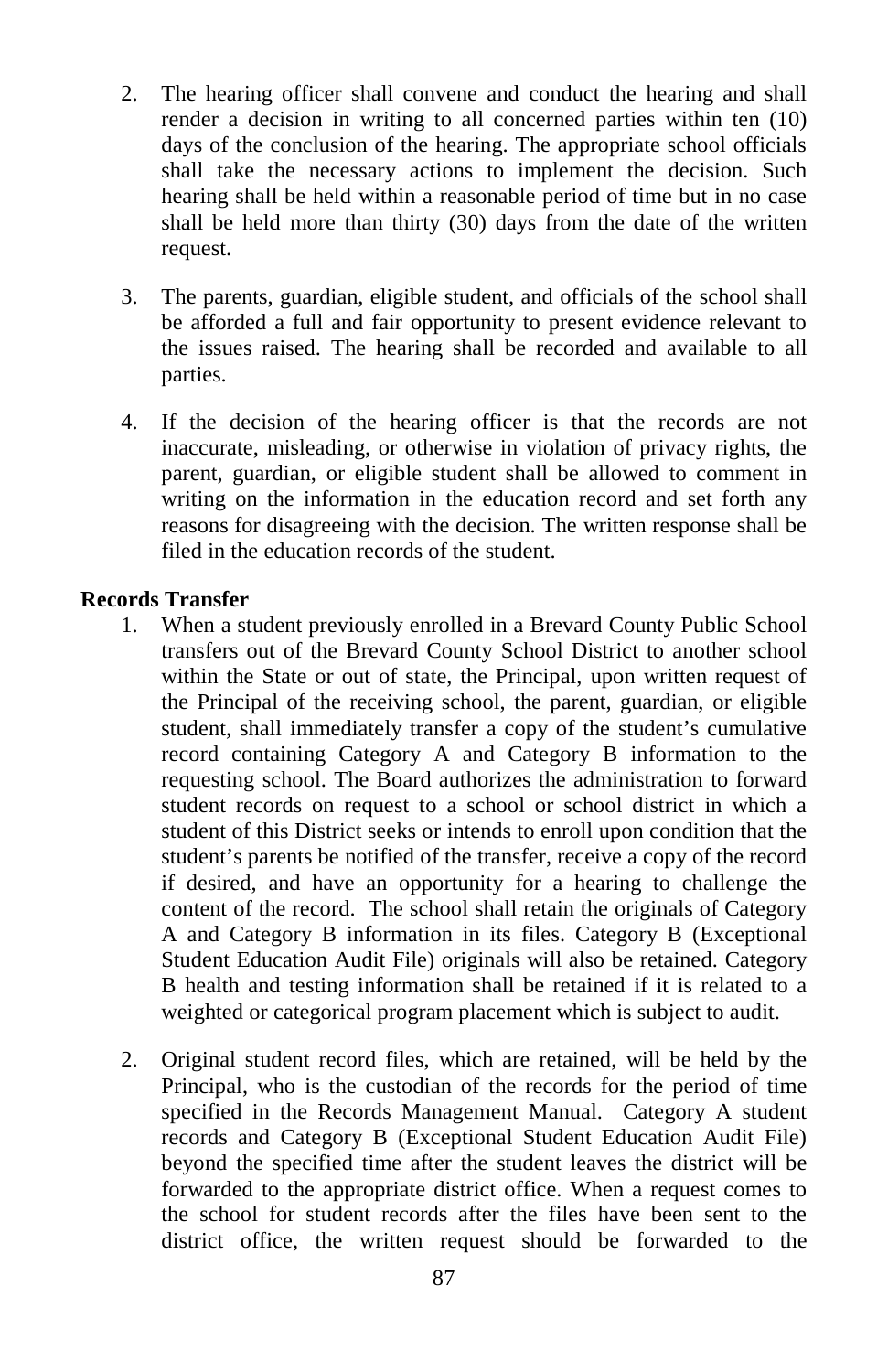appropriate department. Based upon reasonable requests, viewers of educational records will receive explanation and interpretation of the records. Records Management will make copies of the student's file at the current established rate.

### **Destruction of Student Records Notice to Parents**

Brevard Public Schools maintains student records in accordance to requirements outlined by the Florida Department of Education and the State of Florida's General Records Schedule. The District will maintain permanent student records at the last school the student attended for three (3) years after the student leaves the school district. Following the three-year period, the records are scanned to digital images and stored electronically. The original record is then destroyed as outlined by School Board Policy and state law.

## **Exceptional Student Education Records**

Parents are notified regarding the retention time of exceptional student education (ESE) records through the elementary student handbook, the secondary student handbook and through the IDEA Procedural Safeguards Notice.

It is administrative procedure in Brevard County Public Schools to maintain ESE student records for five (5) years after the student's transfer out of the ESE program (termination of all exceptional education programs), parental refusal of admittance to the ESE program, graduation with a standard diploma, or withdrawal of the student from the school district. Withdrawal from the school district means that the student is no longer enrolled in any elementary or secondary school in Brevard County (including all elementary and secondary private schools in Brevard County and including students living in Brevard County who are enrolled in a home education/home school program). ESE students, who graduate with a diploma other than a standard diploma, will have their ESE records retained through the school year in which they turn 27 years of age.

Exceptional Student Education (ESE) records are maintained by schools in an ESE audit file for each ESE student. ESE records are considered to be Category B records but have a longer retention period than other Category B records. For purposes of records retention, gifted student audit files are considered ESE records. Schools are responsible for annually selecting and destroying the ESE records at their site in compliance with these administrative procedures.

## **School Board Policy: 8330-Student Records**

Directory Information will not be released to any governmental agency, third party or vendor (whether for profit or not for profit) except for: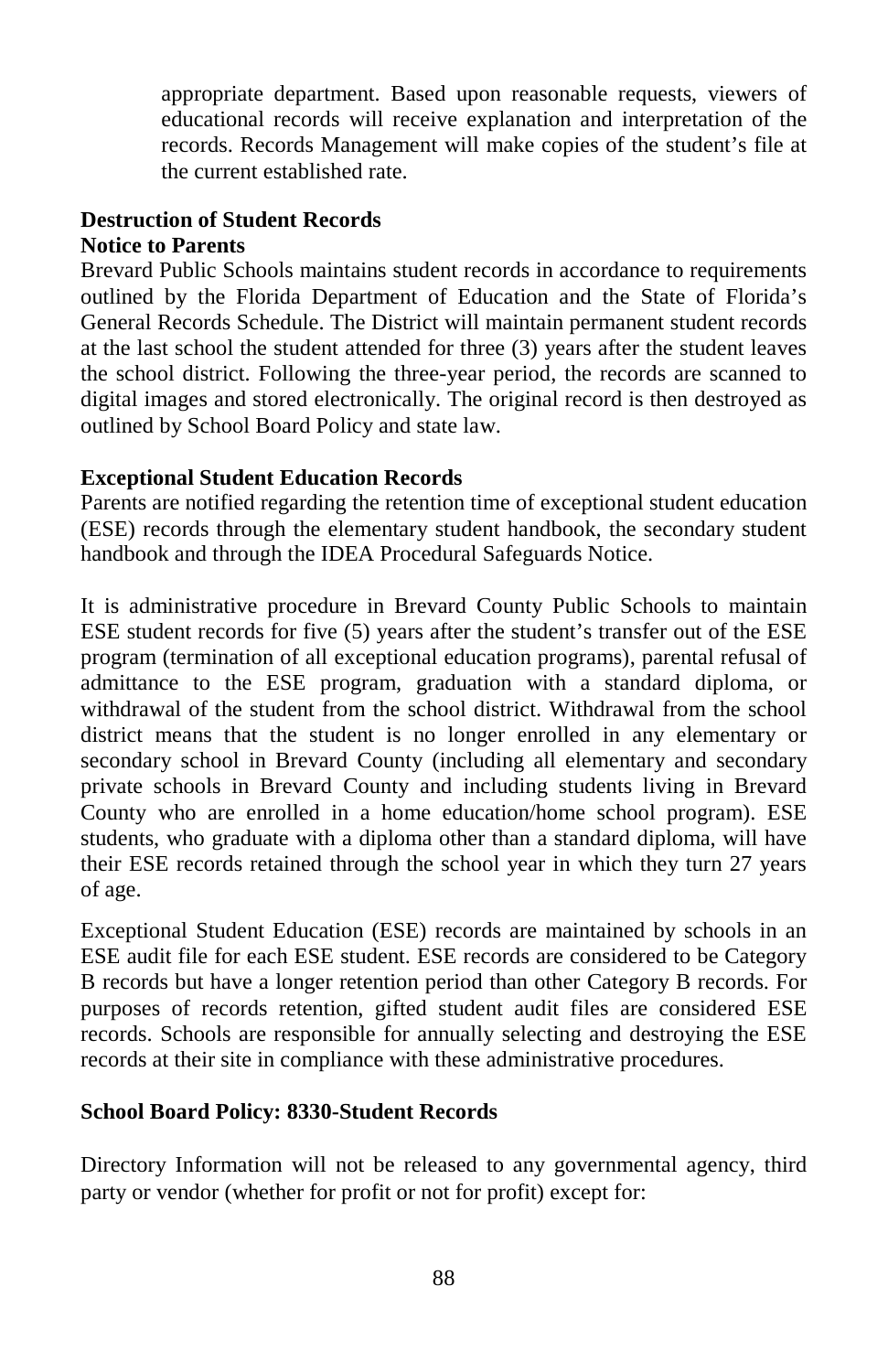- a) law enforcement and other governmental agencies, both state and federal, upon official request only;
- b) U.S. Armed Forces recruiting officials (as required by the Federal No Child Left Behind Act of 2001) unless the student or parent opts out;
- c) educational agencies, colleges and universities and other parties or agencies entitled by law or regulation to receive student records; and
- d) yearbook publishers, school ring vendors, alumni publications, school photograph vendors and school athletic program publishers (under contract), unless the student or parent opts-out.

**This form must be completed annually. If your child changes schools you must complete a new form and submit it to the school principal in order for the change to take effect. The form will be retained for one year only.** 

## **SUSPECTED ABUSE, NEGLECT OR ABANDONMENT**

## **Definitions**

- 1) "Child abuse or neglect" means harm or threatened harm to a child's physical or mental health or welfare by the acts or omissions of a parent, adult household member, or other person responsible for the child's welfare, or, for purposes of reporting requirements, by any person.
- 2. "Harm" to a child's health or welfare can occur when the parent or other person responsible for the child's welfare:
	- a. Inflicts, or allows to be inflicted, upon the child physical or mental injury. Such injury includes, but is not limited to:
		- 1) injury sustained as a result of excessive corporal punishment.
		- 2) physical dependency of a newborn infant upon any drug controlled in Schedule I and Schedule II of s. 893.03, with the exception of drugs administered in conjunction with a detoxification program as defined in s. 397.021, or upon drugs administered in conjunction with medically approved treatment procedures; provided that no parent of such a newborn infant shall be subject to criminal investigation solely on the basis of such infant's drug dependency.
	- b. Commits, or allows to be committed, sexual battery against a child, or allows to be committed, sexual abuse of a child.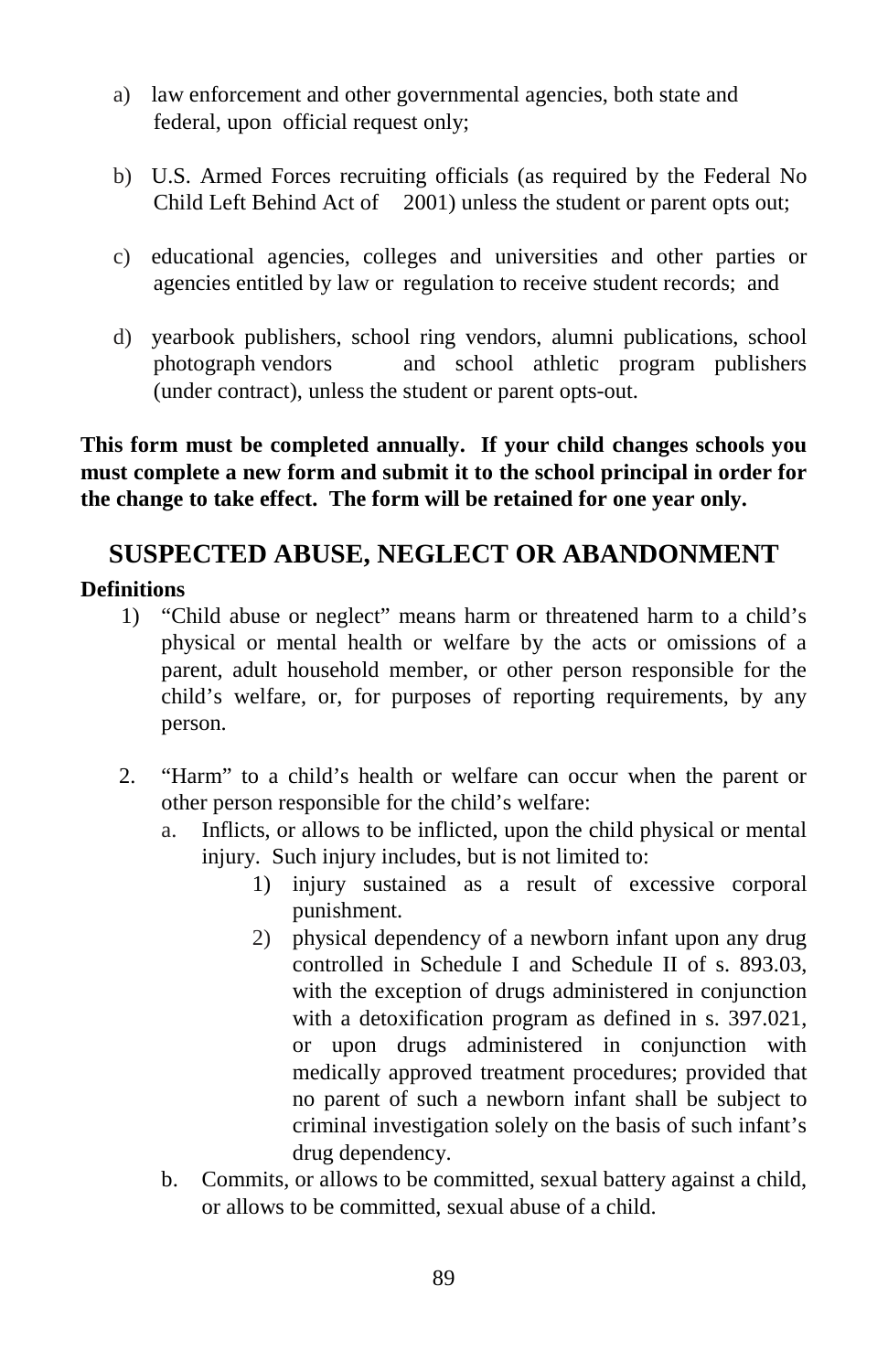- c. Exploits a child, or allows a child to be exploited, as provided in s.450.51.
- d. Abandons the child.
- e. Fails to provide the child supervision or guardianship by specific acts or omissions of a serious nature requiring the intervention of the Department of Children and Families or the court.
- f. Fails to supply the child with adequate food, clothing, shelter, or health care, although financially able to do so. A parent or other person responsible for the child's welfare legitimately practicing their religious beliefs, who by reason thereof does not provide specified medical treatment for a child, may not be considered abusive or neglectful for that reason alone, but such an exception does not:
	- 1) Eliminate the requirement that such case be reported to the Department of Children and Families.
	- 2) Prevent the Department of Children and Families from investigating such a case; or
	- 3) Preclude a court from ordering, when the health of the child requires the provision of medical services by a physician, or treatment by a duly accredited practitioner who relies solely on spiritual means for healing in accordance with the tenets and practices of a wellrecognized church or religious organization; or
	- 4) Exposes a child from birth to five (5) years of age to drugs. Exposure to drugs is established by a preponderance of evidence that the mother used a controlled substance during pregnancy or that the parent or parents demonstrate continued chronic and severe use of a controlled parents demonstrate continued chronic and severe use of a controlled substance and as a result of such exposure the child exhibits any of the following:
		- a) Abnormal growth
		- b) Abnormal neurological patterns
		- c) Abnormal behavior problems
		- d) Abnormal cognitive development

For the purposes of this paragraph, "controlled substance" means any drug controlled in Schedule I or Schedule II of s. 893.03.

## **Reporting Suspected Cases**

1. Any person, including teachers, administrators, support personnel and other district and school personnel who knows, or has reasonable cause to suspect that a child or a student has been abused, abandoned, or neglected shall report such knowledge or suspicion to the Department of Children and Families in the manner prescribed by law.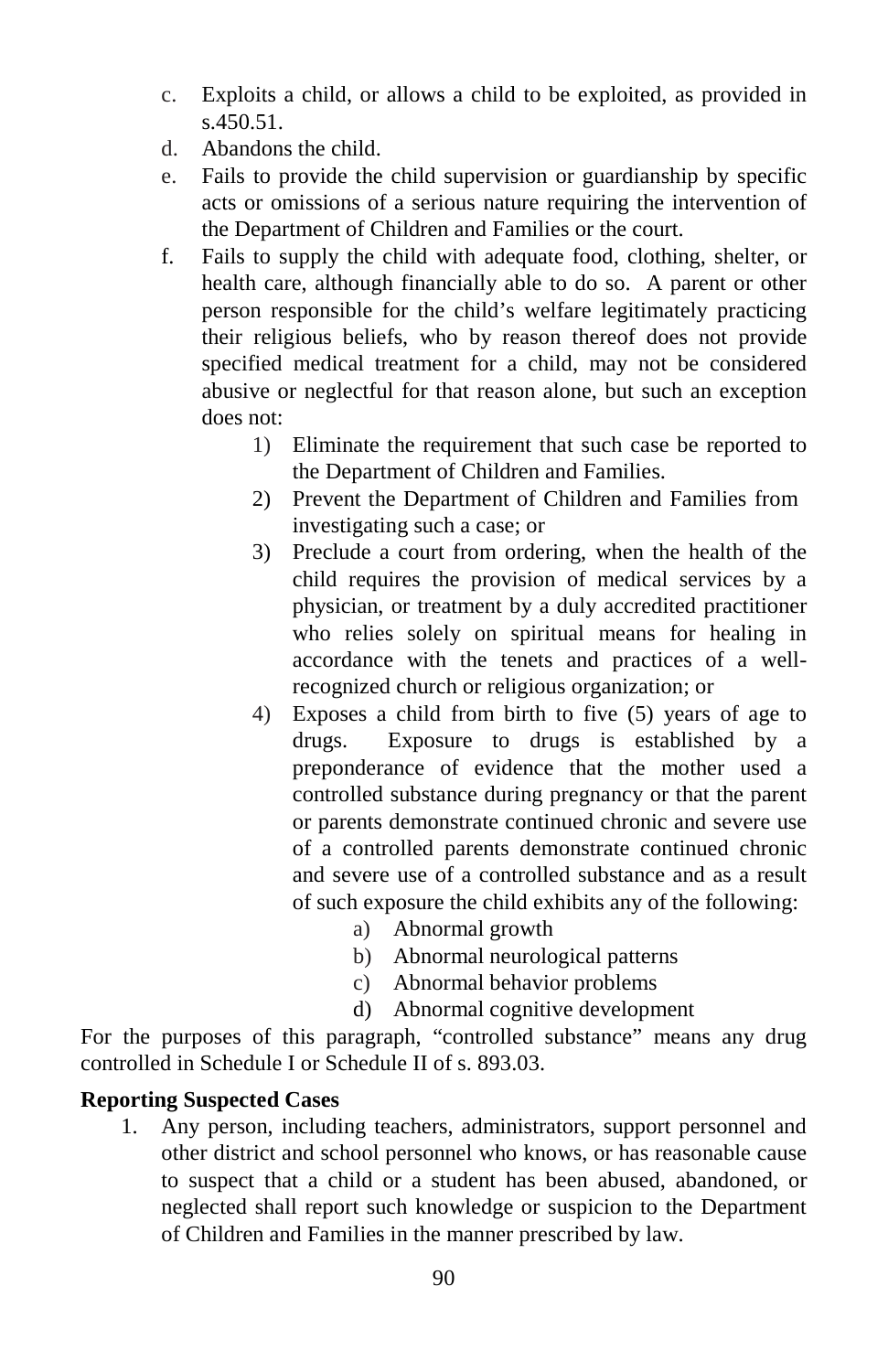- 2. The proper procedure for reporting known or suspected cases of child abuse, abandonment, and neglect is:
	- a. Report immediately by telephone to the Department of Children and Families central abuse hotline, using the single statewide tollfree telephone number: **1-800-96-ABUSE (1-800-962-2873)**. School personnel reporting such cases are required to provide their names to the hotline staff. The names of reporters shall be entered into the record of the report, but shall be held confidential as provided by law.
	- b. School personnel shall report their knowledge or suspicions to the Principal.
	- c. School personnel are advised that reporting their knowledge or suspicions of suspected abuse to a Principal or supervisor or other school or district personnel does not comply with the mandatory reporting requirements of the law. The Principal, supervisor and other school or district personnel who are informed of suspected abuse, abandonment, and neglect likewise have an obligation to report to the central abuse hotline as required by law.
	- d. No employee of the district shall be subject to reprisal or discharge because of his actions in reporting abuse or neglect pursuant to the requirements of Section 415.504,F.S.

## **Referral To Law Enforcement**

Reports on the central abuse hotline **(1-800-96-ABUSE)** alleging that a public school employee acting in official capacity has abused a child may be referred to the Sheriff's Department or local law enforcement by the Department of Children and Families. The Sheriff's Department or local law enforcement agency may contact the school to initiate a criminal investigation.

## **Counseling Needs**

The Board recognizes that a positive school environment contributes to a quality educational program at the school. The district is sensitive to the counseling needs of students, teachers, and staffs and will provide assistance through the Child Study Team or various community agencies in maintaining a positive school environment.

## **SUSPENSION AND EXPULSION**

## **Suspension from School or from Riding School Bus**

1. When a student's actions are disruptive to himself/herself or to the school as to violate law, Board Policies, or school rules, the student may be suspended by the Principal or designated representative. Suspension dictates that the student shall not be allowed to attend his or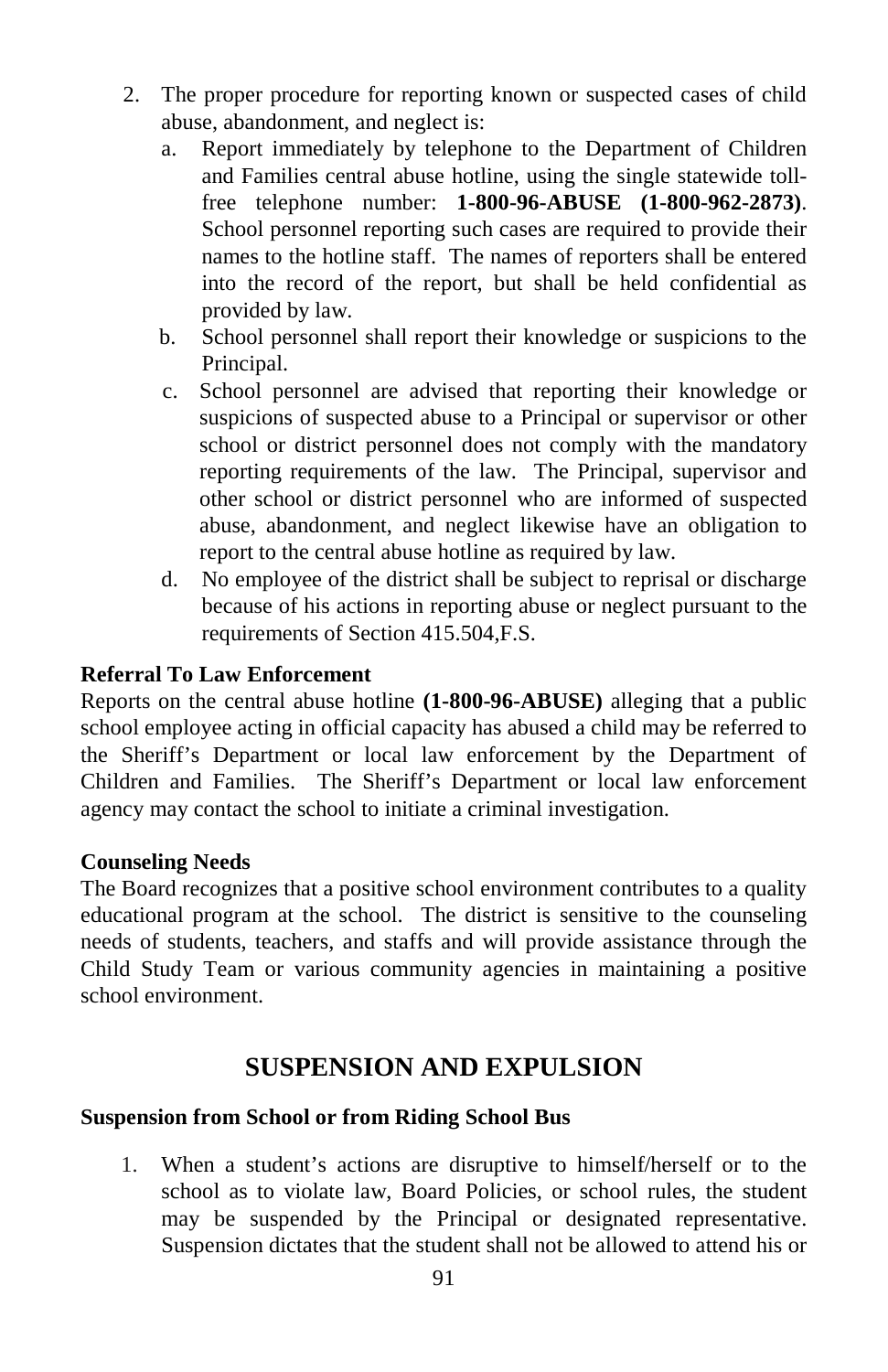her regular classes or school-sponsored activities for a prescribed number of days not to exceed ten (10). The Principal or designated representative may refer the student during the period of the suspension to a Center for Special Counseling or shall remand the student to the custody of his or her parent or guardian. Prior to suspending a student, except in emergencies, the Principal or designee shall make an effort to employ alternative methods of dealing with the student and shall document such efforts. *Students suspended are not allowed on School Board property.*

- 2. In no case shall a teacher suspend a student from school or class, nor shall a bus driver suspend a student from riding a school bus.
- 3. Prompt notice of a suspension shall be given by telephone to the student's parent or guardian, if possible. Formal written notification to the student's parent or guardian and the Superintendent shall be initiated within twenty-four (24) hours of the time the student is informed of the suspension.
- 4. Except in the event of emergencies or disruptive conditions which require immediate suspension or in the case of a serious breach of conduct that is defined as willful disobedience, open defiance of authority of a member of the school staff, violence against persons or property, or any other act which substantially disrupts the orderly conduct of the school, all out-of-school suspensions shall not begin prior to the beginning of the next school day following the infraction unless the parents or guardians have been notified.
- 5. Prior to suspension, the student shall be given an informal and impartial hearing before the Principal or designee and shall be informed of the charge(s) against him/her, which may result in suspension. If the student denies the charge(s), he/she shall be given an explanation of the evidence, and an opportunity to present his/her version of the case, and notification of the action taken by the Principal or designee. In cases of extremely disruptive or dangerous behavior persons or groups involved may be immediately suspended and ejected from the school campus without the necessity of a prior hearing. In such instances, each student shall be afforded an informal hearing before the Principal or designee prior to the expiration of the third day of suspension.
- 6. The Principal, or designated representative, may suspend a student from school and/or from riding the school bus for a period not to exceed three (3) school days. With advance approval from the Superintendent or designee, the student may be suspended for more than three (3) days but not to exceed ten (10) days. The Principal shall determine, in consultation with teachers, when appropriate, whether the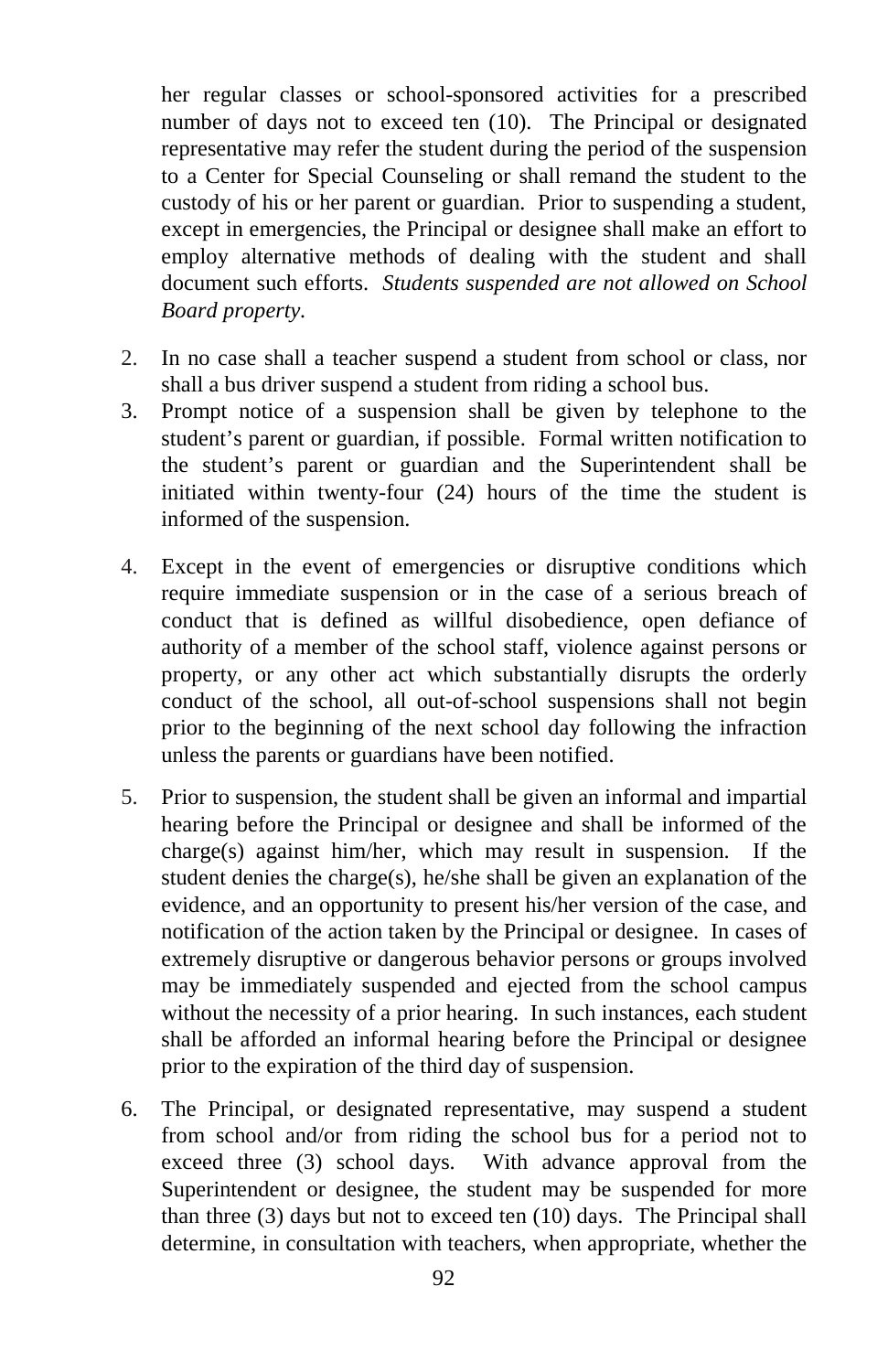student should be given the opportunity to make up schoolwork and course requirements missed while absent due to out-of-school suspension. If this privilege is given, the student shall have a reasonable amount of time up to five (5) school days following suspension to complete the schoolwork missed and shall do so on his or her own initiative.

- 7. When School Board action on a recommendation for the expulsion of a student is pending, the Superintendent may extend the suspension assigned by the Principal beyond ten (10) school days if such suspension expires before the next regular or special meeting of the School Board.
- 8. In the case of students in exceptional education classes, please refer to the Brevard County Plan for Exceptional Student Education.

## **Waiver of Suspension**

The Superintendent may grant to a Principal the approval to waive mandatory suspension policies if the Principal has submitted a request for the waiver and has an existing alternative education program. Students at schools without alternative programs may attend alternative programs at another school with the approval of both Principals and Area Superintendent(s).

## **Expulsion**

- 1. A Principal may recommend to the Superintendent the expulsion of a student. The Principal shall provide the Superintendent an adequate history of the student's actions and alternative measures taken relevant to the recommendation. When the Superintendent makes a recommendation for expulsion to the School Board, written notice shall be given to the student and his/her parent or guardian of their right of due process.
- 2. Expulsion is the removal of the right and obligation of a student to attend a public school for a period of time and under conditions set by the School Board not to exceed the remainder of the term of the school year and one (1) additional year of attendance.
- 3. For students in Exceptional Student Education, please refer to the Brevard County Plan for Exceptional Student Education.
- 4. All students who are candidates for expulsion shall undergo screening to determine if they qualify for exceptional education programs.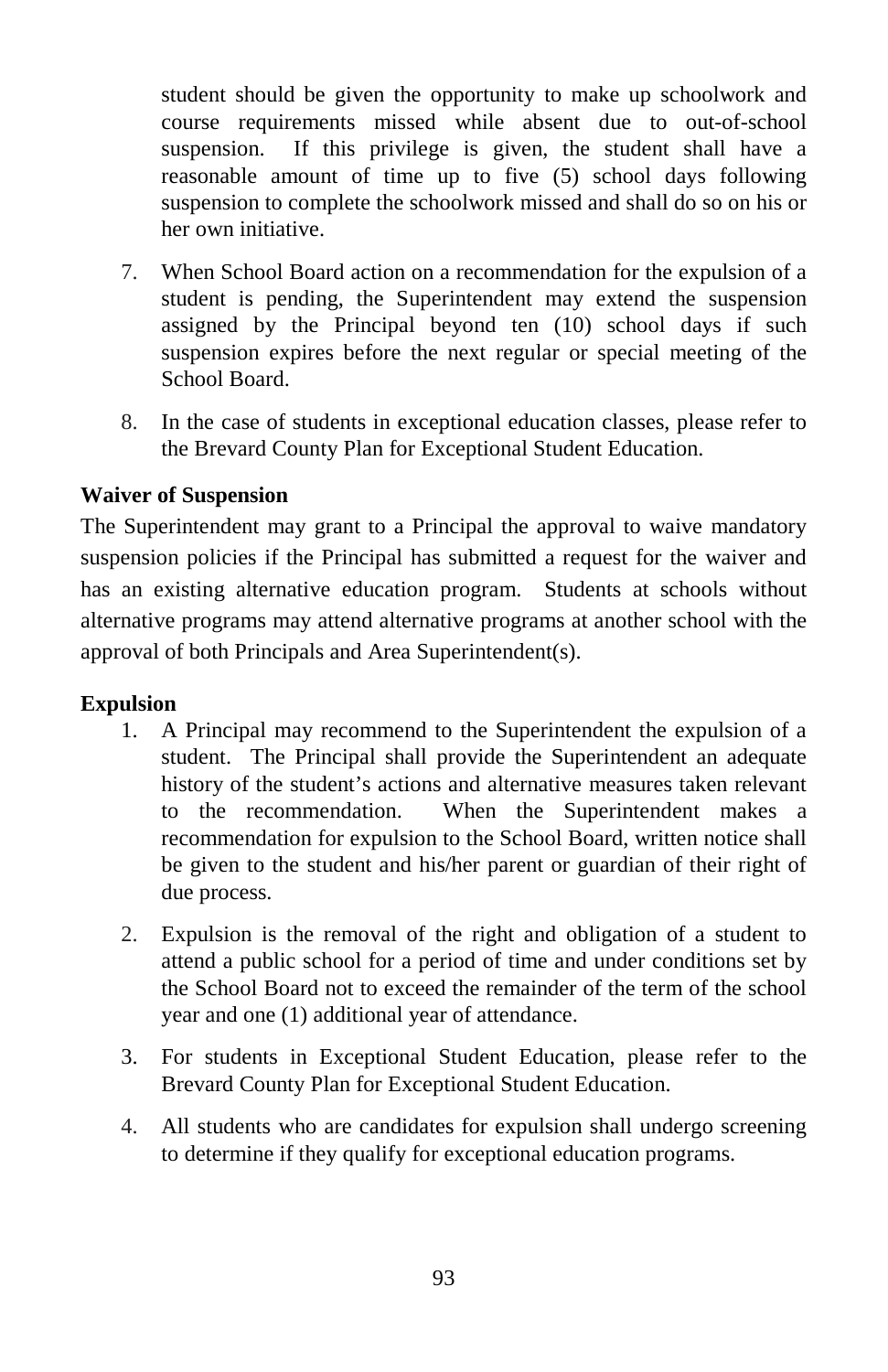## **Earned Returned Programs**

Students (basic, exceptional education, and 504) who are expelled or recommended for expulsion may be eligible to participate in an Earned Return Program. There are two programs: **Option 1 - Community Based Earned Return and Option 2 - Project Success Earned Return.** (Availability of certain Option 2 programs may be contingent on funding.) Once an option is selected and program participation has begun, the option selection cannot be changed. Successful completion of an Earned Return Program may enable the student to return to the home school earlier than the typical period of exclusion.

Students who commit an expellable offense in one of the following categories may be eligible for Earned Return (Option 1 – Community Based or Option 2 - Project Success):

- Possession or use of alcoholic beverages, narcotics, illegal drugs and/or prohibited substances
- Misconduct
- Violent behavior (moderate)
- Fighting (moderate)
- Inciting others, disruption

Students who are expelled or recommended for expulsion for possession of weapons, or the sale or transfer of alcoholic beverages, narcotics, illegal drugs, and/or prohibited substances as defined in School Board Policy 5500, shall not be eligible for either Earned Return Option. Any student whose offense prohibits attendance at the Alternative Education Program may not participate in Earned Return.

## **General Information (Options 1 and 2)**

Both Earned Return Options require the student to participate in an appropriate educational program and in a counseling/educational program to address the student's expulsion offense. Participation in Earned Return requires written approval of the home school principal and permission of the parent/guardian.

Detailed information, including an application form for Earned Return, will be disseminated to school administrators each year. The Earned Return packet must be provided to the parents/guardian of all students who are eligible to participate in Earned Return. The form, "Acknowledgement of Receipt of Earned Return Program Information", should be signed by the parent/guardian and included in the expulsion packet.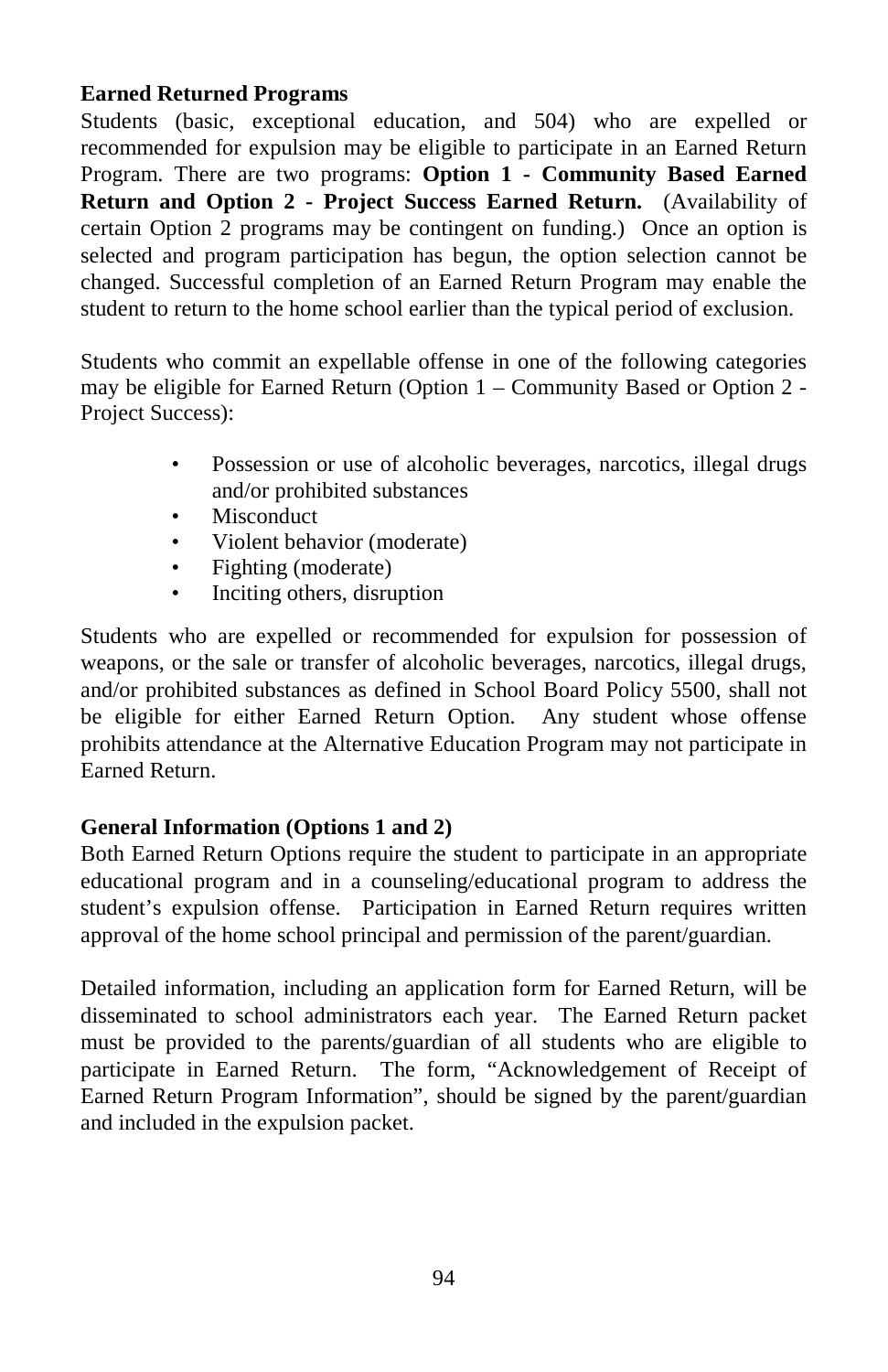## **TRANSPORTATION**

### **Coming to School - Too Early**

For the safety and protection of our students, parents should not allow children to arrive on school grounds before the time of supervision by the teachers and staff.

## **Coming to School - Too Late (Tardiness)**

All students are expected to be at school on time! Students who come to school late (tardy) must report to the school office for a tardy slip.

## **Safety Patrol**

Each school has an organized School Safety Patrol. These students are trained to instruct other students in safety and to direct student movements at crossings, near the school, and on school grounds. In the interest of safety, all students are encouraged to be responsive to patrol members.

### **School Traffic Patterns**

 Parents are urged to follow the designated traffic route established at the individual school in delivering and picking up children. These routes have been designated for the safety of all children and for the efficient movement of automobiles and school buses. Parents are encouraged to form car pools to reduce congestion during opening and dismissal periods. The safety of children is a primary concern of the school. Those persons who drive vehicles on or near school property should exercise caution at all times.

## **Bicycles**

An area is provided for the parking of students' bicycles. The school is **NOT** responsible for damage to or theft of any bicycle brought to school. It is requested that students who ride bicycles to school use locks for security reasons. Parents should instruct their children in safety rules for riding bicycles and walking to school. Bicycle safety and pedestrian safety will be covered in health and safety education.

#### **Rainy Days**

Each parent should make sure that children know the procedure they should follow when it is raining at dismissal time. It is not possible for the school to contact every home for the child to get instructions or for every child to call home from the school office.

#### **Riding the School Bus**

Students whose homes are **two (2) miles** or more from the school serving their attendance area to which they are assigned have the right to free transportation. All students have the responsibility to abide by prescribed standards of conduct while waiting at the school bus stop, or while being transported at any time on school-sponsored transportation.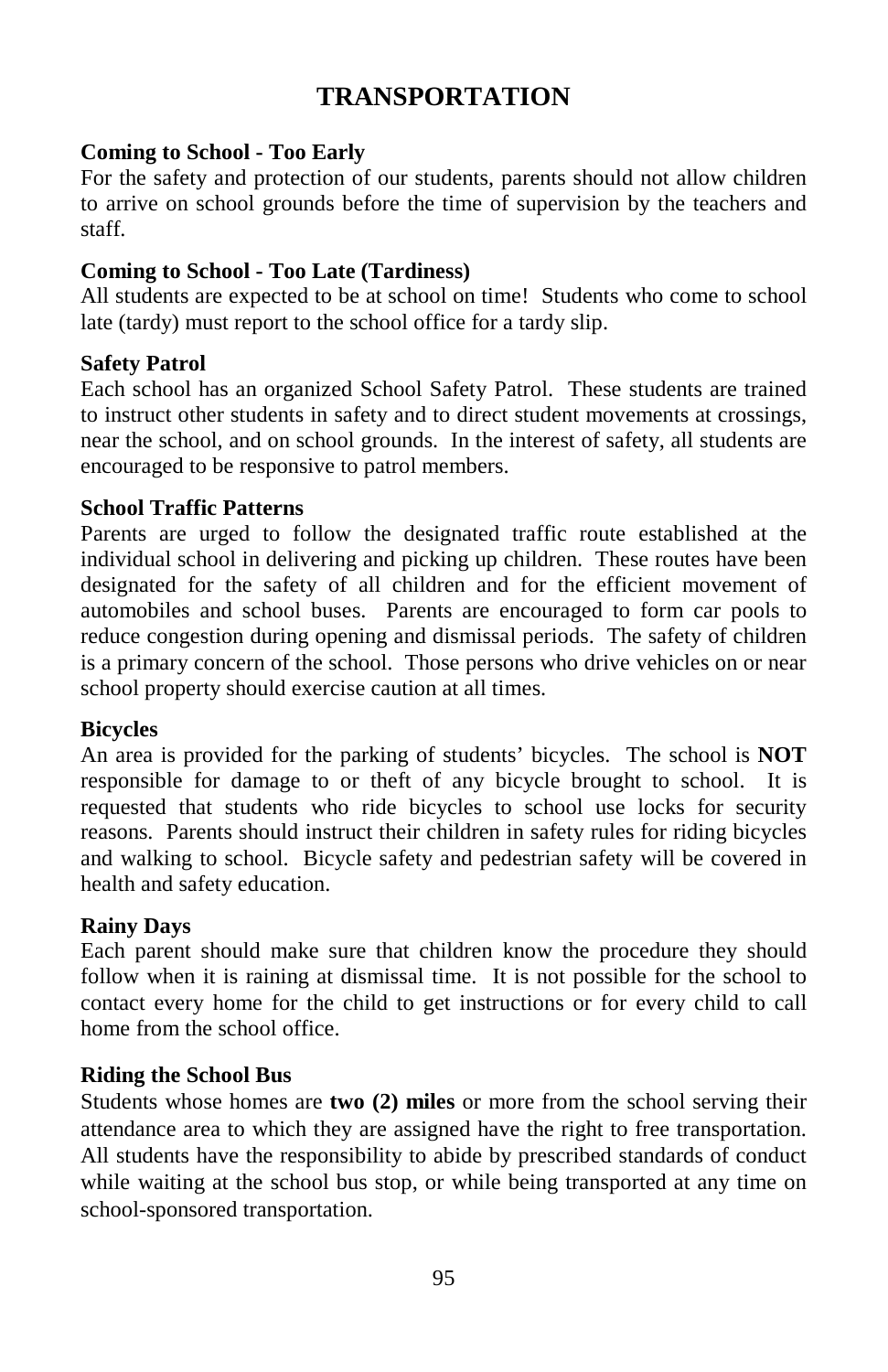## **School Bus Stop**

Violation of district transportation policies, rules, or standards of conduct, including disruptive behavior on a school bus or at a school bus stop, by a student is grounds for suspension from riding the school bus. Such violations may also be grounds for in-school suspension, out-of-school suspension, expulsion, or other disciplinary action which may result in criminal charges being filed.

### **Penalty for Misbehavior**

Whenever a student misbehaves on the bus, disciplinary action will be taken which may include warning, suspension from riding the bus, in-school suspension, out-of-school suspension, or expulsion.

### **Students May Be Videotaped at Anytime while on School Bus**

School bus videotapes may be shown for discipline purposes to individuals with a need to know at the discretion of the school Principal or the Principal's designee.

#### **Standards of Conduct for Riding the School Bus**

- 1. The parents/guardians shall ensure the safe travel of their students during portions of each trip to and from school and home when the students are not under the custody and control of the school district, including during each trip to and from home and the assigned bus stop when the school district provides bus transportation. (ref. FAC 6A-3.0121)
- 2. The parents/guardians shall ensure that when the physical disability of the student renders the student unable to get on and off the bus without assistance, the parent or guardian shall provide the necessary assistance to help the student get on or off at the bus stop, as required by district policy or the student's individual education plan. (ref. FAC 6A-3.0121)
- 3. The driver is in full charge of the bus and students. STUDENTS MUST OBEY THE DRIVER AT ALL TIMES AND FOLLOW THE POSTED RULES FOR RIDING THE SCHOOL BUS.
- 4. Students must be at the bus stop on time. The bus will not wait for students who are tardy. Plan to be at the bus stop no less than five (5) minutes prior to bus arrival.
- 5. Never chase after a bus that has pulled away from the bus stop, or has pulled away in the bus loop.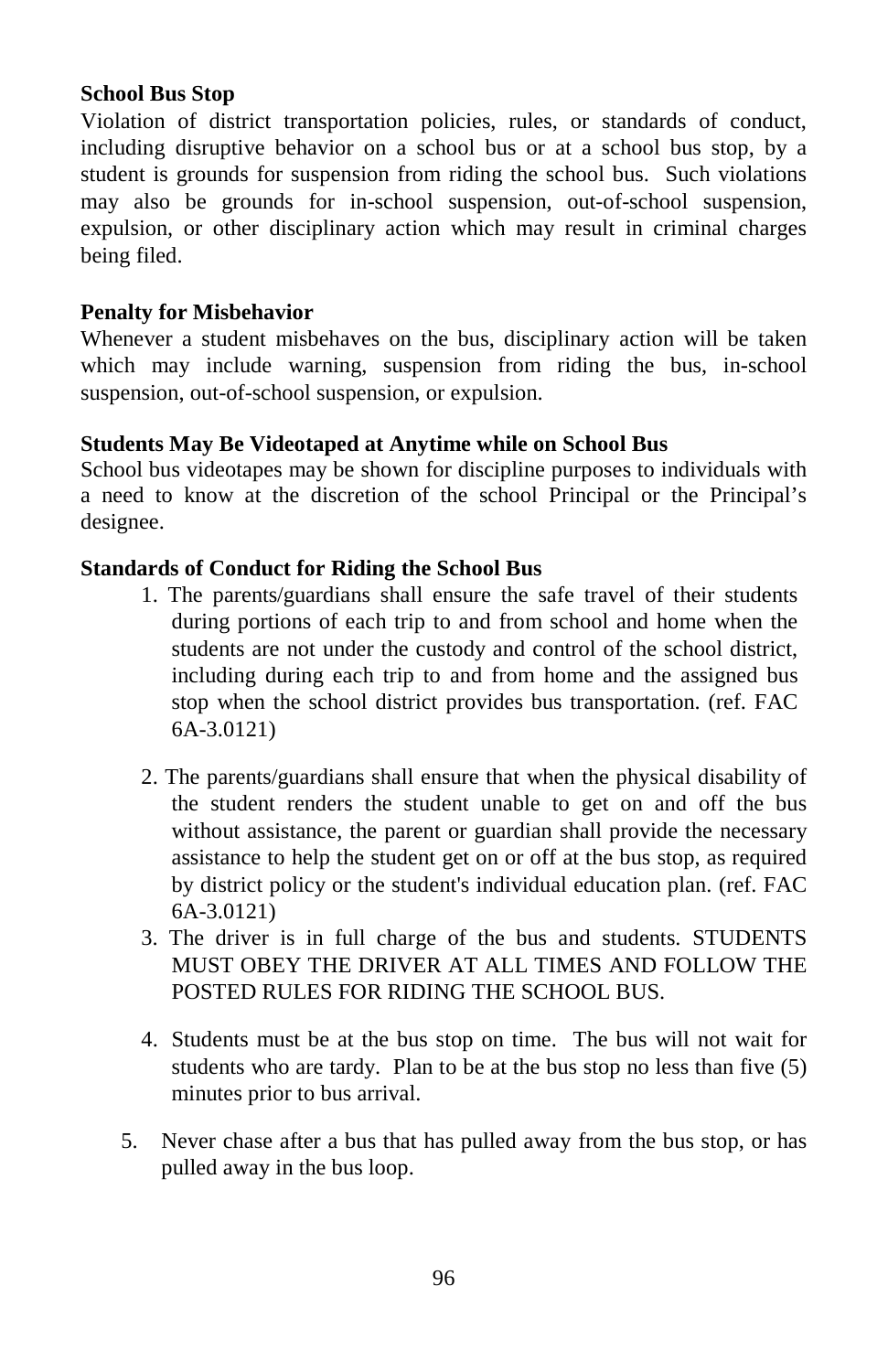- 6. Stand five (5) feet off the roadway at all times while waiting for the bus. Avoid horseplay at the bus stop and always respect the privacy and property of others. **A student's parent or guardian has responsibility for the control and direction of students at the bus stop.**
- 7. Students will be assigned one regular bus stop based on their legal residence. Students must ride their assigned bus and cannot board or depart the bus at any stop other than their regular stop. In the event of an emergency, the principal may approve an exemption to the student's designated bus stop on a temporary basis.
- 8. Enter the bus in an orderly manner, and sit in assigned seat if designated by the Principal or driver.
- 9. Remain seated and facing forward at all times when the bus is moving. Keep all portions of the body inside the bus.
- 10. No eating, drinking, smoking, or tobacco is allowed on the bus.
- 11. No glass or breakable containers, reptiles, bugs, animals or marine life are allowed on the bus.
- 12. Students who must cross the road after leaving the bus, must cross approximately twelve (12) feet in front of the stopped bus.
- 13. Absolute silence is required at railroad crossings.
- 14. It is a felony to throw any items out of the windows of the bus. Parents and students will be held responsible.
- 15. No littering or throwing objects inside the bus is allowed.
- 16. Parents and students will be held responsible for all vandalism to the bus by students. Restitution will be required.
- 17. No obscene language or gestures will be permitted on the bus.
- 18. No posters or signs will be displayed from the bus.
- 19. Bulky or objectionable articles, including large musical instruments that cannot be held in the student's lap will not be permitted on the bus. No objects may block the aisles or emergency exits.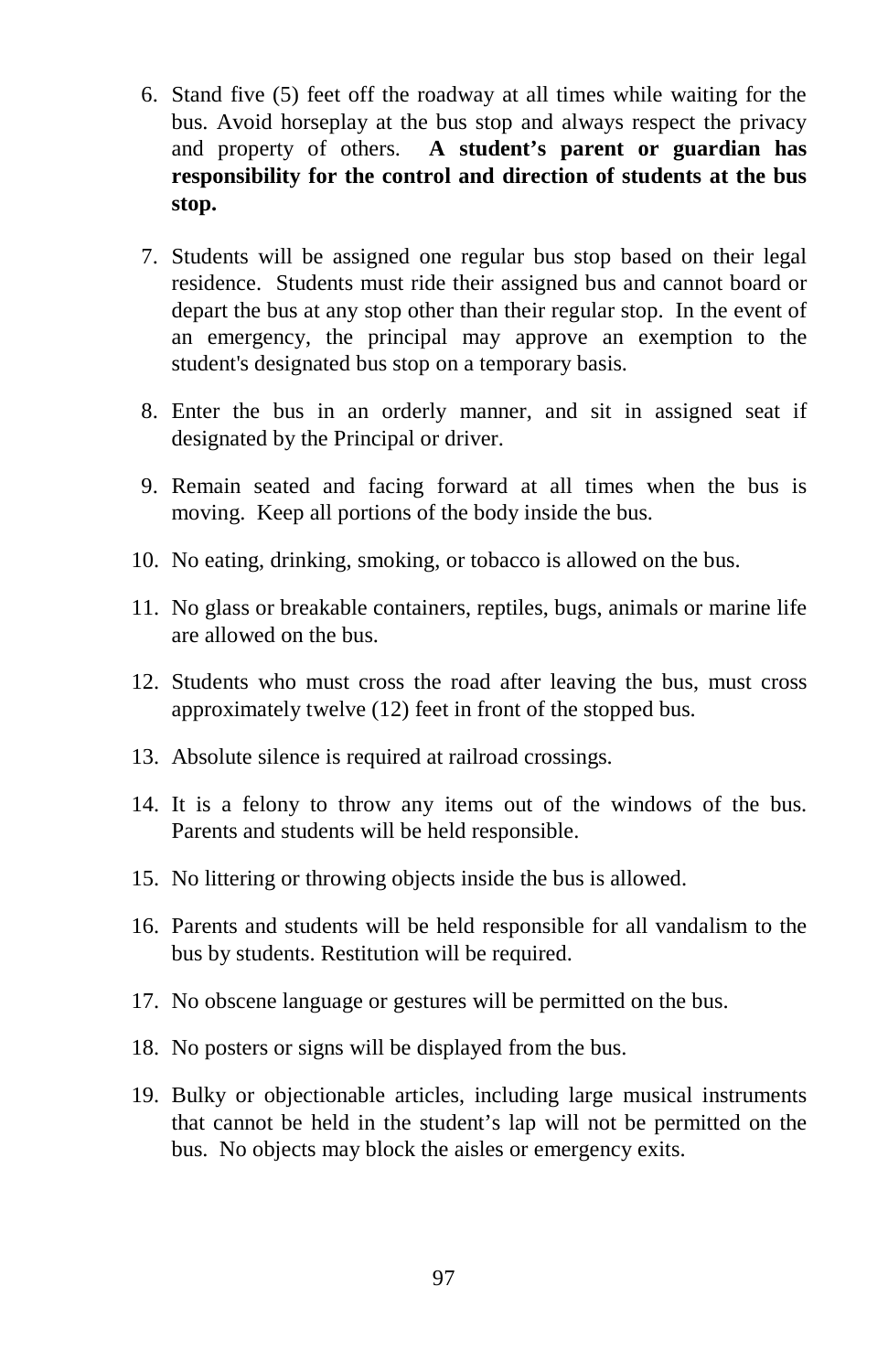## **VIRTUAL INSTRUCTION OPPORTUNITIES**

### **District Virtual Instruction Program**

In accordance with Section 1002.45, F.S., Brevard Public Schools offers eligible students in grades K-12 with opportunities for full-time enrollment in a virtual instruction program. Additional part-time enrollment opportunities are available for grades 6-12. Enrollment in the full or part-time program is limited to students who reside in Brevard County and meet eligibility requirements. Additional information is available at: [http://virtualinstruction.brevardschools.org.](http://virtualinstruction.brevardschools.org/)

#### **Florida Virtual School**

Florida Virtual School (FLVS) offers fully accredited, online courses aligned with Florida's curriculum standards in grades 6-12. The district school board will allow students to enroll in appropriate courses and award credit for successful completion of such courses. FLVS courses may be taken during or after the normal school day and during the summer. Students who wish to enroll in FLVS as part of the regular school day must submit a written request to the school principal.

Brevard Public School's operates a franchise of Florida Virtual School, the Brevard Virtual Secondary School (BVSS). BVSS offers full and part-time enrollment to eligible students in grades 6-12 who reside in Brevard County. Additional information is available at: [http://virtualinstruction.brevardschools.org.](http://virtualinstruction.brevardschools.org/)

## **WITHDRAWALS, TRANSFERS - NOTIFICATION**

Parents should notify the school or their child's teacher of their plans of withdrawal or transfer as soon as possible prior to the last day of attendance. The notification should include the last day of attendance and the next school the child will be attending. Before the withdrawal or transfer is completed, all school property must be turned in or accounted for, and all charges paid.

#### **Transfer within Brevard County**

No student will be admitted from another school in Brevard County until he or she presents a transfer card from the school previously attended.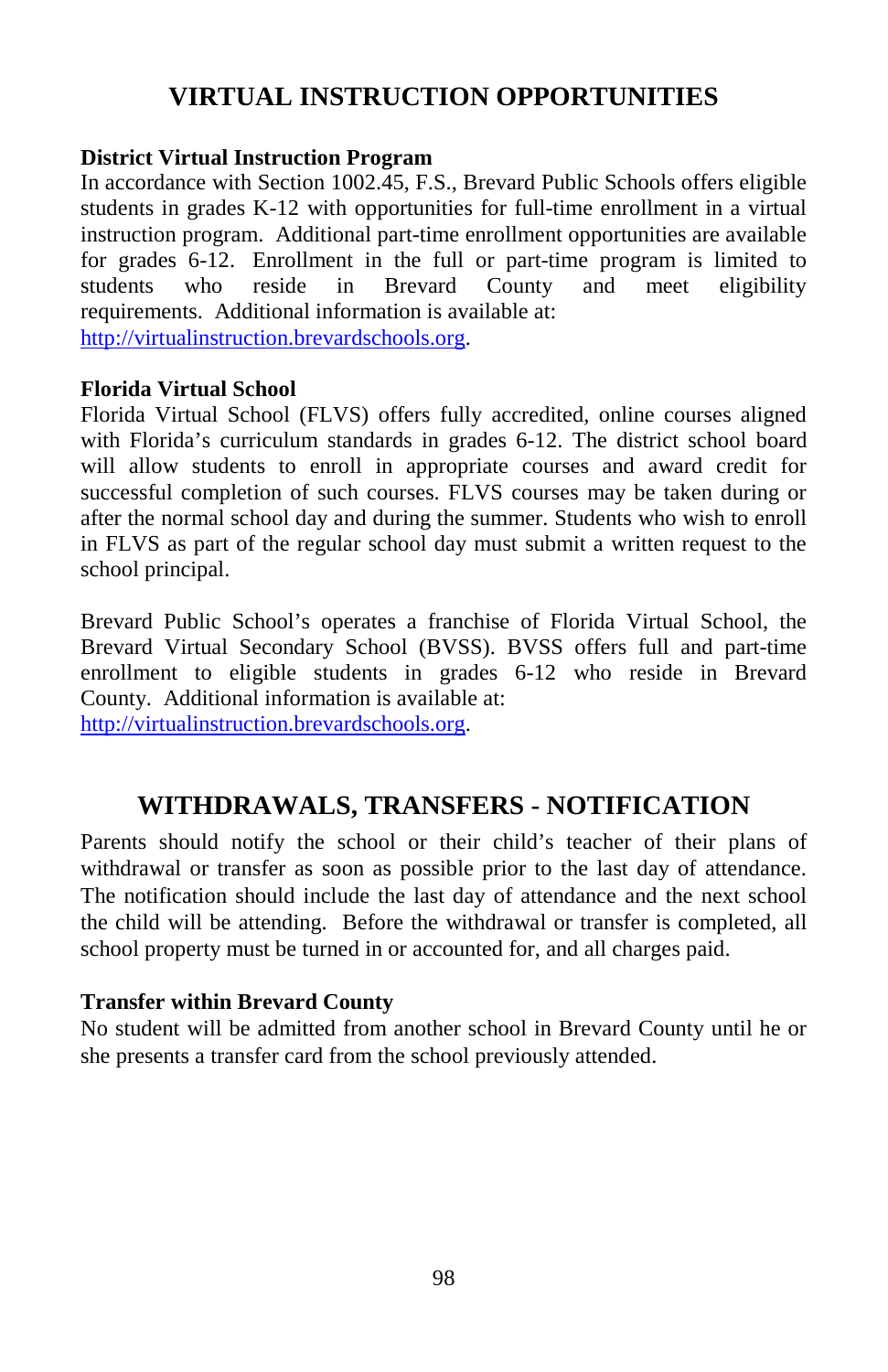## **ZERO TOLERANCE FOR SCHOOL RELATED CRIME**

#### **Important**

Respect for law and for those persons in authority shall be expected of all students. This includes conformity to school rules as well as general provisions of law affecting students. Respect for the rights of others, consideration of their privileges, and cooperative citizenship shall also be expected of all members of the school community.

Respect for real and personal property; pride in one's work; achievement within the range of one's ability; and exemplary personal standards of courtesy, decency, and honesty shall be maintained in the schools of this District.

The Board has zero tolerance for conduct that poses a serious threat to school safety. Zero tolerance policies must apply equally to all students, and are not intended to be rigorously applied to petty acts of misconduct and misdemeanors. This zero tolerance policy does not require the reporting of petty acts of misconduct and misdemeanors to a law enforcement agency. Petty acts of misconduct, include, but are not limited to, disorderly conduct, disrupting a school function, simple assault or battery, verbal abuse or use of profanity, cheating, theft of less than \$300, trespassing, and vandalism of less than \$1,000, possession or use of tobacco, and other school-based offenses delineated in the Student Code of Conduct.

Florida law requires that students found to have committed one of the following offenses:

- A. bringing a firearm or weapon, as defined in F.S. Chapter 790, to school, to any school function, or onto any school-sponsored transportation, or possessing a firearm at school; or
- B. making a threat or false report, as defined by F.S. 790.162 and 790.163, involving school or school personnel's property, school transportation, or a school-sponsored activity;

shall be expelled, with or without continuing educational services, from the student's regular school for a period of not less than one (1) full year, and that the student shall be referred to the criminal justice or juvenile justice system.

The District shall enter into agreements with local law enforcement specifying procedures so that acts that pose a serious threat to school safety, whether committed by a student or adult, are reported to a law enforcement agency having jurisdiction.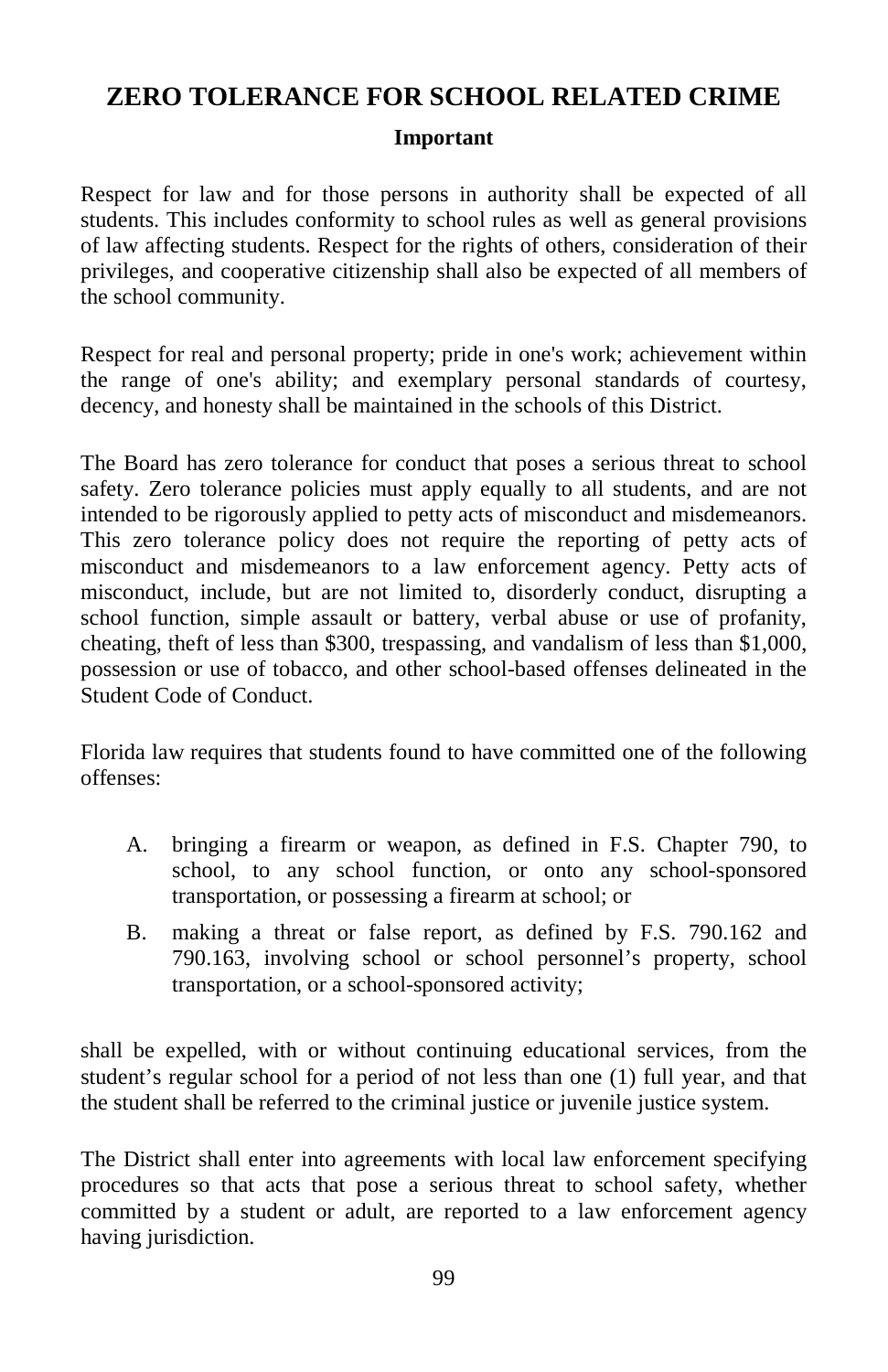Those acts that pose a serious threat to school safety include, but are not limited to:

- A. possession of firearms or other weapons;
- B. placing, discharging, or throwing an explosive item or noxious substance or making threats to do so;
- C. arson; and
- D. felony assault.

The Superintendent may consider the one (1) year expulsion requirement on a case-by-case basis and request that the Board modify the requirement by assigning a student to a disciplinary program or second chance school. The Superintendent's request for modification must be in writing, and the Board may approve the request if it is determined to be in the best interest of the student and the school system. If a student committing either of the offenses enumerated above is a student who has a disability, the Board shall comply with applicable State Board of Education rules for discipline of such students.

Notwithstanding any other provision of Board policy, pursuant to F.S. 1006.13(5), any student found to have committed an act of assault or aggravated assault, or battery or aggravated battery, on any elected official of the School District, teacher, administrator, or other School District personnel, shall be recommended for expulsion or placement in an alternative school setting, as appropriate, for a minimum period of one (1) year. Upon being charged with such offense, the student shall be removed from the classroom immediately and placed in an alternative school setting pending disposition.

The Student Code of Conduct that is adopted annually shall provide for review of a decision to suspend or expel a student pursuant to this policy and the Code, consistent with F.S. 1006.07.

Furthermore, if the Board receives notice from the Department of Juvenile Justice, as required by law, that a student enrolled in the District has been adjudicated guilty of or delinquent for, or is found to have committed, regardless of whether adjudication is withheld, or pleads guilty or *nolo contendere* to, a felony violation as set forth in F.S.  $1006.13(6)(a)$ , the Board shall, pursuant to the adopted cooperative agreement with the Department of Juvenile Justice, require that any no contact order entered by a court be enforced and that all of the necessary steps be taken to protect the victim of the offense, or a sibling of the victim.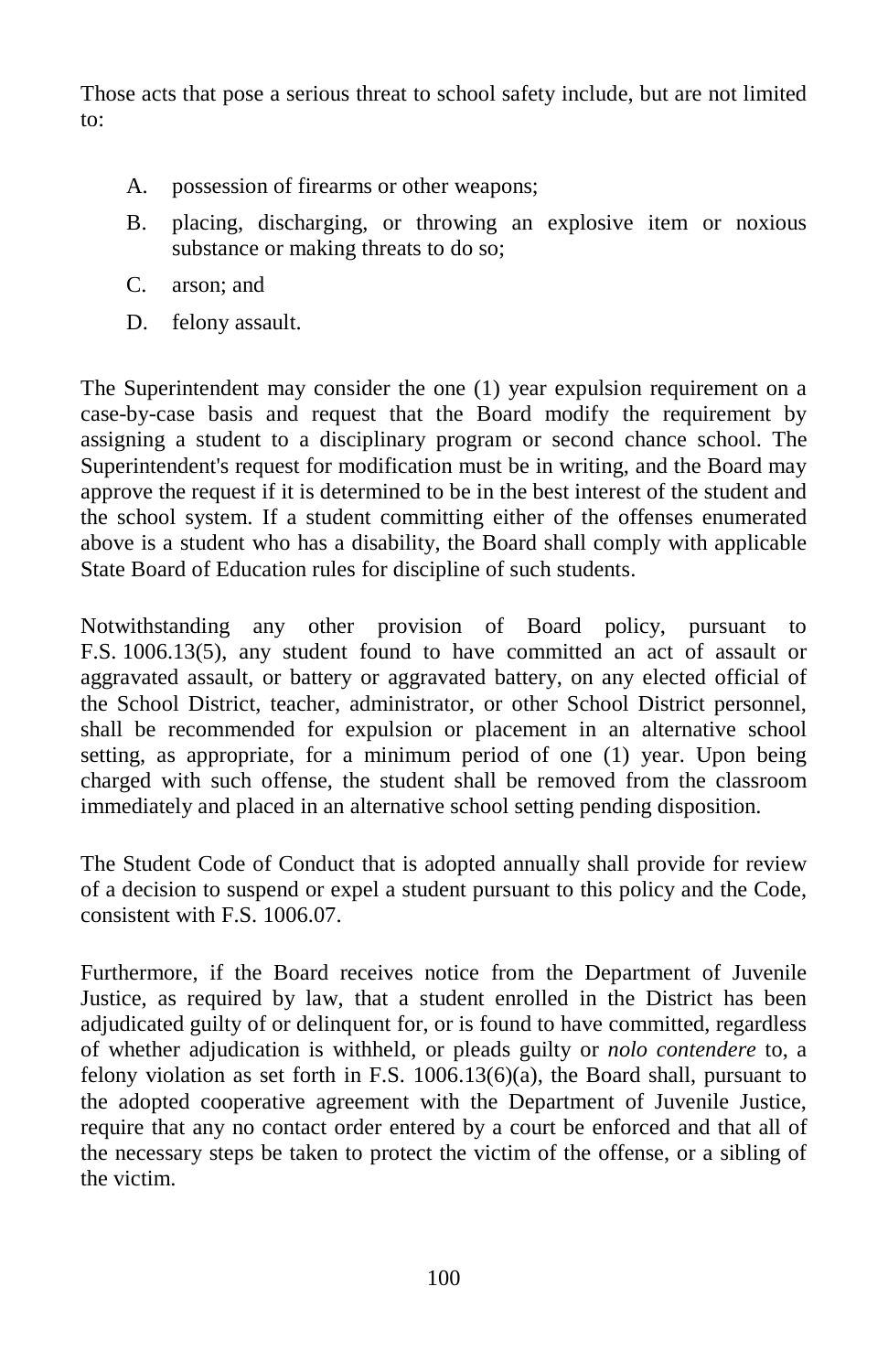Students may be subject to discipline for violation of the Code of Conduct/Student Discipline Code even if that conduct occurs on property not owned or controlled by the Board but that is connected to activities or incidents that have occurred on property owned or controlled by the Board, or conduct that, regardless of where it occurs, is directed at a Board official or employee, or the property of such official or employee.

Student conduct shall be governed by the rules and provisions set forth in the Student Code of Conduct which is reviewed and adopted whenever revisions are proposed in accordance with F.S. Chapter 120.

## **DAMAGE FEES**

All reasonable efforts shall be made to collect for damaged or lost library books or textbooks. At the discretion of the Principal, exceptions may be granted where there are extenuating conditions or where a severe injustice will be inflicted upon the child. Under no conditions shall transfer of a student's cumulative record be delayed or denied for failure to pay any fine or fee assessed by the school. Progress reports to parents (report cards) may not be withheld for failure to pay a fine, fee, or an assessment for lost or damaged books.

## **NOTICE COPYING FEES**

Brevard Public Schools follows Florida State Statute when outlining fees for copying public records. These fees are established as follows:

Fees may be paid by cash or money order made payable to School Board of Brevard County. As of the date of this document, the uniform fee for copies to be charged by all departments is as follows, unless otherwise provided by law:

- 1. Paper Copies
	- a.  $11x8.5$  or less one-sided \$0.15
	- b.  $11x8.5$  or less two-sided \$0.20
	- c.  $14x8.5$  or less one-sided \$0.15
	- d.  $14x8.5$  or less two-sided \$0.20
	- e.  $11x17 $0.25$
	- f. All other copies actual cost of duplication
	- g. An unusually large volume of copying requiring the documents to be sent to a copy service for reproduction are to be billed to the requestor based on the actual cost to the **District**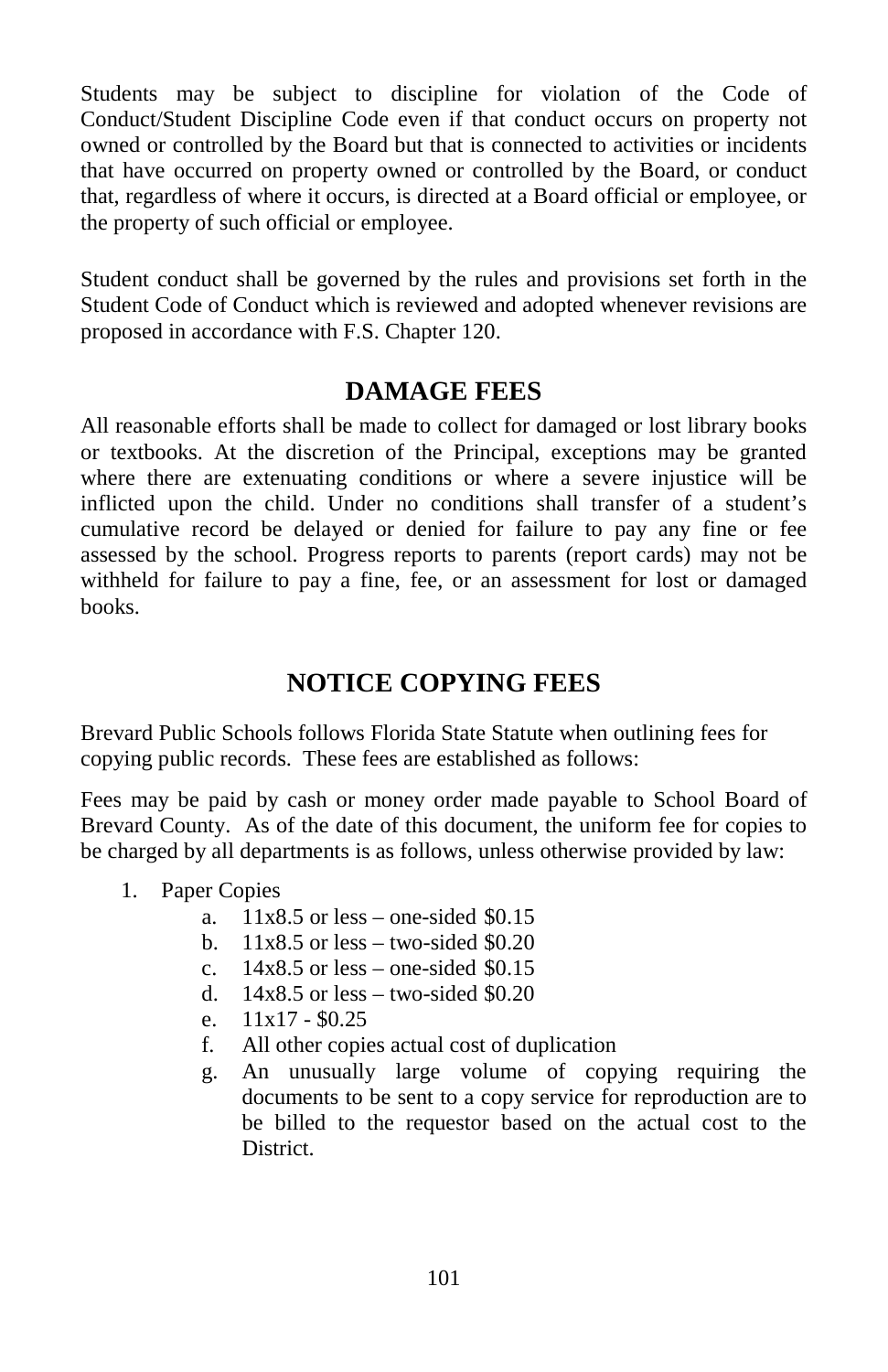- 2. Certified copies
	- a. Shall be furnished upon payment of the fees listed below:
	- b. Per page certification. A charge of \$1 per page shall be assessed for each individually certified page. (Section 119.07(4), Florida Statutes)
	- c. Certification Statement. Charge of \$5 for the certification statement plus any fees for copies.
	- d. The district shall furnish certified copies in accordance with sections 608.452 and 620.1109, Florida Statutes.
- 3. Postage
	- a. The cost of mailing or shipping the requested material may also be added if the requestor asks that the requested material be delivered (instead of the requestor picking up the material in person).
- 4. CD /DVD/ VHS/ Audio Tapes
	- a. Duplication of CD's and DVD's will include the actual cost of the disk and the sleeve. Actual mailing costs must be charges rather than a flat fee. Mailing costs include jewel case and padded mailing envelope, subtracting the sleeve cost, plus postage.
- **5.** High School Transcripts
	- a. Currently enrolled students (plus one year after graduation): First one is free; \$1.00 for each additional
	- b. Non-enrolled student (over one year after graduation): \$5.00 per transcript/record
- **6.** Certified copies plus duplication fee \$1.00 (\*plus duplication fee in Certification Fee\* subparagraph 1)
- **7.** If the nature or volume of public records requested to be inspected, examined, or copied is such as to require extensive use of information technology resources or extensive clerical or supervisory assistance by personnel of the department or division involved, in addition to the actual cost of duplication, a special service charge may be imposed. The charge shall be reasonable and based upon the labor costs actually incurred or attributable to the School Board for the clerical and supervisory assistance required of such personnel providing the service. Florida Department of Education Rule 6A-1.0955(6)(d) states that charges shall not reflect the cost to retrieve education records.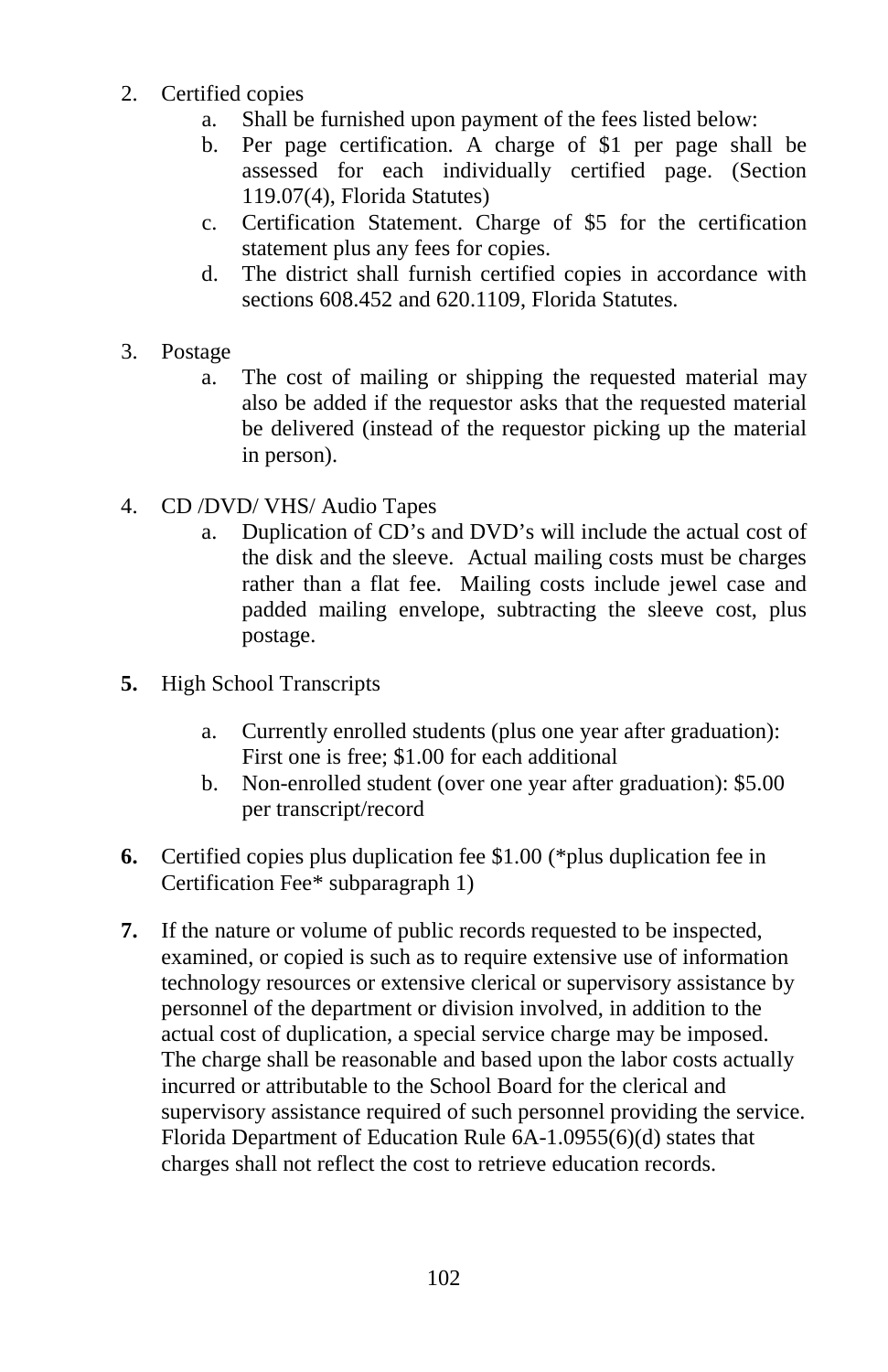**8.** The amount to be charged shall reflect the actual hourly rate of the individual (clerk or secretary) providing the service. Costs shall be calculated in 15-minute increments; there shall be no charge for the first fifteen minutes as the word "extensive" has been defined to mean longer than 15 minutes. Based upon the length of time estimated to provide the service and number of copies, a deposit in that amount may be collected prior to the cost actually being incurred. Monies collected exceeding the actual cost of assistance and duplication shall be returned to the requester.

## **NONDISCRIMINATION POLICY AND GRIEVANCE PROCEDURES**

### **Non-Discrimination Policy**

It is the policy of the Board to offer the opportunity to students to participate in appropriate programs and activities without regard to race, color, religion, national origin, gender, disability, marital status, or age, except as otherwise provided by State law.

The Equity Coordinator (compliance officer) for the Board is Ms. Cyndi Van Meter, the Associate Superintendent for the Division of Curriculum and Instruction. In the event Ms. Cyndi Van Meter is unavailable, Barbara Rodrigues, Director of Middle School Programs may be contacted regarding equity issues at the School Board of Brevard County, 2700 Judge Fran Jamieson Way, Viera, Florida 32940-6601, phone: 633-1000.

At each school, the Equity Coordinator for that institution is the principal thereof. The principal may designate other persons to act in this capacity on his/her behalf as the demands of the institution dictate. Nevertheless, all written grievances may be properly directed to the principal of the institution alleged to be in violation of Title IX of the Florida Education Equity Act, Section 504 of the Rehabilitation Act of 1973 or the Americans with Disabilities Act.

All written complaints alleging violations of Title IX of the Florida Education Equity Act, regardless of resolution at the individual school level, shall be forwarded to the Equity Coordinator. The Board's Equity Coordinator or his/her designee shall maintain all such written complaints, as well as the written response/resolution to such complaints. These documents are public records and shall be available for inspection and copying through proper public records request by any person or organization, subject to reasonable fee.

Section 504 of the Rehabilitation Act of 1973 and the Americans with Disabilities Act prohibit discrimination against students with a disability. No discrimination against any student with a disability will knowingly be permitted in any of the programs or activities of the school district.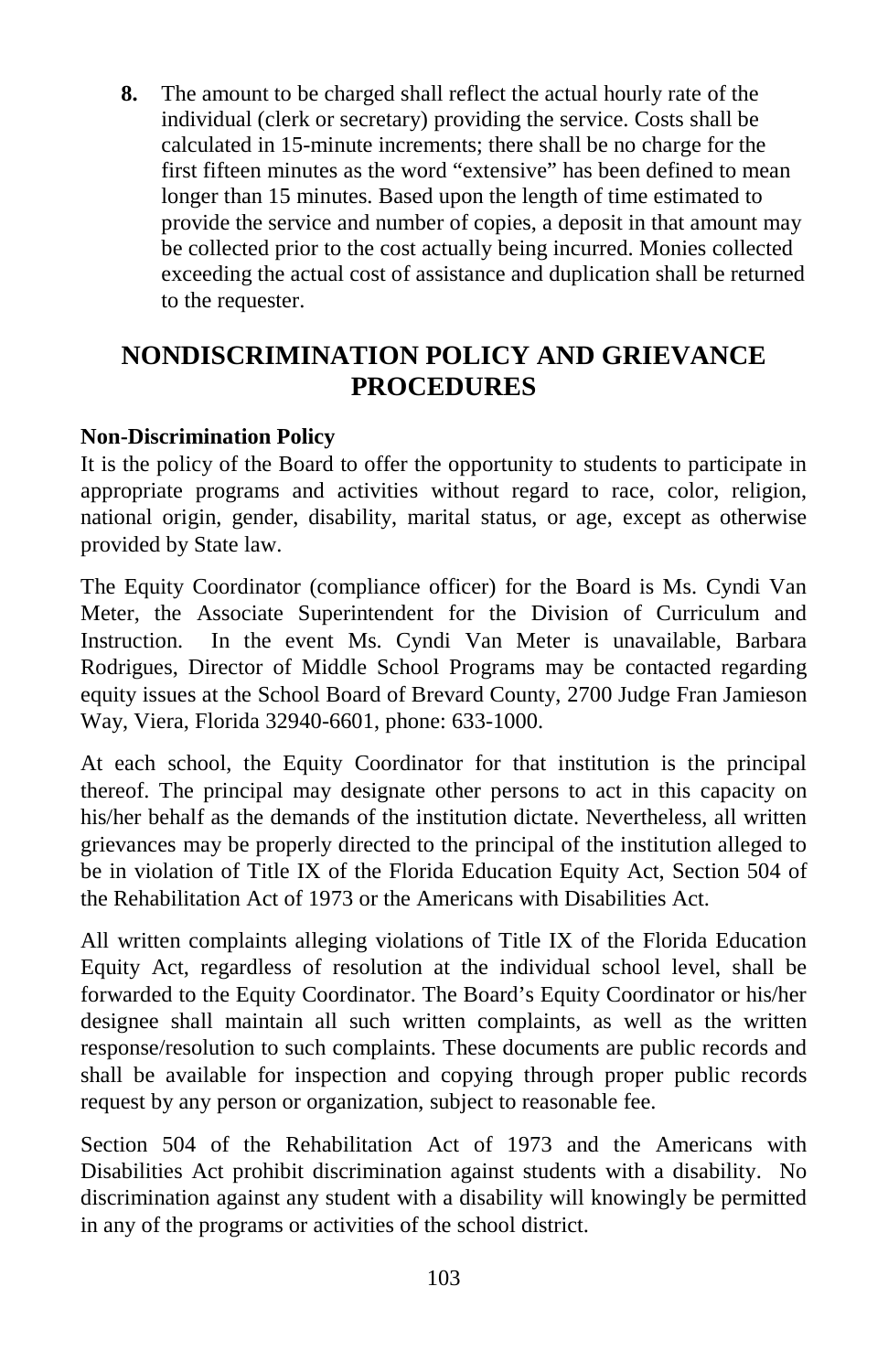## **STUDENT GRIEVANCE PROCEDURE**

(Title IX and Florida Equity Educational Act)

## **Grievance Defined**

Grievance under this policy concerns alleged violation(s) of Title IX Education Amendments of 1972, which prohibit sex discrimination in education or alleged violation(s) of the Florida Educational Equity Act, 1000.05 F.S., which prohibits discrimination in public education. In addition, Section 504 of the Rehabilitation Act of 1973 and the Americans with Disabilities Act prohibit discrimination against students with a disability. No discrimination against any student with a disability will knowingly be permitted in any of the programs or activities of the school district. To ensure the district's compliance, the following grievance procedures have been adopted.

**Step 1** - If the individual public school student (or parent on behalf of the student) believes that an action, or inaction, by the school, school representative, or school employee has violated his/her rights under Title IX, the Florida Educational Equity Act, Section 504 of the Rehabilitation Act of 1973 or the Americans with Disabilities Act the student is encouraged to seek a resolution through appropriate informal discussion with the individual or individuals alleged to have committed the violation or other appropriate school personnel.

**Step 2** - If the informal discussion does not satisfactorily resolve the issue, the aggrieved student (or parent on behalf of the student) shall submit a written statement of his/her grievance to the school Principal, or his or her designee, within thirty (30) school days of the informal discussion. This statement shall include a specific description of the alleged discriminatory denial of opportunity to the student, name(s) of the person or persons causing the alleged violation, the date of the alleged violation, the resolution sought by the student, and the signature of the student and his/her parent or guardian. Failure of the student to timely submit such written complaint shall not impact the student's legal rights under Title IX or the Florida Education Equity Act.

Within seven (7) days of receipt of the written grievance, the Principal or his/her designee shall investigate and render a written response to the grievance of the aggrieved student and parent or guardian. This response shall either: uphold, modify, or deny the resolution sought.

**Step 3** - If the student, parent or guardian is not satisfied with the response issued in Step 2, the student may, within seven (7) school days of the date of the response, resubmit the grievance in writing to the Board's Equity Coordinator.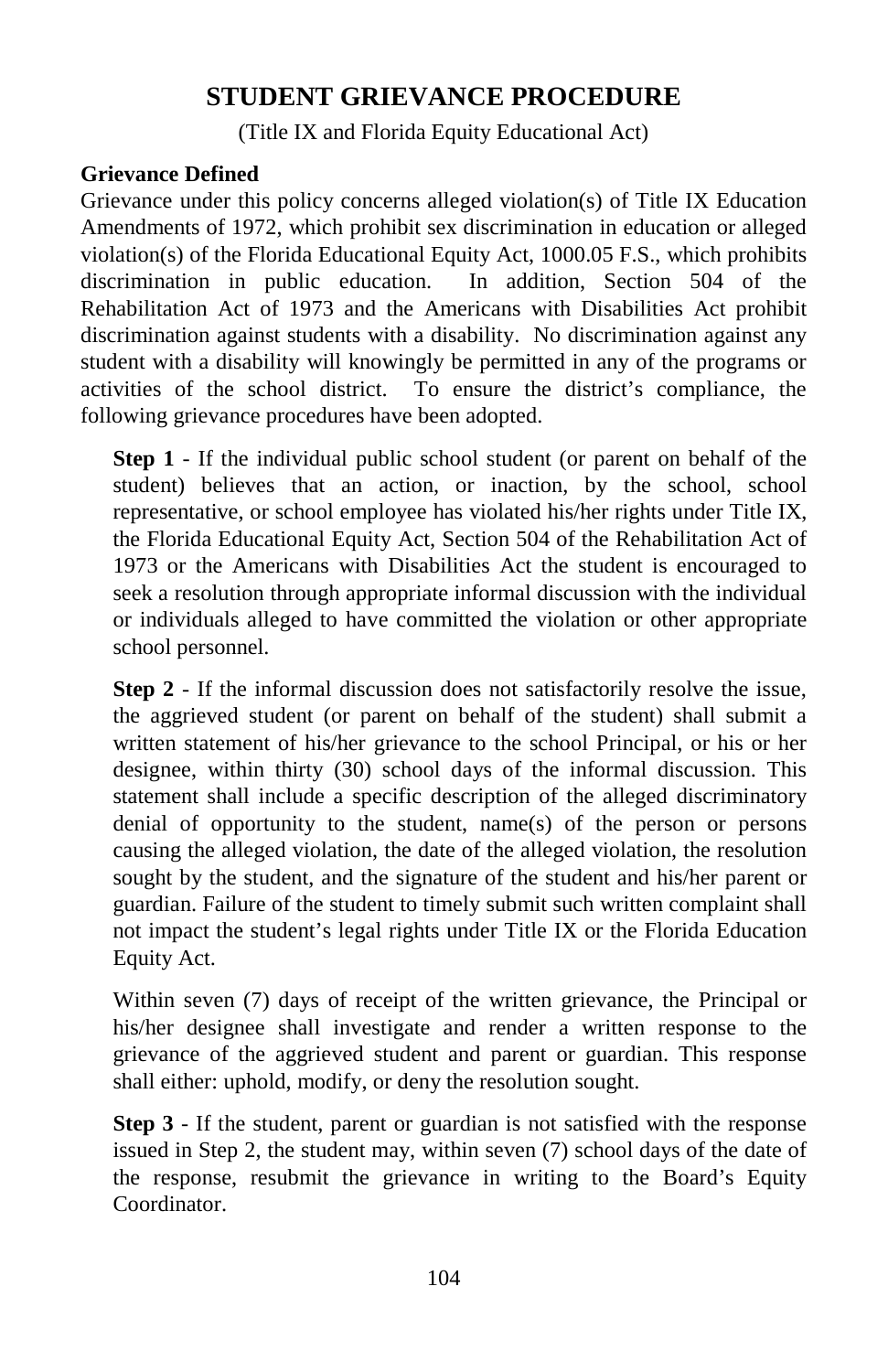Within seven (7) school days, the Board's equity coordinator shall issue a written response to the aggrieved student and parent or guardian. The decision of the Board's Equity Coordinator shall be final except as provided by law or School Board Policy.

# **PARENT/STUDENT RIGHTS AFFORDED BY SECTION 504/ADA OF THE REHABILITATION ACT OF 1973 (Procedural Safeguards Under Section 504/ADA)**

The following is a description of the rights granted by federal law to students with disabilities. The intent of the law is to keep you fully informed concerning decisions about your child and to inform you of your rights if you disagree with any of these decisions.

You have the right to:

- 1. Have your child take part in, and receive benefits from public education programs without discrimination because of his/her disabling condition;
- 2. Receive notice with respect to identification, evaluation, or placement of your child;
- 3. Have your child receive a free appropriate public education in the least restrictive environment;
- 4. Have your child receive services and be educated in facilities which are comparable to those provided to non-disabled students;
- 5. Have your child receive special education and related services if your child is found to be eligible under the Individual with Disabilities Education Act or a Free Appropriate Public Education (FAPE) if eligible under Section 504/ADA of the Rehabilitation Act;
- 6. Have evaluation, educational and placement decisions made based on a variety of information sources using valid tests and other evaluation materials designed to assess specific areas of need and by persons who know the student and who are knowledgeable about the evaluation data and placement options;
- 7. Have transportation provided to and from an alternative placement setting (if the setting is a program not operated by the district) at no greater cost to you than would be incurred if the student were placed in a program operated by the district.
- 8. Have your child be given an equal opportunity to participate in nonacademic and extracurricular activities offered by the district;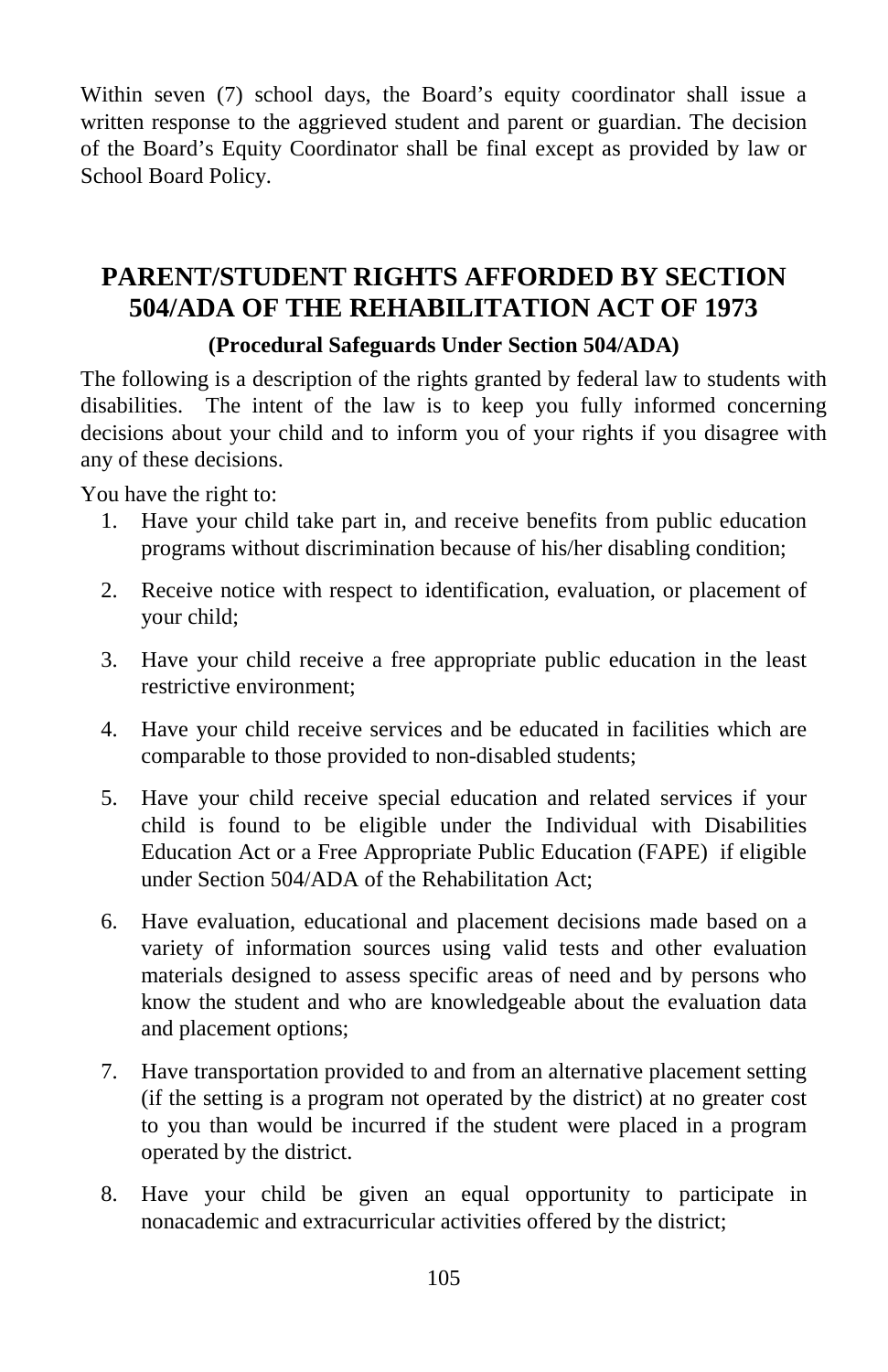- 9. Examine all relevant records relating to decisions regarding your child's identification, evaluation, educational program and placement;
- 10. Obtain copies of educational records at a reasonable cost unless the fee would effectively deny you access to the records;
- 11. Request amendment of your child's educational records if there is reasonable cause to believe that they are inaccurate, misleading, or otherwise in violation of the privacy rights of your child. If the school district refuses this request for amendment, it shall notify you within a reasonable time and advise you of the right to a hearing;
- 12. Request mediation or an impartial hearing related to decisions or actions regarding your child's identification, evaluation, educational program, or placement. You and your child may take part in the hearing and be represented by counsel. Hearing requests must be made to your local district superintendent;
- 13. Appeal the impartial hearing officer's decision;
- 14. File a local grievance; and
- 15. Receive all information in your native language and primary mode of communication.

The person in your district responsible for assuring compliance is the District Section 504/ADA Coordinator, Director of Administrative Support Services who can be reached at (321) 631-1911, extension 505.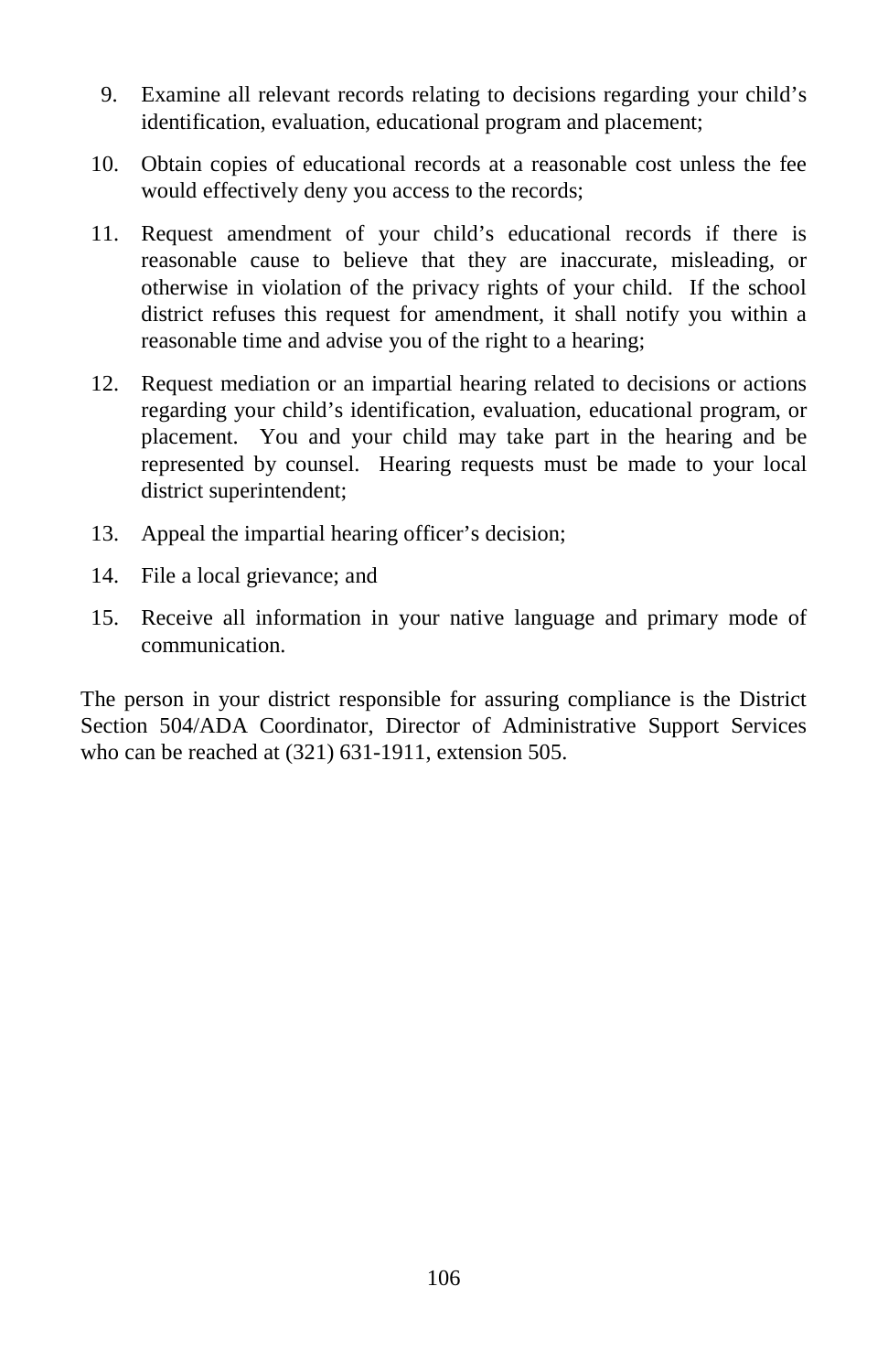# **2014-2015 BREVARD COUNTY SCHOOL CALENDAR**

| Thursday                            | July 4             | Independence Day                                   |  |
|-------------------------------------|--------------------|----------------------------------------------------|--|
| Monday                              | August 11          | Teachers Report/Building Professional              |  |
|                                     |                    | Development Day                                    |  |
| Monday                              | August 18          | <b>Student Report</b>                              |  |
| Monday                              | September 1        | Labor Day/Holiday for All                          |  |
| Wednesday                           | September 10       | District Professional Development Day/Student      |  |
|                                     |                    | Holiday/Make Up Day for Students if Needed*        |  |
| Thursday                            | October 16         | <b>End of Frist Nine Weeks</b>                     |  |
| Friday                              | October 17         | Professional Development Day/Student               |  |
|                                     |                    | Holiday/Make Up Day for Students if Needed*        |  |
| Tuesday                             | November 11        | Veterans' Day/Holiday for All                      |  |
| Thurs-Friday                        | November 27-28     | Thanksgiving/Holiday for All                       |  |
| Mon - Wed                           | December 22-31     | Winter Break Teacher/Student Holiday               |  |
| Wed - Friday                        | December 24-26     | Holiday for All                                    |  |
| Thursday                            | January 1          | New Year's Day/Holiday for All                     |  |
| Thurs-Friday                        | January 1-2        | Winter Break Teacher/Student Holiday               |  |
| Monday                              | January 5          | Teacher Workday/Student Holiday                    |  |
| Tuesday                             | January 6          | <b>End of First Semester</b>                       |  |
| Wednesday                           | January 7          | Second Semester Begins                             |  |
| Monday                              | January 19         | Martin Luther King, Jr.'s Birthday/Holiday for All |  |
| Monday                              | February 16        | President's Day/ District Professional             |  |
|                                     |                    | Development Day/Student Holiday/Make Up Day        |  |
|                                     |                    | for Students if Needed*                            |  |
| Thursday                            | March 12           | End of Third Nine Weeks                            |  |
| Friday                              | March 13           | Teacher Workday/Student Holiday                    |  |
| Monday                              | March 16           | Begin Fourth Nine Weeks                            |  |
| Mon-Friday                          | <b>March 23-27</b> | <b>Spring Break</b>                                |  |
| Friday                              | April 3            | Teacher/Student Holiday                            |  |
| Monday                              | May 25             | Memorial Day/Holiday for All                       |  |
| Monday                              | June 1             | End of Second Semester                             |  |
| Tuesday                             | June 2             | Post Planning/Last Day for Teachers/Make Up        |  |
|                                     |                    | Day for Students if Needed*                        |  |
| Student Days $I^{st}$ Semester = 86 |                    | Approved by School Board 11/19/13                  |  |

*Student Days 2nd Semester = 94*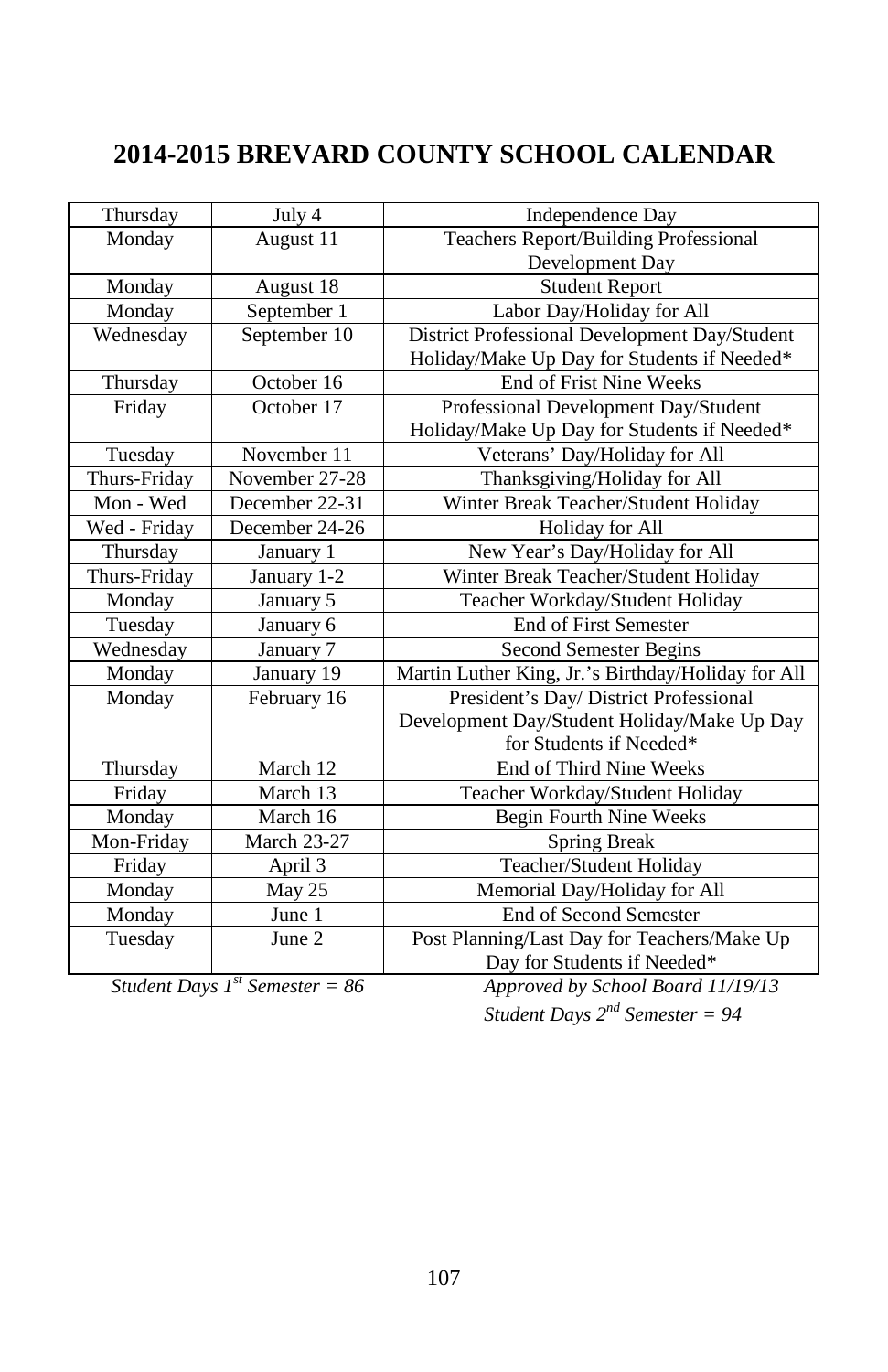| <b>School</b>                       | <b>Telephone</b> |
|-------------------------------------|------------------|
| Allen, Roy Elementary               | 242-6450         |
| Andersen Elementary                 | 633-3610         |
| Apollo Elementary                   | 267-7890         |
| <b>Atlantis Elementary</b>          | 633-6143         |
| Audubon Elementary                  | 452-2085         |
| <b>Brevard Virtual</b>              | 633-1000 x 304   |
| Cambridge Elementary                | 633-3550         |
| Cape View Elementary                | 784-0284         |
| Campus Charter                      | 633-8234         |
| Lewis Carroll Elementary            | 452-1234         |
| Challenger 7 Elementary             | 636-5801         |
| Columbia Elementary                 | 676-1319         |
| Coquina Elementary                  | 264-3060         |
| Dr. W. J. Creel Elementary          | 259-3233         |
| Croton Elementary                   | 259-3818         |
| Discovery Elementary                | 951-4920         |
| <b>Educational Horizons Charter</b> | 729-0786         |
| <b>Endeavour Elementary</b>         | 633-3545         |
| <b>Enterprise Elementary</b>        | 633-3434         |
| Fairglen Elementary                 | 631-1993         |
| Freedom 7 Elementary IA             | 868-6610         |
| Gemini Elementary                   | 727-3090         |
| Golfview Elementary                 | 633-3570         |
| Harbor City Elementary              | 254-5534         |
| <b>Holland Elementary</b>           | 773-7591         |
| <b>Imagine Charter Schools</b>      | 768-6200         |
| <b>Imperial Estates Elementary</b>  | 267-1773         |
| Indialantic Elementary              | 723-2811         |
| Jupiter Elementary                  | 952-5990         |
| Lockmar Elementary                  | 676-3730         |
| Longleaf Elementary                 | 242-4700         |
| Manatee Elementary                  | 433-0050         |
| Christa McAuliffe Elementary        | 768-0465         |
| Meadowlane Primary K-3              | 723-6354         |

# **ELEMENTARY SCHOOL DIRECTORY**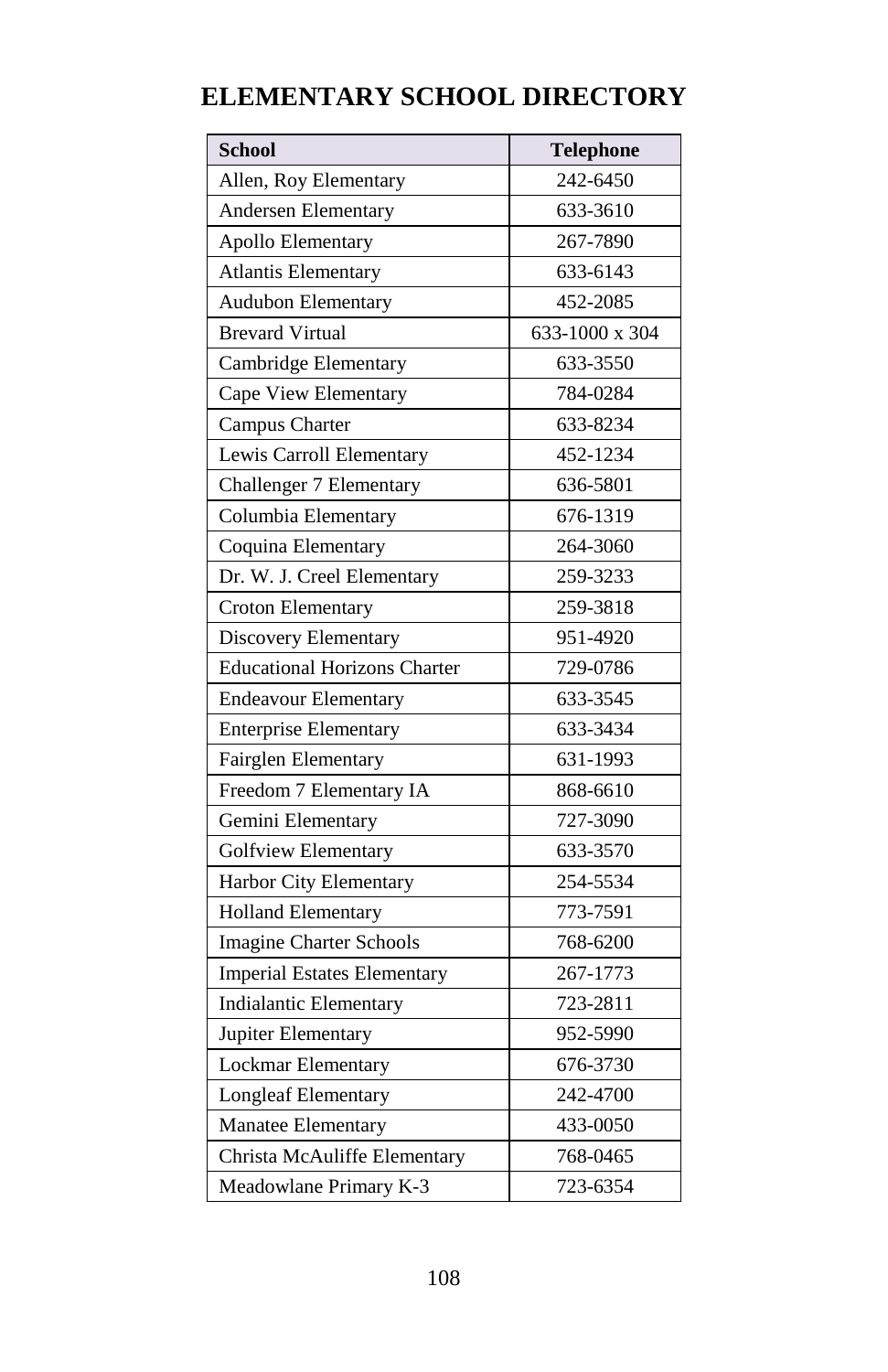| <b>School</b>                     | Telephone |
|-----------------------------------|-----------|
| Meadowlane Intermediate 4-6       | 722-5539  |
| <b>MILA Elementary</b>            | 454-1070  |
| Mims Elementary                   | 264-3020  |
| Oak Park Elementary               | 269-3252  |
| Ocean Breeze Elementary           | 779-2040  |
| <b>Odyssey Charter</b>            | 733-0442  |
| Meadowlane Primary K-3            | 723-6354  |
| Meadowlane Intermediate 3-6       | 722-5539  |
| Palm Bay Academy Charter          | 723-4218  |
| Palm Bay Community Charter        | 409-4500  |
| Palm Bay Elementary               | 723-1055  |
| Pinewood Elementary               | 269-4530  |
| Port Malabar Elementary           | 725-0070  |
| <b>Quest Elementary</b>           | 242-1411  |
| Riviera Elementary                | 676-4237  |
| Roosevelt Elementary              | 868-6660  |
| Royal Palm Charter                | 723-0650  |
| Sabal Elementary                  | 254-7261  |
| Saturn Elementary                 | 633-3535  |
| <b>Sculptor Charter</b>           | 264-4000  |
| Sea Park Elementary               | 779-2050  |
| Sherwood Elementary               | 254-6424  |
| Stevenson Elem. of the Arts       | 454-3550  |
| Sunrise Elementary                | 674-6145  |
| Suntree Elementary                | 242-6480  |
| Surfside Elementary               | 773-2818  |
| <b>Tropical Elementary</b>        | 454-1080  |
| <b>Turner Elementary</b>          | 676-5700  |
| <b>University Park Elementary</b> | 723-2566  |
| W. Melbourne for Science (C)      | 956-5040  |
| <b>Westside Elementary</b>        | 956-5050  |
| Williams Jr., Ralph Elementary    | 617-7700  |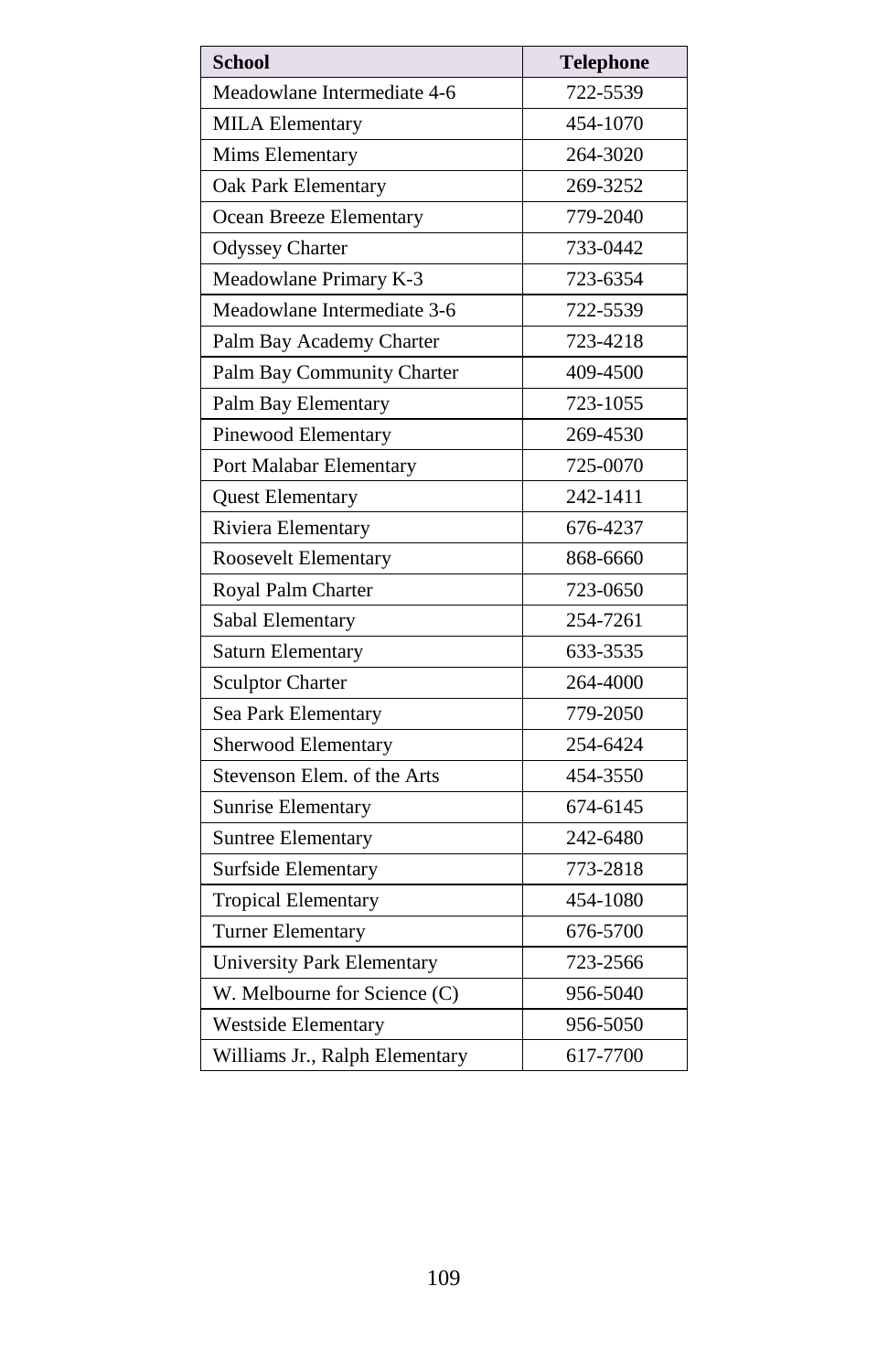## **ACKNOWLEDGMENTS**

The Office of Student Support Services would like to acknowledge the following individuals for their help, assistance and cooperation in the preparation and printing of the 2014-2015 Elementary Handbook and Secondary Code of Conduct:

Cindy Butler, Administrative Assistant, Office of Student Services Daren Bolton, Print Shop Manager, Printing Services

Beth Thedy, Ed. D. Assistant Superintendent for Office of Student Services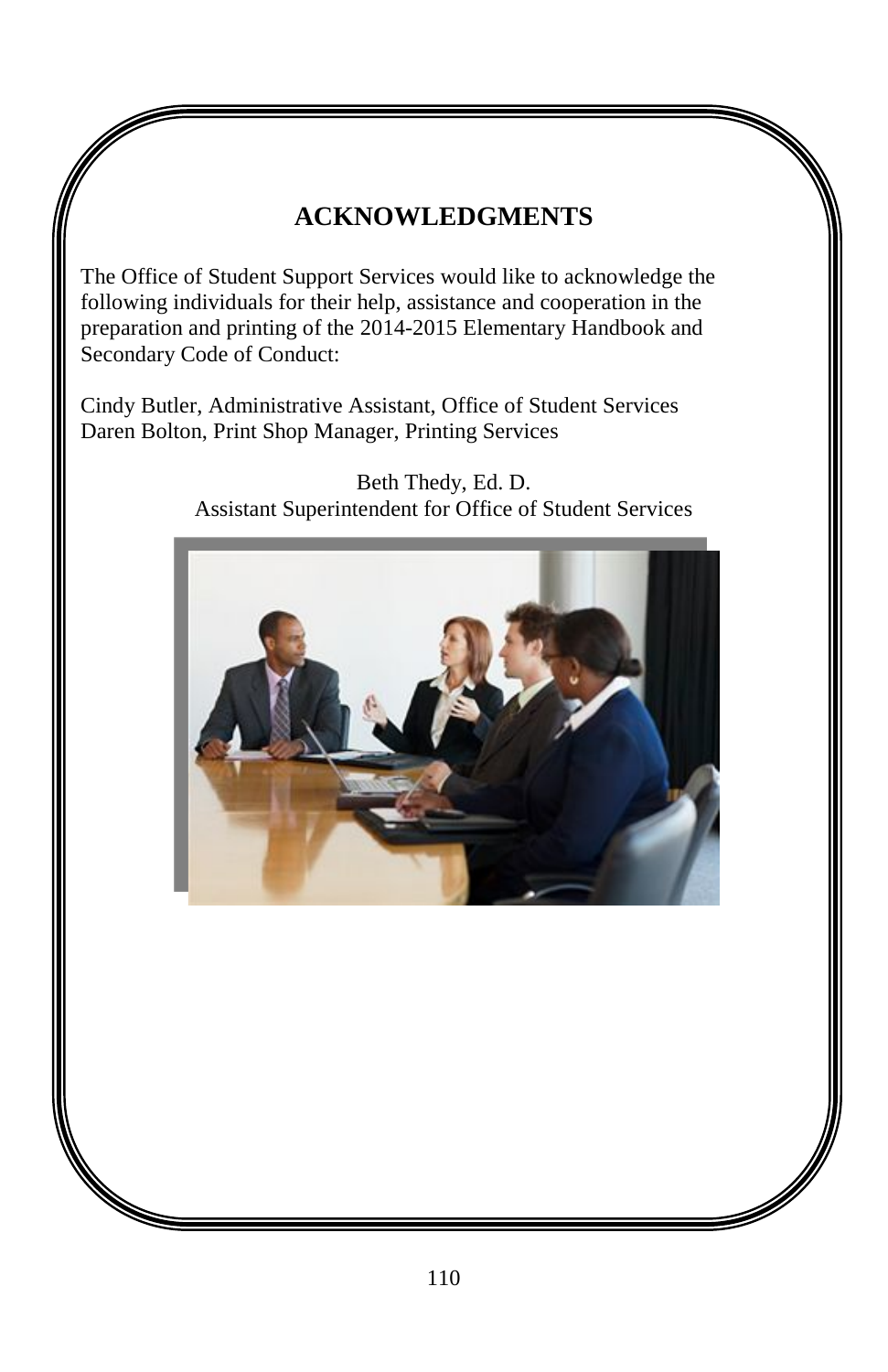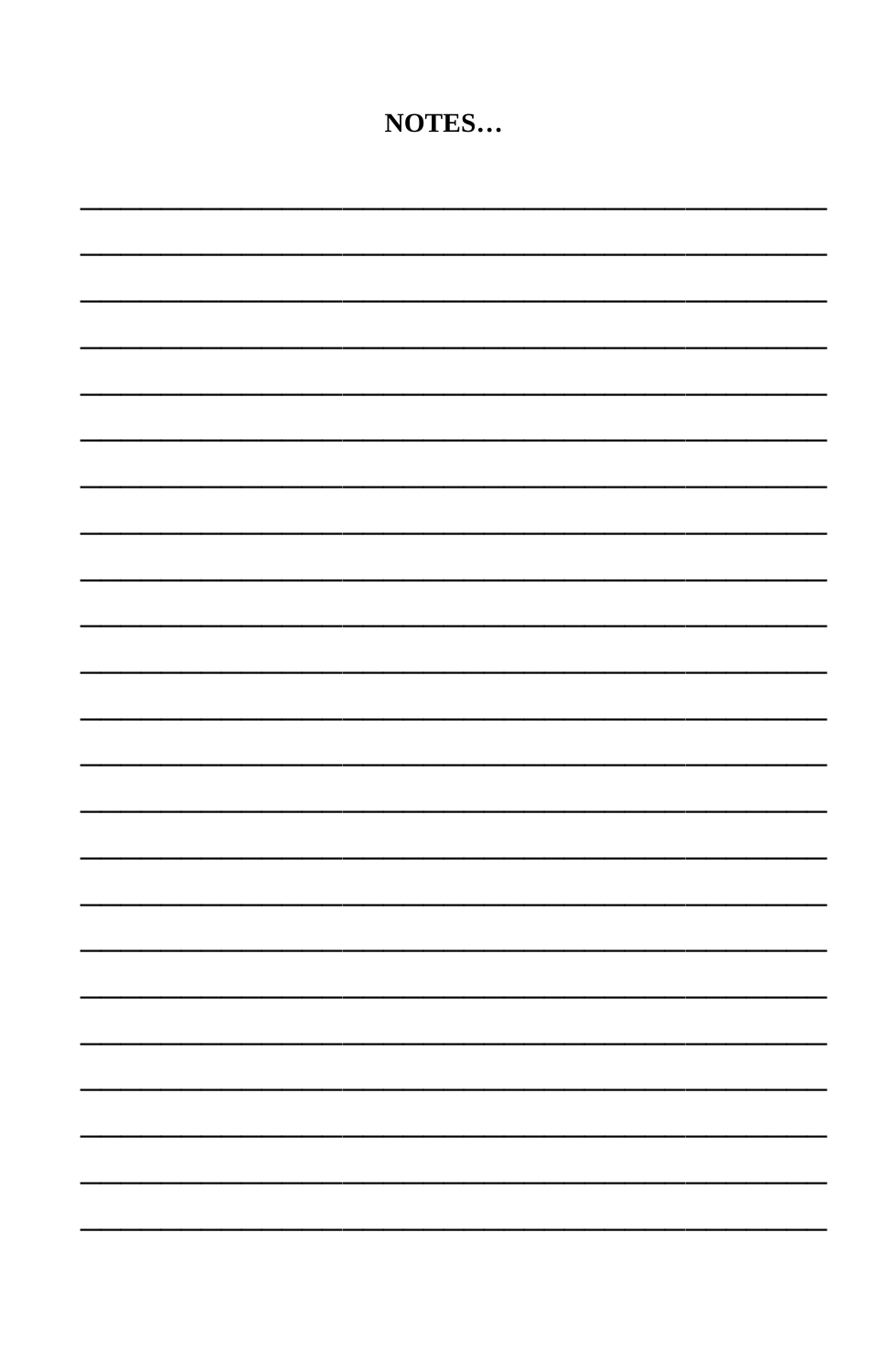